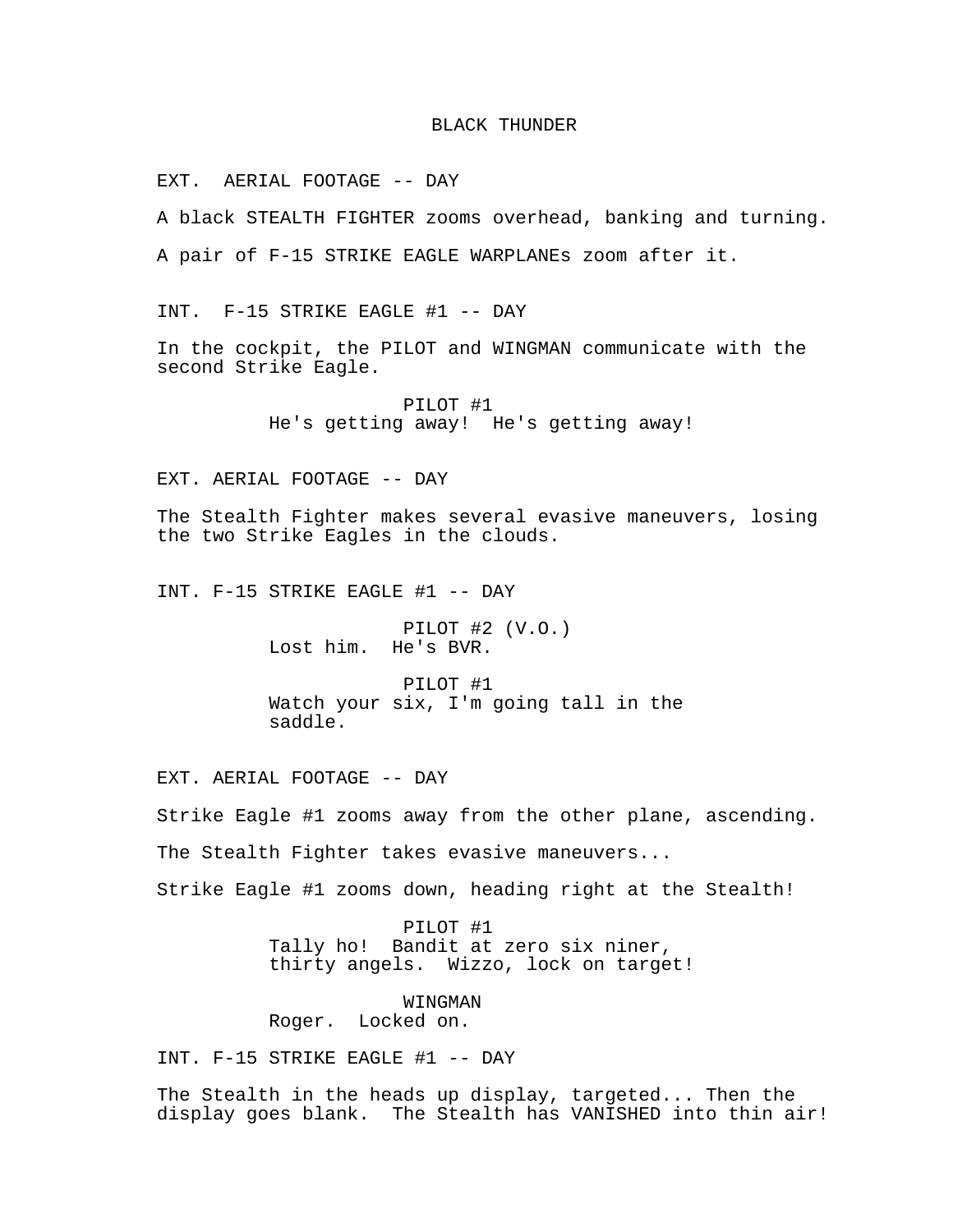WINGMAN He's gone... PILOT #1 Check the FLIR... WINGMAN No sign of him on the HUD, the FLIR, or the E/O, sir. PILOT #1 Strike Eagle 2, have lost contact with our Bandit. Do you have a posit? PILOT #2 (V.O.) He was there a minute ago... now he's gone. (beat) Target locator line is blank. Range to target: negative. Closure rate: Zero. Nothing. PILOT #1 What about visual contact? PILOT #2 (V.O.) Now you see him, now you don't. He's not on any of our displays, and I don't see him out there... PILOT #1 A plane can't just disappear. PILOT #2 (V.O.) It's gone, Colonel. Pilot #1 shakes his head. How is this possible? PILOT #1 Base, this is Strike Eagle one, do you read? We've lost our target bogey.

He just disappeared...

INT. NOVA COCKPIT -- DAY

Behind the stick of the Stealth Fighter, a PILOT in a black helmet and G-suit, watches the two F-15 Strike Eagles pass on his HUD... targeting the first plane.

> MOORE Weapons locked on.

His finger moves to the red launch button.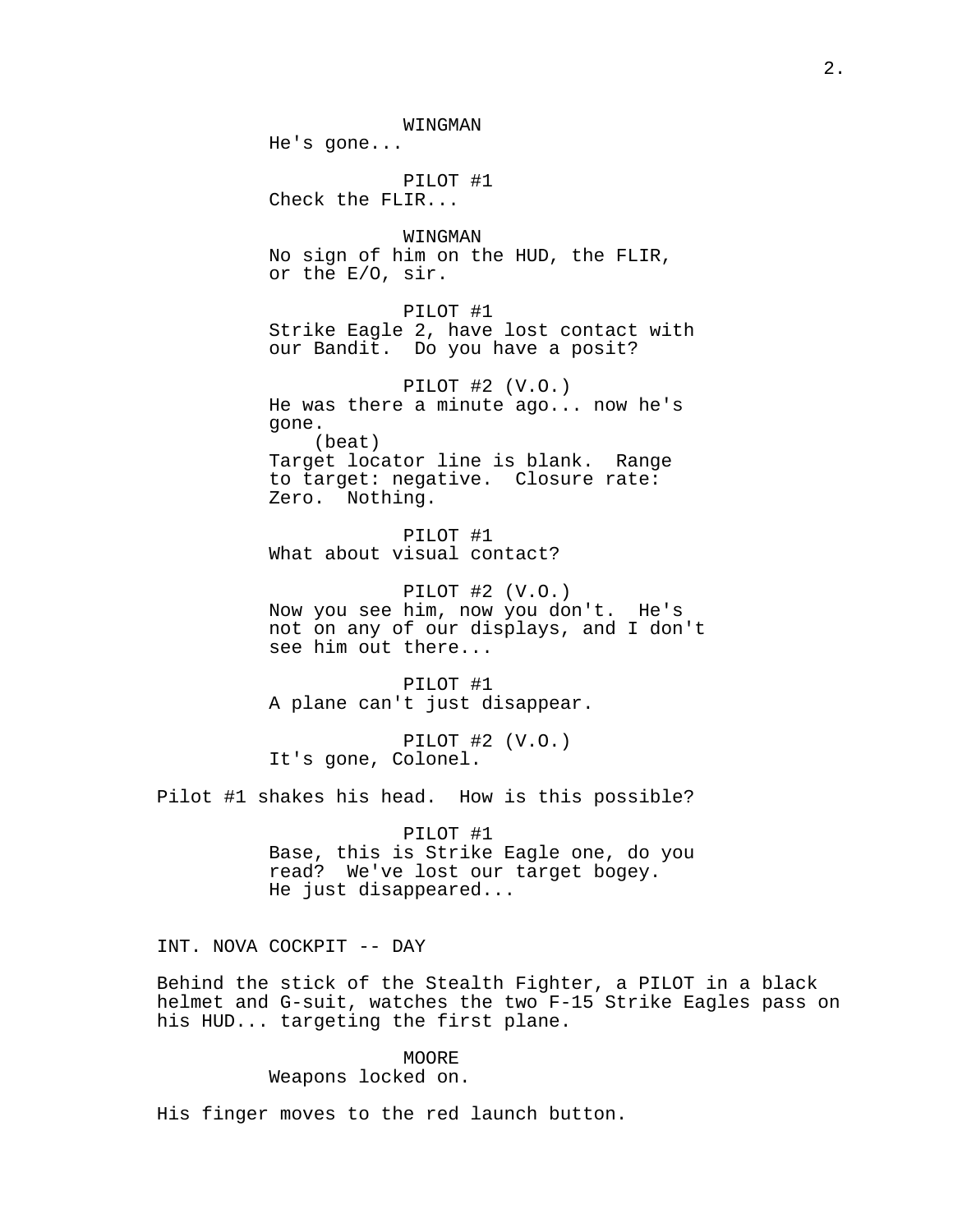INT. F-15 STRIKE EAGLE #1 -- DAY

The RWR warning light indicates a targeting radar has locked on to the plane.

> WINGMAN We've been spiked! Break right! Break right!

The Pilot makes a hard right turn...

INT. NOVA COCKPIT -- DAY

The Pilot In Black gets ready to press the red launch button.

**MOORE** Fire missile one...

But he doesn't fire.

EXT. AERIAL FOOTAGE -- DAY

The F-15 Strike Eagle zooms away... but Strike Eagle #2 enters the kill zone.

INT. NOVA COCKPIT -- DAY

The second F-15 pops up on his HUD, and he locks onto target.

MOORE Target acquired. Weapons locked on. I'm engaged.

Again, he doesn't fire. Sparing the F-15 pilot and wingman.

EXT. AERIAL FOOTAGE -- DAY

PILOT #2 (V.O.) We're spiked! Slice it! Slice it!

The second F-15 Strike Eagle zooms away (slicing left).

INT. NOVA COCKPIT -- DAY

The Pilot In Black moves his thumb from the fire button.

MOORE That's a ninety five percent PK. Splash two Strike Eagles.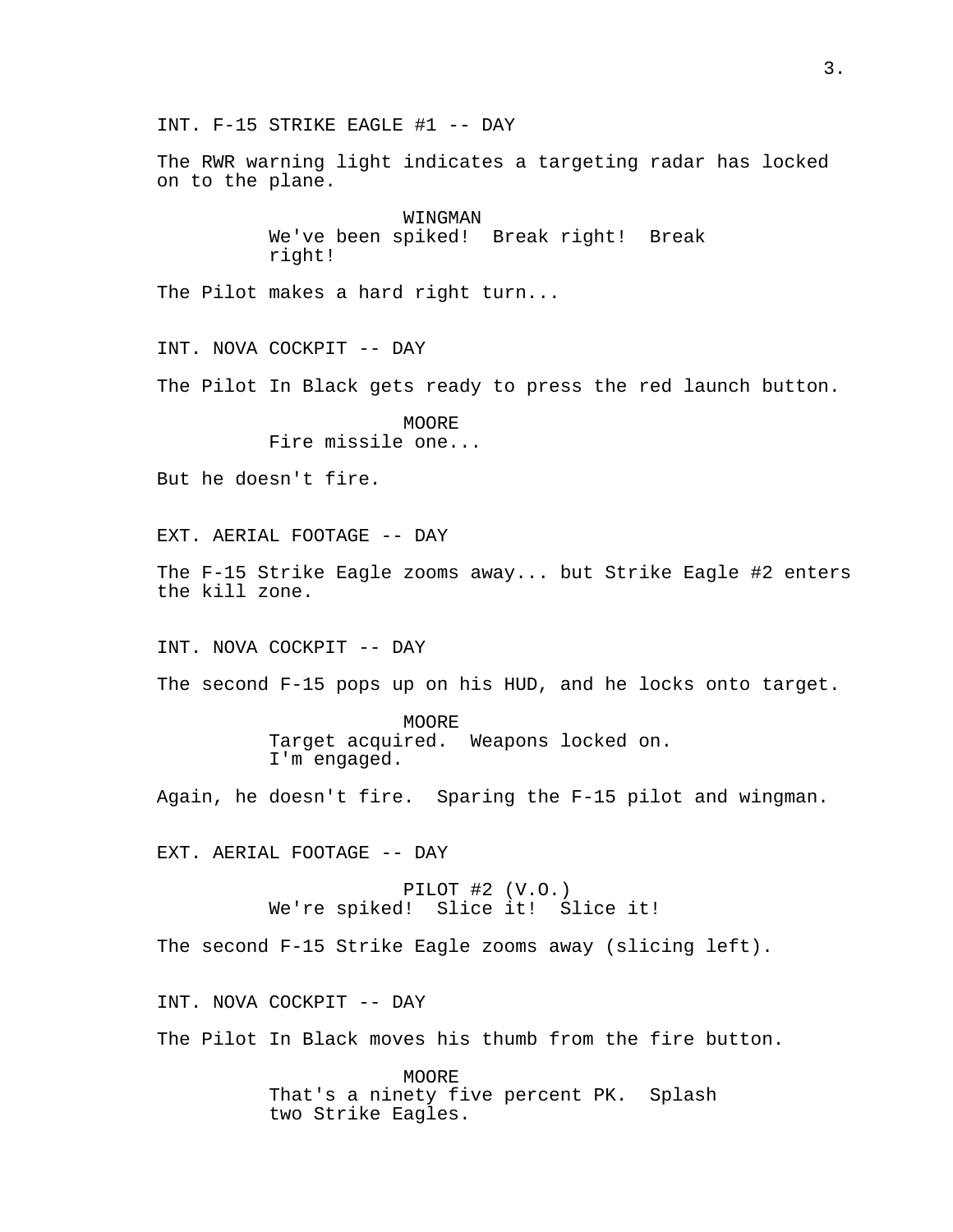The Stealth Fighter pulls out of the cloud cover and heads back to base.

EXT. AIR FORCE BASE -- DAY

The Stealth Fighter lands at the base.

EXT. EDWARDS AFB -- DAY

Colonel STEVE MOORE, pilot of the experimental Nova Stealth Fighter, takes off his black helmet as he walks away from the top secret plane.

Moore is a handsome flight jock in his late thirties, who exudes a macho self confidence. He's survived some of the hairiest air battles in modern warfare and walked away without a scratch. He's the best there is.

INT. HALLWAY - EDWARDS AFB -- DAY

Moore salutes General "Whiskey" PETE BARNES, the head of the experimental Nova Stealth Fighter program.

> MOORE General Barnes.

BARNES Good flying, Steve.

They walk down the hallway.

BARNES You were there one minute, gone the next. Neither plane could find you.

MOORE

It was a milk run, sir. Just went active-stealth, then used the clouds as camouflage. Played Popeye with them for a couple minutes. (beat) Could have blasted those Eagles out of the sky, if I had any ordnance onboard.

Barnes laughs.

BARNES Ready for a real test?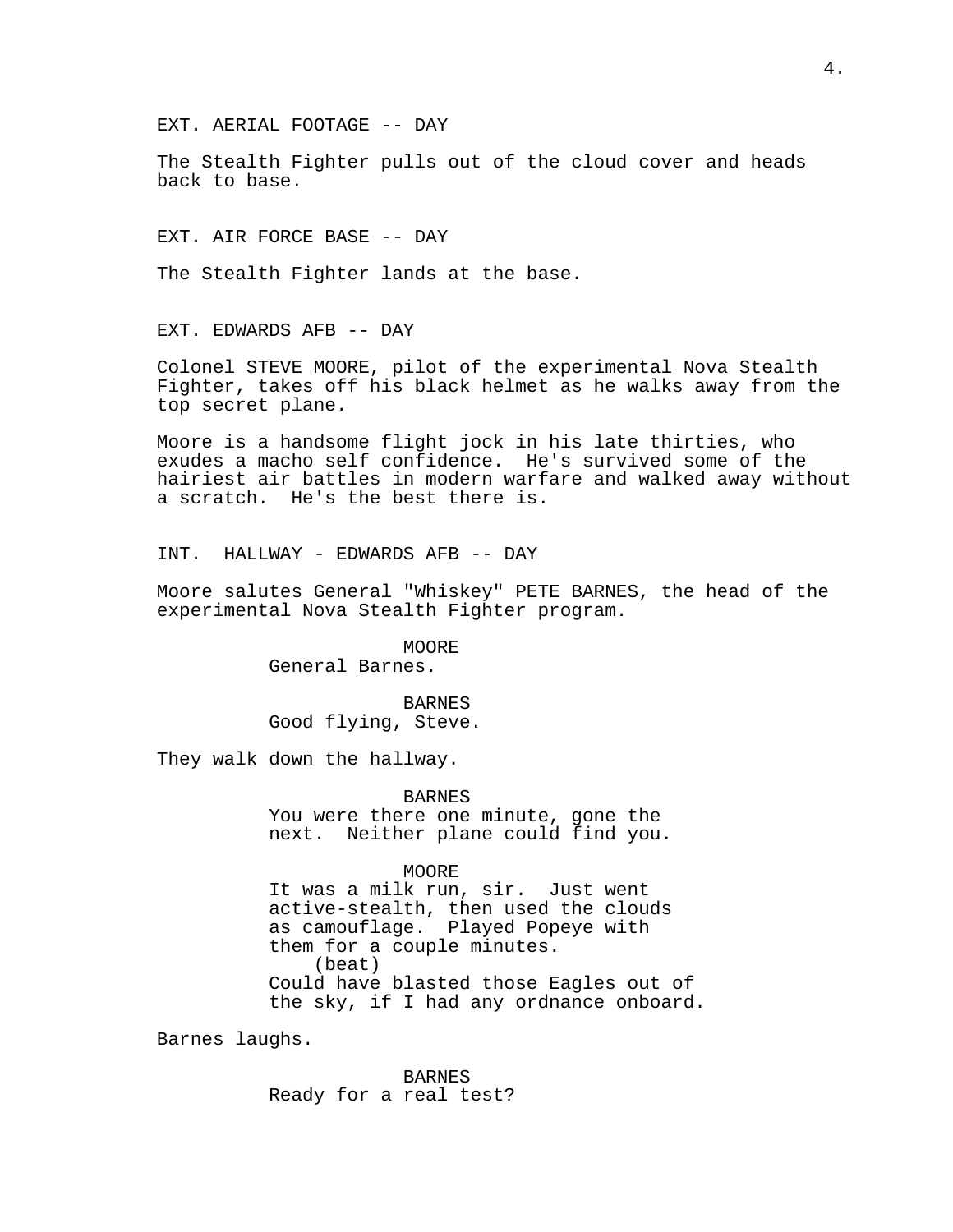MOORE Sending me to Bagdad, sir?

BARNES Tomorrow I'm putting Nellis Air Force Base in Nevada on full alert. Every plane, every chopper, every radar man in the USAF Fighter Weapons Center will be looking for you. (beat) Waiting for you. (beat) You're going to use the Nova's active stealth to get past them and drop a paint bomb on the base. (beat) If you drop it on General Sorenson's building, I'll buy you dinner.

MOORE Sir, I can taste that lobster, now.

BARNES I'll bet you can.

Barnes laughs and claps Moore on the shoulder.

INT. SECURITY CHECKPOINT -- DAY

Moore, now in street clothes, is stopped at a security check point by a pair of blue helmeted Air Force SECURITY POLICE.

They check his ID badge, scan his thumb print, run a metal detector over him, and pat him down.

EXT. EDWARDS AFB -- DAY

When Moore leaves the building, another pair of BLUE HELMETS check his ID badge. Guns ready in the event he's an impostor.

EXT. GUARD KIOSK -- DAY

As Moore drives out of the parking lot, a GUARD in a kiosk checks his ID badge, studying Moore's face carefully before lifting the arm and allowing him to exit.

The Nova project is still black... So top secret that few inside the Air Force even know it exists.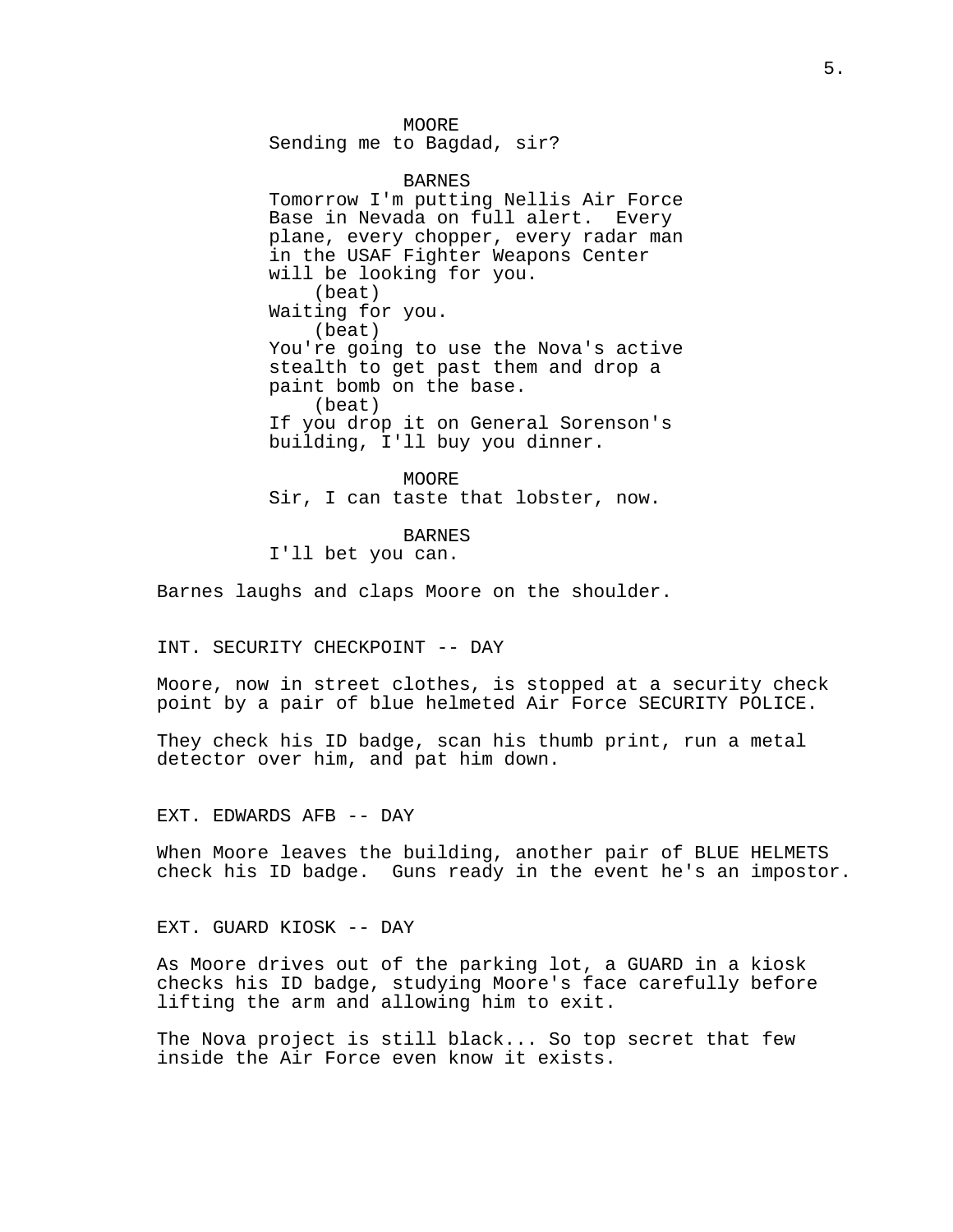EXT. STREET -- DAY

Moore drives his car back to his apartment, parking in the underground garage of the multi level building.

INT. MOORE'S APARTMENT LOBBY -- DAY

Moore unlocks his mailbox and grabs the bills and magazines. Flips through the new Playboy as he crosses to the elevator.

INT. ELEVATOR -- DAY

Moore hits his floor button and continues checking out the magazine. As the doors are about to close, a MAN squeezes onto the elevator, back to Moore.

MOORE

What floor?

The doors close, no answer.

MOORE Where you headed?

DOUBLE Stop button please.

Moore looks up from his magazine, just as the Man turns around to face him.

Steve Moore is looking at a mirror image of himself. The Man is his EXACT DOUBLE, dressed in an overcoat and hat.

MOORE

What the....?

Thump! Thump! The DOUBLE fires a silenced gun at Moore.

Moore gasps, slumping to the elevator floor. Dead. The Double hits the Elevator Stop button.

He searches Moore's pockets, pulling out his keys, his wallet, his ID badge, and any identifying affects.

After a glance at the fallen Playboy, the Double adds the magazine to the contents of his pockets.

Then the Double pulls out a pocket knife and grabs Moore's right hand carefully.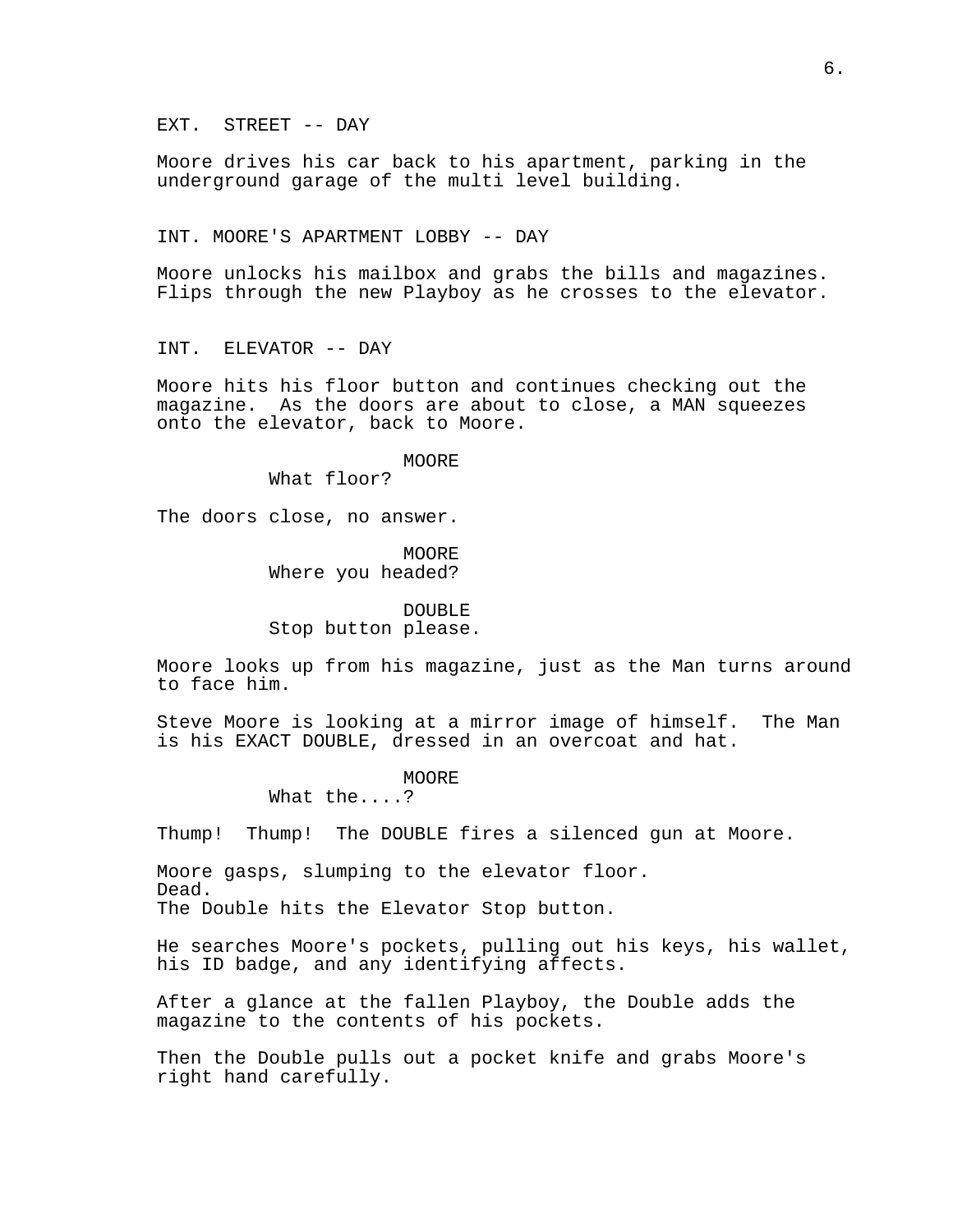## DOUBLE

Sorry, that thumb's gotta come off.

He bends down to cut off Moore's thumb (for print analysis).

EXT. EDWARDS AFB -- DAWN

The sun rises behind the air force base.

EXT. GUARD KIOSK -- DAY

The Double drives up to the kiosk in Moore's car, showing the Guard his ID badge. The Guard lets him in.

INT. HALLWAY - EDWARDS AFB -- DAY

The Double walks down the hall, dressed in his flight suit. He salutes General Barnes.

BARNES

Well, Colonel, you ready for lobster tonight?

DOUBLE Ready for lobster every night, sir.

Gen. Barnes watches him walk away, confused by the response.

INT. NOVA COCKPIT -- DAY

Once he's strapped in, the Double pulls off the latex 'Mission Impossible' mask of Colonel Steve Moore and tosses it outside the plane. The oxygen mask covers his real face, so we can't see who he is. The Double starts the Nova's jets.

EXT. AIR FORCE BASE -- DAY

The top secret Nova Stealth Fighter takes off... Stolen!

EXT. AERIAL FOOTAGE -- DAY

The Stealth Fighter zooms away, disappearing in the clouds.

EXT. NELLIS AFB, NEVADA -- DAY

Quiet. Everyone on full alert. Waiting for the Nova.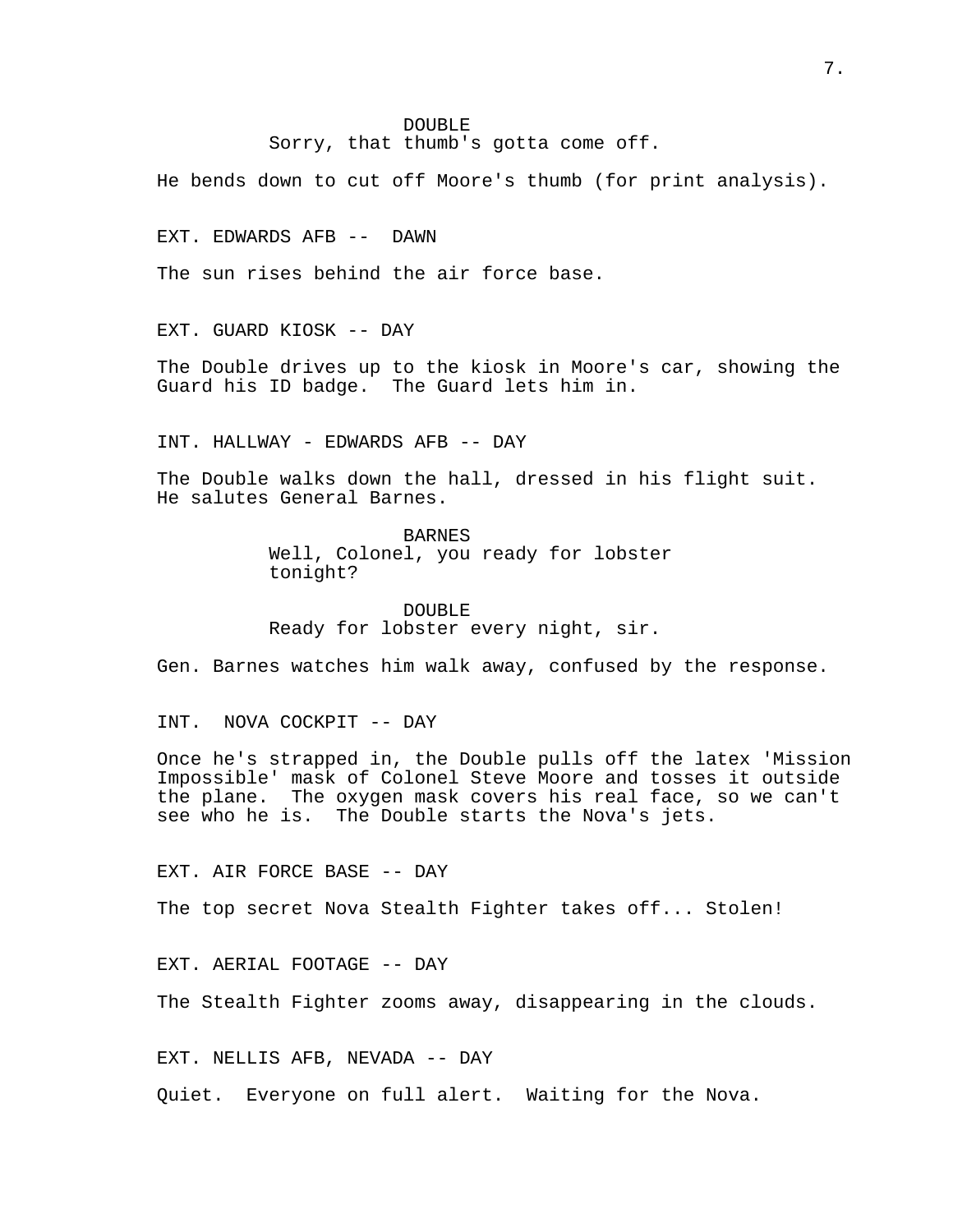EXT. AERIAL FOOTAGE -- DAY

A pair of FIGHTER JETS zoom through the sky.

PILOT #1 (V.O.) Any sign of our bogey?

PILOT #2 (V.O.)

Nothing.

INT. HALLWAY - EDWARDS AFB -- DAY

General Barnes storms down the hallway, followed by his assistant Captain PHIL DeMUTH.

> DEMUTH Sir, still no contact with the Nova.

BARNES He might still be circling Nellis, looking for a way in.

DEMUTH Sir, something's wrong. He should have dropped his payload and been back already.

BARNES Let's try to get him on the radio.

INT. OPERATIONS ROOM -- DAY

Barnes stands behind a radio operator.

RADIO Nova, this is base, do you copy?

EXT. AERIAL FOOTAGE -- DAY

The Nova Stealth Fighter flies. But doesn't answer the calls from base.

> RADIO (V.O.) Nova, do you copy? Please break radio silence and answer. Nova?

INT. OPERATIONS ROOM -- DAY

RADIO Nothing, sir.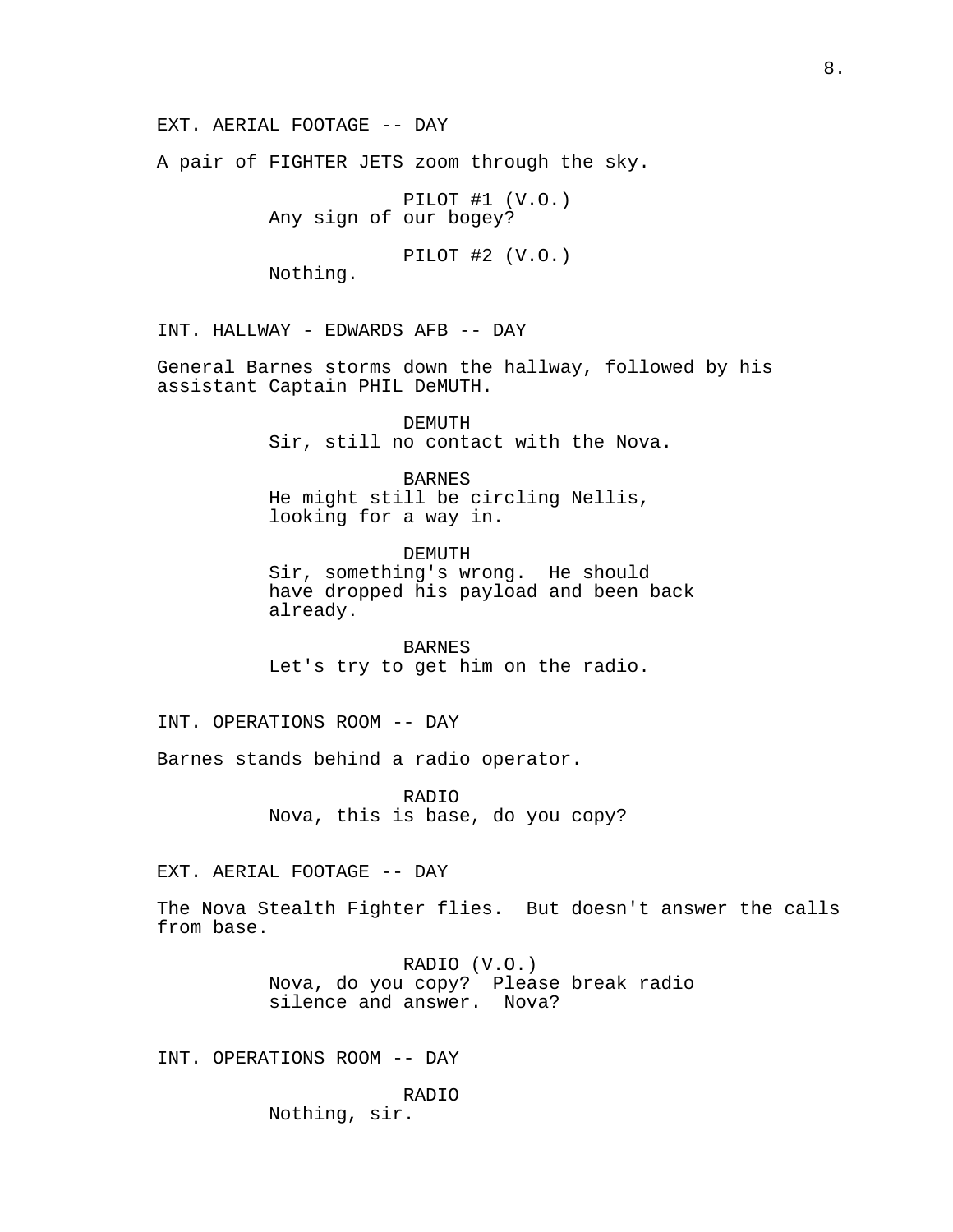#### DEMUTH

And AWACS has no indication that the Nova entered Nevada airspace. They have a pair of E-3 Sentries up there. Not a blip on the radar or any sign of heat registration.

Barnes turns back to the Radio Operator.

### BARNES

Get Nellis on the horn. Have General Sorenson search the area for downed aircraft. We may have lost the Nova.

INT. HALLWAY - EDWARDS AFB -- DAY

DeMuth has trouble keeping up with General Barnes.

#### DEMUTH

Sir, there's another possibility.

## BARNES

Yes?

#### DEMUTH

That Captain Moore has gone AWOL with the plane.

## BARNES

I hand picked Moore for this project. Served in 'Nam with his father. He's like my own kid. I can't imagine him stealing this plane.

INT. SECURITY CHECKPOINT -- DAY

DeMuth talks with the Air Force SECURITY POLICE, nods.

INT. OPERATIONS ROOM -- DAY

DeMuth pulls General Barnes away from The Big Board.

DEMUTH Sir, he went through the security checkpoints this morning. Three sets of blue caps checked his ID card. His thumbprint is on the records.

BARNES No one else had access to the Nova...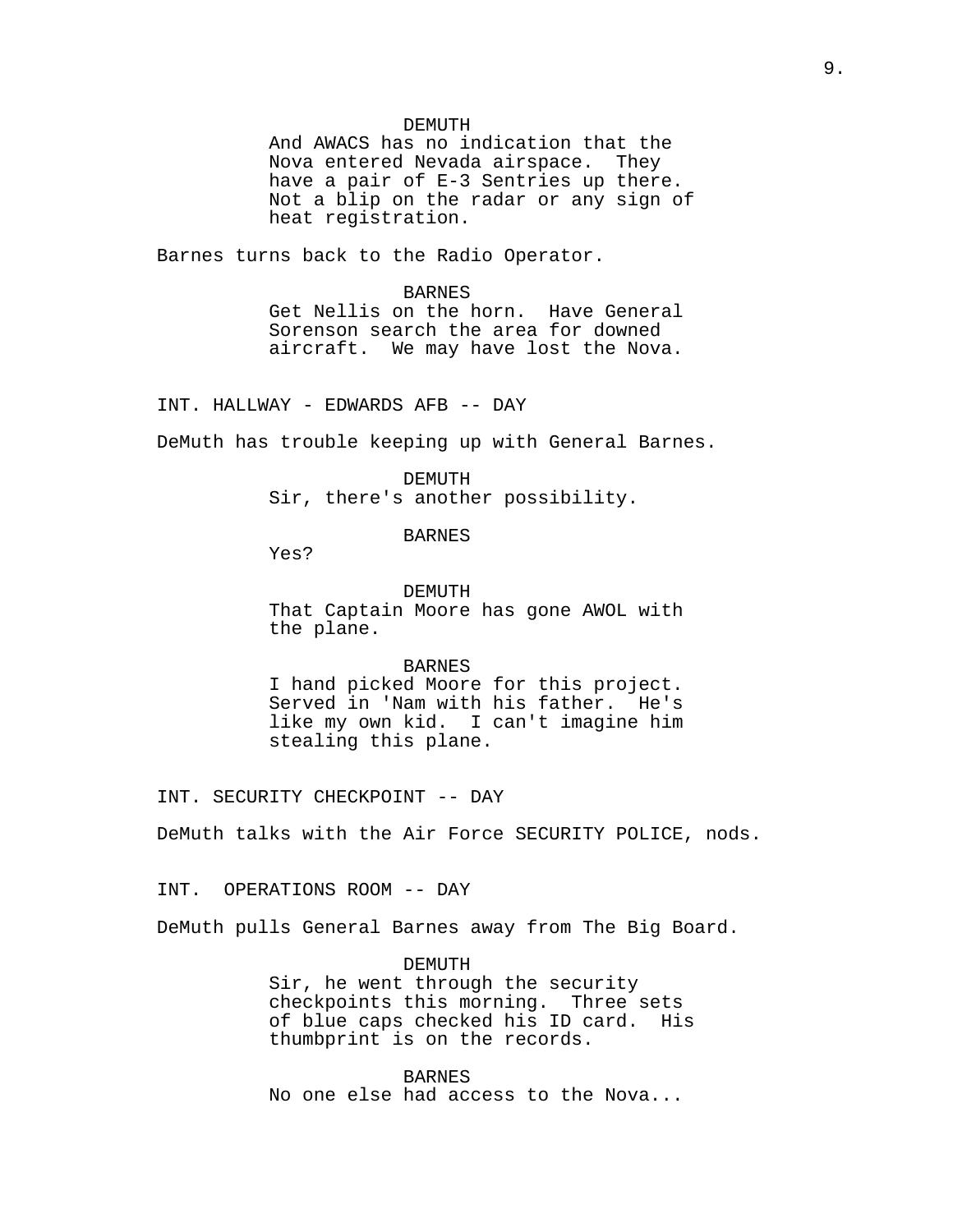DEMUTH Nellis has no reports of wreckage in the vicinity.

General Barnes nods, accepting Moore has stolen the plane.

INT. HALLWAY - EDWARDS AFB -- DAY

DeMuth is again playing catchup with General Barnes.

DEMUTH There's something kind of funny about losing a Stealth plane.

BARNES I'm not laughing, Captain.

DEMUTH What I mean, sir, is, we built an invisible war plane, and now...

BARNES I know what you mean, DeMuth.

DEMUTH If it's still in the air, sir, how are we going to find it?

BARNES The SR-71 Blackbird. Best spy plane ever made. It can find anything.

DEMUTH I'll have one fueled and ready, sir. Who's going to fly it?

BARNES Get Vince Conners out here.

DeMuth nods and gets to work.

EXT. AERIAL FOOTAGE -- DAY

A PIPER CHEROKEE zooms over the high desert, approaching a canyon cut between the hills.

## INT. PIPER CHEROKEE -- DAY

Behind the wheel, VINCE CONNERS guides the light plane towards the canyon. Conners is one of the Air Force's top test pilots. He can fly any plane known to man.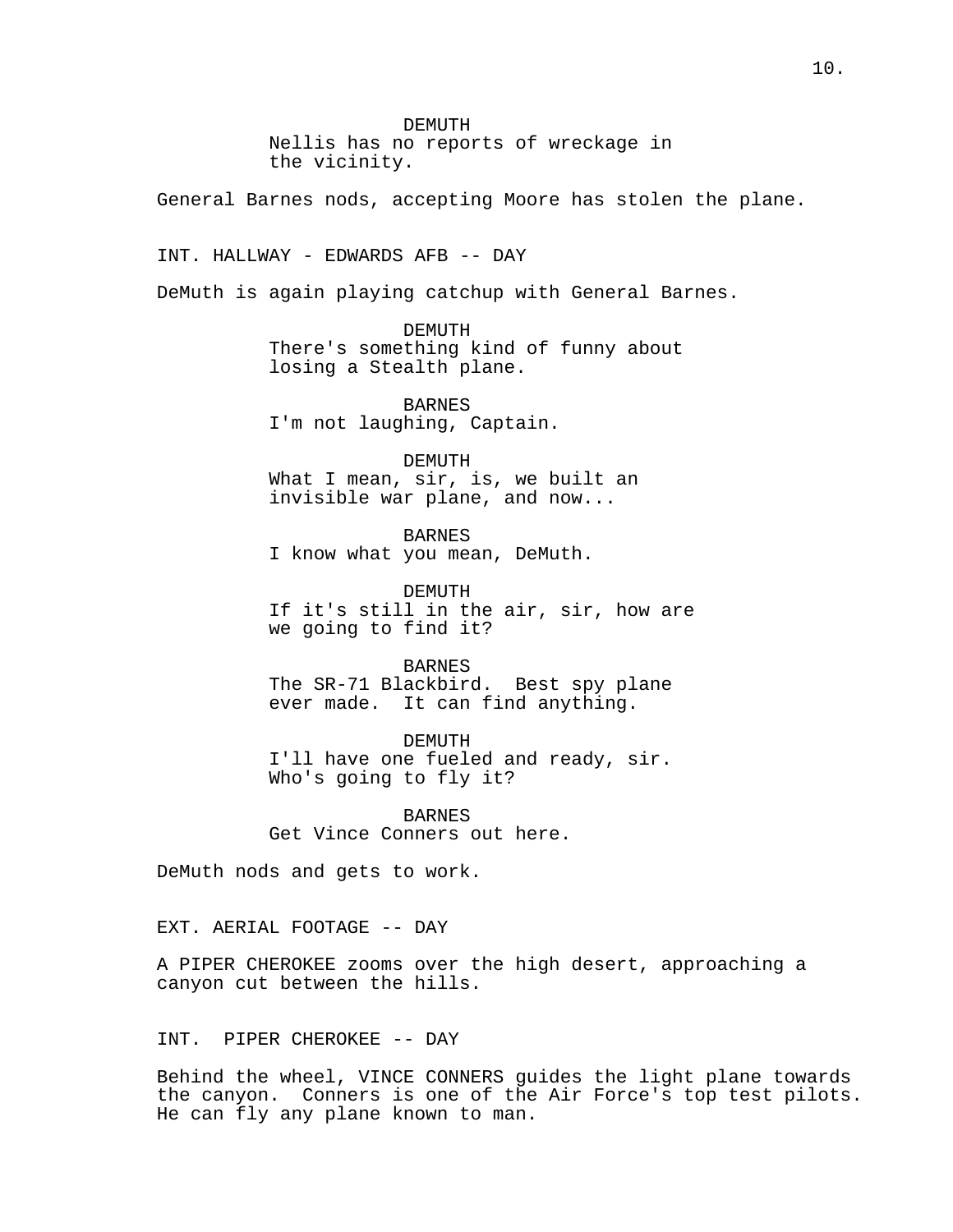Beside Conners in the plane is WINSTON, an inner city preteen who is itching to fly the plane.

Conners is part of the Big Brother Program, and Winston is his charge. He takes the kid flying twice a month.

> CONNERS Okay. What are the four forces of flying?

WINSTON Thrust, Lift, Drag, Weight.

CONNERS Very good, Winston. What is Thrust?

WINSTON It's the force made by the propeller which cause the plane to move forward.

CONNERS How is it measured?

WINSTON Pounds... Can I fly the plane, now?

Conners ignores the request, and pulls back on the wheel.

EXT. AERIAL FOOTAGE -- DAY

The Piper Cherokee zooms up, over the crest of a hill.

INT. PIPER CHEROKEE -- DAY

CONNERS What's lift?

WINSTON The force that pushes the plane up.

CONNERS What causes it?

WINSTON Couldn't I just fly the plane?

CONNERS Hey. You've got to learn this stuff if you're going to fly the plane. It's not just turning the wheel like this...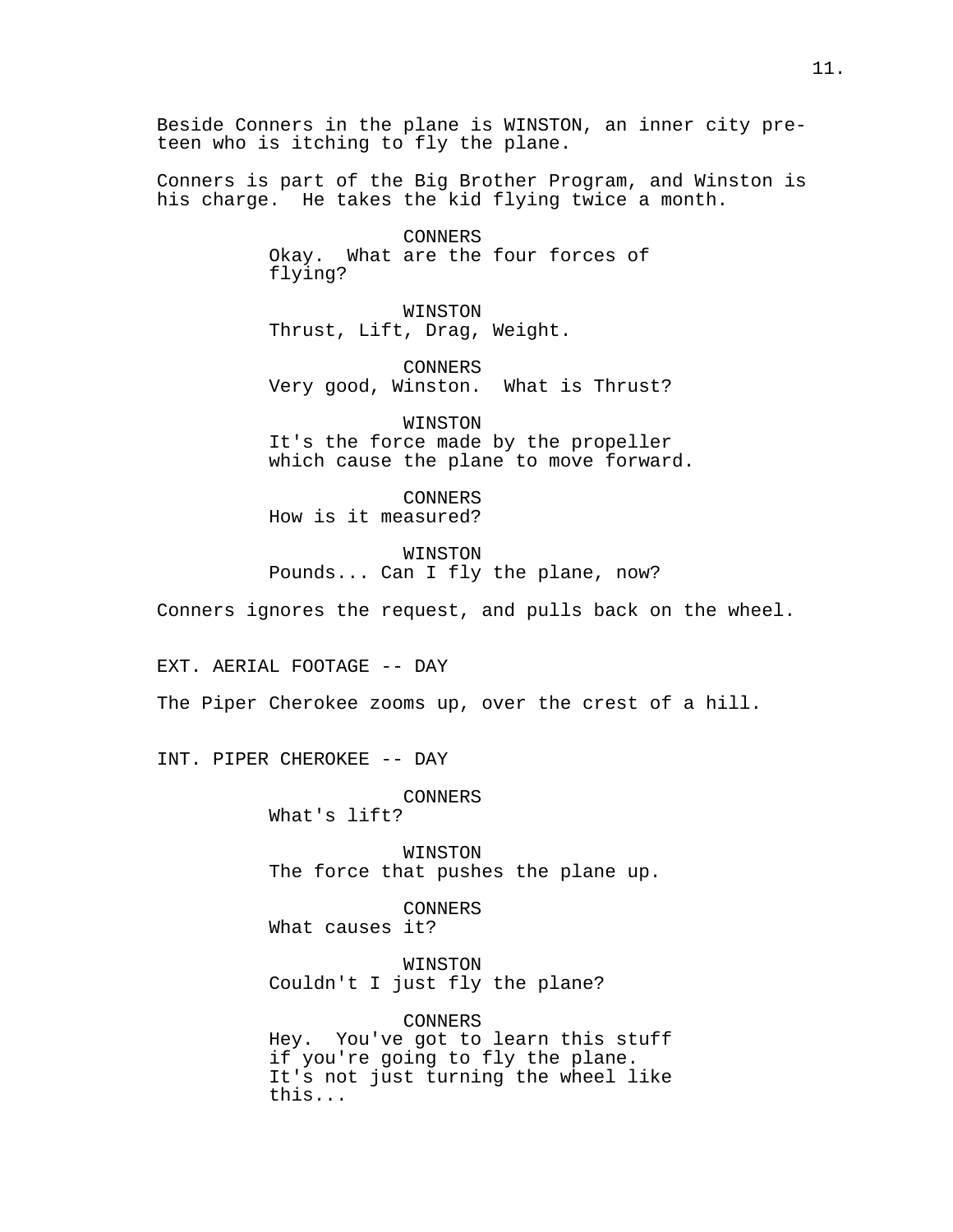EXT. AERIAL FOOTAGE -- DAY

The Cherokee banks gracefully, avoiding a hill.

INT. PIPER CHEROKEE -- DAY

Conners brings the plane level again.

CONNERS You've got to know math and science, too. That's why you've got to stay in school and keep studying.

WINSTON Yes Mr. Conners.

CONNERS Watch that attitude. I can make you get out and walk.

Winston laughs.

CONNERS Okay. What causes lift?

## WINSTON

The shape of the wing. The air travels over the top faster than it travels over the bottom. So the air at the bottom pushes the wing up.

CONNERS Extra credit: What do you call that?

WINSTON

Bernoulli's Law.

CONNERS You've been studying.

WINSTON Yup. I'd sure like to fly the plane.

CONNERS

You will... in another five years if you keep studying. You've go to know the basics before let you have the wheel. I had one of the best teachers in the Air Force.

Taped to the control panel: A photo of Conners in uniform next to COLONEL TOM RATCHER, his mentor. The photo is cropped to exclude whoever was standing to Ratcher's left.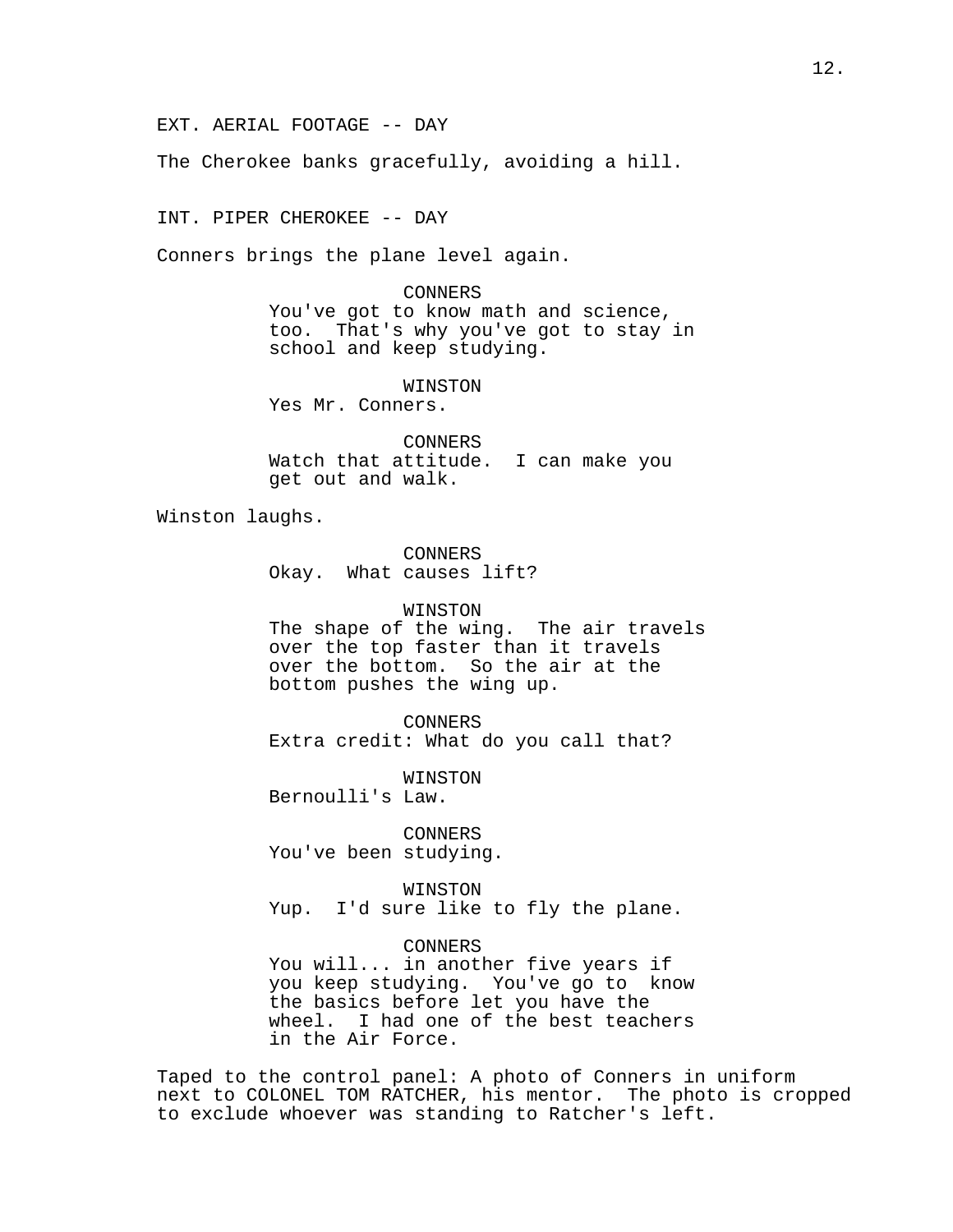EXT. AERIAL FOOTAGE -- DAY

The Cherokee does an amazing loop-the-loop near the canyon.

## INT. PIPER CHEROKEE -- DAY

Winston was holding on for dear life while the plane was upside down. Now he lets go and tries to act cool.

> WINSTON Can we do that again? That was fun!

CONNERS How's your mom doing?

### WINSTON

Working overtime at one of her jobs. She doesn't come home 'till I'm asleep.

EXT. AERIAL FOOTAGE -- DAY

The Cherokee does a couple more amazing maneuvers.

## INT. PIPER CHEROKEE -- DAY

Winston is having a great time. This is better than riding a roller coaster.

> CONNERS Getting your homework done?

#### WINSTON

Usually.

CONNERS Doing any extra credit work?

WINSTON Why? Won't get me anything.

CONNERS It'll make you smarter. You can't ever be too smart. Dumb guys get jobs cleaning out the sewers. You want to do that?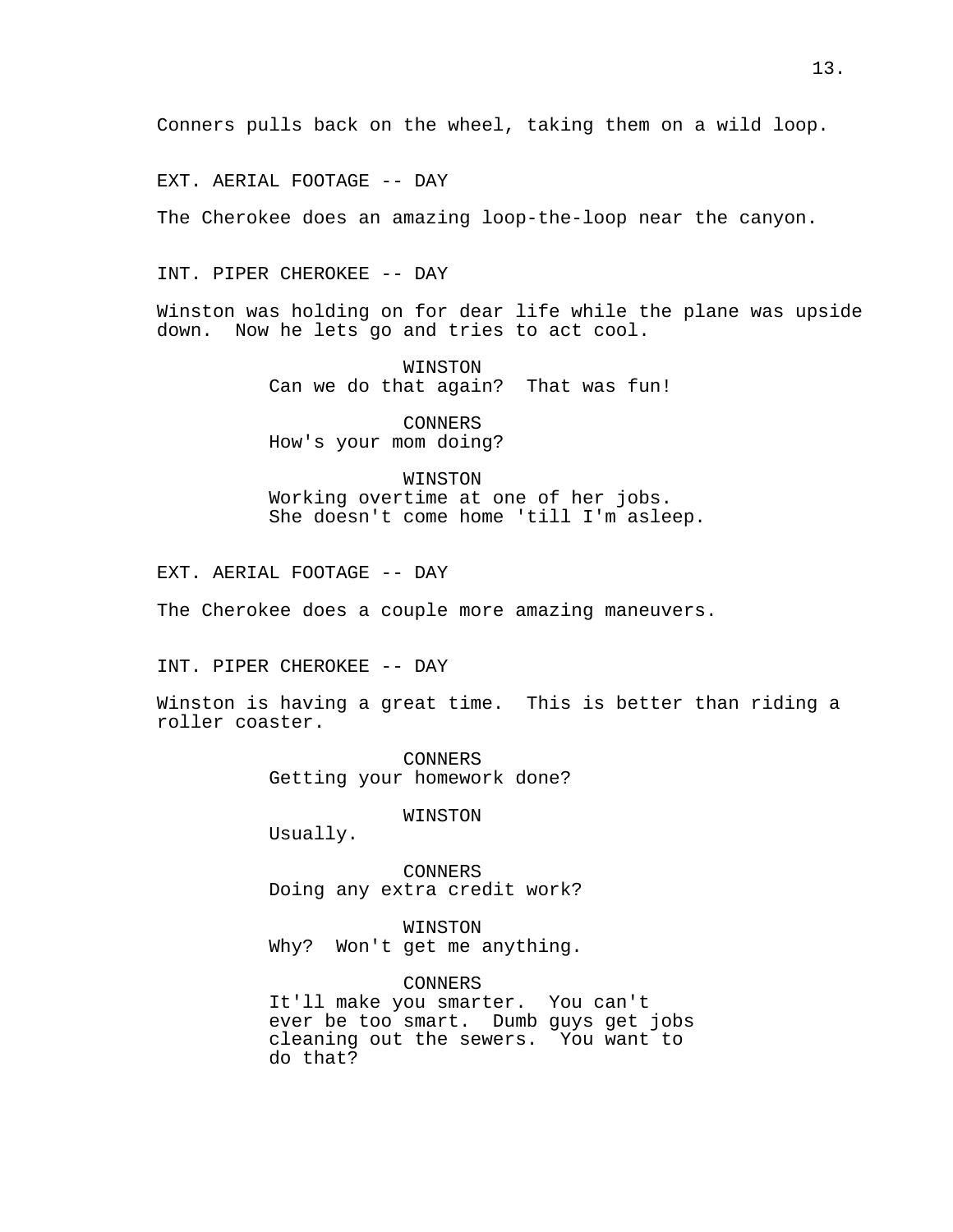### WINSTON

No, sir. I want to fly jet planes. Get into dog fights with MiG fighters, and blast 'em with missiles. Like in the video games.

CONNERS Do tricky aerial maneuvers? Like this?

Conners gives Winston a thrill ride.

EXT. AERIAL FOOTAGE -- DAY

The Cherokee does some amazing stunts. Zooming through the canyon, pulling up into loop-the-loops. Fantastic stuff.

CONNERS

Some kids in Big Brothers get stuck with the sewer workers. They spend their Saturday with a shovel cleaning out smelly stuff.

INT. PIPER CHEROKEE -- DAY

WINSTON Wow! Wow! Wow!

CONNERS

Do all your homework, especially math and science, and you'll be able to fly like that.

EXT. AERIAL FOOTAGE -- DAY

The Cherokee glides over the top of a hill....

Suddenly, an F-16 ROARS past, banking.

INT. PIPER CHEROKEE -- DAY

Conners holds tight to the wheel. A voice from the plane's radio.

> RADIO (V.O.) Whisky Tango Delta seventy one, do you copy?

CONNERS This is Whisky Tango Delta.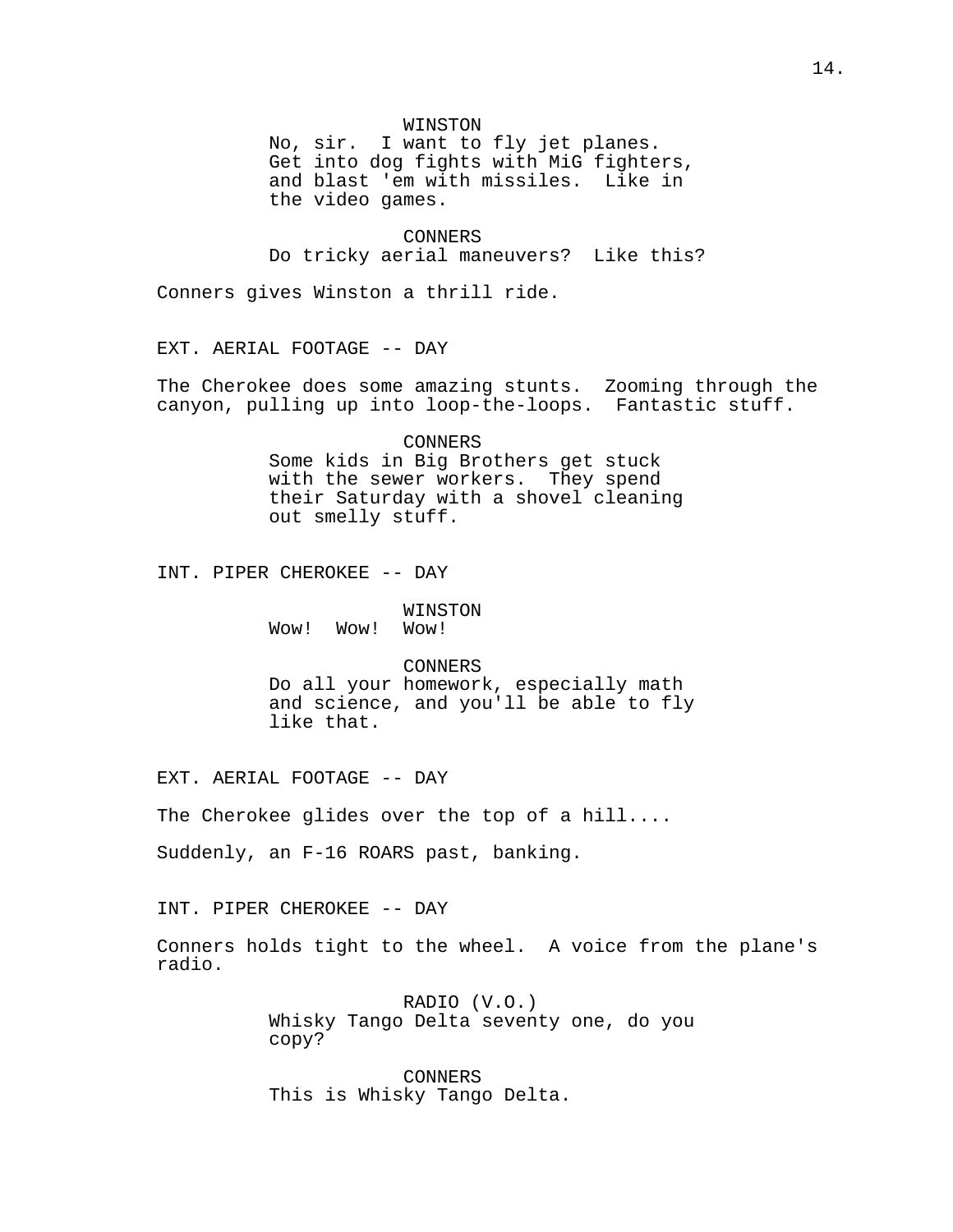RADIO (V.O.)

Conners, you are to return to the airfield immediately. By order of General Barnes. This is a national emergency.

CONNERS I copy. Heading back.

EXT. AERIAL FOOTAGE -- DAY

The F-16 ZOOMS away at high speed.

INT. PIPER CHEROKEE -- DAY

Conners turns the plane around and looks at Winston.

CONNERS Sorry, sport. That's it for today.

EXT. AIRFIELD -- DAY

The Piper Cherokee lands and taxies to a hanger.

EXT. HANGER -- DAY

Conners and Winston exit the airplane. An Air Force vehicle is waiting for Conners, along with DeMuth.

> DEMUTH Captain, there's been an emergency. General Barnes needs you on the double.

CONNERS Someone's got to take this kid back, so he can do his homework.

DEMUTH We'll take care of it, sir.

WINSTON I could go along.

CONNERS Your mom needs you.

Winston nods. Conners gives him a hug, then climbs into the Air Force vehicle with DeMuth and speeds off. An Air Force FLUNKY left to take care of Winston.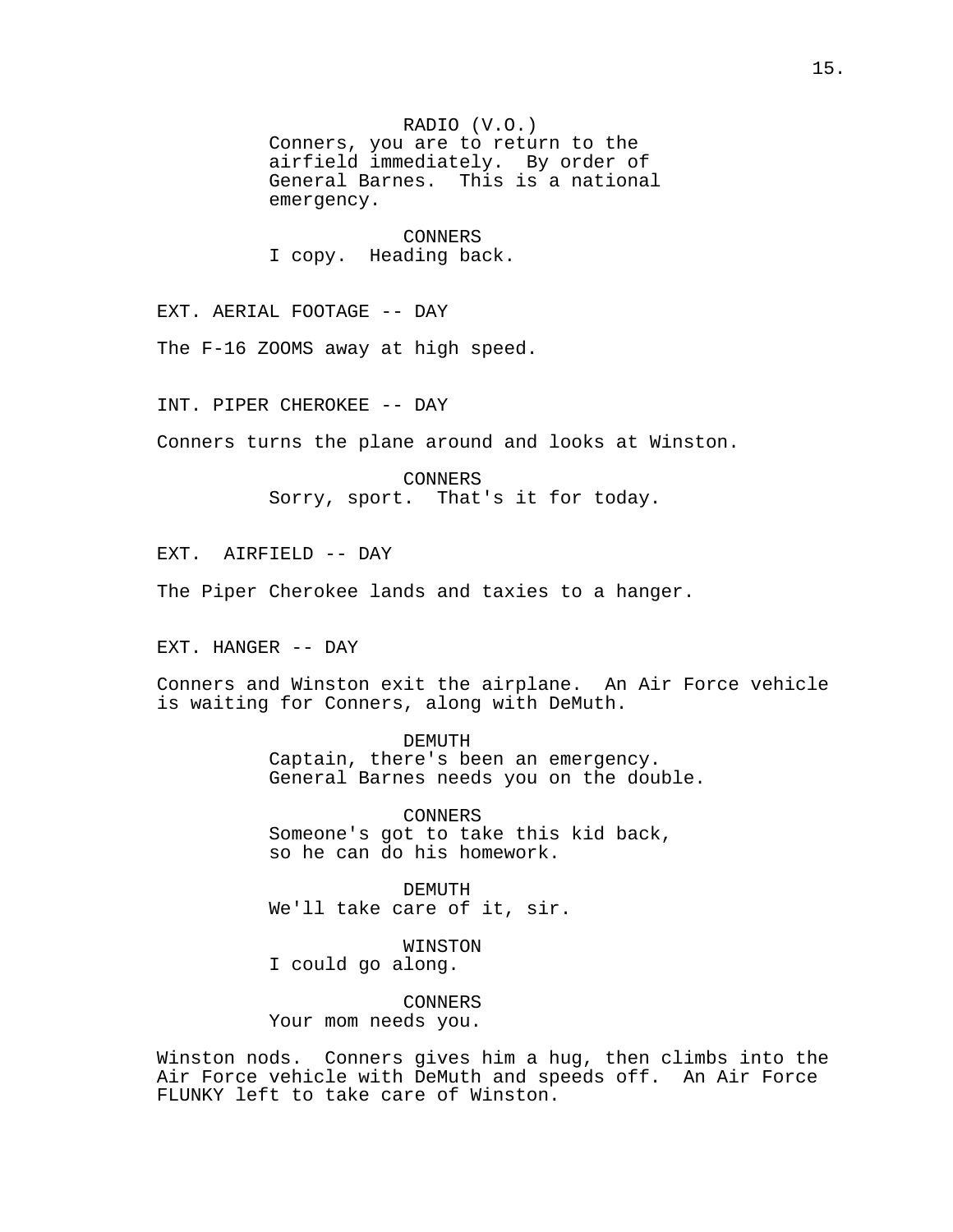EXT. EDWARDS AFB -- EVENING

The Air Force vehicle zooms past the guard kiosk, entering the base. Vince Conners has been called to action.

INT. HALLWAY - EDWARDS AFB -- EVENING

General Barnes briefs Conners on the run.

BARNES At nineteen hundred hours today, one of our experimental air craft, code named Nova, was stolen from base.

CONNERS

Stolen?

## BARNES

The Nova was a "black project". An ultra top secret version of the F-117A Stealth Fighter plane. Code name "Black Thunder".

CONNERS

We've had the F-117A since 1980...

#### **BARNES**

What do you know about Stealth?

#### CONNERS

It's attained by shrinking the geometric cross section of the plane, making it thinner, and using radar absorbing materials to cut down on reflectivity. The plane absorbs radar waves rather than bouncing them back...

#### **BARNES**

Right. The Nova uses the standard technology, but adds something new. An "active" stealth system.

CONNERS

Active?

BARNES You know the "black box" ECM in the Blackbird?

CONNERS

Radar jammer.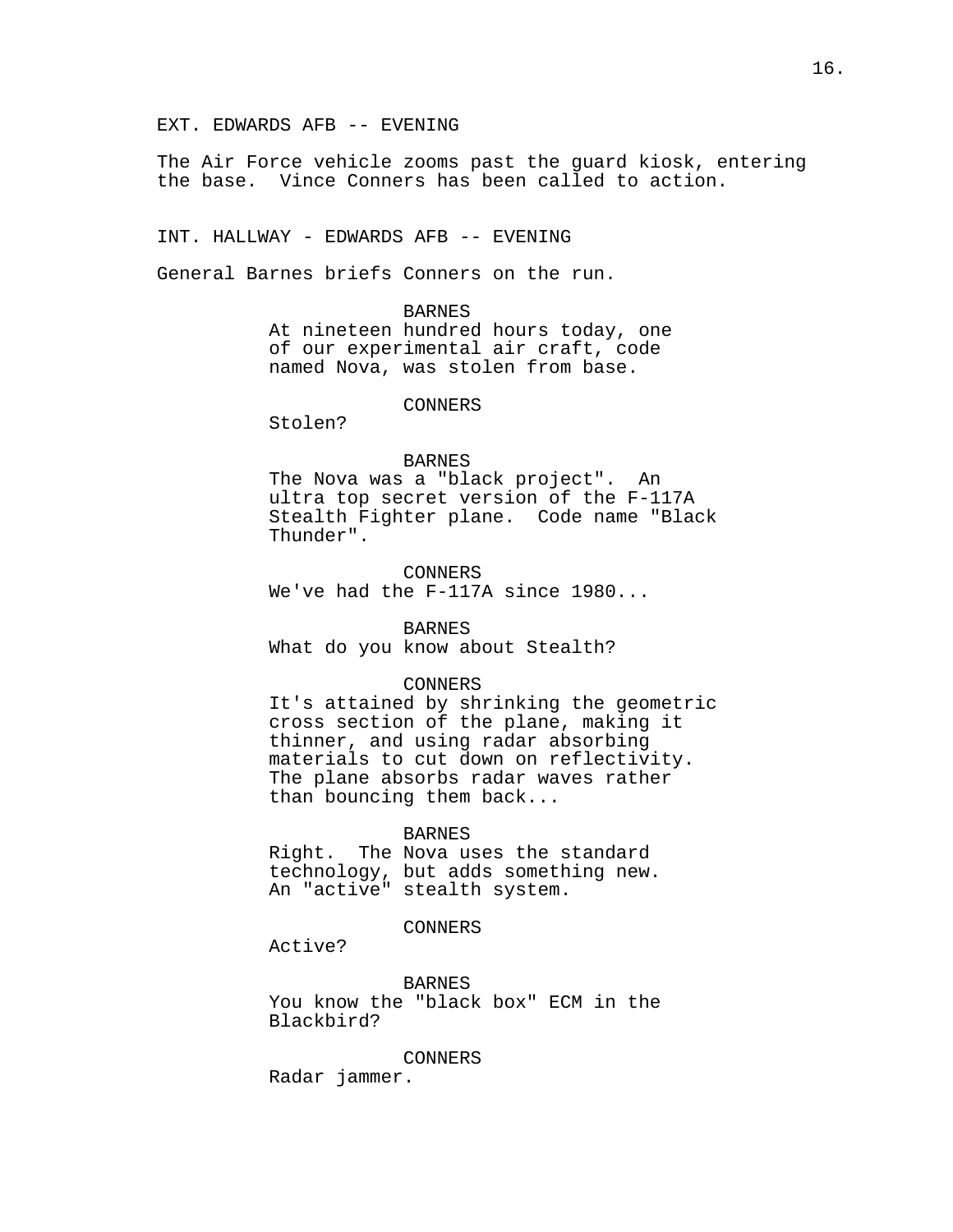### BARNES

We've had a team working on improvements for the past thirty five years. What they came up with, is "active stealth". (beat) It's a cloaking device.

#### CONNERS

(incredulous) Like on Star Trek?

## BARNES

Exactly. It bends light using a beam outside the human spectrum to blanket the plane from radar, positioning devices, infra-red trackers, and even video surveillance. It's an invisible airplane. There's a computer controlled....

## CONNERS

Someone stole this, sir?

## BARNES

Yes. One of our best pilots took off with it just over an hour ago. Routine training mission. He hasn't returned.

They turn the corner and enter the...

INT. OPERATIONS ROOM -- EVENING

Barnes checks with the Radio Operator, gets a head shake, turns back to Conners.

### BARNES

The Nova can fly into an enemy country at supersonic speed, using its cloaking device to evade enemy planes on patrol, deliver missiles and smart bombs with pin point accuracy, and return completely undetected. It's the ultimate weapon. Whoever controls the Nova, can literally rule the world. (beat) I need you to get it back.

CONNERS

How do I find it?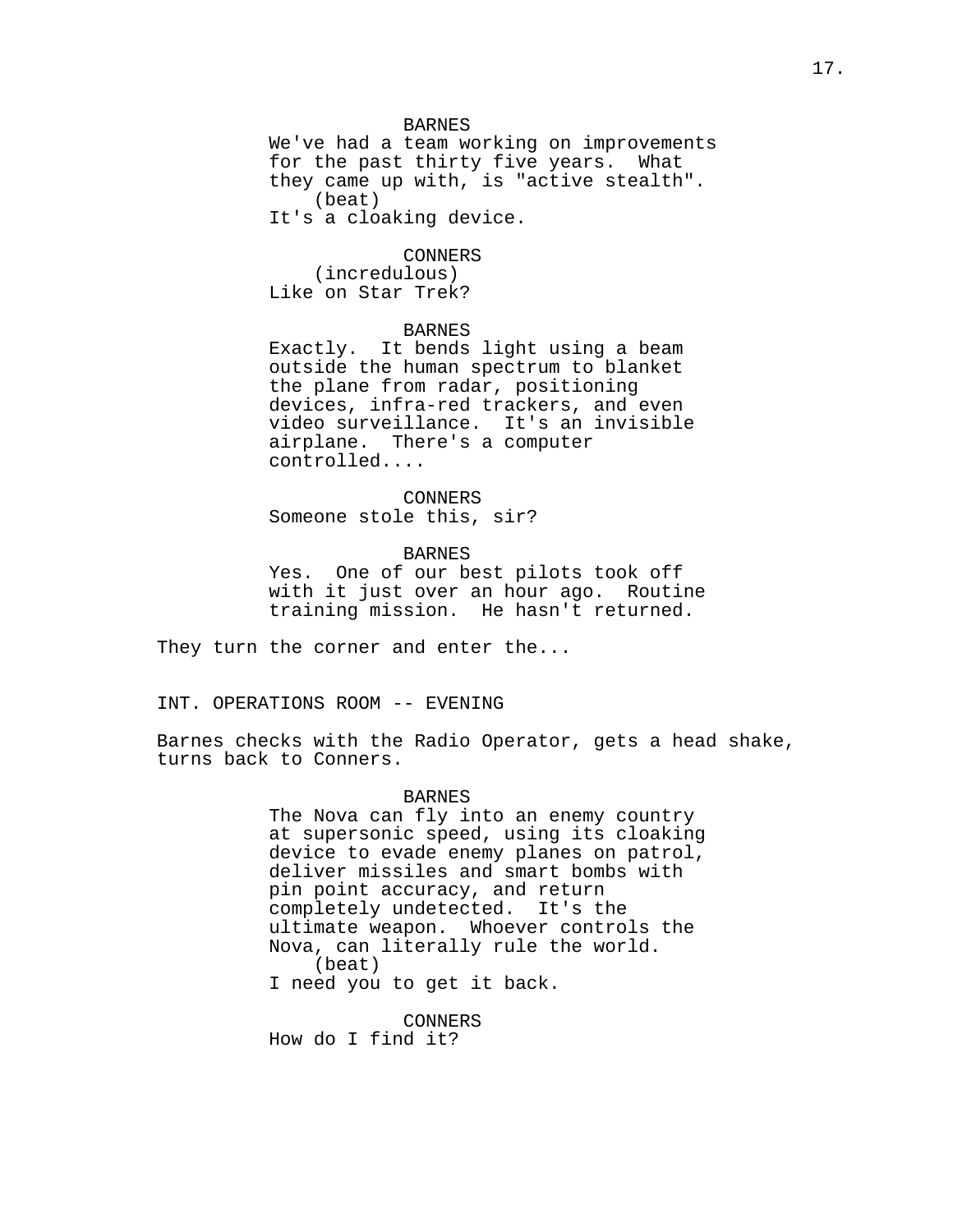#### BARNES

The "active" stealth is a drain on the Nova's power system. Designed to be used only for strategic and evasive operations.

### CONNERS

So he'll be using the passive stealth system... And he's got a head start.

BARNES You can catch up with him. The SR-71 flies at Mach-3. Think you can find him with the Blackbird?

#### CONNERS

Sure.

DeMuth enters, holding the latex "mission impossible" mask.

DEMUTH Sir? A member of the security team found this out by the hanger.

General Barnes examines the mask.

BARNES So Steve didn't steal the plane.

DEMUTH

Sir... They found Colonel Moore's body in his apartment. Shot twice.

CONNERS

Steven Moore?

DEMUTH

Yes.

CONNERS We flew together in Desert Storm. He's a good man.

## DEMUTH

Was a good man. (beat) They cut off his thumb. To get past the print scanner.

CONNERS General, you're talking about a high tech piece of equipment. (MORE)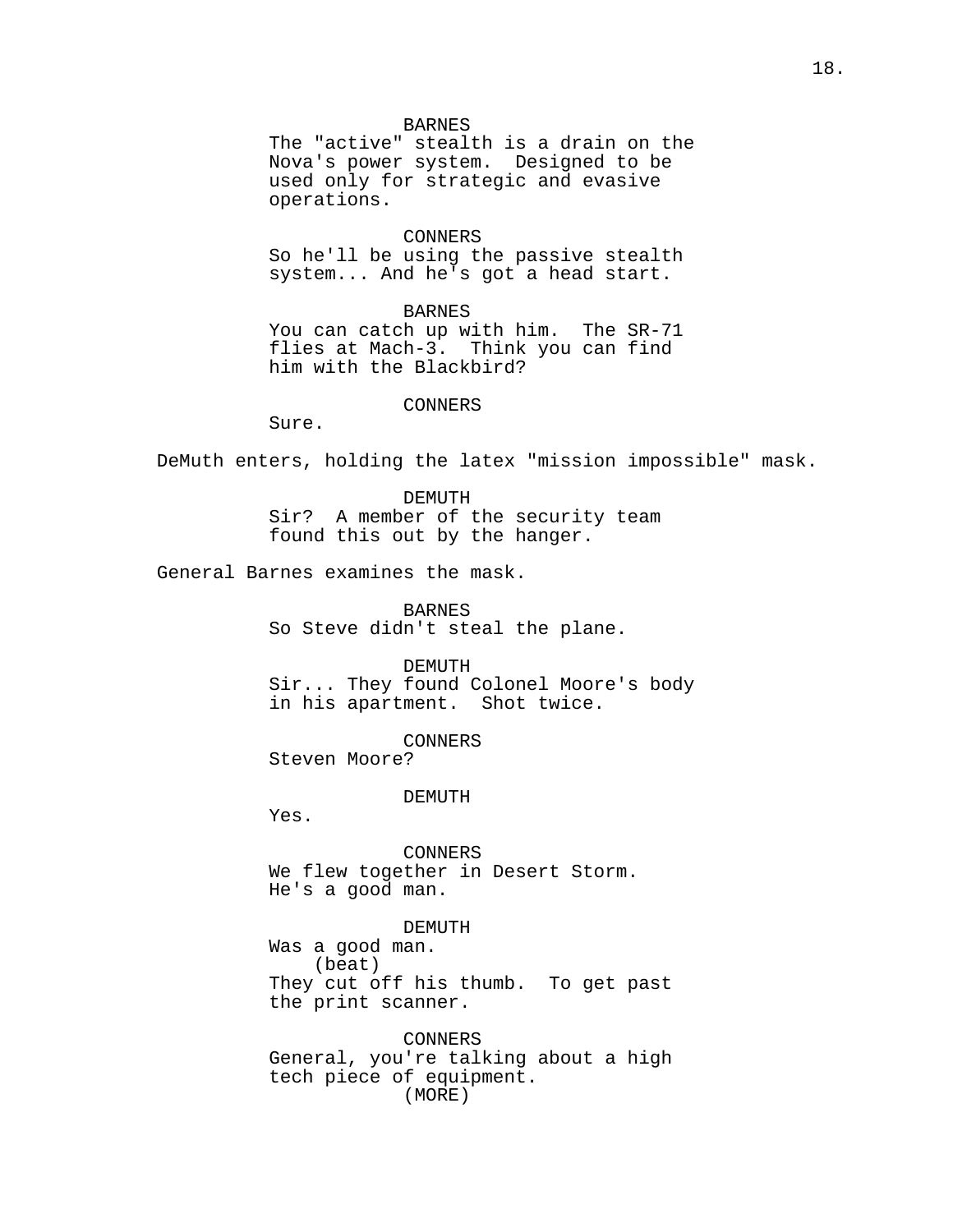CONNERS (CONT'D) A guy can't just wander in off the street and fly it. Only a handful of people would know how...

BARNES Security is working on that. We need you to get that plane back.

CONNERS

Yes, sir.

Through the window, General Barnes sees a MAN in the hallway.

CONNERS Once I find the Nova, and steal her back, what happens to the SR-71?

## BARNES

We've got a Wingman for you who can not only operate the Blackbird's spy camera, he's checked out to fly the plane. He flew combat in Storm.

Barnes gestures for the Man in the hallway to enter.

BARNES You'll be working with Rick Jannick.

When Conners sees the man is JANNICK, he shakes his head.

CONNERS

No.

When Jannick offers his hand, Conners refuses it and leaves the room. General Barnes gives chase.

INT. HALLWAY - EDWARDS AFB -- EVENING

Conners is halfway down the hall when General Barnes grabs him and spins him around.

> BARNES Where the hell do you think you're going?

CONNERS I'm not working with Jannick.

BARNES He's the best man we have for this mission.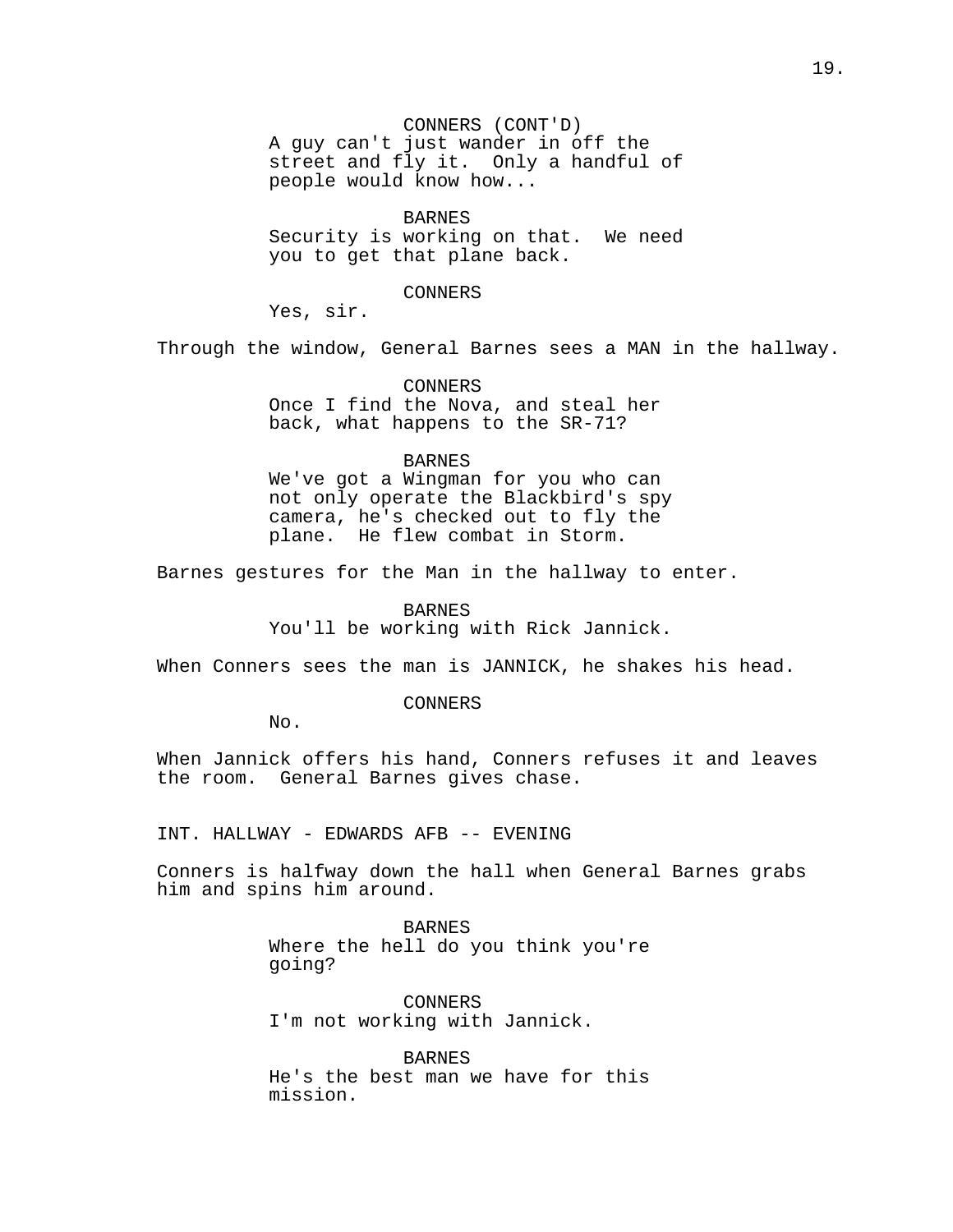## CONNERS

He's not a pilot, he's a skydiver. A crashcup. First sign of trouble and he hits the eject button. Do you know how many planes he's lost?

#### BARNES

I've gone over his file. He was number two in his class, right after you. (beat) You two were like brothers.

### CONNERS

That was a long time ago. (beat) Sir, with all due respect, I'd rather work with Colonel Tom Ratcher. He's the best ACM pilot in the world. He taught me stuff that...

## BARNES

Ratcher's retired. Off radar - we won't be able to find him in time. (beat) Jannick is on the team. If you don't want to work with him, we can pull Bill Jones out of San Diego. He used to be a test pilot, he can fly anything. And Jones is a team player.

General Barnes gives Conners a look which quiets him.

#### BARNES

Are you a team player? There's no place up there for cowboys. No place up there for grudges. If you have a problem with Jannick, it stays on the ground. Do you understand that?

#### CONNERS

Yes, sir.

## BARNES

Good.

Barnes gestures through the window to RICK JANNICK. Jannick is too smooth, too cocky, and too slick. He makes his finger into a gun and fires a shot through the glass at Conners before ambling out to meet Conners and Barnes.

## JANNICK

Vince-buddy. How they hanging?

Jannick offers his hand, and Conners refuses it.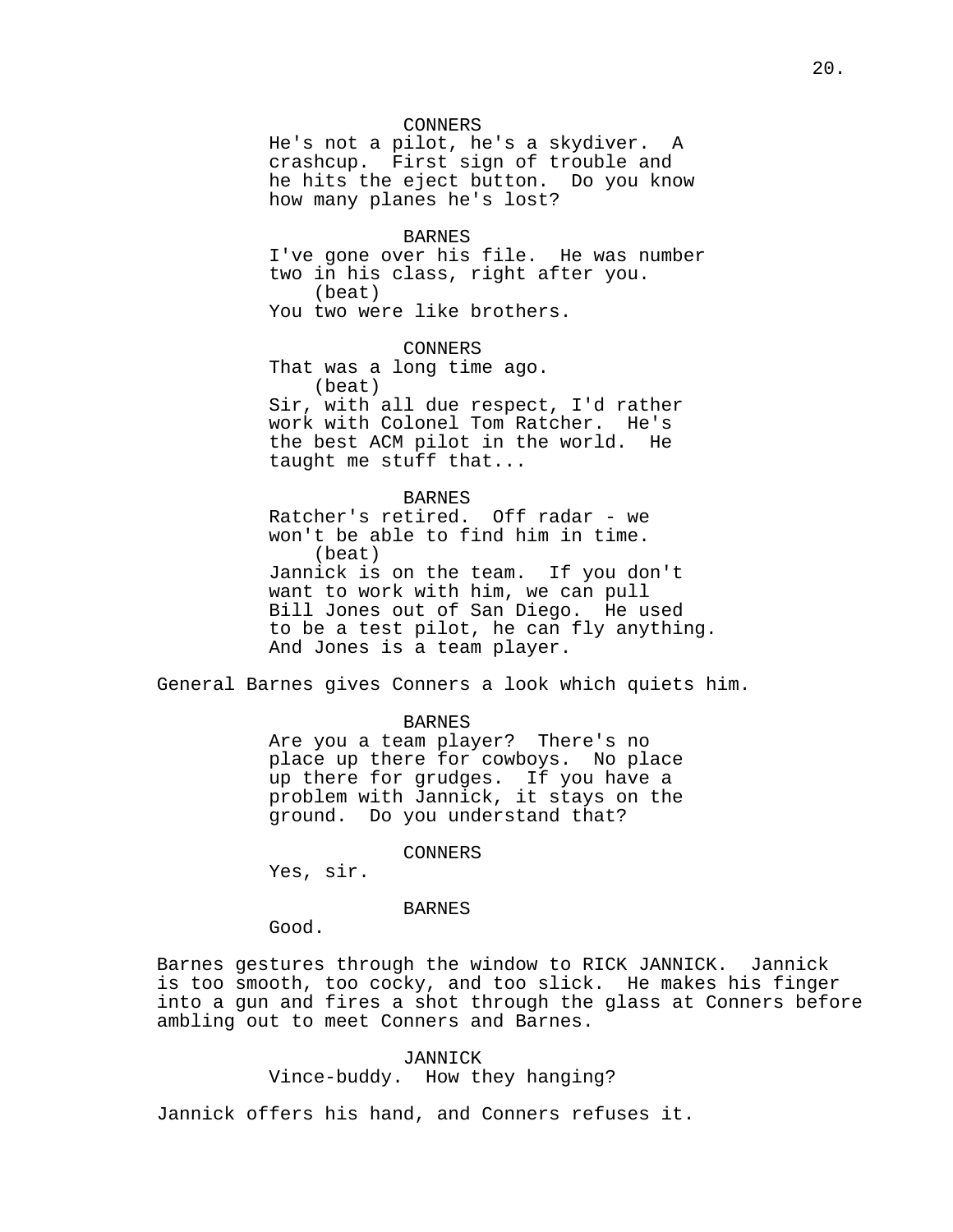CONNERS

Rick.

BARNES Suit up and let's go. They have a seventy three minute head start.

JANNICK We'll catch 'em.

EXT. AIRFIELD -- NIGHT

General Barnes continues the briefing with Conners and Jannick (in flight suits) following.

> **BARNES** Remember the Blackbird Interceptor project back in '65?

CONNERS Before my time, but I know of it.

BARNES That's what you'll be flying. New plane, but with the same weapons package.

#### JANNICK

Weapons? Great.

### BARNES

Two wing mounted guns, four sidewinder missiles. Not much, but enough to keep you out of trouble.

CONNERS

Hopefully we won't have to use them.

## JANNICK

Don't know about you, but I'm ready to rock and roll. These guys snatched our plane, let's waste 'em.

Conners gives him a look that would freeze lava.

CONNERS We'll get the plane back without causing an international incident, sir.

BARNES Good. The Blackbird's fueled and waiting on the strip.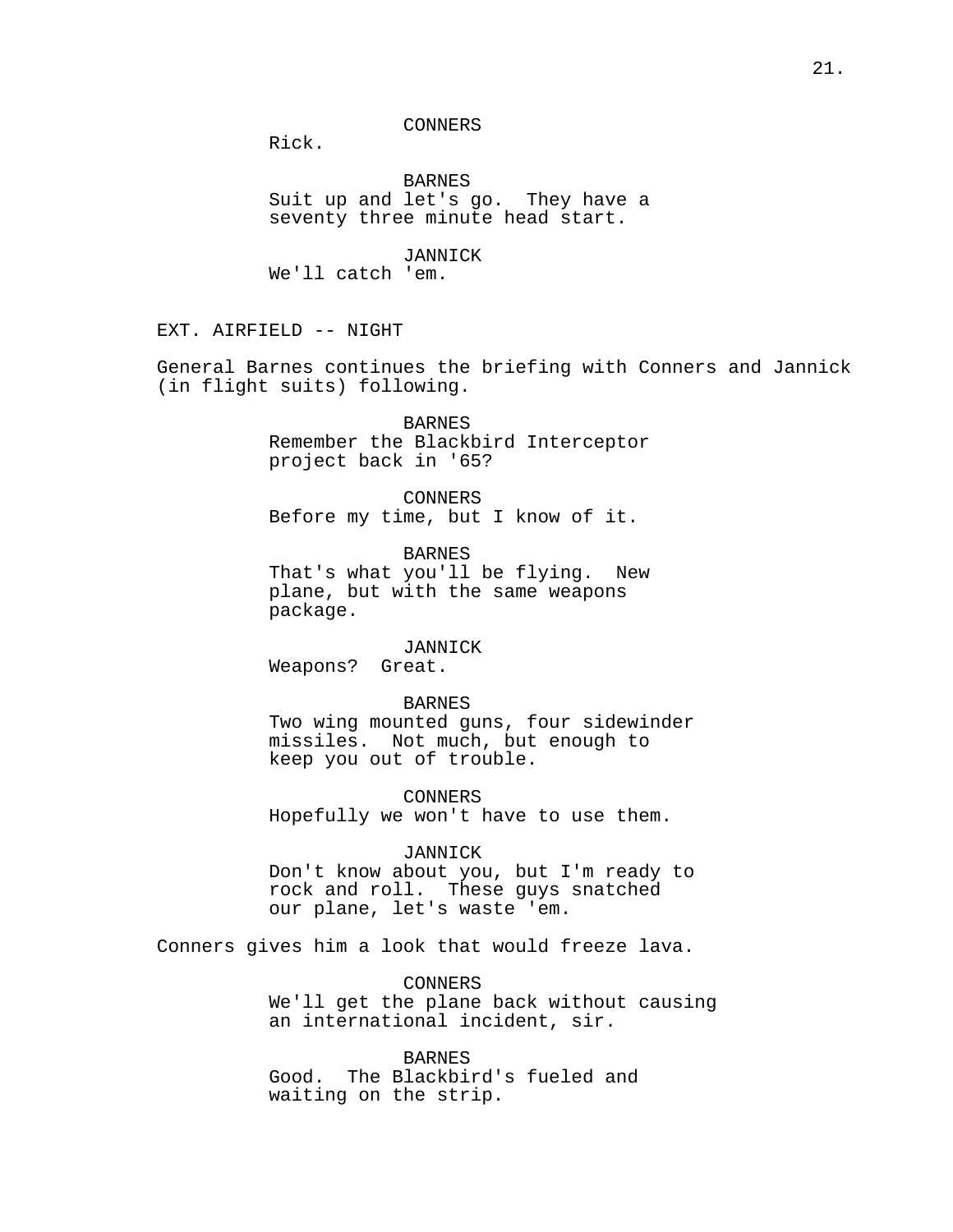Conners and Jannick salute Barnes and go to the plane.

EXT. AIR FORCE BASE -- NIGHT

The SR-71 Blackbird taxies down the runway and takes off.

EXT. AERIAL FOOTAGE -- NIGHT

The SR-71 Blackbird roars through the sky, blasting a sonic boom which can be heard for miles.

INT. SR-71 COCKPIT -- NIGHT

Conners is behind the stick, with Jannick in the wingman position behind him. The photo of he and Ratcher taped to the console: Conners' good luck charm.

The wingman seat not only has weapons controls, but controls for the spy camera and a video screen with the spy camera view. Jannick can examine and assess the photos himself, without radioing them to base.

JANNICK

Let's find this thing and blast it, I've got plans for the night.

CONNERS

Orders are to get it back in one piece. (beat) Jannick, let me be honest with you. You're the last person I'd pick for back up. You're a crashcup. A sky diver. You bail at the first sign of trouble.

#### JANNICK

Ancient history, Conners. Storm was seven years ago. Lotta air under the wing since then.

#### CONNERS

You left me hanging then, you're not going to leave me this time.

## JANNICK

Screw you.

CONNERS Just remember: My life is in your hands.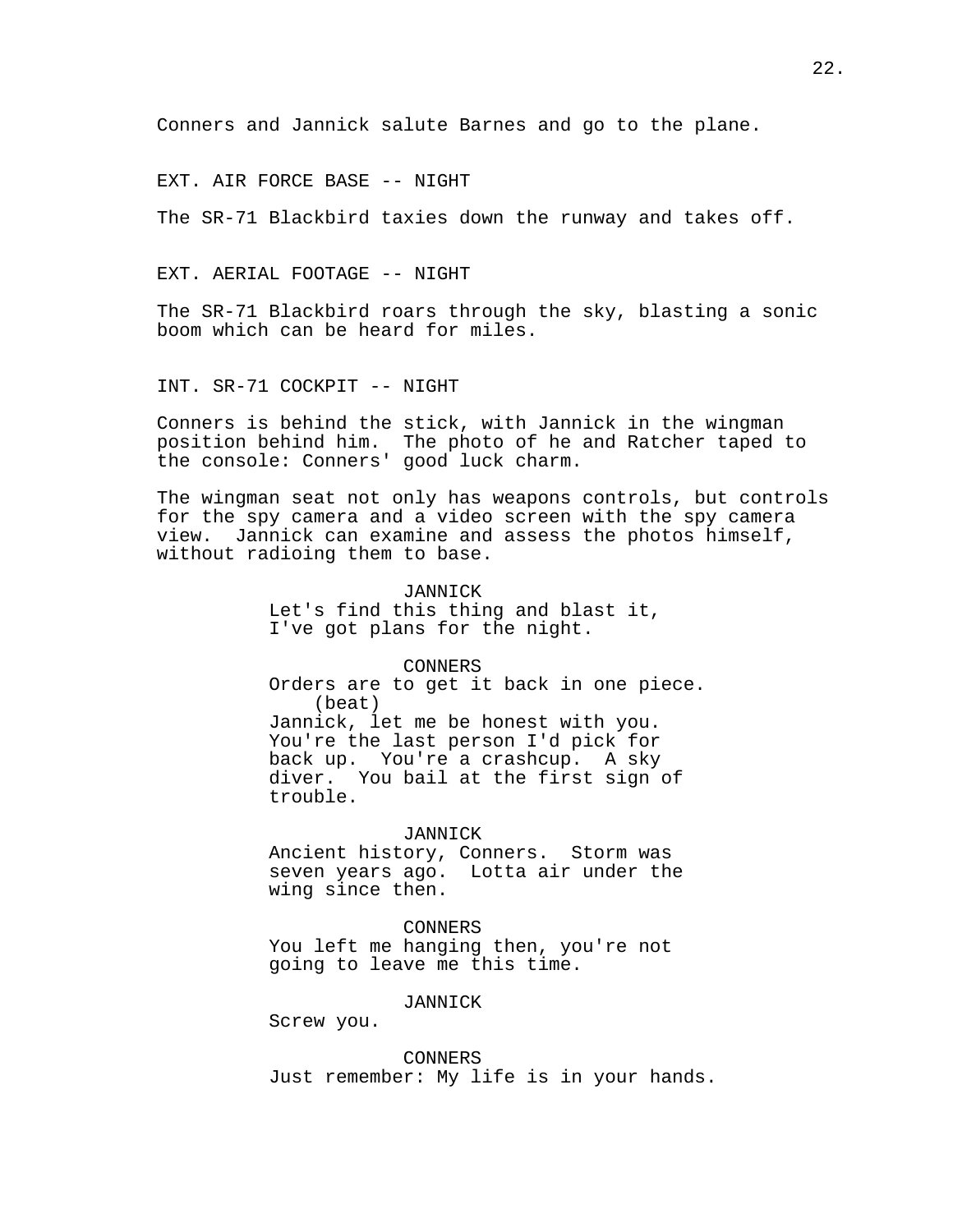JANNICK And mine's in yours.

INT. OPERATIONS ROOM -- NIGHT

General Barnes and DeMuth track the SR-71 on the Big Board, listening to Conners give status reports on the radio.

> CONNERS (V.O.) We're tracking west. Since they didn't go to Vegas, I'm guessing China, an Soviet breakaway, or the Middle East.

EXT. AERIAL FOOTAGE -- NIGHT

The SR-71 Blackbird soars through the sky, rocket flares blasting, zipping through the clouds.

INT. SR-71 COCKPIT -- NIGHT

Jannick watches the video monitor, analyzing images.

THE MONITOR

Shows overhead shots of Russian countryside. Jannick can magnify the images to see details.

JANNICK

Nothing over Russia. Nothing on the ground. Let's move south, check out those clever Chinese.

EXT. AERIAL FOOTAGE -- NIGHT

The SR-71 Blackbird banks and changes course.

INT. SR-71 COCKPIT -- NIGHT

Conners pilots the Blackbird with steady hands. Cornering easily even at supersonic speeds.

Jannick notices something on his monitor.

JANNICK May have something.

THE MONITOR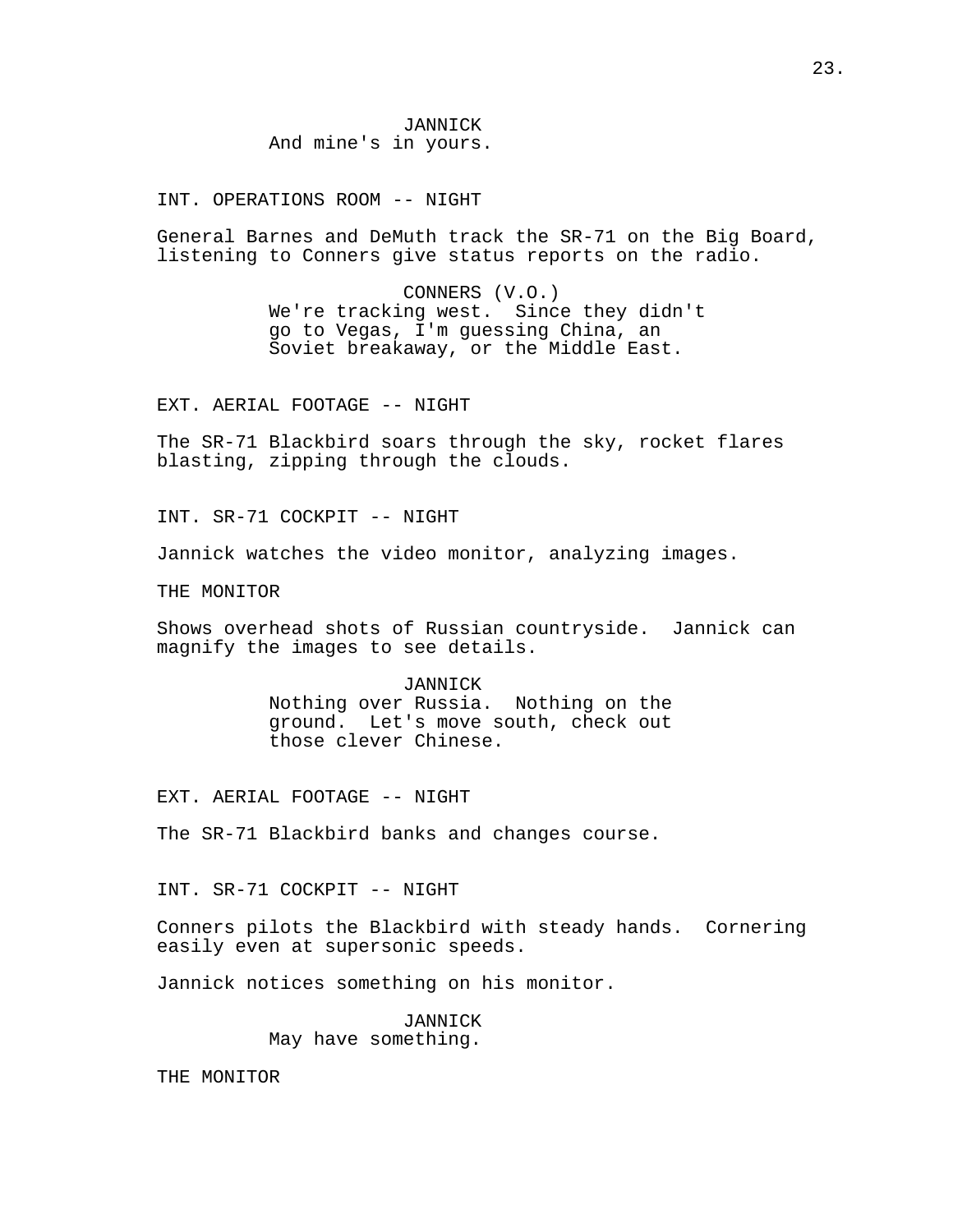Shows a shape flying in the darkness. Jannick magnifies it until he sees a blur in the clouds.

> JANNICK Going infra-red.

The image turns into glowing spots... including one which looks like a plane. Jannick can't seem to get it in focus.

> JANNICK I've got it. Take her down for visual.

CONNERS presses forward on the stick.

CONNERS Descending to 25,000 feet.

EXT. AERIAL FOOTAGE -- NIGHT

The SR-71 Blackbird descends, pushing through the clouds.

EXT. AERIAL FOOTAGE -- NIGHT

Birds. A huge flock of birds, flying in the night.

INT. SR-71 COCKPIT -- NIGHT

Conners spots the birds and pulls back on the stick.

CONNERS

Shit! That's a flock of birds, Jannick! You trying to get us killed? Know what happens if a bunch of those things get sucked into the turbines?

JANNICK We're treated to goose pate on our way out of the plane.

CONNERS That was your last mistake.

EXT. AERIAL FOOTAGE -- NIGHT

The SR-71 Blackbird climbs back into the clouds.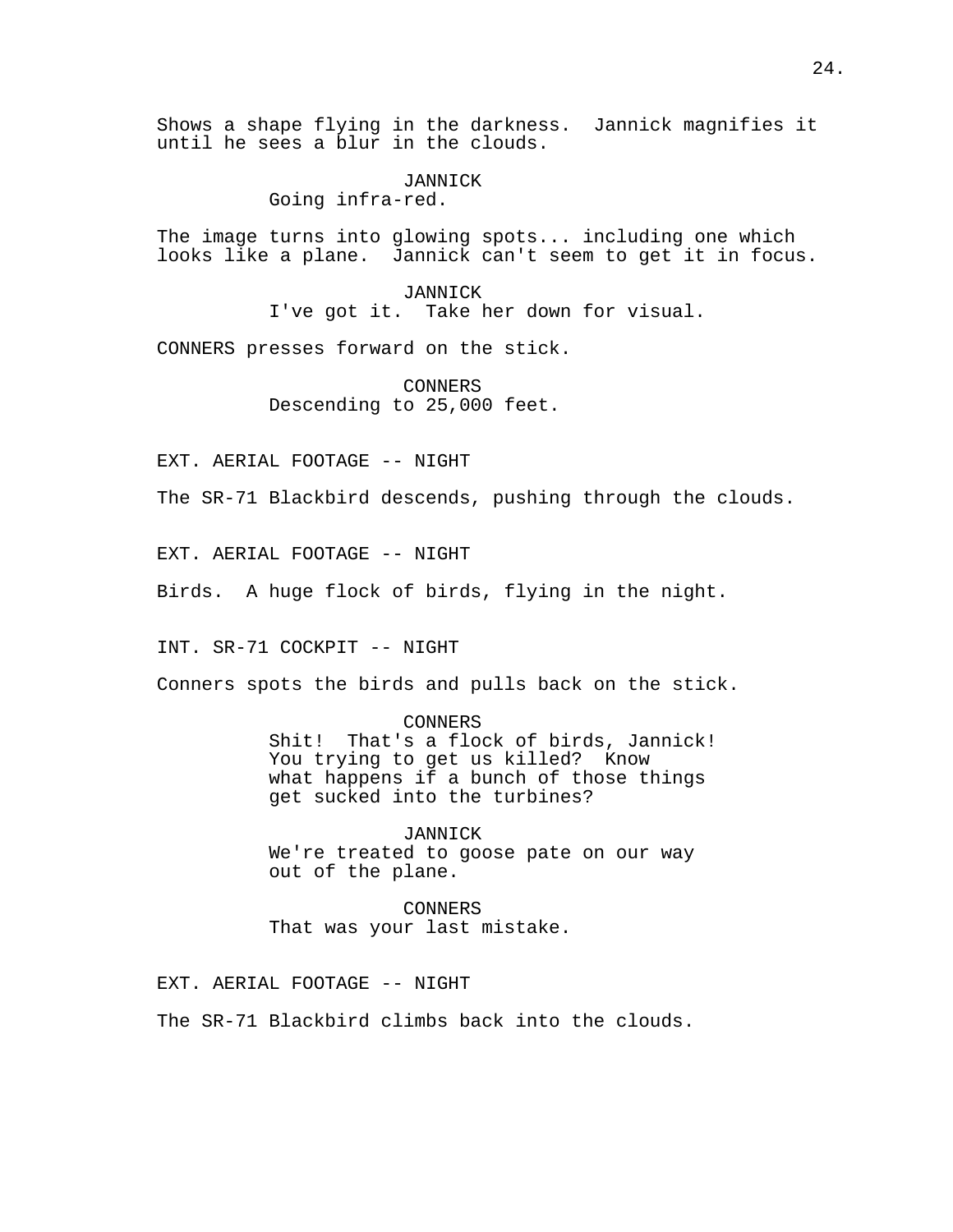INT. OPERATIONS ROOM -- NIGHT

CONNERS (V.O.) Nothing over Russia or China, we're gonna check out the Middle East.

EXT. AERIAL FOOTAGE -- NIGHT

The SR-71 roars past.

INT. SR-71 COCKPIT -- NIGHT

Jannick watches the monitor for signs of the Nova.

JANNICK I've got something.

CONNERS

More birds?

THE MONITOR

Clearly a plane this timer: The Nova's wedge shape, and glows from both wind friction and the exhaust from the twin jets.

> JANNICK It's our Nova. Positive IR signature. Take us down.

INT. OPERATIONS ROOM -- NIGHT

JANNICK (V.O.) We have a positive IR signature on the Nova Stealth Fighter. Moving in for visual contact.

EXT. AERIAL FOOTAGE -- NIGHT

The SR-71 Blackbird descends through the clouds.

INT. SR-71 COCKPIT -- NIGHT

JANNICK Lower. Lower. There!

THE MONITOR

Shows the Nova Stealth Fighter. Black on black: difficult to see, but definitely there.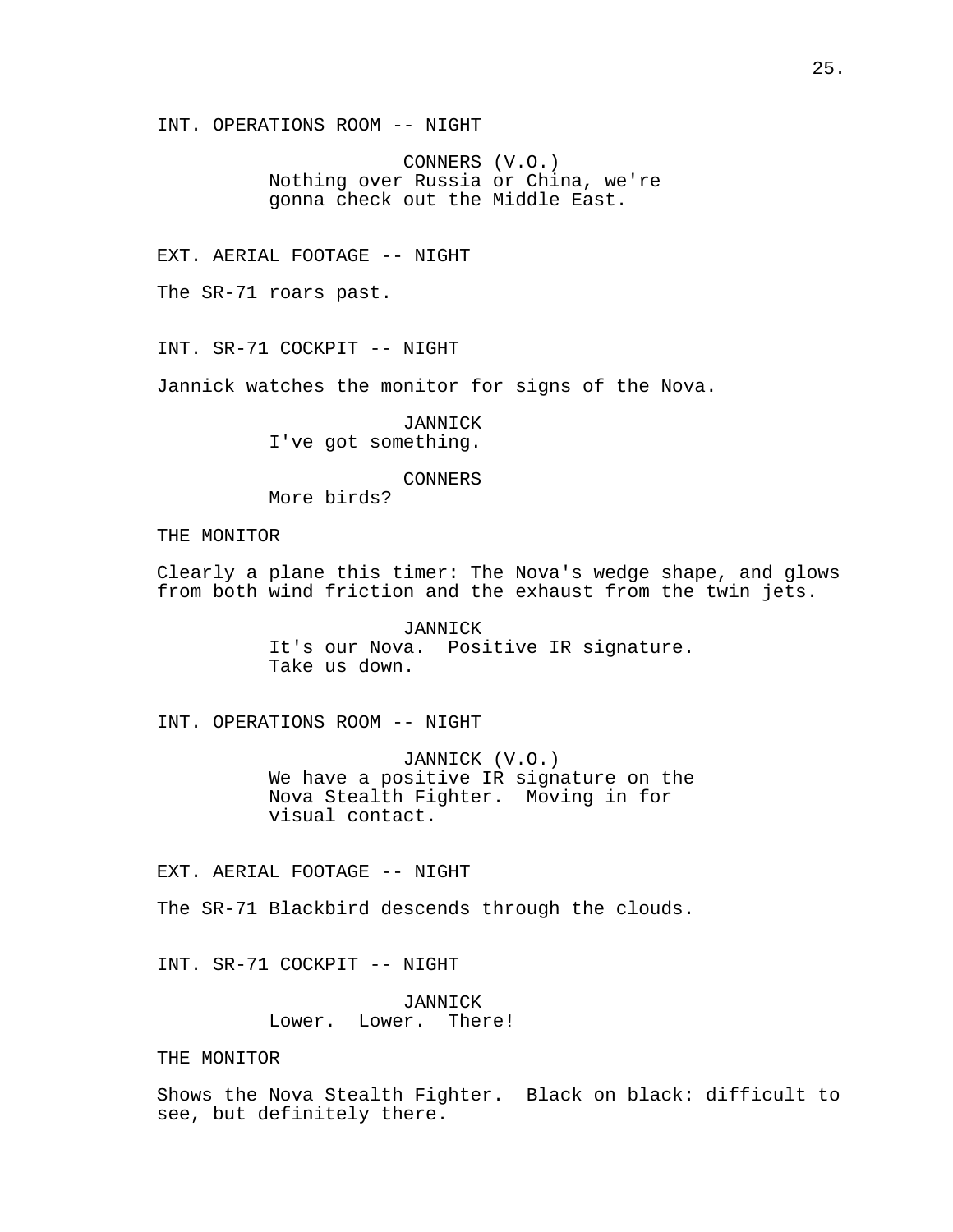EXT. AERIAL FOOTAGE -- NIGHT

The Nova ZIPS away, using its superior maneuvering to evade the SR-71. The Blackbird is like a bus: it takes a lot of space to corner. The Nova pivots like race car.

INT. SR-71 COCKPIT -- NIGHT

Conners chases the Nova through the sky, making the flying bus do tricks no other pilot could.

> JANNICK Going to try to bring it down with the wing guns.

Jannick on the gun controls, using his HUD to lock on.

EXT. SR-71 BLACKBIRD -- NIGHT

The wing guns flare, sending an arc of bullets through the night sky. A few tracer rounds glowing in the dark.

EXT. AERIAL FOOTAGE -- NIGHT

The Nova veers away as tracer fire blasts past it.

INT. SR-71 COCKPIT -- NIGHT

JANNICK I can't lock on!

EXT. AERIAL FOOTAGE -- NIGHT

The Nova runs some amazing evasive maneuvers.

The SR-71 does its best to follow.

INT. SR-71 COCKPIT -- NIGHT

JANNICK I want to use the sidewinders.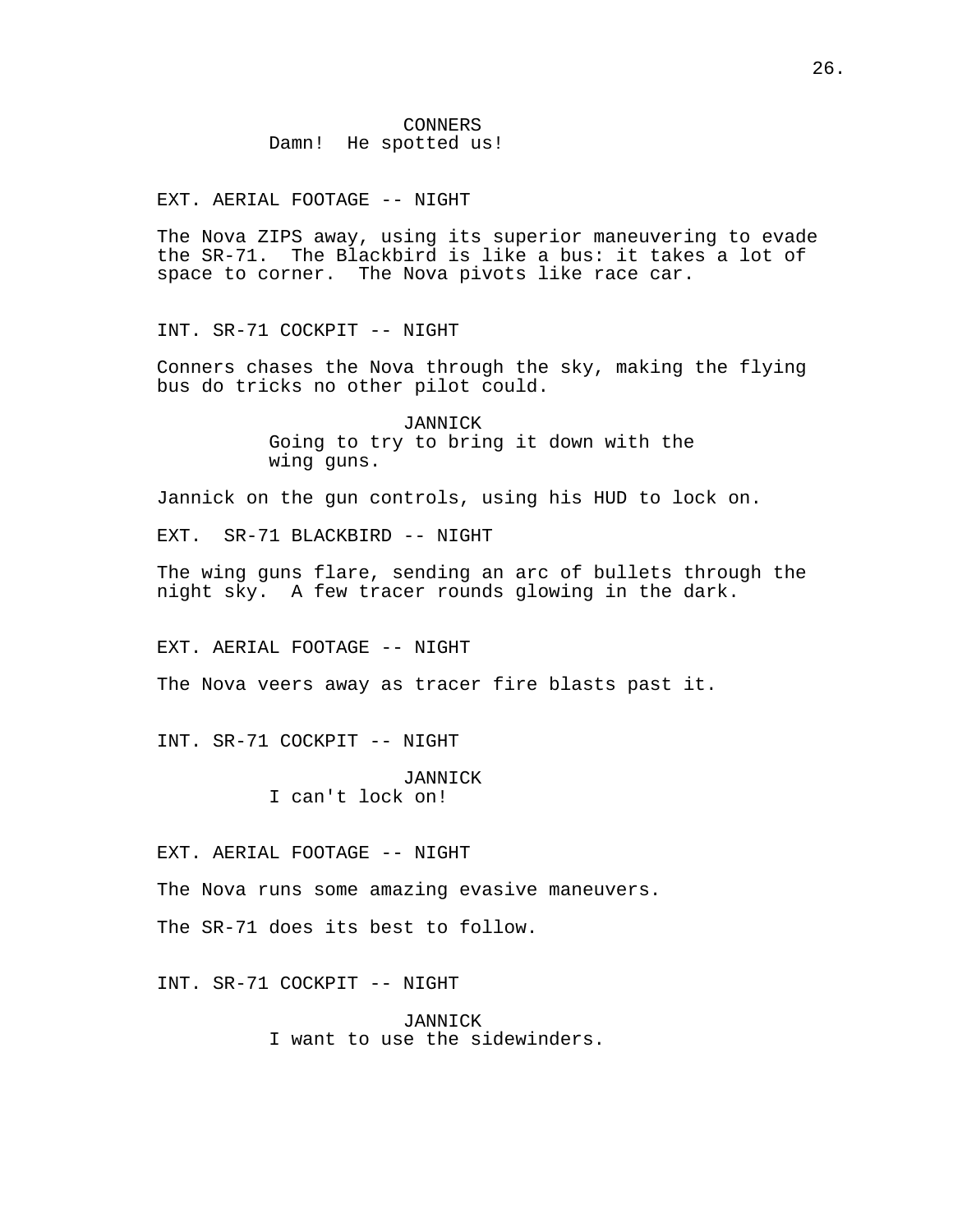If you can't lock on with guns, what makes you think you'll do any better with missiles?

## **JANNICK**

Trust me.

# CONNERS No. The sidewinders are last resort.

Jannick's face shows displeasure. Conners doesn't trust him.

EXT. AERIAL FOOTAGE -- NIGHT

The Nova continues to out maneuver the SR-71...

Ending up BEHIND the Blackbird.

The Nova opens fire with its wing guns, sending tracer fire...

INT. SR-71 COCKPIT -- NIGHT

Tracer fire flying past the cockpit windows!

Conners twists the stick, taking the Blackbird on a curve so hard the G forces twist his face around.

Jannick hangs on, like a roller coaster car out of control.

JANNICK Shit! Who taught you how to drive!

CONNERS

Hold on!

EXT. AERIAL FOOTAGE -- NIGHT

The SR-71 makes a sudden ascent... turning sideways at Mach 1... then completing it's hairpin (for Mach 1) turn...

Right behind the Nova!

INT. SR-71 COCKPIT -- NIGHT

Jannick swallows his vomit and looks at the HUD.

The Nova is perfectly within the target circle.

Jannick grabs the wing gun controls.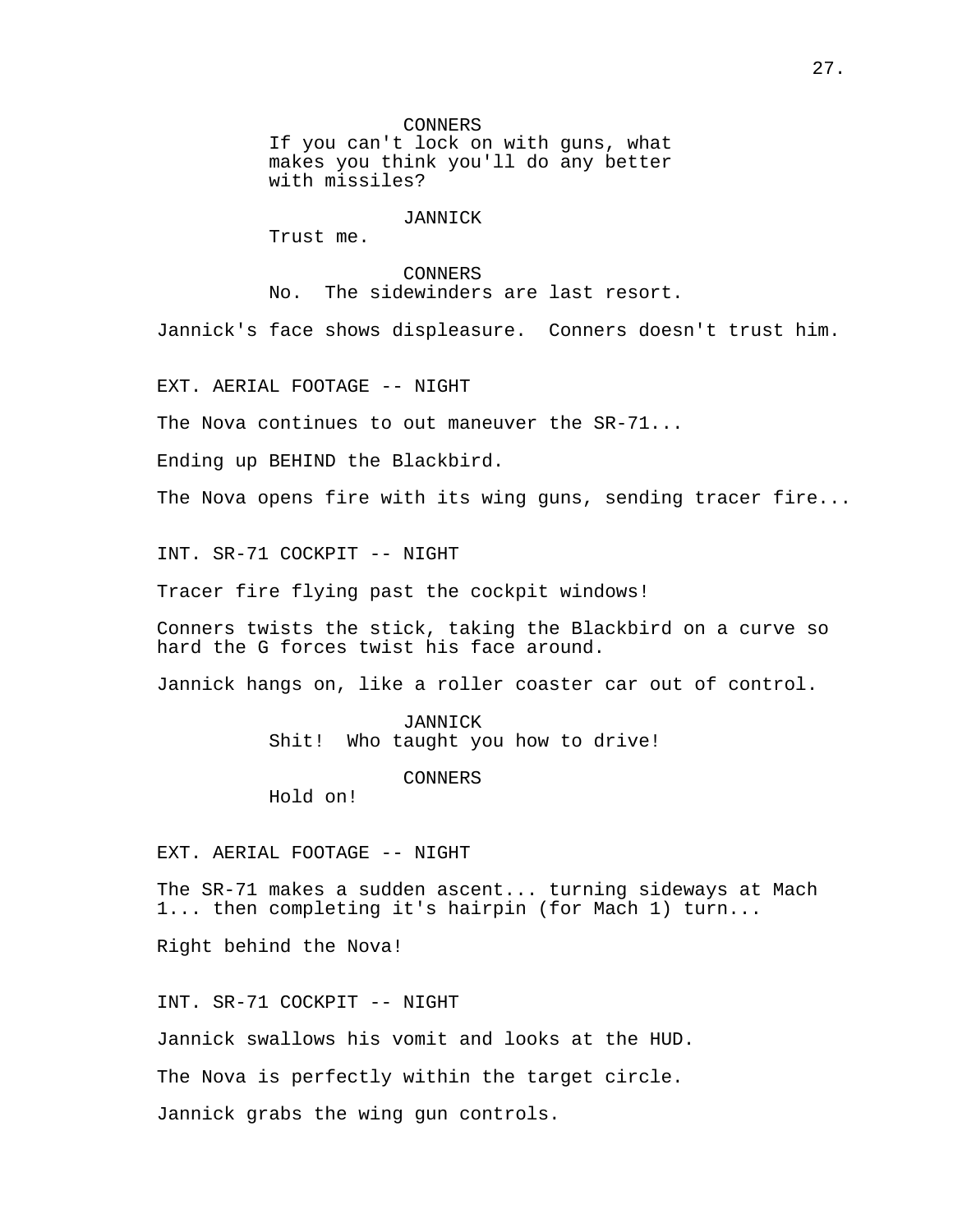Got a lock!

The Nova in the heads up display, targeted... Then the display goes blank. The Nova has VANISHED into thin air!

> JANNICK He's gone! Do you have visual?

CONNERS Negative. He's BVR. Hard to maintain visual at Mach 2...

INT. OPERATIONS ROOM -- NIGHT

CONNERS (V.O.) Base, Conners. We've lost him. Had him in our gunsights, then he vanished. Must have gone "active" stealth. (beat) We'll find him again.

EXT. AERIAL FOOTAGE -- NIGHT

The SR-71 Blackbird ascends and continues searching.

INT. SR-71 COCKPIT -- NIGHT

Jannick studies the Monitor, looking for signs of the Nova.

EXT. AERIAL FOOTAGE -- NIGHT

The SR-71 flies patterns over the Middle East.

INT. SR-71 COCKPIT -- NIGHT

CONNERS

Anything?

JANNICK Negative. He's not in the Middle East. Let's give North Africa a try.

Conners nods and guides the Blackbird west.

EXT. AERIAL FOOTAGE -- NIGHT The SR-71 Blackbird zooms through the night.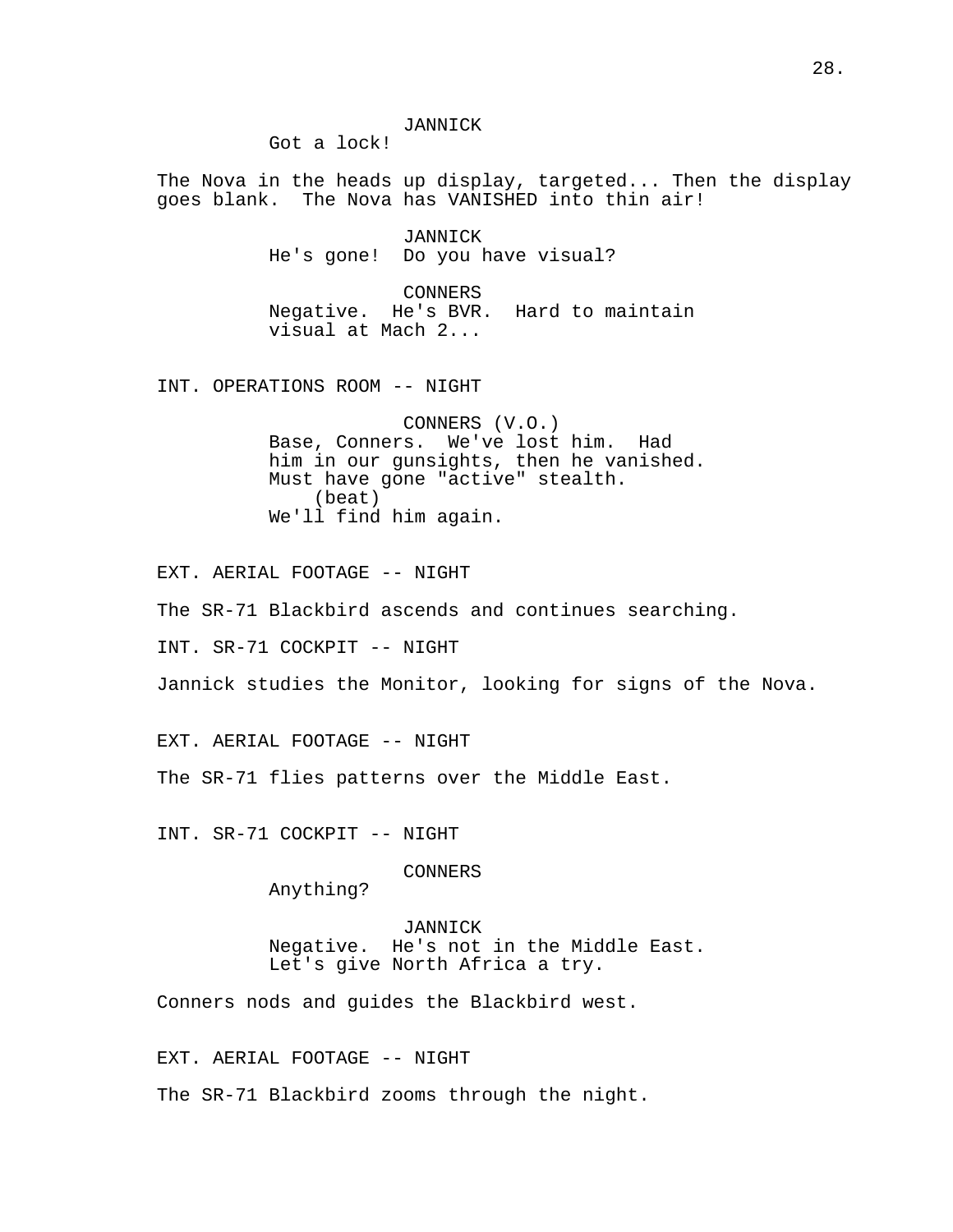INT. SR-71 COCKPIT -- NIGHT

Jannick sees something on the monitor.

JANNICK Got something. Can you take us two seventy degrees and drops us to thirty angels?

CONNERS

Roger.

Conners turns the plane south and drops them to 30,000 feet.

THE MONITOR

Shows the Nova on a landing strip in Libya.

JANNICK

I've got it.

CONNERS

Are you SURE?

JANNICK This is my JOB, Conners. Just concentrate on doing yours. Okay? Confirmed sighting of the Nova.

INT. OPERATIONS ROOM -- NIGHT

CONNERS (V.O.) Base, Conners. Jannick has the Nova on a landing strip in Libya.

General Barnes grabs the mike.

## BARNES

Conners, General Barnes. I'm giving you six hours to get that plane back. Then we're carpet bombing the area.

DEMUTH

Sir, that's going to start a war...

BARNES

At least it'll be one we can win. If some terrorist faction duplicates the Nova's technology...

DeMuth nods.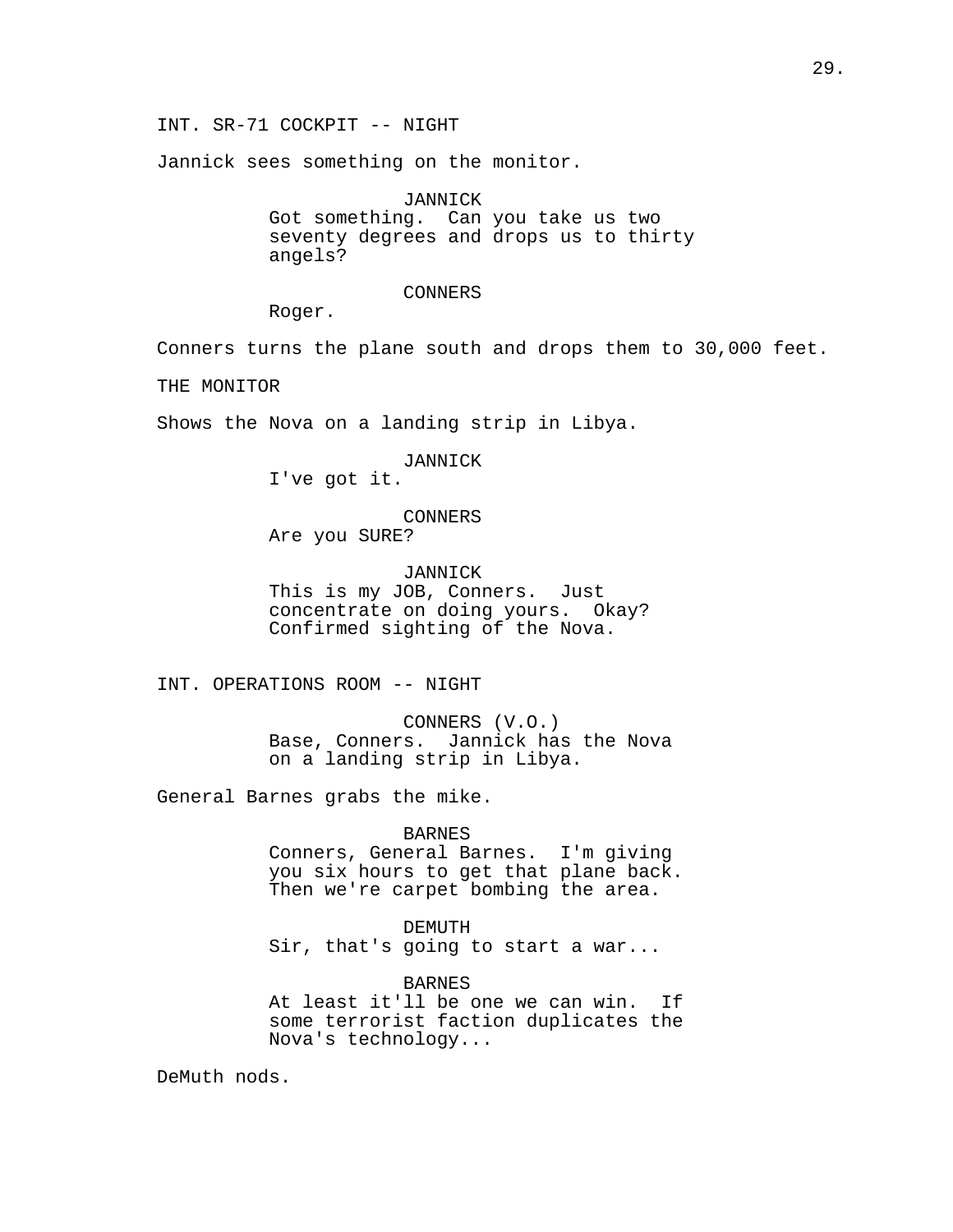DEMUTH

Yes, sir. I'll get the Pentagon on the phone, and put in a call to the President.

General Barnes speaks back into the mike.

BARNES You've got six hours. Good luck.

INT. SR-71 COCKPIT -- NIGHT

### CONNERS

Right, sir.

Conners sets the countdown feature on his watch for six hours.

JANNICK Take another pass before we land. I'll get some terrain photos.

Conners nods and circles the Blackbird.

EXT. AERIAL FOOTAGE -- NIGHT

The SR-71 banks and makes another pass over the area.

Click. Click. Click. Click. Click.

Then the Blackbird begins its descent to a hard desert area with rock formations several miles from the air field.

EXT. SR-71 BLACKBIRD -- NIGHT

The landing gear skids along the hard dirt, and the SR-71 comes to a stop in the rock formation/desert area.

INT. SR-71 COCKPIT -- NIGHT

Conners takes off his helmet, starts climbing out.

CONNERS It's going to be daylight soon. Better get the camouflage over this thing.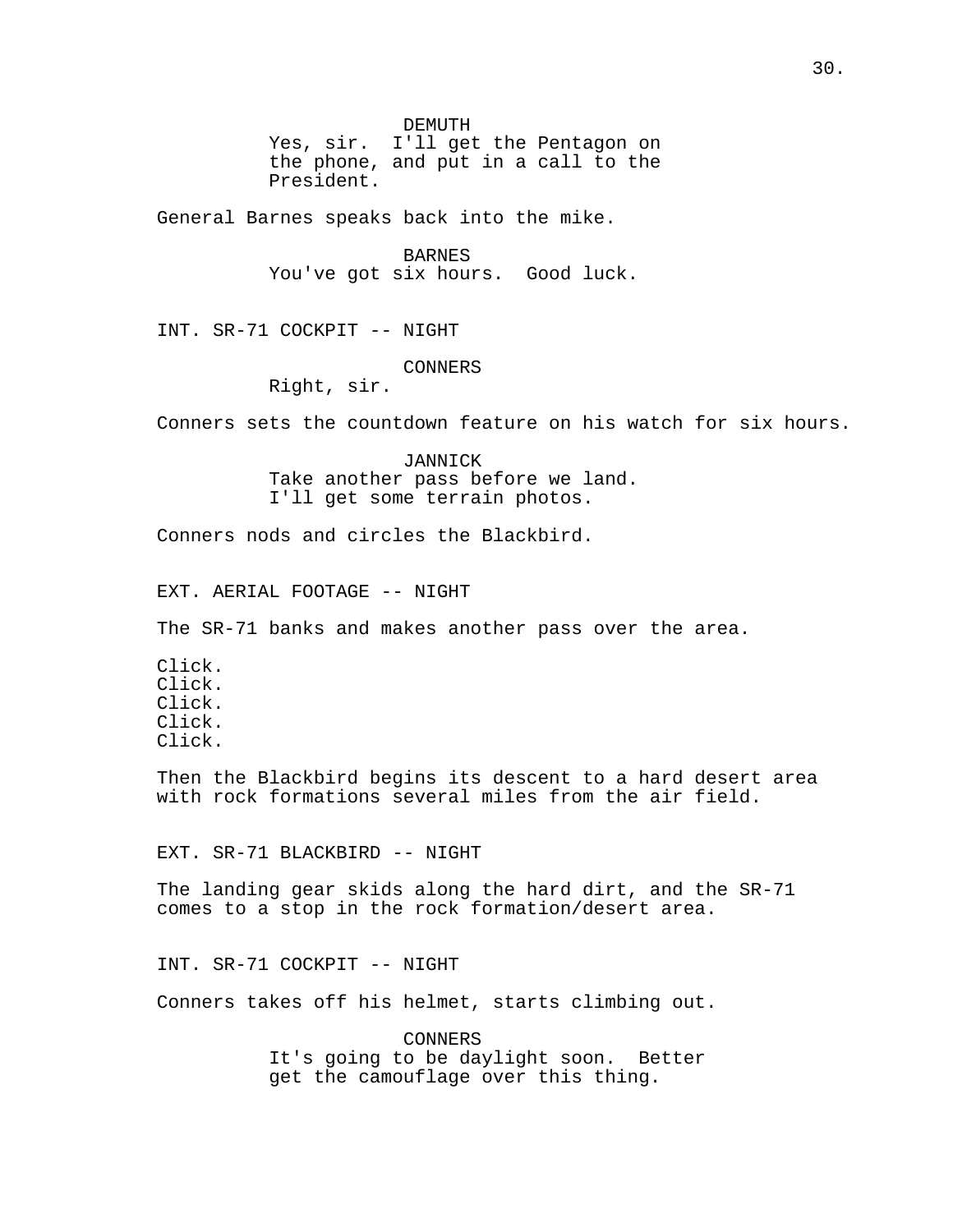EXT. ROCK FORMATIONS -- MORNING

A camouflage tarp covers the SR-71, except for a three foot portion of the wing. Conners adjusts the tarp, covering the wing. Jannick takes off his helmet and scopes the terrain.

Conners checks his watch: Five hours and forty seven minutes before they carpet bomb the area.

Conners begins pulling equipment from a duffle bag: a matching pair of 45s, a jungle knife, a walkie talkie.

Jannick extends three photos to Conners.

JANNICK Overhead shots. That's the air strip. Bridge. A small village. We're here.

CONNERS Look. Troops.

JANNICK Couple of jeeps, no big deal.

Conners takes the photos.

CONNERS You stay here with the plane, I'll signal when I've got the Nova.

JANNICK Bullshit, Conners, we're partners on this. I'm coming along.

CONNERS Wrong. I'm not going to let you crashcup this mission. (beat) Stay with the plane. We may need it to get out of here.

Conners looks at his watch again.

CONNERS If you don't hear from me in five and a half hours, take off without me.

JANNICK

Conners....

But Conners has disappeared into the shadows.

Jannick pulls out a cigarette and lights up, taking a seat on a rock formation.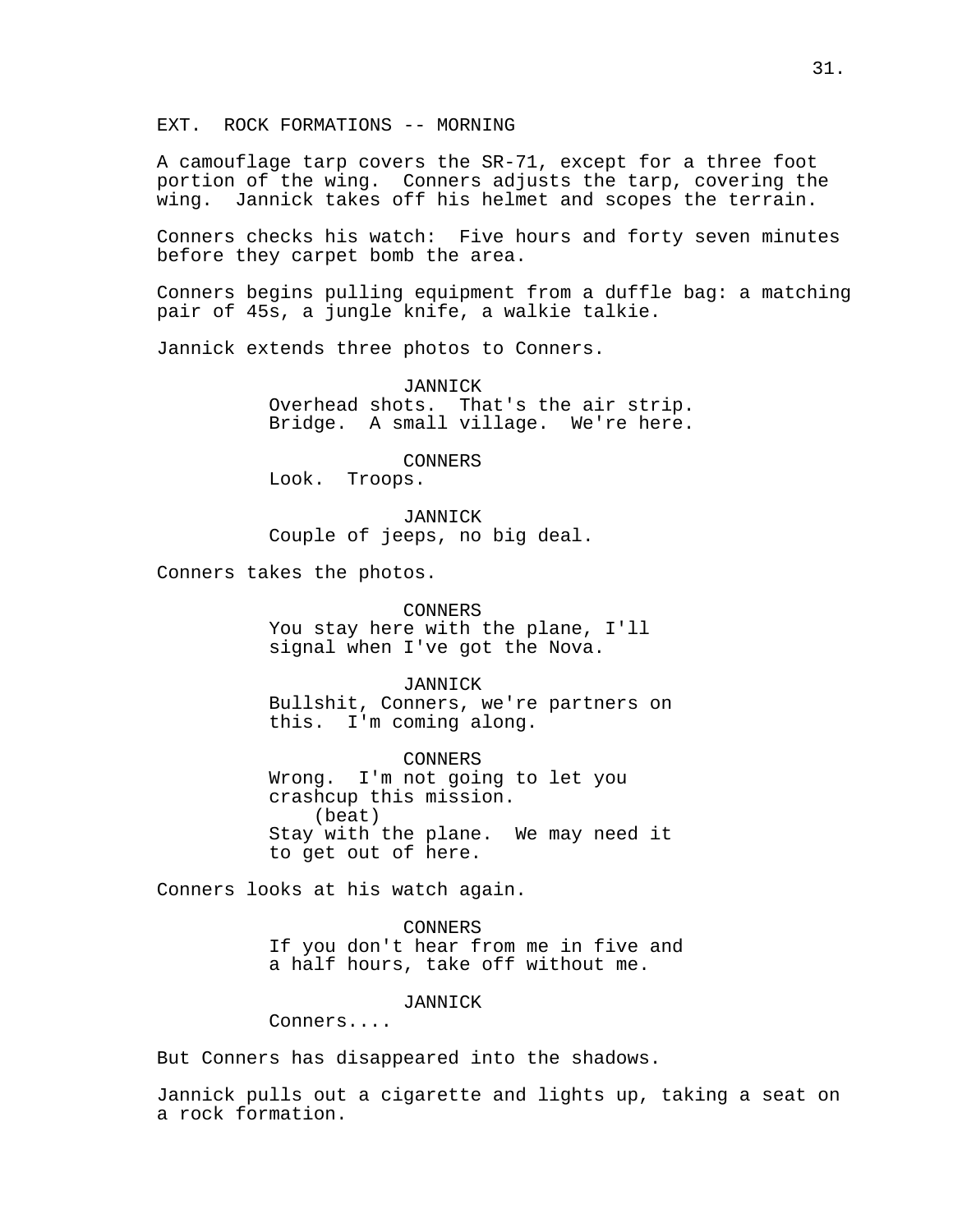A quarter mile away, a SEVEN MAN ENEMY PATROL lead by the vicious ELIAS, second in command of the Spider Terrorist Organization. Elias is massive and acne ravaged ugly.

## ELIAS Our radar lost them somewhere around here. You three take the road.

THREE PATROLMEN jog off down the road, rifles ready. Elias and the others spread out and search the area.

## ELIAS

## Do you see anything?

Each of the four PATROLMEN says no. But as they continue down the dirt road, Elias smells something.

# ELIAS

Who is smoking?

None of the four. Elias smiles, and readies his gun.

EXT. ROCK FORMATIONS -- DAY

Jannick hears Elias' voice echoing, puts out his cigarette and grabs a gun from the duffle bag.

He climbs over a rock formation, looking down on the dirt road below... and the five man patrol.

He sees Elias stop, gesturing to his men.

ELIAS Heiden, those hills. Cirillo, over there. Macope, to the north.

Then Elias points RIGHT AT JANNICK.

## ELIAS Grantt, over there.

Patrolman Grantt starts climbing the rock formation to where Jannick is hiding.

## JANNICK

Shit.

Jannick pulls his gun, aiming at the approaching patrolman. Then glances over his shoulder at the Blackbird's exposed tail section. He can't let them find the plane!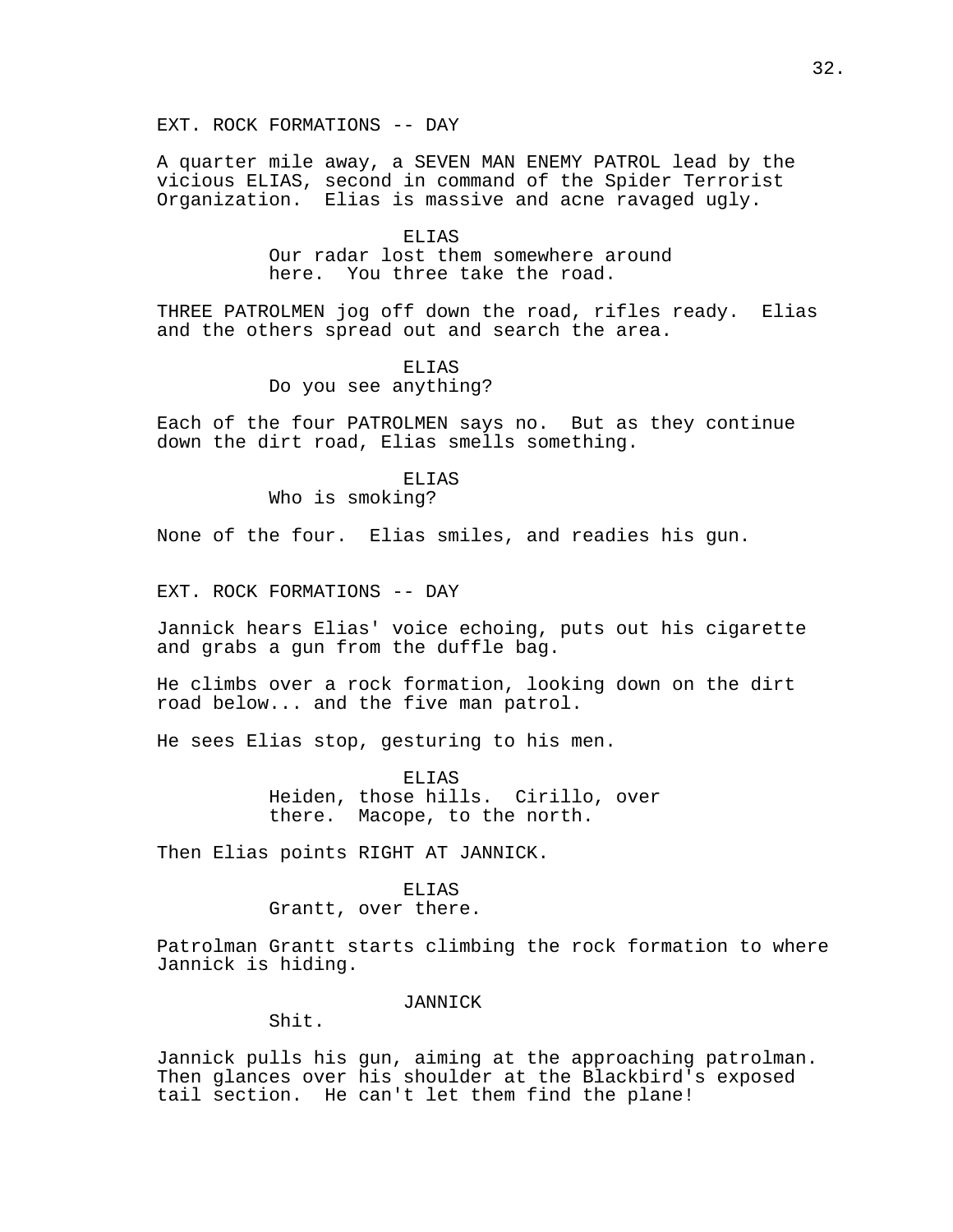Jannick tries to hide behind some rocks. For a moment, it looks like Patrolman Grantt is going to go right past him, and miss the Blackbird, too.

But Grantt changes course, climbing over the rocks that Jannick is hiding behind!

Suspense builds. Grantt is only five feet away from Jannick!

Grantt steps over the rocks, stepping RIGHT ON JANNICK.

Jannick grabs the foot and yanks the Patrolman off balance. Grantt hits his head on a rock, then starts struggling.

Jannick puts his hand in Grantt's mouth to keep him quiet. This will have to be a totally silent fight. Grantt BITES!

Grantt lands a couple of solid punches, and reaches for his gun. Jannick slams the gun hand against a rock until Grantt drops it. Grantt punches Jannick again.

Jannick SLAMS the Patrolman's head against a rock until the man stops moving.... dead.

> ELIAS Grantt? You find anything?

Jannick realizes the dead patrolman isn't going to answer.

# **ELIAS**

Grantt?

ELIAS begins climbing the rock formation. Towards Jannick and the Blackbird!

Jannick grabs the Patrolman's fallen gun and scurries away. Trying to put as much distance between himself and the plane before he's discovered.

### ELIAS

Grantt?

Elias climbs closer to Grantt's corpse.

Jannick continues scrambling... slips and almost falls.

Elias turns toward the sound... gun ready.

#### ELIAS

Who is there?

Jannick turns, fires, keeps moving. Hoping they'll chase. ELIAS hits the dirt as the bullet ricochets nearby.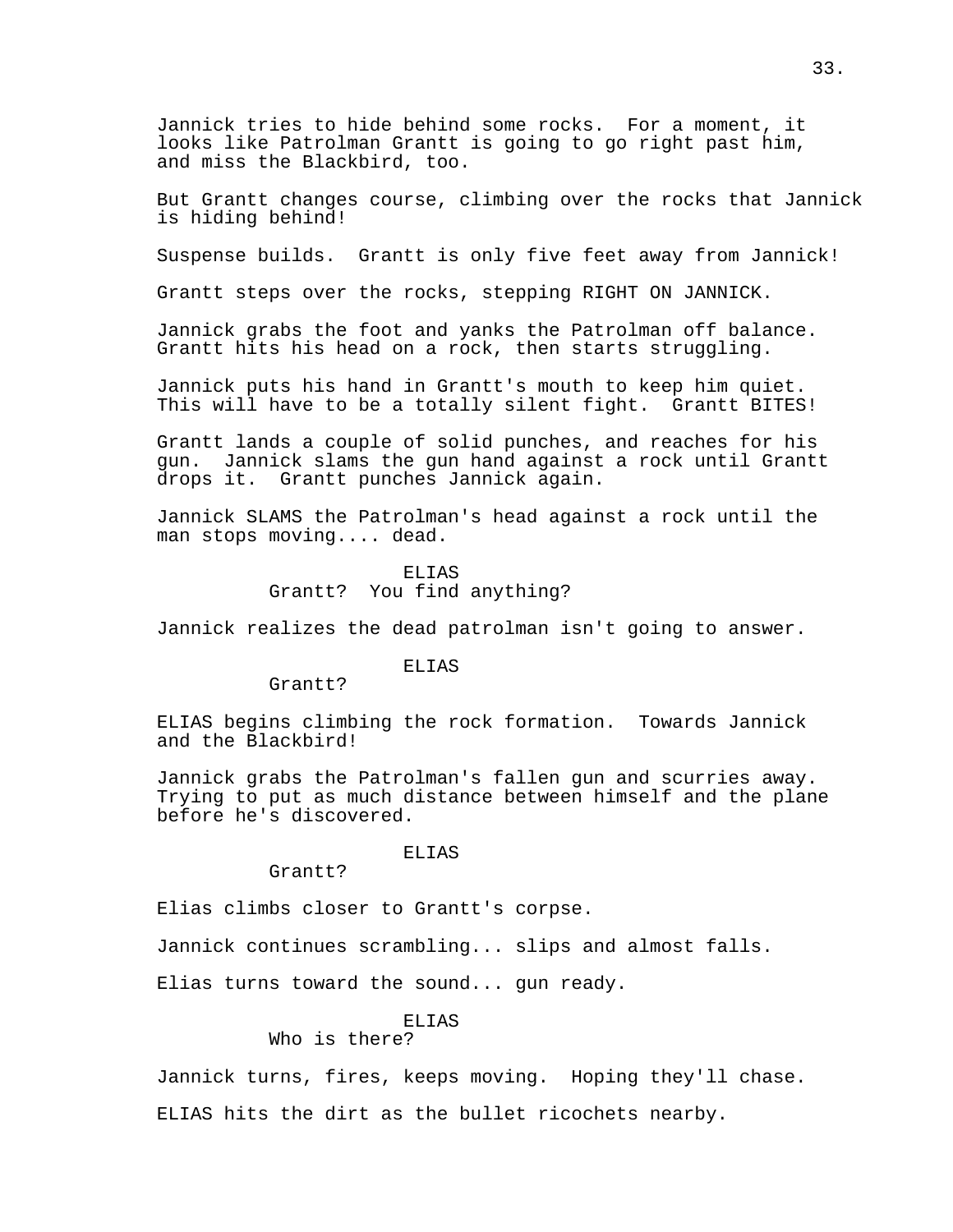## ELIAS

## Found him!

THE OTHER PATROLMEN scramble to back up Elias.

JANNICK is getting shot at from all sides. Bullets ricocheting off the rock formation behind him. He fires each of his guns in different directions, trying to keep the Patrolmen back.

ELIAS gestures for two of the Patrolmen to advance, then provides them with cover fire.

Bullets spatter around Jannick, kicking dirt into his face.

Jannick continues firing at Elias, until he notices the two Patrolman scrambling up the rocks to his right. He spins and fires both guns at them.

BLAM! One Patrolman gets knocked off his feet by gunfire.

The other keeps coming... but Jannick's guns have run dry!

Jannick ducks behind a rock, reloading quickly as...

The Patrolman scrambles up at him, gun ready!

Jannick drops bullets, has to scoop them up...

The Patrolman only a few feet away, gun leveling at Jannick...

Jannick slams the cylinder closed, quick aims, and BLASTS the Patrolman before he can fire.

THEN THE FOURTH PATROLMAN drops on top of him from the rock formation above. Knocking Jannick to the ground.

Jannick loses his gun in the scuffle. The Patrolman slams Jannick's head back against a rock several times.

Jannick feels around for his gun... finds it.

# JANNICK

Son of a bitch...

But before he can fire it at the Patrolman, he's knocked from behind cover.

Into the gunsites of Elias! Elias opens fire.

Jannick rolls across the ground, bullets chasing him, looking for another rock formation to take cover behind.

Just as Elias' bullets almost catch him, he finds cover.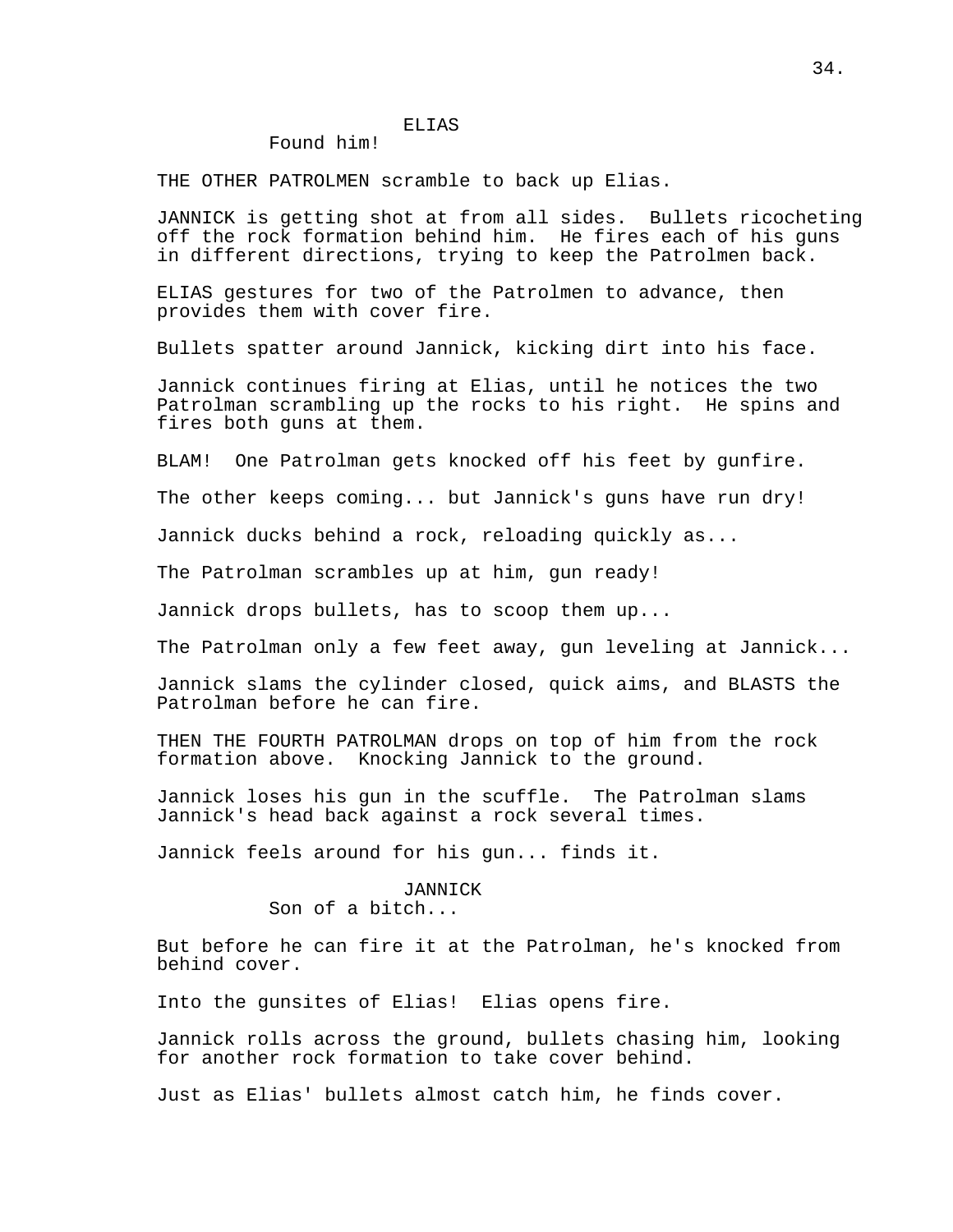Bullets spark off the rock formation Jannick hides behind. He checks his gun: three rounds. Reaches into his pocket to reload... his pocket is ripped open. Empty.

### JANNICK

Shit.

He closes the cylinder gauges the direction of the Patrolman's gunfire, then pops over the formation and opens fire.

WHACK! Elias knocks the gun out of Jannick's hands with his rifle butt. Before Jannick realizes Elias had snuck up in his blind spot.... WHACK! The rifle butt hits him in the head.

EXT. BRIDGE OVER GORGE -- DAY

Conners starts across the bridge, staying low. When he gets halfway across, he hears noises behind him... Three Patrolmen.

No way to make it to the other side of the bridge before they kill him.

> PATROLMAN (V.O.) Somebody's on the bridge!

The Three Patrolmen begin firing at him. Bullets sparking.

He looks over the bridge railing: It's hundreds of feet down. But Conners has a parachute.

Conners steps onto the railing, balances for a moment, then jumps. He free-falls for a few seconds, then pops open his parachute. Floats to the bottom of the gorge.

The Three Patrolmen run to the center of the bridge, looking down as Conners unhooks his chute and runs away.

A couple of shots rain down on Conners, but he makes it to cover... On the run... A fugitive in a foreign land.

One of the Patrolmen lifts his walkie talkie.

PATROLMAN (V.O.) Mr. Elias... We chased a man across the bridge. Headed to the village.

EXT. ROCK FORMATIONS -- DAY

Elias nods and pockets the walkie talkie.

The Patrolman pockets Jannick's guns and props him up.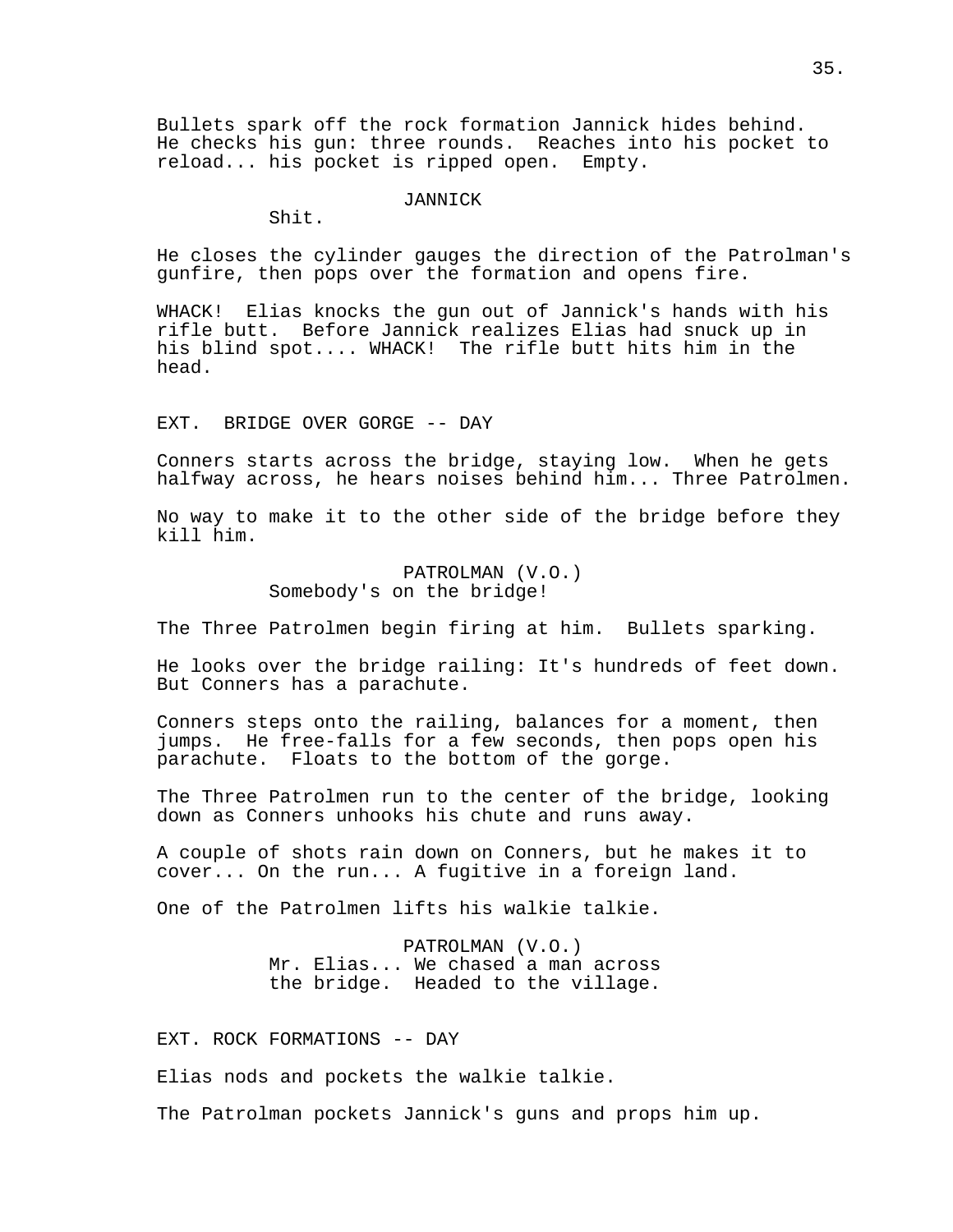ELIAS What do we have here? It looks like a pilot.

Elias presses his gun into Jannick's left eye.

ELIAS So, Mr. Pilot, where is your plane?

JANNICK I parachuted in. I'm a sky diver, that's all. A sky diver.

Elias pulls the gun from Jannick's eye long enough to poke his unopened parachute.

> ELIAS You didn't have to use this, eh?

JANNICK I always land on my feet.

ELIAS

You are a pilot. Our low level radar picked up your plane. Why don't you tell me where it is?

**JANNICK** Why don't you kiss my ass?

Elias presses the gun into his eye socket.

## ELIAS

I'll kill you.

JANNICK What are you waiting for?

Elias studies Jannick for a moment, nods, and pulls the gun away from his face.... then SLAMS it into his head.

Jannick goes down and out.

ELIAS Search back there.

The Patrolman nods and goes to the formation where Jannick started. He climbs the formation, and spots the Blackbird covered by the camouflage tarp.

> PATROLMAN (O.S.) Sir! The plane.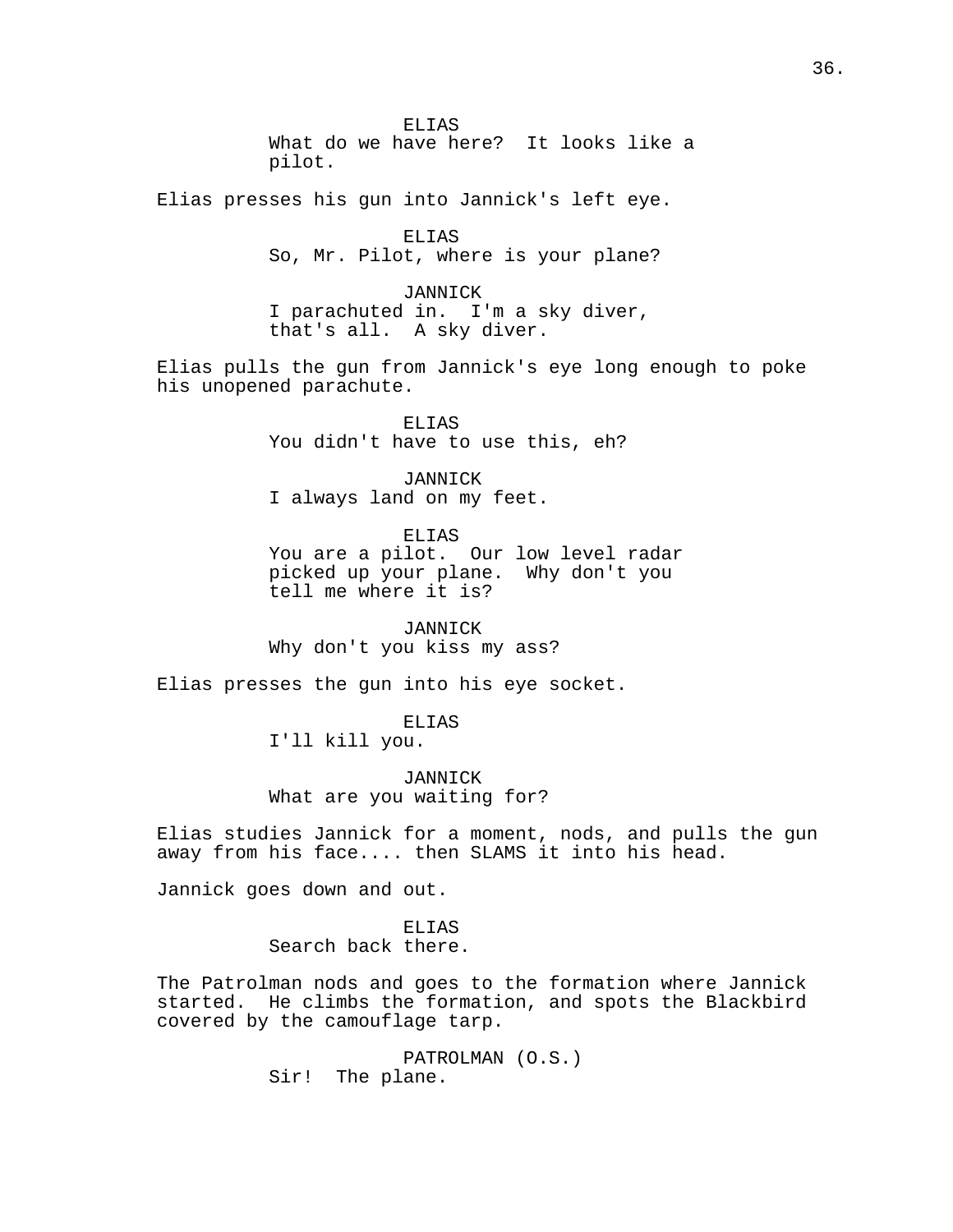Elias gives Jannick another SLAM before climbing up to look at the plane. He smiles and clicks on his walkie talkie.

> ELIAS Sir? This is Elias...

INT. HANGER -- DAY

A make shift war room set up in an air strip hanger. Headquarters for the Spider Terrorist Group, leads by...

STONE

Yes, Mr. Elias?

ELIAS (V.O.) We have found a pilot, and what looks to be an American SR-71 spy plane.

STONE

Interesting.

STONE is the new breed of international terrorist: Suave, handsome, elegant, and deadly. Behind him, his terrorist cell prepares for their penultimate mission.

> ELIAS (V.O.) Another man was seen near the village, I'll have the patrols begin searching.

STONE Bring me the pilot. We'll see if he knows anything about this plane we've stolen.

ELIAS (V.O.) What about the SR-71?

There's a man standing next to Stone. We can't see his face, but we recognize his voice as the Double's.

DOUBLE

I'll bring it in.

Stone nods his approval, and the Double exits the hanger. We can see his back, but still not his face.

EXT. LIBYAN TOWN -- DAY

Conners, completely out of place in his pilot suit, sneaks into town. A gun in each hand, ready for anything.

Arches, parapets, Moorish architecture.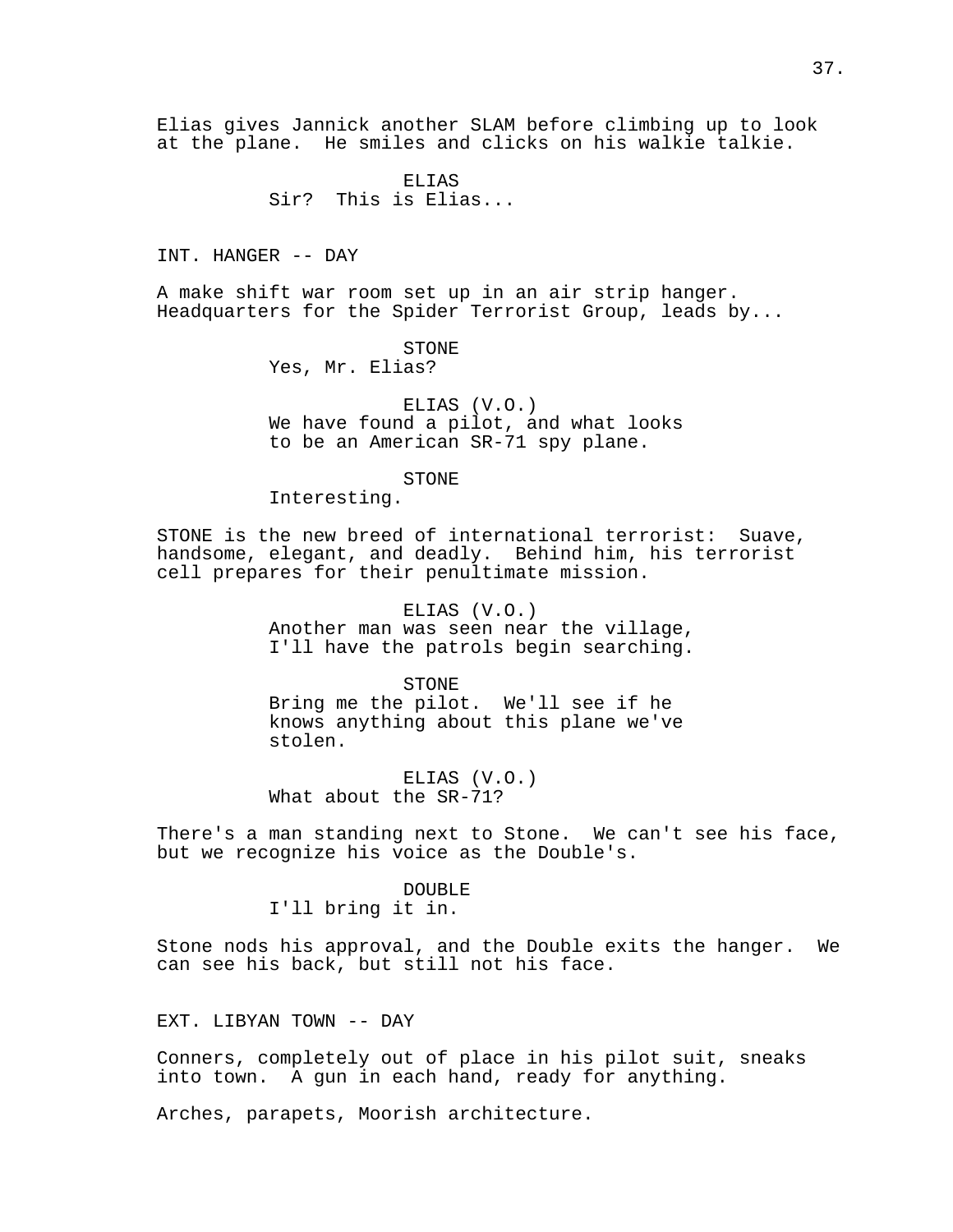Conners sneaks through a covered section into a courtyard, almost bumping into...

A FOUR MAN PATROL sweeps through town, hassling a MAN.

PATROLMAN Where are you going? (beat) Get back in your house!

The Man scurries back to his doorway, and the lead Patrolman laughs. The Man has left behind a bota bag of wine, and the lead Patrolman confiscates it and takes a drink.

One of the Patrolmen looks into the covered section where Conners hides. Conners tries to blend with the wall.

The Patrolman starts to walk away, then stops and comes back. Pulling out his flashlight to search the covered section. His flashlight finds Conner's boot.

Before the Patrolman can alert the others, Conners grabs him and yanks him into the shadows. The Patrolman struggles. Jambs an elbow into Conner's chest. Almost gets away.

A few yards away: The rest of the patrol continues walking, sharing the bota of wine.

Conners keeps the Patrolman quiet, fighting him, and finally breaking his neck. He quietly lowers him to the ground.

Conner's flight suit goes in a stolen gunnysack. He puts on some of the Patrolman's clothes... turning into a Peasant.

CONNERS carefully walks out of the covered section, stooped over like a peasant, almost dragging his gunnysack.

> PATROLMAN Where are you going?

Conners doesn't look up. The lead Patrolman starts after him, followed by the others.

## PATROLMAN

There's a curfew.

Conners ignores him, walking away. One of the Patrolmen imitates the stooped over walk, and gets a big laugh.

The Patrol lets him go, turning back to the wine.

PATROLMAN Hey! Jette! Want some of this wine?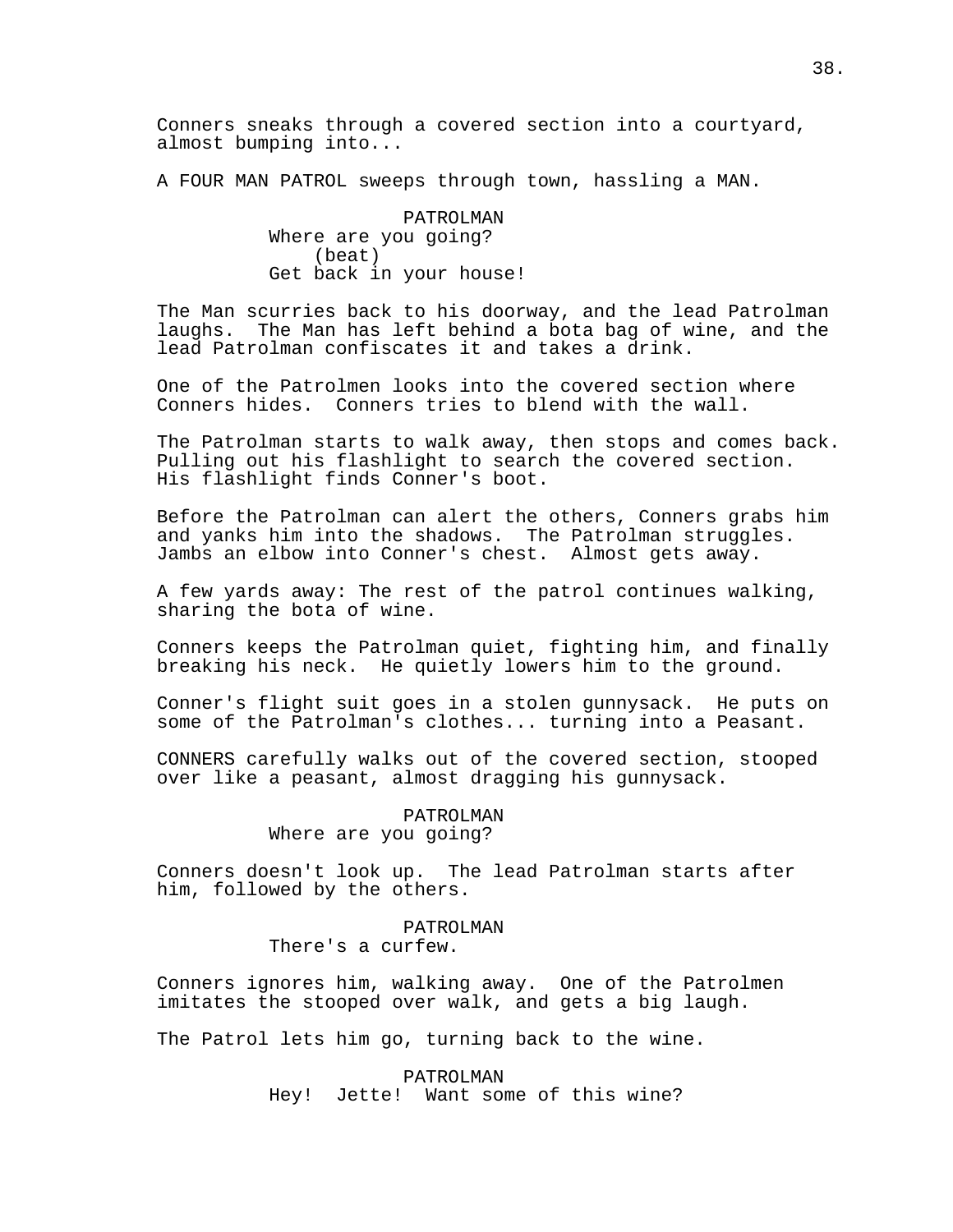No answer from the covered section, so the lead Patrolman goes to investigate.

Conners walks faster, trying to get out of there before...

The Lead Patrolman discovers the dead man in the alcove.

# PATROLMAN That man! Get him!

But Conners has turned a corner. The Patrol gives chase. The lead Patrolman lifts his walkie talkie.

> PATROLMAN Sir? This is blue patrol.

INT. HANGER -- DAY

Stone speaks into the walkie.

STONE

What is it?

PATROLMAN (V.O.) Someone has killed one of my men. We need help searching the village...

EXT. ROCK FORMATIONS -- DAY

ELIAS I'll take care of it.

Elias lowers his walkie and turns to the other Patrolman.

ELIAS Our pilot may have had a friend.

EXT. LIBYAN TOWN -- DAY

Conners runs around a corner onto a deserted street. The Patrol only a few yards behind him! He squeezes into a dark doorway, blending with the shadows.

The Patrol comes around the corner, guns ready.

They will find him. Conners opens the door and ducks into the house, just as a flashlight sprays the doorway where he was standing.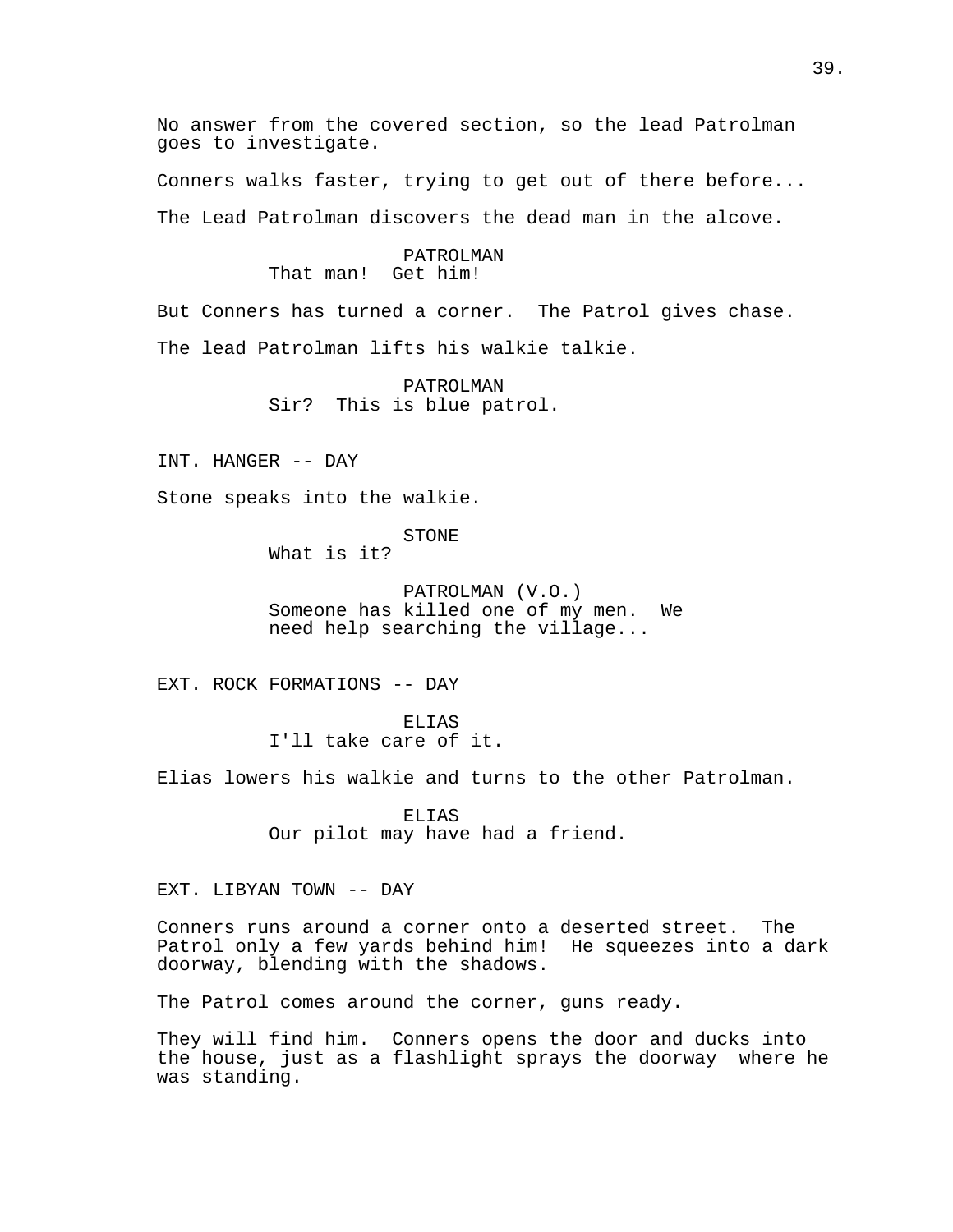INT. LIBYAN HOUSE -- DAY

Conners stands quietly in the dark house. He's escaped.

Then a GUN is shoved into his right ear.

Conners can't make out the gunman in the dark house.

### CONNERS

Take it easy.

He raises his hands slowly. When his hand is even with the gun, he springs to action.

Whack! He knocks the gun away from his head, spins, and grabs the Assailant's gun wrist.

The gun glitters morning light as they struggle. The Assailant pressing it towards Conners, and Conners doing his damnedest to keep it away.

Finally Conners swings out with his feet, knocking the Assailant to the floor. He bats the gun away, lands a couple of good punches, and subdues the Assailant.

> CONNERS Let's see what we've got.

Grabbing the gun and yanking the Assailant up, Conners clicks on the table light. Seeing the Assailant's face...

MELA BELNICK is a beautiful Libyan woman, Conners' age.

MELA

Who are you?

CONNERS I'm the one with the gun. I'll ask the questions.

Before Mela can speak, there's a knock at the front door.

PATROLMAN (O.S.) Security Police. Open up!

More insistent knocking. Conners looks around the one room flat. No other exits.

> PATROLMAN (O.S.) Open the door! Now!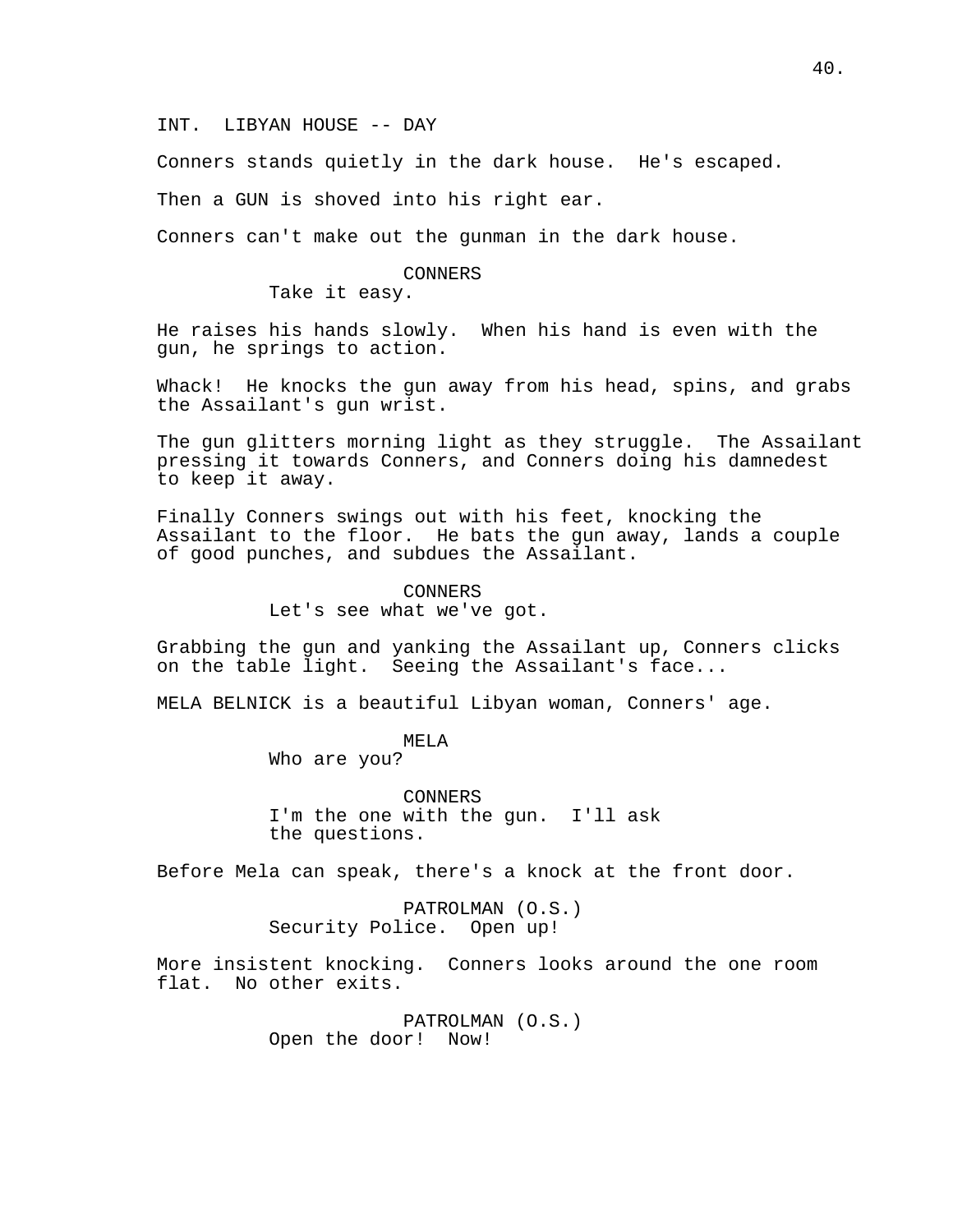(whispers) Remember. I have the gun. Tell them I'm here, and I'll kill you.

MELA

A minute. Let me dress.

Mela pushes him into a wardrobe, then unbuttoned her clothes and tasseled her hair, looking as if she just woke up.

Mela opens the door, and Elias and a Patrolman enter.

MELA What do you want?

ELIAS We're looking for a man.

MELA I'm the only one here.

ELIAS

This man killed a member of my patrol. We suspect he's an American spy.

MELA Look if you want. He's not here.

Conners stays very still in the wardrobe, as Elias takes a few steps towards him as he looks around the room.

When Conners squeezes against the wall, it gives way - a false wall made of fabric. Conners moves through the fabric into a secret section of the wardrobe... filled with gun crates.

> ELIAS But you've had men here, before, Mela. Haven't you?

MELA That is not your business.

ELIAS EVERYTHING that happens in this town is my business. Spider's business.

Elias moves to the wardrobe cabinet and opens it.

Conners stands very still behind the false wall as Elias' hand searches inside the wardrobe. His hand comes very close to finding the false wall... and Conners.

Elias touches her clothes, fingering a lacy slip.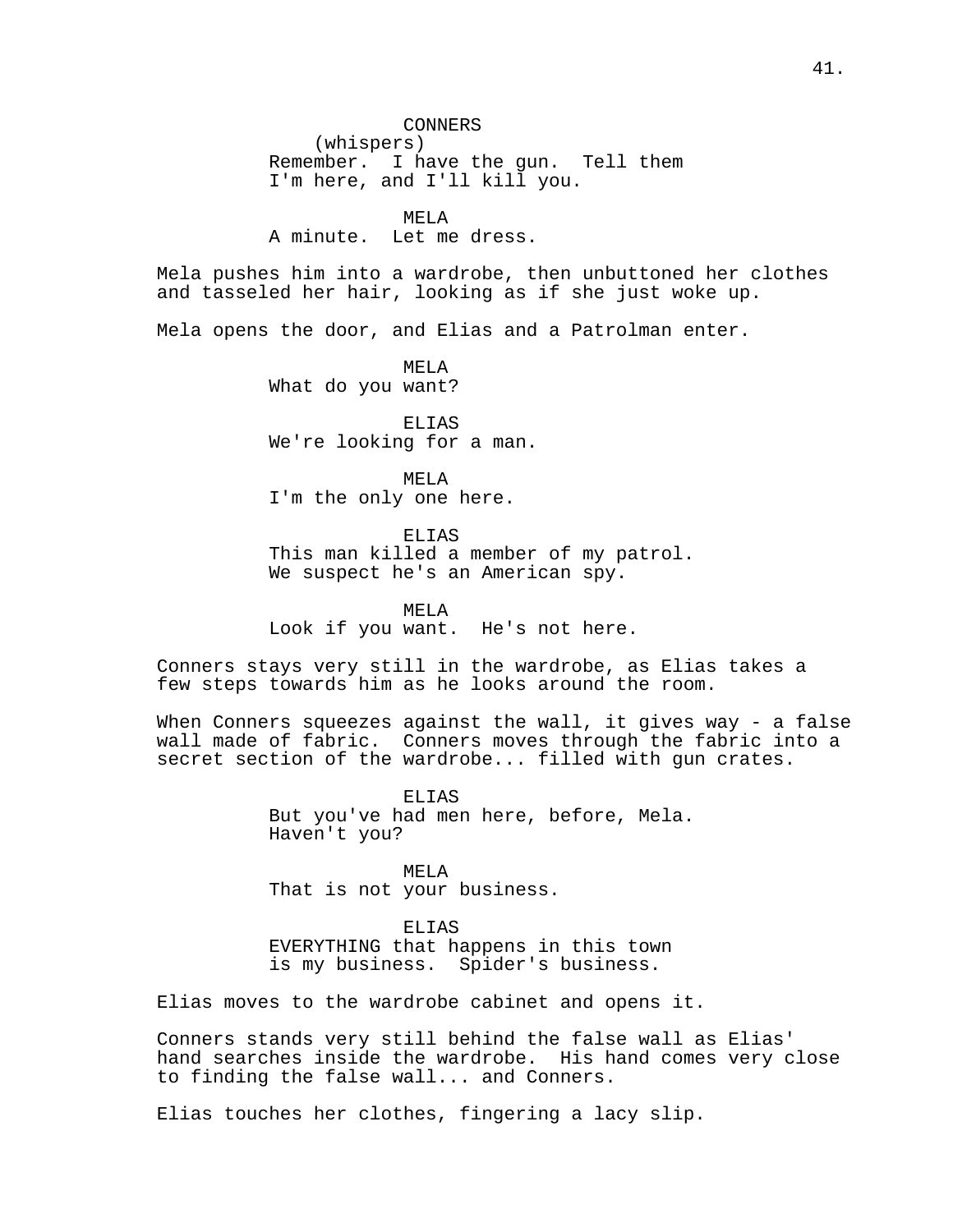ELIAS You have many nice things. I can take them away. Leave you nothing.

MELA Except my love for you.

He laughs at her venom.

ELIAS If you see this man, or any stranger, report him immediately. Understood?

Mela nods slowly. Elias gestures to the Patrolman.

ELIAS

Come.

The Patrolman follows Elias out of the flat. Conners waits until Mela has closed the door before breathing again.

EXT. LIBYAN TOWN -- DAY

Elias moves to the street to check on the other Patrolmen doing house to house searches. Jannick, handcuffed with a black hood over his head, is under guard. As they get ready to move to the next street, Elias turns to the lead Patrolman.

> ELIAS Watch her. She is a dissident and can not be trusted.

The Patrolman nods.

INT. LIBYAN HOUSE -- DAY

Mela tells her story to Conners.

MELA The government allows these terrorists to train here. They parcel out the towns and villages. (beat) This town is owned by the Spider Group. (beat) They take what they want from us. We can't stop them.

EXT. LIBYAN TOWN -- DAY

The Patrolman watches the front door.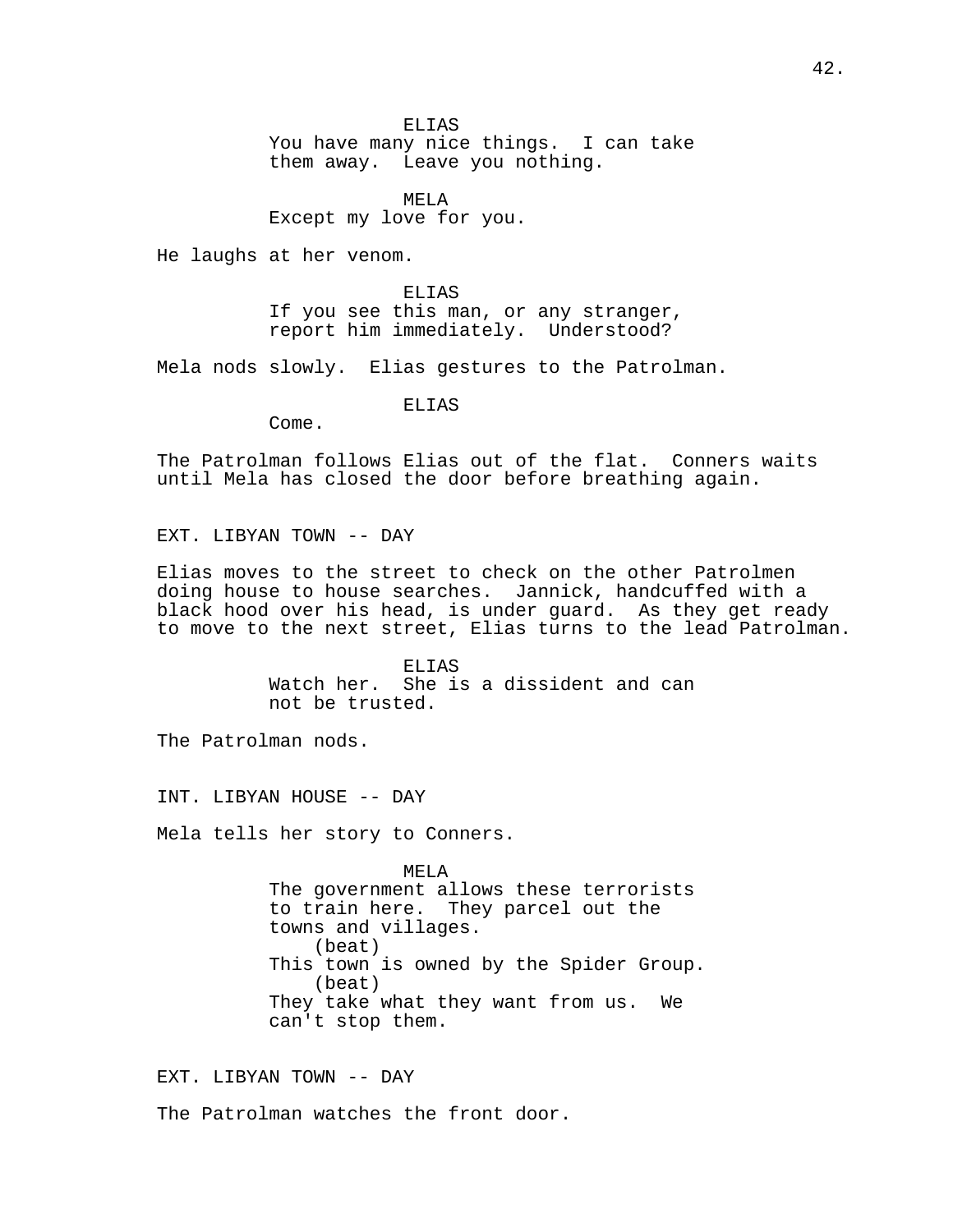INT. LIBYAN HOUSE -- DAY

MELA I can hide you for three days. By then, they will have stopped looking.

CONNERS I don't have three days. (looks at watch) I've only got four hours and fifty two minutes.

INT. OPERATIONS ROOM -- DAY

DEMUTH That's not much time.

**BARNES** 

I know.

#### DEMUTH

Sir, are we really going to destroy a seventy five million dollar prototype warplane if Conners fails?

BARNES What choice do we have...

Barnes moves to the operations map, pointing to the section where the Nova was found.

> BARNES That region is run by the Spider Terrorist Organization. They make the Bahder-Minhoff Gang look like a bunch of school yard bullies. (beat) A weapon like the Nova will turn them into a world superpower.

DEMUTH It wouldn't be a cold war, would it?

BARNES Get the CIA on the phone. I want everything they've got on Spider.

INT. HANGER -- DAY

When the black hood is pulled off Jannick's face, he's sitting in the hanger, tied to a chair.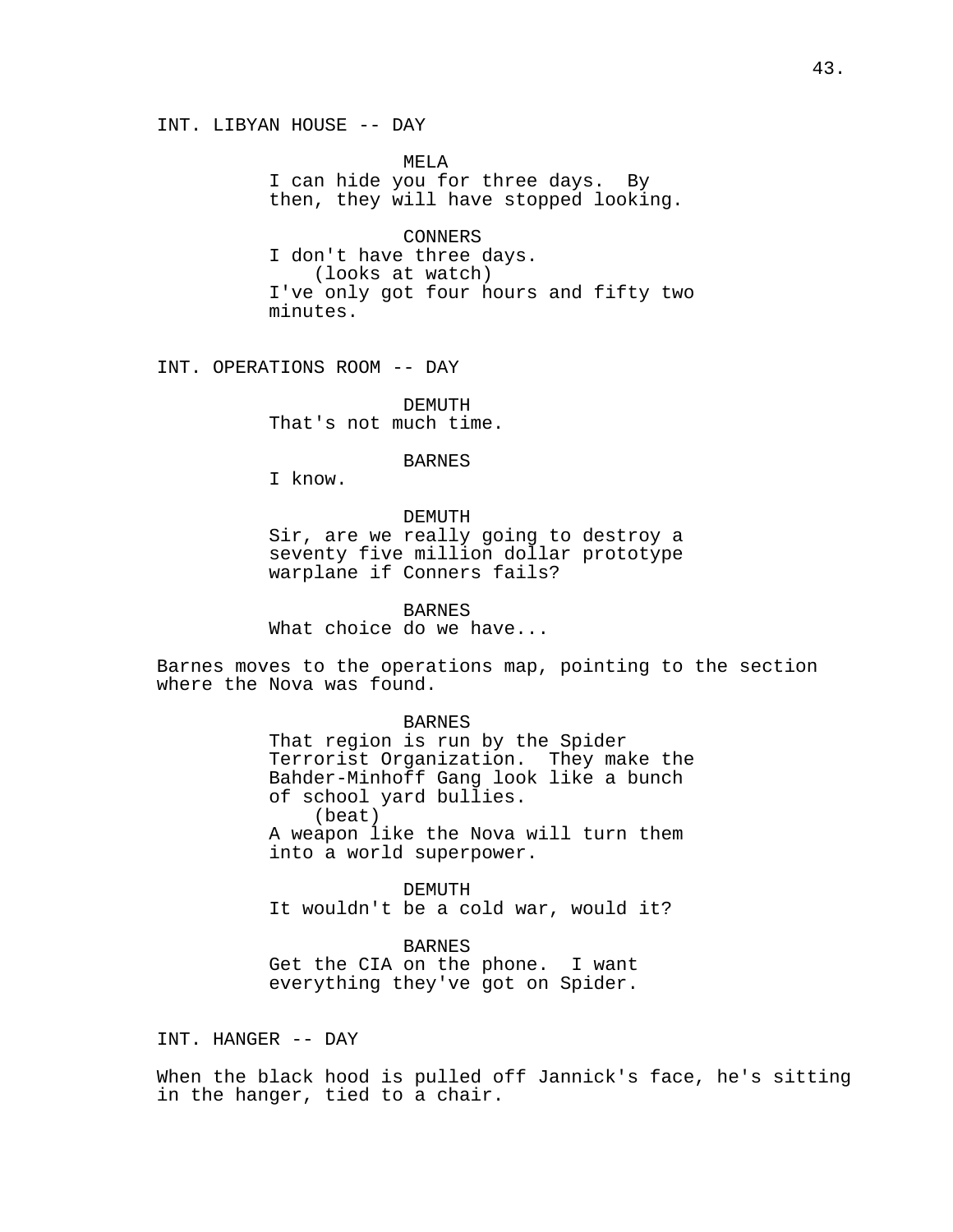STONE

Good evening. So glad you could make it. My name is Stone. And you are?

### JANNICK

Screw you.

# STONE

Your identification tags say you are Richard Jannick, a captain of the United States Air Force.

## JANNICK

You've got me name, my rank, my ID number. There's nothing else I can tell you. Conversation's over.

#### STONE

I'd like to thank you for bringing me the second plane. Will another come to rescue you? (beat) Before long, I may end up with my own air force.

## JANNICK

You'll get an air force... delivering a half ton of ordnance on this hell hole. Have you seen what the new smart bombs can do?

STONE Yes I have. Quite impressive. (beat) In fact, we'd like to use these planes of yours to help deliver a couple of smart bombs of our own.

Stone goes to a tool cart and rummages around until he finds a pair of needle nose pliers.

# STONE

But first, I have some questions to ask you about this Nova Stealth plane.

He grabs one of Jannick's fingers with the pliers.

#### STONE

Tell me when you're ready to answer.

The pliers squeeze...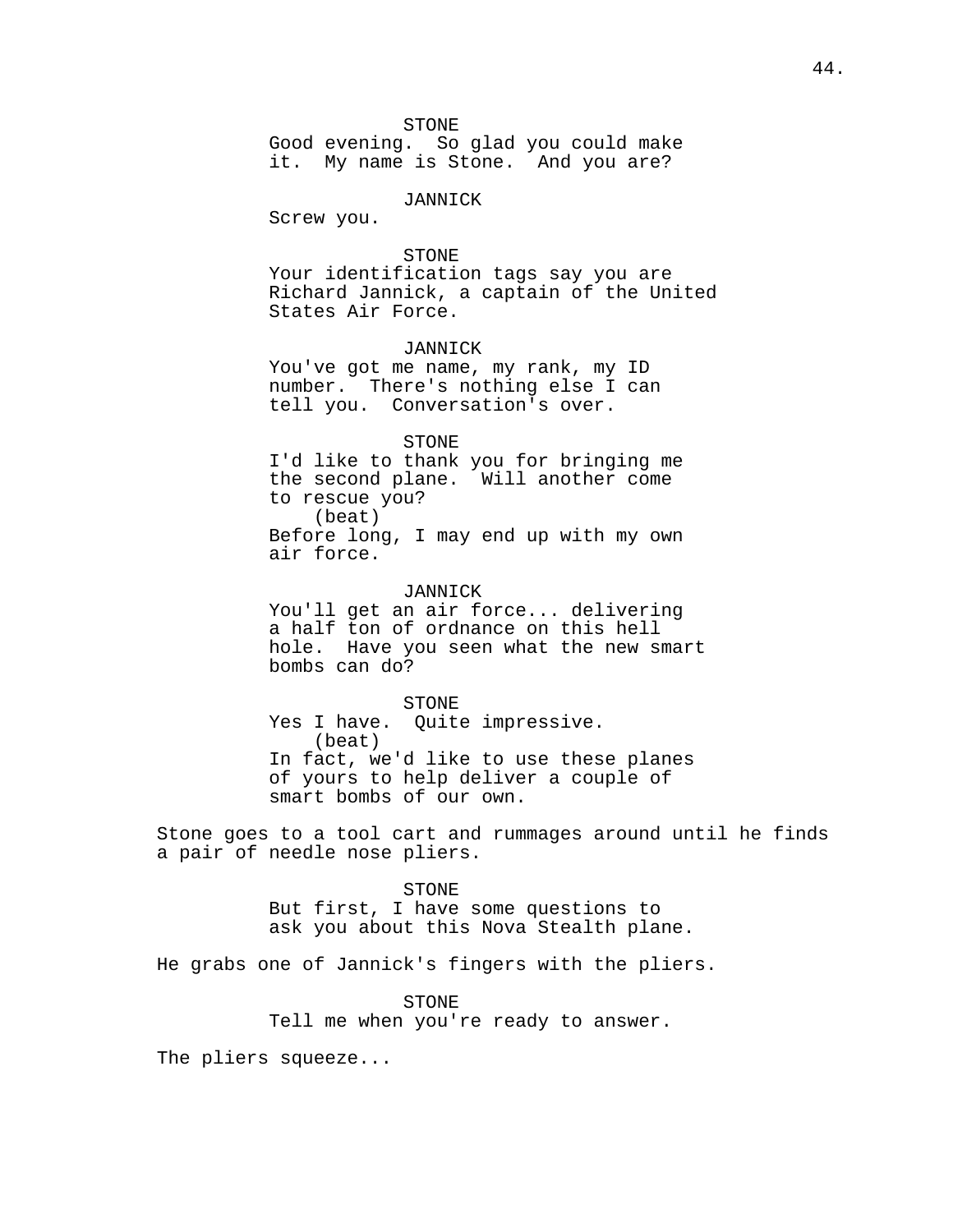EXT. LIBYAN TOWN -- DAY

The Patrolman eyes Mela's flat with suspicion. He hears a muffled conversation. Wasn't she alone?

He moves closer, listening at the door.

INT. LIBYAN HOUSE -- DAY

MELA I can help you get your...

Conners hears something and puts his finger to his lips to cut her off. A noise at the door.

Conners moves to the door, quickly opening it and grabbing the Patrolman, yanking him inside and slamming the door shut with his back.

## PATROLMAN

You are here!

The Patrolman reaches for his gun. Conners bats it out of his hand and slams him against the door again.

> CONNERS Why were you listening?

### PATROLMAN

She is a problem... Not co-operative. We found your secret plane, and the other pilot.

## CONNERS

Jannick?

The Patrolman SLAMS Conners back and reaches for his walkie talkie. He clicks the on button, but before he can call for help, Conners bats it across the room.

The walkie talkie lands under the bed. The Patrolman yells.

## PATROLMAN

Hel...

Conners grabs him around the neck, cutting him off. As he grapples with the man, Mela looks for the fallen walkie talkie.

THE RED "ON" LIGHT glows under the bed.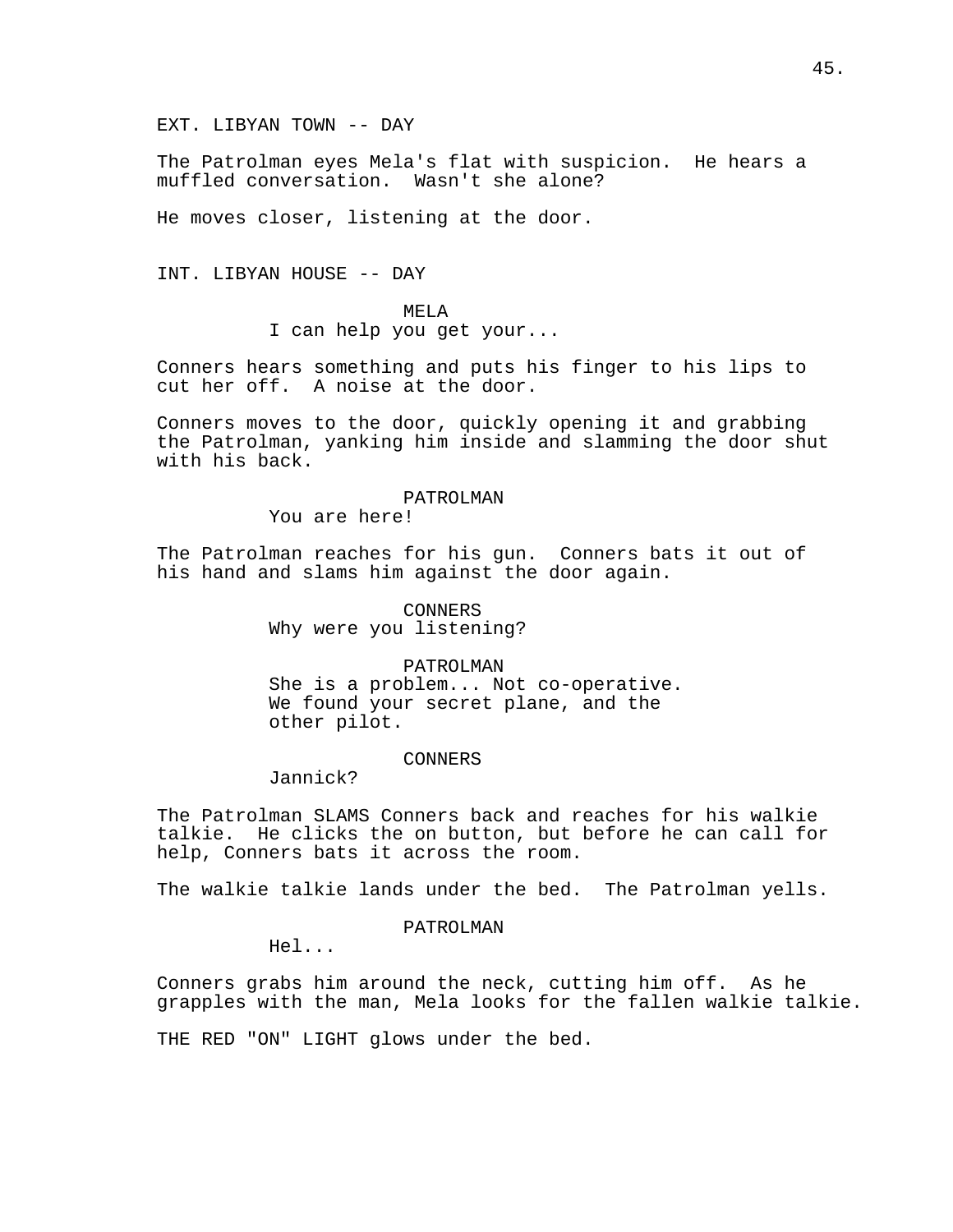INT. HANGER -- DAY

Elias' walkie talkie is hissing. He listens closely, can hear movement, but not voices.

> **ELIAS** Hello? Hello?

INT. LIBYAN HOUSE -- DAY

The Patrolman knocks Conners' hands from his neck, takes in a big, raspy breath, prepares to yell for help.

Mela reaches under the bed for the walkie talkie... it's just out of reach. She tries the other side of the bed.

#### PATROLMAN

The Amer....

Conners cuts off the yell with a punch to the face.

Conners and the Patrolman slam and grapple with each other. A sloppy fight... street wrestling.

INT. HANGER -- DAY

Elias listens to the sounds on his walkie talkie.

INT. LIBYAN HOUSE -- DAY

Mela grabs the walkie talkie and clicks it off. She holds it up for Conners to see... But he's busy fighting.

The Patrolman strangling Conners. Cutting off his air.

Mela scoops up the fallen gun, but sees a PATROL through the torn curtain covering the window. A gunshot would alert them. She sets the gun down and grabs a knife.

Conners is turning blue. He struggles to free himself. Can't.

Mela repositions the knife in her hands for stabbing, and lunges at Conners and the Patrolman...

Almost stabbing Conners, as they two men grapple!

Mela steps back, waiting for an opening. Then STABS. The knife plunges into the Patrolman's chest, then breaks off!

Mela is holding a useless handle. The Patrolman still fights.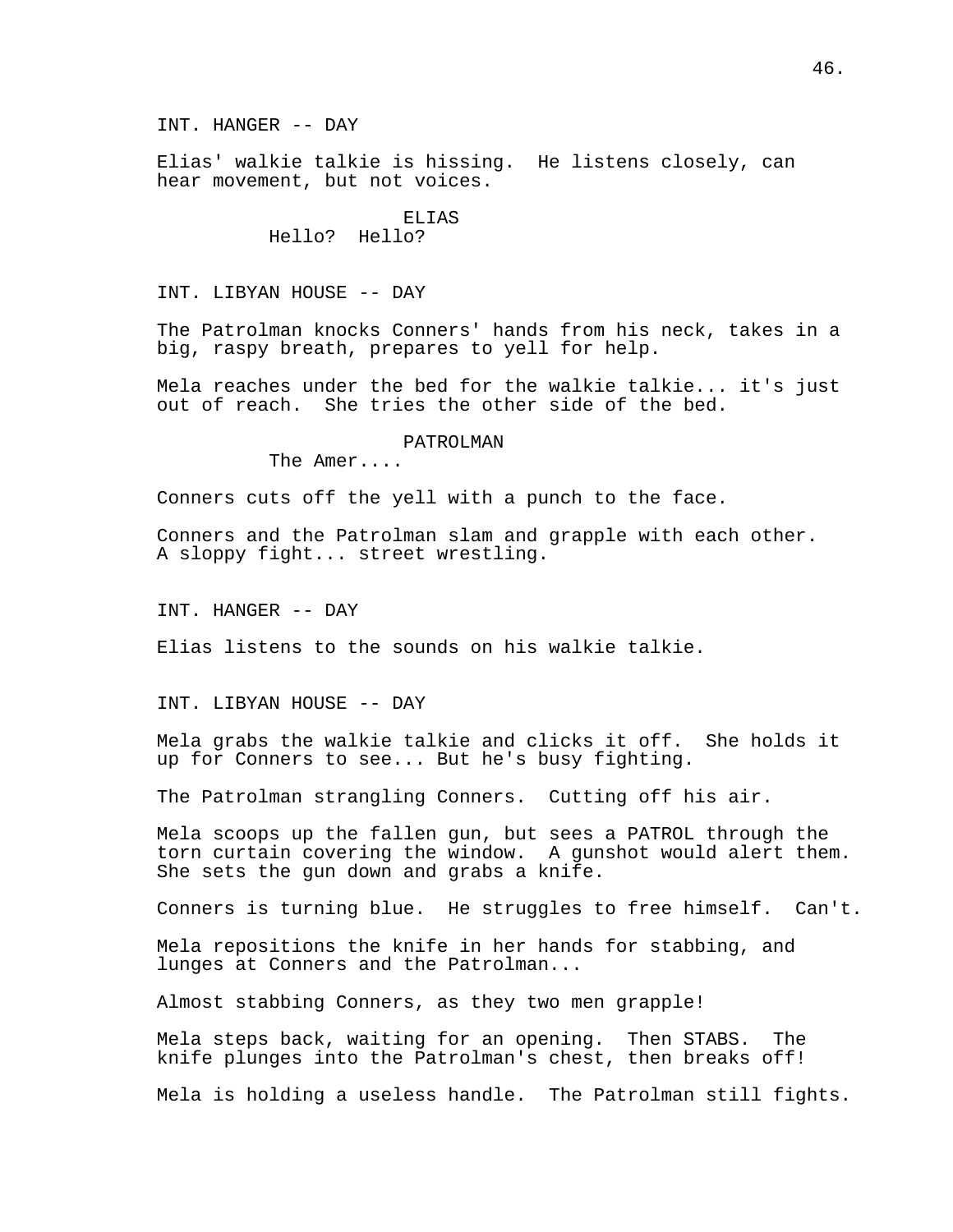Conners presses the broken knife deeper into the Patrolman's chest. The brute lets go of him. Conners gasps.

The Patrolman attacks. This guy just won't quit!

Mela picks up a tea kettle and SLAMS the Patrolman's head.

The Patrolman falls to the floor... Then begins crawling to the door. He gets the door open a crack, ready to yell.

### PATROLMAN

H......

Conners yanks him back, and Mela closes the door.

The Patrolman finds the knife handle, and stabs Conner's leg with the dull end. Several strokes before he draws blood.

Mela searches her flat for a weapon. She sees a pair of spike heels and runs for them. But after hefting one, has a better idea. She grabs a plastic carry bag.

Conners finally goes down, and the Patrolman moves the halfknife up to his neck...

But Mela yanks the plastic bag over the Patrolman's face. When he struggles to get it off, she holds tight to it.

Conners knocks the knife from his hand, but the Patrolman's struggles become feeble. Finally, he suffocates.

Mela lets him fall to the floor.

CONNERS

Thanks.

MELA Are you alright?

Conners looks at his bleeding leg.

#### CONNERS

No. (beat) They have my partner. And his plane. (beat) How the hell did he get captured? And give them the Blackbird. The man's a crashcup... (beat) I don't have time for this...

Conners looks at his count down watch.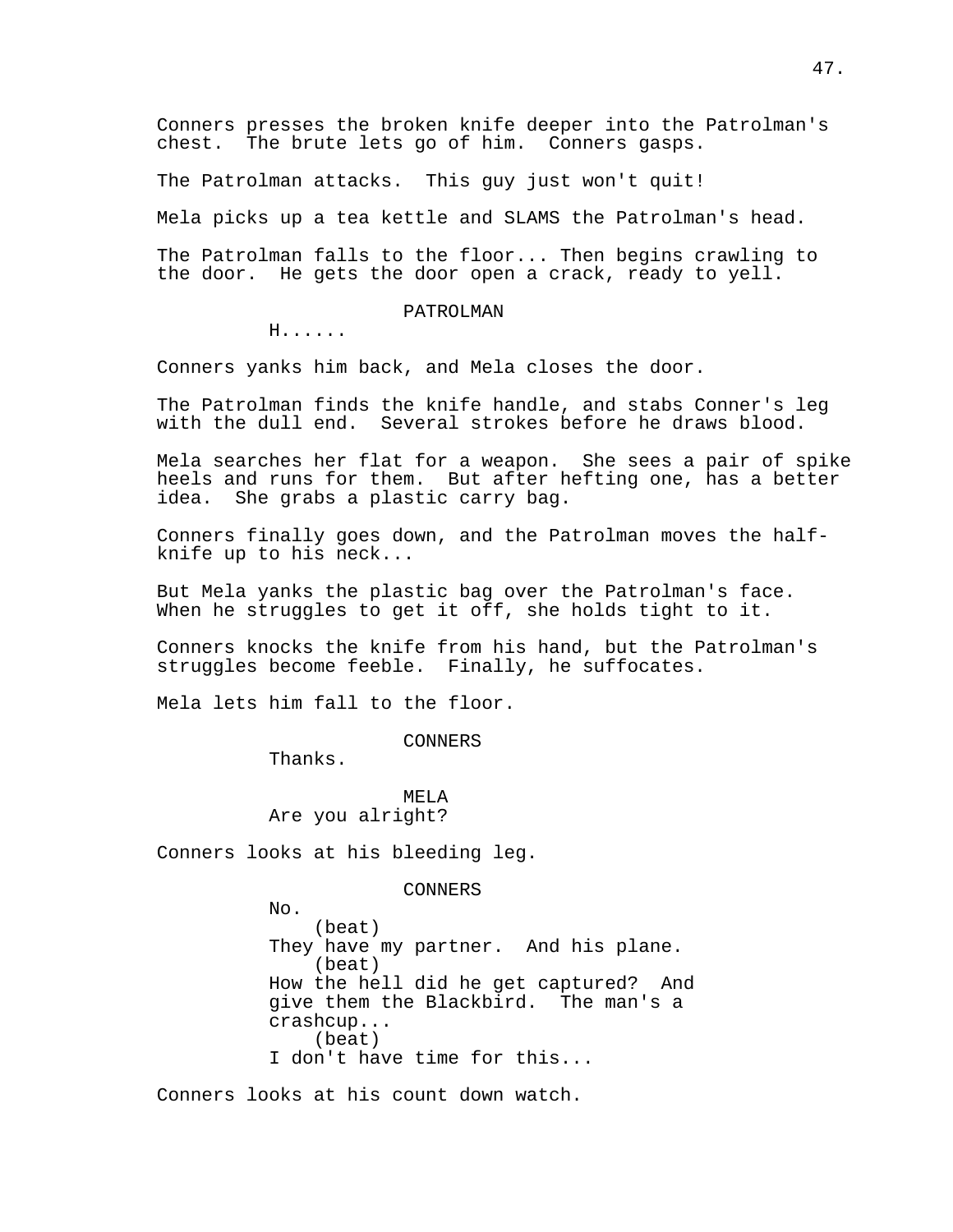BARNES Only three hours and fifty seven minutes.

DeMuth enters with a stack on manila envelopes.

## DEMUTH

Sorry, it took so long, General. The CIA made me jump through hoops to get this stuff.

## BARNES

Yes?

#### DEMUTH

I'm afraid it's worse than we thought, sir. The CIA has been monitoring terrorist weapons buys for the past seven years. Lately, there's been a change in the way that terrorists do business.

## BARNES

That is?

DeMuth sorts through files as he talks. Looking for a specific document.

#### DEMUTH

They're networking. Forming 'buyers clubs' for large scale weaponry.

BARNES What are you telling me, DeMuth? That terrorists are getting ten percent off on their guns?

#### DEMUTH

No, sir. They've joined forces to buy weapons of mass destruction.

BARNES

Nerve gas?

DEMUTH

No, sir...

# **BARNES** Nuclear warheads?

DEMUTH Worse than that, sir....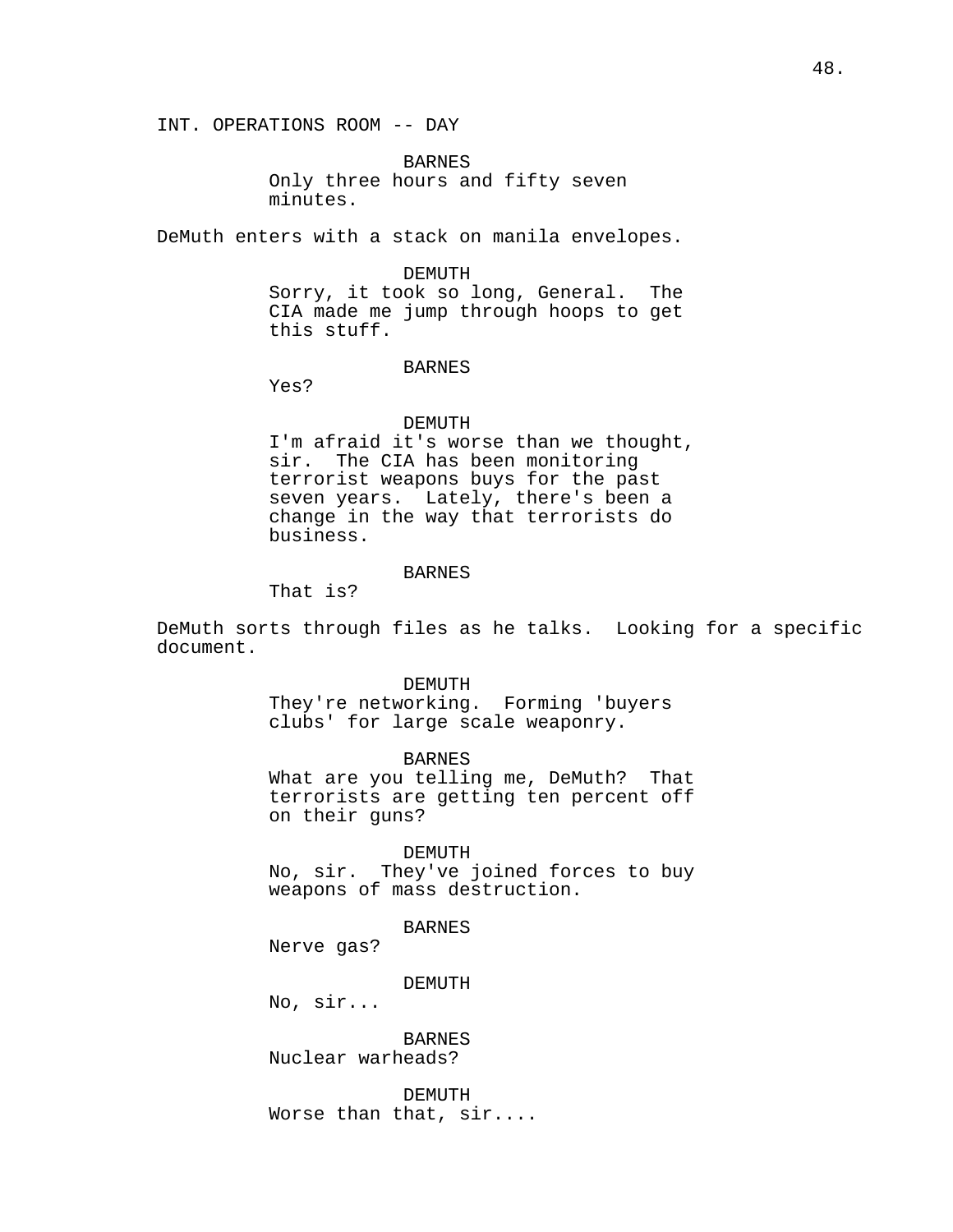INT. HANGER -- DAY

STONE

Biological weapons. Germ warfare.

Stone smiles at Jannick, who is pretty beat up.

A forklift with a pair of big ugly bombs on it moves past, and Stone stops it.

> STONE One of your American allies had to sell their stockpile after signing a treaty. A going out of the germ warfare business sale. (caresses the bombs) We were looking to get into that business. Purchased two bombs at a reasonable discount.

**JANNICK** You're insane. You can't control a plague. Billions of people will die.

STONE We're counting on that.

Stone turns to a global map on a rolling stand.

STONE

Our primary target is here. The Paris Peace Talks. Presidents and Premieres from every country will be on hand. (beat) At first they'll probably think it's food poisoning. Within twelve hours they'll be dead. (beat) With that Stealth plane of yours, they'll never even know what hit them. We'll be free to go on to our secondary target, here.

Stone is pointing to the United States. The midwest.

STONE What do you call it? The heart land. Always feeling neglected. (beat) I hope they appreciate our little heart attack.

Stone crosses out Kansas with a marking pen. Caresses the bombs again, then gestures to the forklift driver.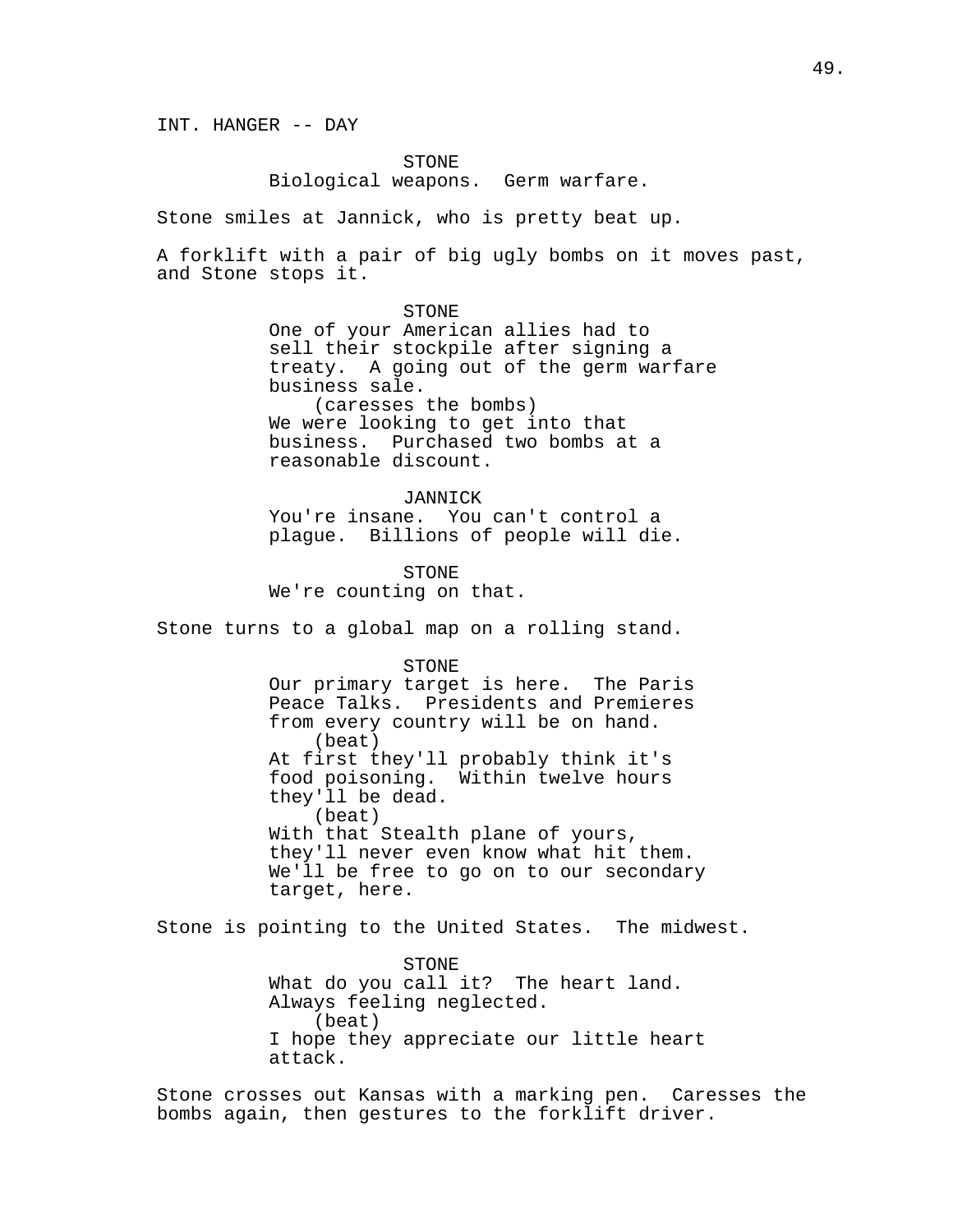THE FORKLIFT hauls the bombs away: to the waiting Nova.

STONE We fly in two days. Pity you'll be dead by then.

Jannick struggles with his bonds.

#### JANNICK

You'll never get off the ground. In less than four hours, the entire United States Air Force will carpet bomb this hell hole.

STONE You're bluffing.

JANNICK That's our fail safe. If they don't hear from me within four hours, fire is going to rain down from the sky.

STONE Then I guess I push my mission forward.

Stone yells to SOLDIERS in the hanger.

STONE

Fuel the planes! We fly in two hours!

JANNICK I'm not flying for you.

STONE

I already have an American pilot.

When Jannick sees the Double's face, he is shocked.

JANNICK

Ratcher.

The Double is Colonel Tom Ratcher: Vince Conner's best friend and mentor. Ratcher smiles at Jannick.

In his hand is Jannick's ID folder, including a photo of Ratcher and Jannick in uniform standing beside each other. It's the SAME photo that Conners carries, cropped differently.

> RATCHER So how is my favorite air combat student?

JANNICK Ratcher, get me out of here...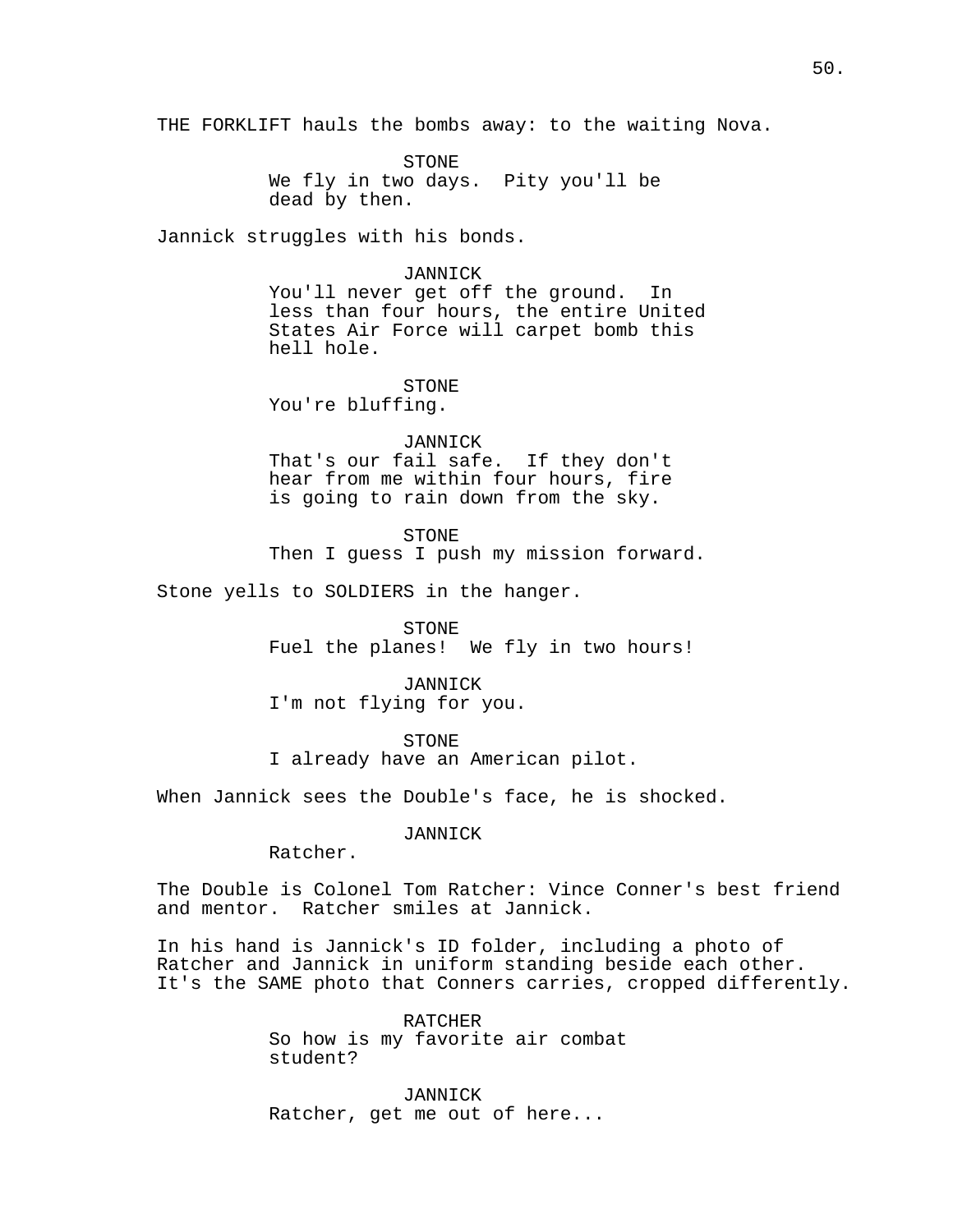I wasn't talking about you, Richard. How's my old buddy Vince Conners?

INT. LIBYAN HOUSE -- DAY

Mela finishes wrapping Conners wounded leg.

MELA

You'll be okay.

CONNERS

I'm screwed. Less than four hours on the clock. I'm trapped behind enemy lines. My CAS pilot and his plane have been captured. I've got nothing.

MELA

You have me.

CONNERS This is too dangerous.

MELA Too dangerous? Those enemy soldiers? (beat) I deal with them every day. They are part of my life. (beat) This is my country. The land that I love. The men in my government have destroyed it. Allowed these criminals free reign. Our people have been pushed to many times. Now it is time to stand our ground and fight.

Mela grabs the Patrolman's fallen gun.

MELA Give me a gun, and I will fight.

CONNERS If you fight, you can die.

MELA So be it. (beat) The Patrols will be looking for you. I can hide you...

CONNERS No time for that. (MORE)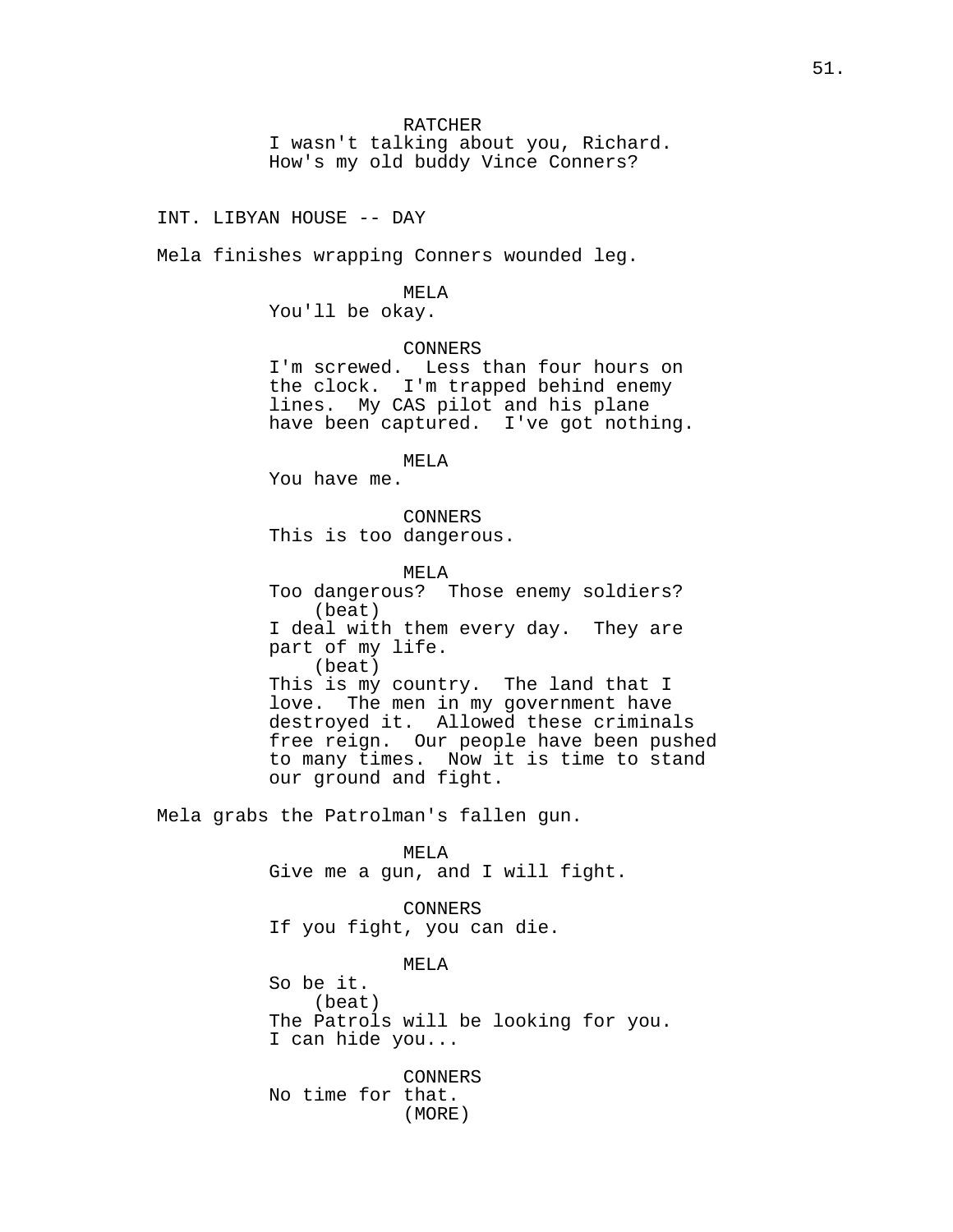CONNERS (CONT'D) In three hours and twenty eight minutes this country won't exist. They'll start carpet bombing if I don't get that plane.

MELA You would destroy my country?

CONNERS To protect the world. It's a trade off. A decision, thank God, I didn't have to make.

Conners pulls out the overhead photos of the region.

CONNERS I've got to get to that plane.

MELA

Look how far it is. There will be patrols searching for you. A checkpoint, here.

CONNERS Look... I'm running out of time...

Conners gathers his gunny sack and prepares to leave. Mela stops him.

> MELA Wait! My cousin Rojar Ebair has a fruit cart!

Conner expression says it all: A fruit cart?

EXT. LIBYAN TOWN -- DAY

The most beat up pick up truck in the world sputters past a Patrolman, on its way to Mela's flat. A tarp covers the fresh fruit and vegetables in the bed.

The truck parks in front of Mela's flat, and ROJAR EBAIR, who resembles John Rhys-Davies from "Raiders", steps out.

INT. LIBYAN HOUSE -- DAY

Knocking at the door. Conners takes cover.

MELA

Who is it?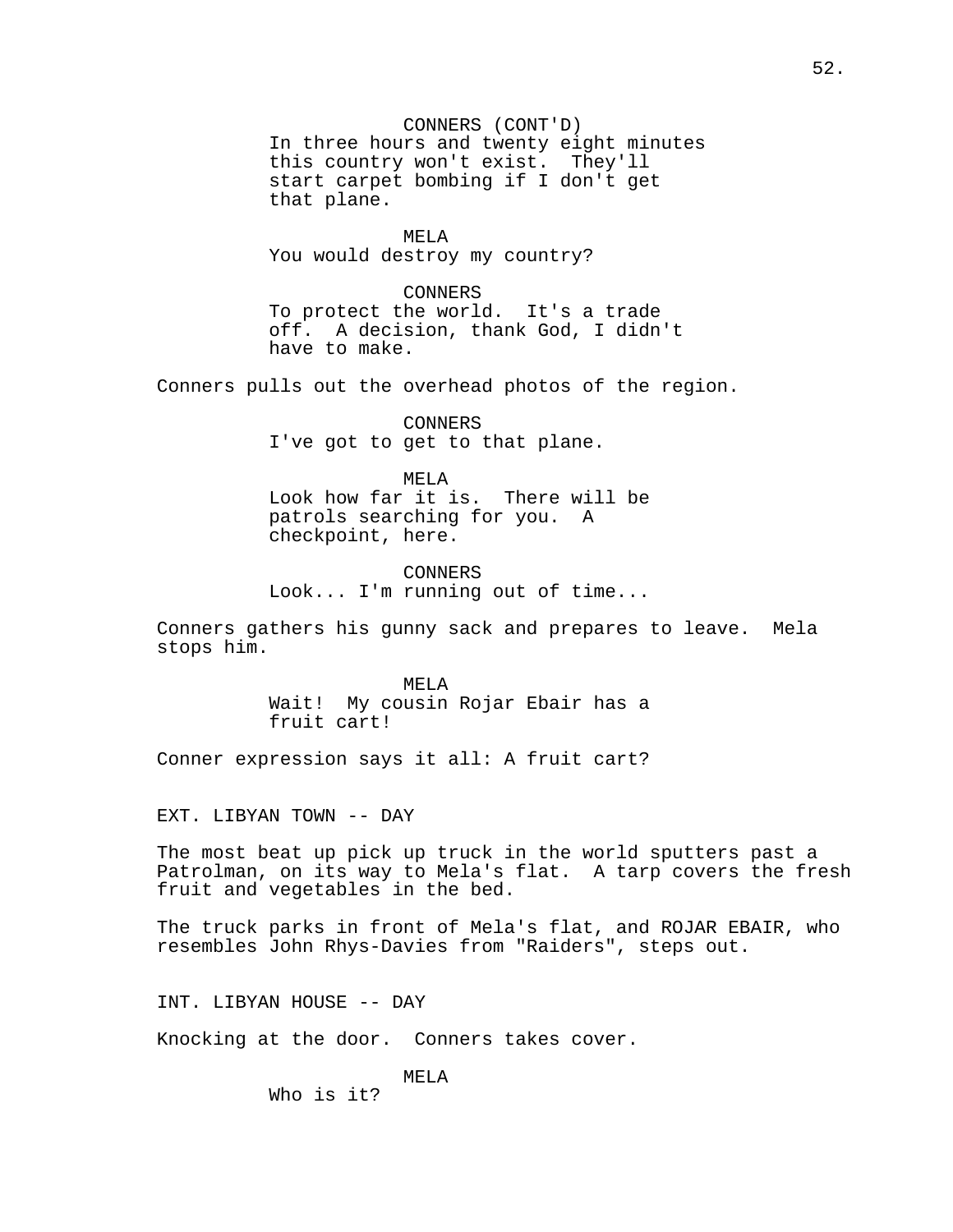ROJAR (V.O.) Your cousin Ebair, with melons.

Mela lets Rojar in, Conners lowers his gun and comes out.

ROJAR

Rojar Ebair.

CONNERS

Vince Conners.

They shake. Rojar looks Conners over like a piece of fruit.

ROJAR

He'll fit.

EXT. LIBYAN TOWN -- DAY

The tarp is pulled back slightly, as Conners tries to squeeze between the crates of fresh fruit in back of the pick up.

Once he's settled inside, Rojar stacks crates over him.

ROJAR

There.

Before Rojar and Mela climb into the cab, a Patrolman yells.

PATROLMAN (V.O.) Hey! What are you doing there!

Rojar steps around the truck and smiles.

ROJAR Making a delivery. Fresh produce. Melons, vegetables, chick-peas. I must deliver them before noon, or the heat will spoil them.

The Patrolman buys it, nods, gesturing Rojar away.

INT. PICK UP TRUCK -- DAY

Rojar hops into the cab next to Mela, turns the key.

ROJAR Everyone likes the fresh melons.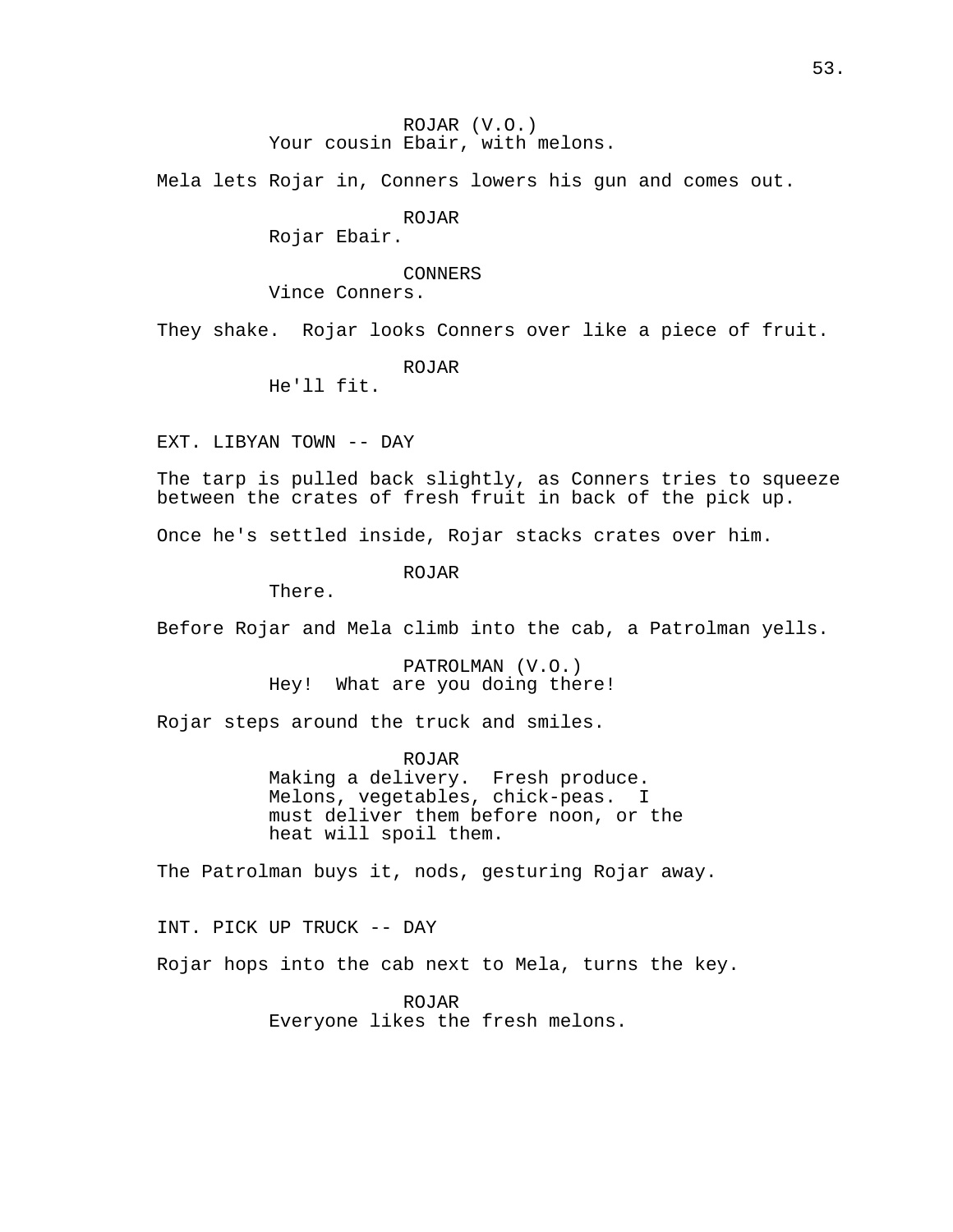EXT. HANGER -- DAY

Two big ugly bombs on the fork lift. Ratcher watches as the biological weapons are loaded onto the Nova. Stone startles him.

> STONE How much longer?

RATCHER Almost loaded and ready for delivery. I'll get suited up.

STONE Be in the air in one hour. Goodbye Kansas, goodbye yellow brick road.

Ratcher glares at Stone as he walks away.

EXT. LIBYAN TOWN -- DAY

The ancient pick up truck backfires and sputters away. Conners hidden in back amongst the melons and produce.

INT. PICK UP TRUCK -- DAY

Rojar drives through the village.

ROJAR You like the American Cowboy?

MELA What about the check point?

ROJAR We drive through.

MELA They won't want to know where you're going?

ROJAR I tell them the air field. Even the pilots like the fresh melons.

MELA What if they search the truck?

ROJAR He's hidden good. Casabas over him.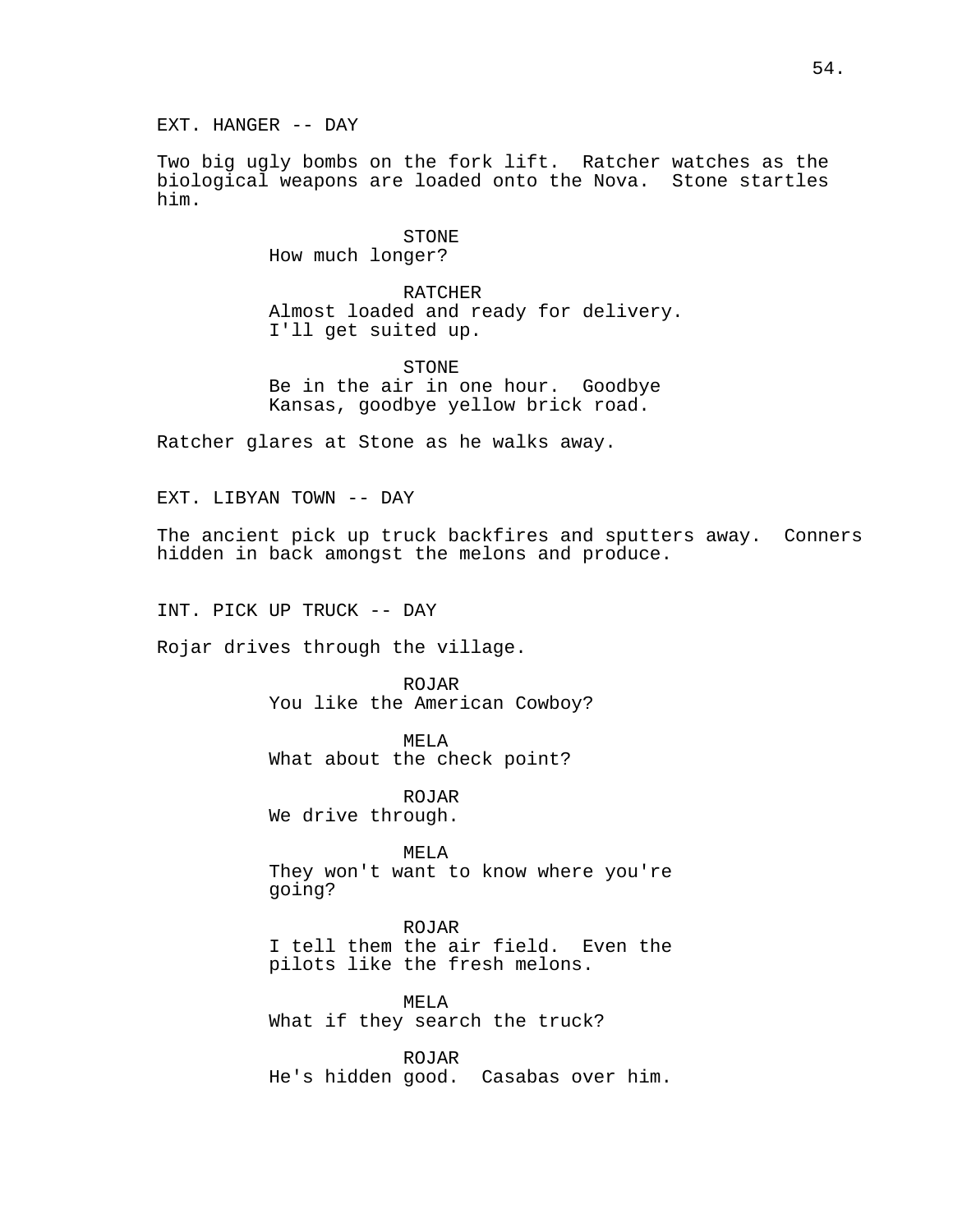MELA If they look under the casabas?

ROJAR We see if this old fruit cart can out run a motorcycle.

EXT. DIRT ROAD IN COUNTRY -- DAY

They leave the village, headed to the check point, and the air field a mile beyond it.

EXT. GUARD KIOSK -- DAY

The truck stops behind a beat up Peugeot waiting to pass through the check point.

A pair of SOLDIERS search the Peugeot, popping the trunk, looking behind the seats. Practically stripping it.

A pair of army motorcycles are parked behind the kiosk.

INT. PICK UP TRUCK -- DAY

Mela watches the Soldiers search the Peugeot, tearing it apart. Tension: They will soon do this to the pick up truck.

EXT. PICK UP TRUCK -- DAY

Under the casaba melons, Conners stays very still.

EXT. GUARD KIOSK -- DAY

The Soldiers lets the Peugeot pass through, and gesture for the pick up to move forward.

INT. PICK UP TRUCK -- DAY

ROJAR

Here we go.

Rojar moves the truck up to the gate and puts on a smile. Mela is tense. Suspense builds as the Soldiers approach.

> ROJAR Hey! I have the melons for the men down there. Pilots love the melons.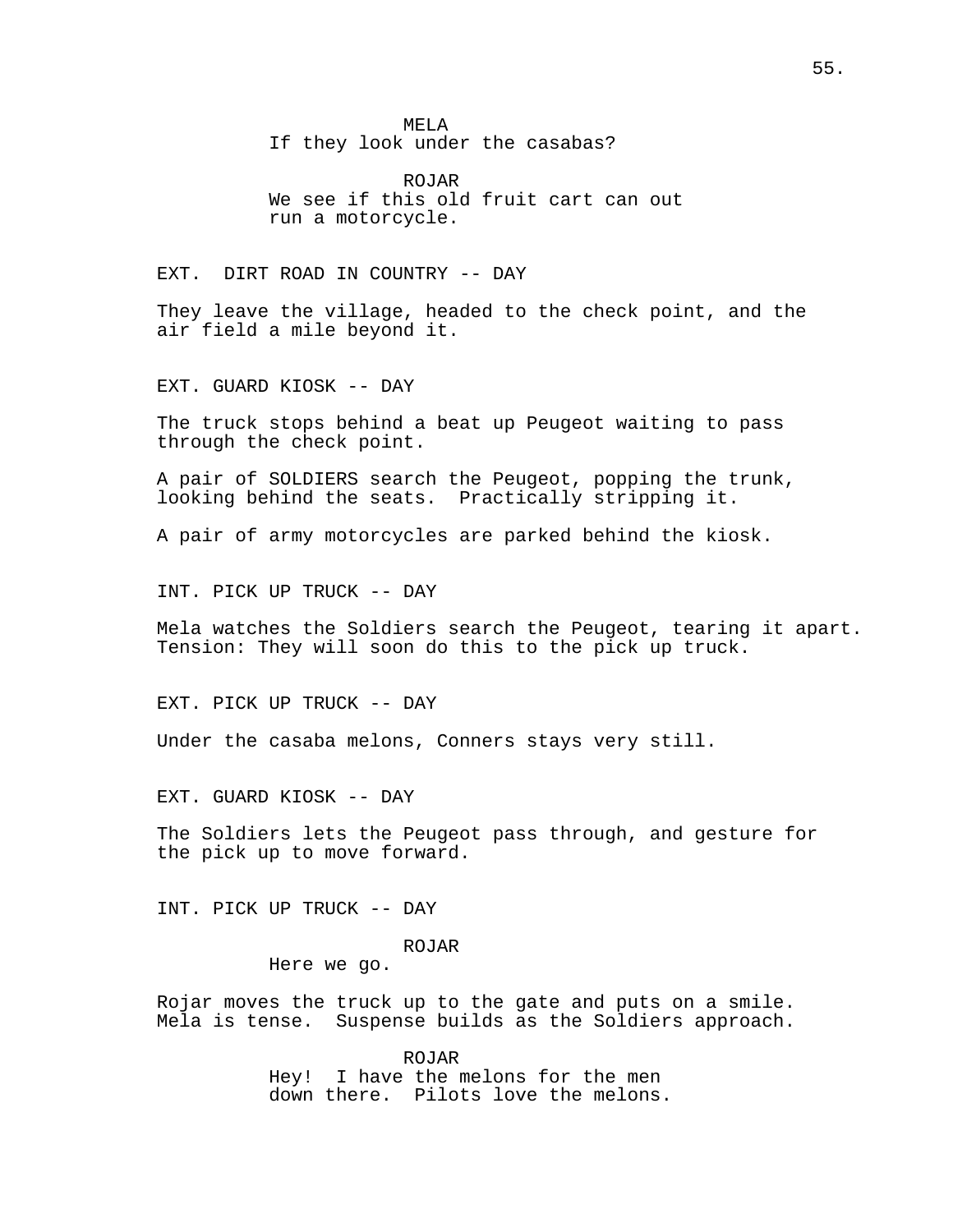SOLDIER (V.O.) Out of the truck. Let's see your papers. Hers, too.

EXT. GUARD KIOSK -- DAY

Rojar steps out of the truck and shows the Soldier his papers. Mela hands her papers through the open window to Soldier #2.

EXT. PICK UP TRUCK -- DAY

Under the casaba melons, Conners stays very still.

EXT. GUARD KIOSK -- DAY

As the Soldier examines his papers, Rojar moves to the back of the truck and pulls back the tarp a little.

> ROJAR See? Melons. Fresh fruits and vegetables. Chick-peas. I have to deliver before the sun comes up, to keep them from spoiling.

Rojar lowers the tarp back into place. The Soldier hands him back his papers, then raises the tarp himself.

ROJAR

Hey? You want one? They won't notice if a couple are missing. Don't touch them all with those filthy hands!

The Soldier begins digging around in the crates of vegetables.

EXT. PICK UP TRUCK -- DAY

Under the casaba melons, Conners stays very still.

INT. PICK UP TRUCK -- DAY

Mela takes her papers back from the Soldier, trying NOT to look at the search of the pick up bed.

The truck keys dangle from the ignition... She may be forced to scoot to the drivers seat, start the truck, and take off.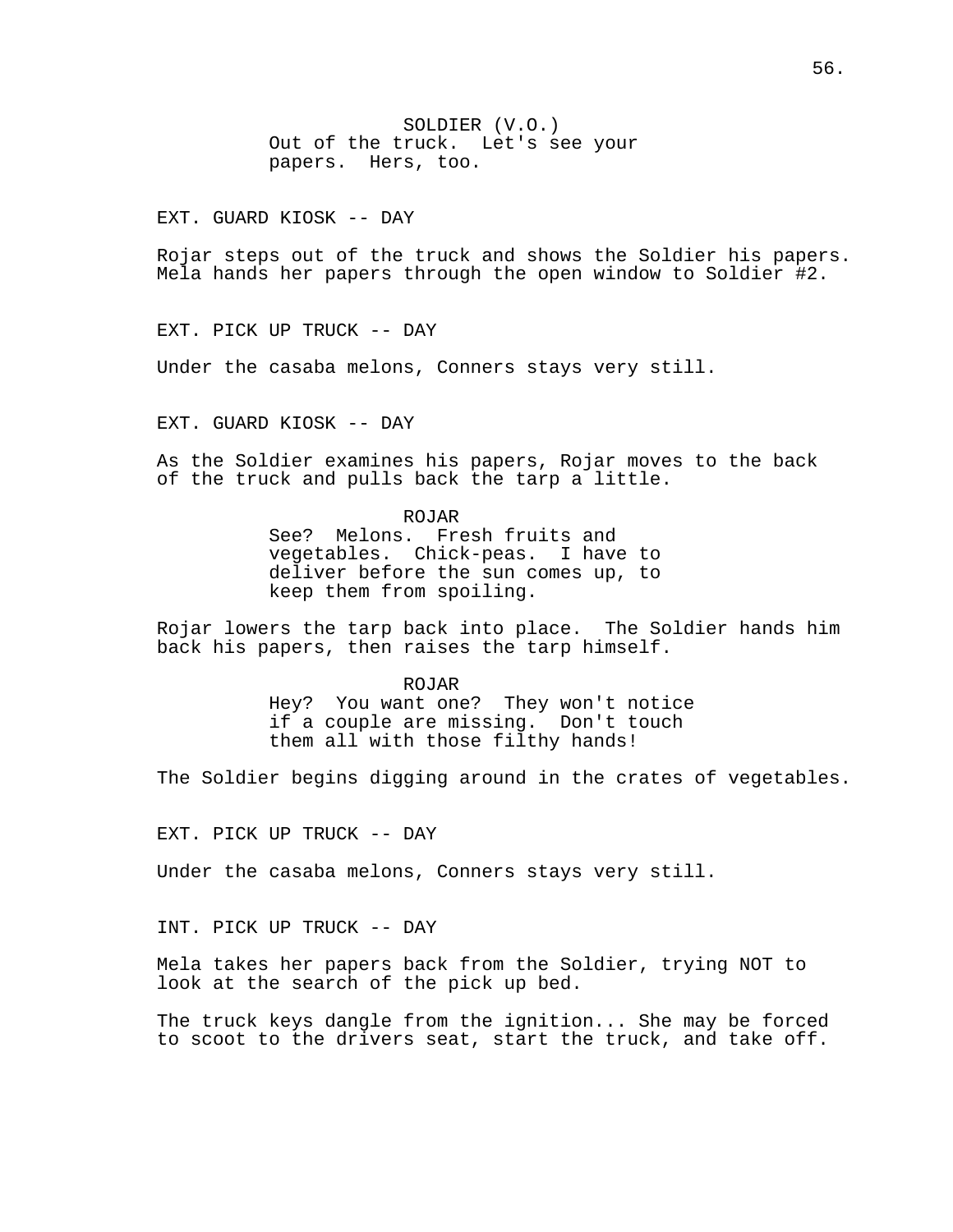The Soldier reaches a hand between the crates, feeling around.

EXT. PICK UP TRUCK -- DAY

Under the casaba melons, Conners stays still as the hand feels RIGHT NEXT TO HIM. Close... VERY close!

EXT. GUARD KIOSK -- DAY

Rojar gets ready to brain the Soldier with a melon if he finds Conners. Tension builds.

Then the Soldier pulls his hand out, lowers the tarp, and takes the melon from Rojar with a smile.

> ROJAR You'll like that one.

Rojar gets back into the truck's cab, gets the ignition on.

Then Soldier #2 notices that Mela looks very much like one of the photos of dissidents on his clipboard. He shows the photo to Soldier #1.

#### SOLDIER

Halt! Halt!

Rojar slams the truck into gear and roars away, smashing the gate-arm into a dozen pieces.

### SOLDIER

Halt! Halt!

Soldier #2 raises his rifle and opens fire. Bullets spark over the back of the truck.

EXT. PICK UP TRUCK -- DAY

A melon explodes, raining juice on Conners.

EXT. GUARD KIOSK -- DAY

Soldier #1 joins in the shooting. Sparks off the pick up.

INT. PICK UP TRUCK -- DAY

Mela and Rojar duck as the back window is BLOWN out.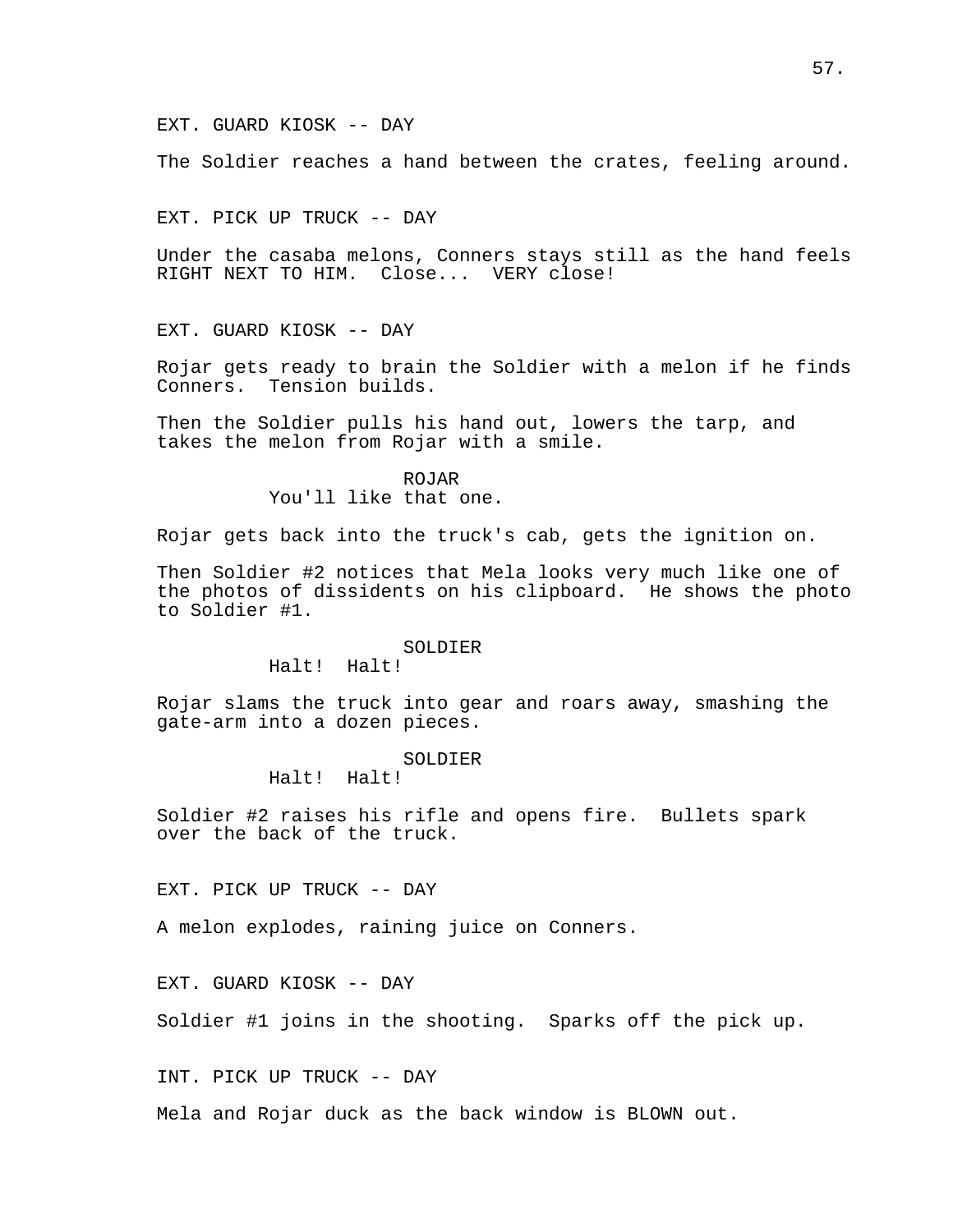## ROJAR Down! Stay down!

Rojar whips the pick up truck around a corner on the dirt road at high speed, rolling some melons out the back.

EXT. GUARD KIOSK -- DAY

The two Soldiers hop on their motorcycles and give chase.

EXT. DIRT ROAD IN COUNTRY -- DAY

The Pick Up Truck roars down the dirt road.

The Two Motorcycles roar after it.

INT. PICK UP TRUCK -- DAY

Mela sees the motorcycles.

MELA They're right behind us.

ROJAR I knew I should have put the new spark plugs in.

EXT. DIRT ROAD IN COUNTRY -- DAY

The Two Motorcycles are getting closer.

Soldier #1 breaks away, zooming up to the driver's side window of the truck.

INT. PICK UP TRUCK -- DAY

Down!

Mela looks across Rojar at Soldier #1, who is aiming his gun through the window, preparing to fire.

MELA

Rojar and Mela duck as the bullet whizzes through the cab, in one window and out the other.

Rojar grabs a melon from the seat and throws it out the window at Soldier #1.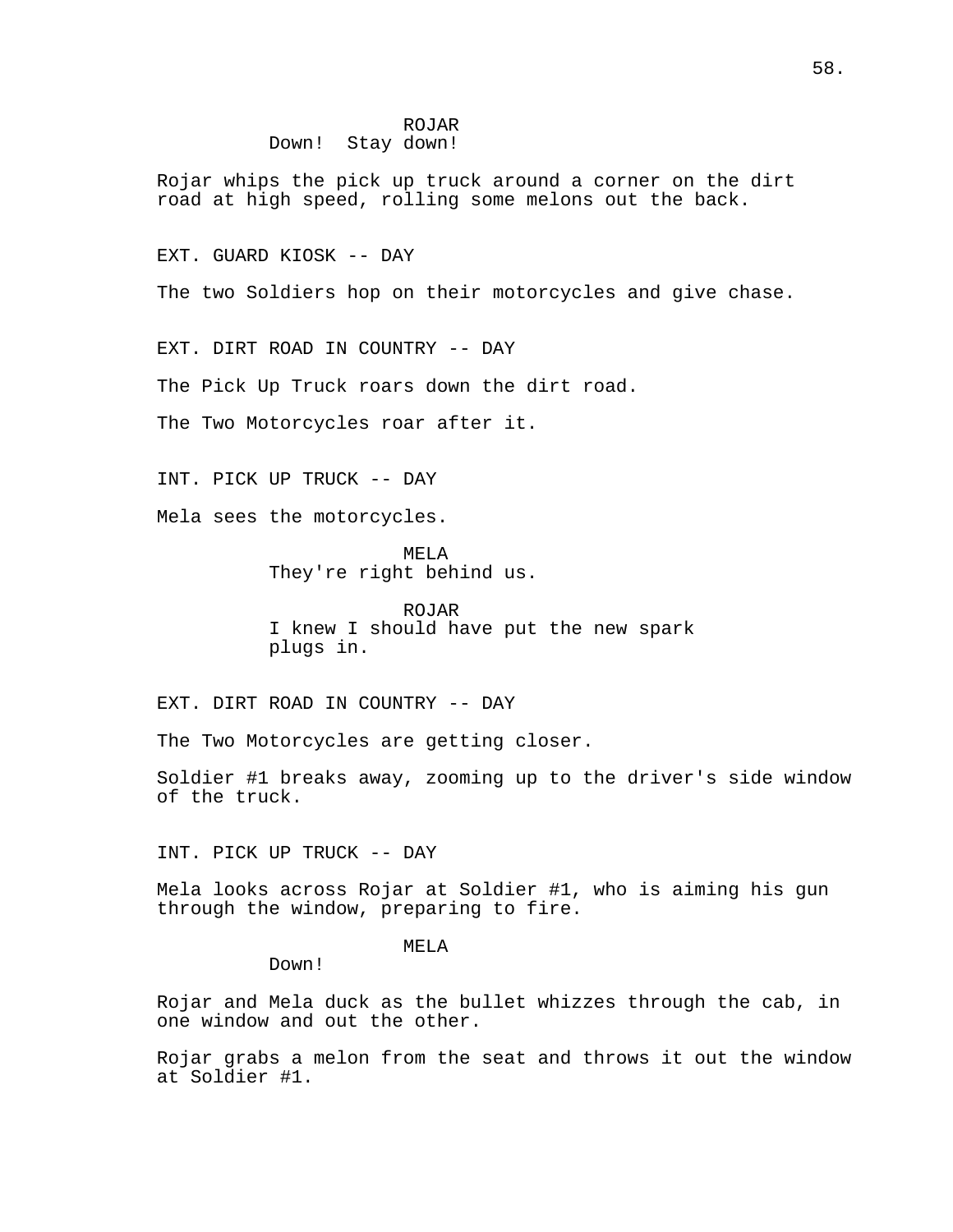EXT. DIRT ROAD IN COUNTRY -- DAY

Soldier #1 has to pull back to avoid being hit by the melon.

Soldier #2 opens fire through the back window, shattering glass and exploding melons.

Suddenly, the tarp flips up and Conners pops to his feet in the pick up bed. He double draws his two 45s in one fluid motion and begins blasting away at Soldier #2.

Soldier #2 stops firing and starts zig-zagging, as bullets blaze all around him. One sparks off his handlebars.

Conners shifts aim, firing at Soldier #1.

Soldier #1 fires at Conners, bullets sparking off the cab.

INT. PICK UP TRUCK -- DAY

Rojar tries to outrun the motorcycles, but the pick up truck just doesn't have the guts.

He sees Soldier #1 zooming closer to the truck to shoot at Conners, and jambs the wheel to the left.

EXT. DIRT ROAD IN COUNTRY -- DAY

The pick up truck weaves towards the motorcycle, and Soldier #1 has to back off.

Conners fires at him with both guns, bullets sparking off the cycle, but missing Soldier #1. Lucky.

Soldier #2 is roaring up on the right side of the truck.

Conners and Soldier #1 exchange gunfire, bullets sparking.

INT. PICK UP TRUCK -- DAY

# ROJAR

Hold on!

Rojar has to turn the wheel quickly, to make a sharp corner.

## EXT. DIRT ROAD IN COUNTRY -- DAY

Almost losing Conners from the back of the truck as he fights for balance. As he tries to right himself, Soldier #1 blasts at him, exploding several melons.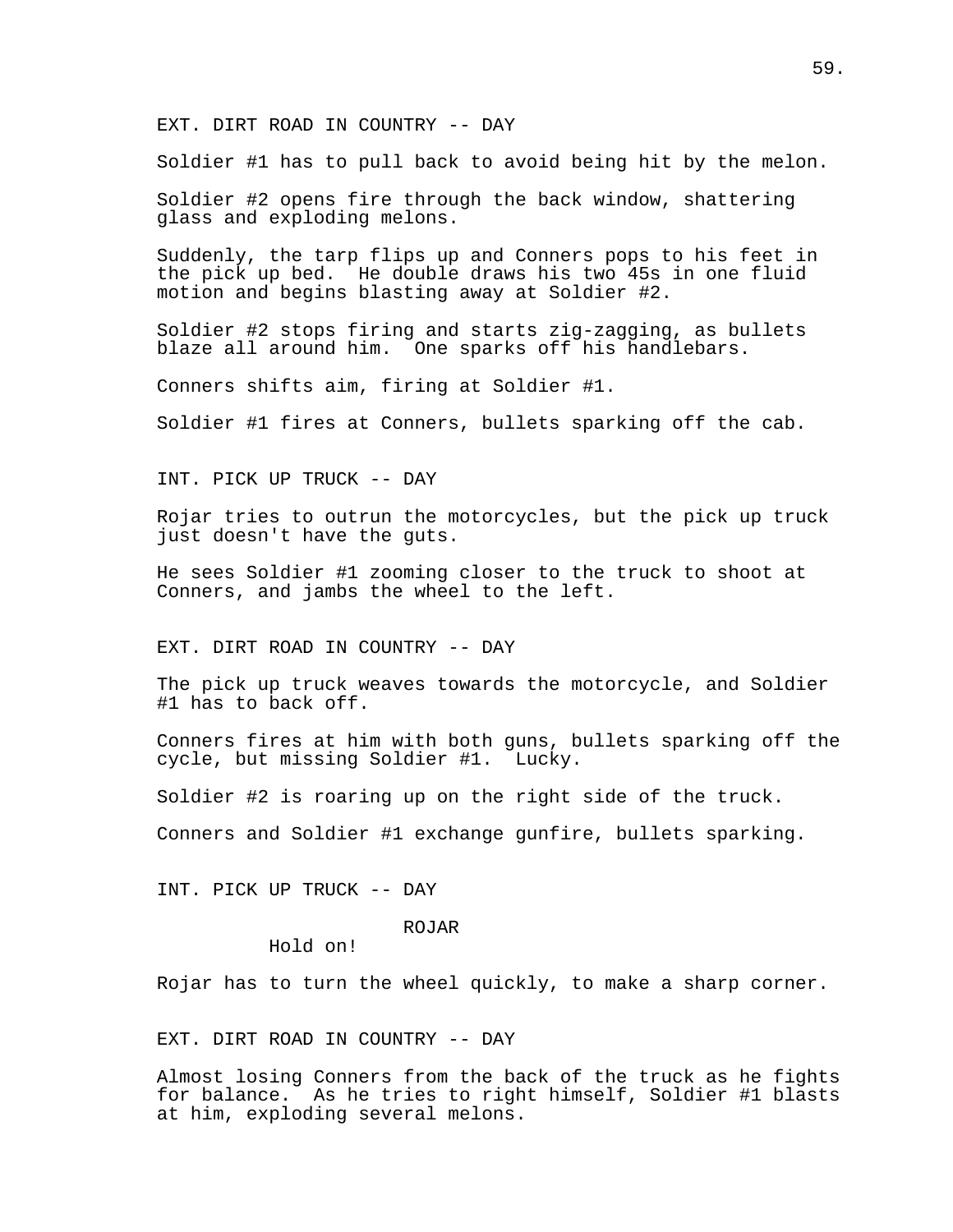CONNERS Who taught you how to drive?

ROJAR (O.S.)

Sorry!

Conners drops clips, reloads, and blasts at Soldier #1.

That's when Soldier #2 attacks. Riding VERY close to the back of the truck, he opens fire at Conners.

Conners hits the dirt (melons) as bullets fly overhead from both sides. He grabs the tarp, yanks it off its hooks, and tosses it over Soldier #2.

Soldier #2 is driving his motorcycle blind: The tarp completely covering him like a poncho. He drops his gun and grabs at the tarp, trying to tear it off. Steering the cycle with the other hand.

Soldier #1 opens fire, Conners blasts back with both guns.

INT. PICK UP TRUCK -- DAY

The road curves, and Rojar begins his turn.

EXT. DIRT ROAD IN COUNTRY -- DAY

Soldier #2 can't see that the road curves, and bumps up onto the shoulder, zooming over the dirt towards a tree.

Conners and Soldier #1 continue blasting at each other. With the pick up truck shaking, and Soldier #1 zig-zagging, Conners can't get a good shot.

> CONNERS Bullets are too small.

Then he notices the melons.

Soldier #2 is getting CLOSER to the tree. He finally yanks the tarp off, sees the tree, corrects his steering, and zooms back after the pick up truck.

Conners kicks melons at Soldier #1. The third melon hits the front wheel, sending the cycle flipping into a ditch.

Soldier #2 zooms up to the passenger side, and jumps onto the truck. His cycle zooms away.

Standing on the running board, he reaches inside the truck, grabbing Mela and punching her in the face.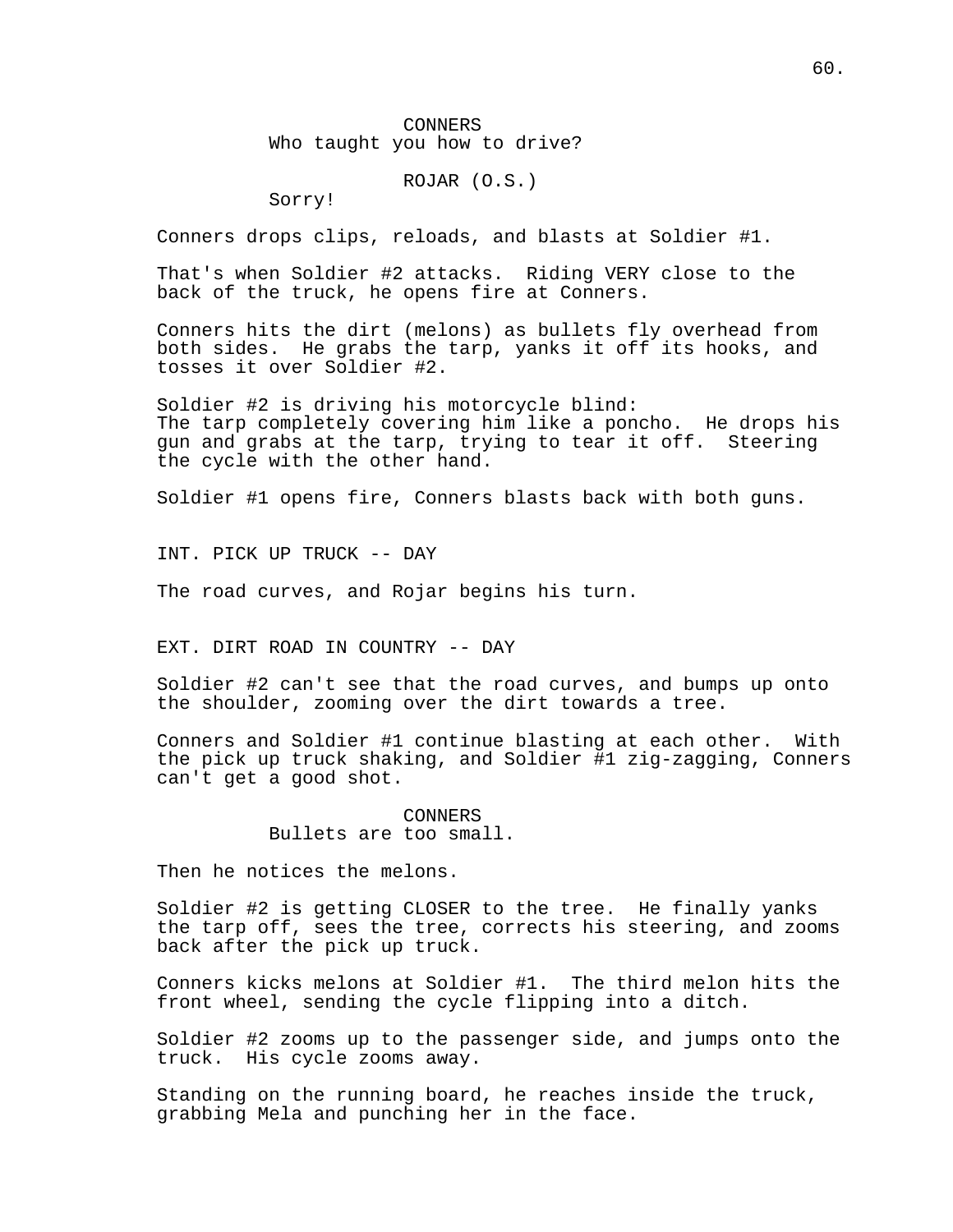INT. PICK UP TRUCK -- DAY

Mela fights with Soldier #2, as Rojar drives. She knocks him away... but swings into the truck bed, fighting Conners.

EXT. DIRT ROAD IN COUNTRY -- DAY

Conners fights Soldier #2 in the bed of the speeding truck.

ROJAR (O.S.) Hit him! Use the strangle hold!

Soldier #2 socks Conners in the face, almost knocking him off the truck. Conners barely hangs on, kicks the soldier away. They trade punches until Conners knocks him off the truck.

> CONNERS Splash two soldiers.

INT. PICK UP TRUCK -- DAY

Conners yells at Rojar.

CONNERS Go back! We have to make sure they don't radio the hanger!

ROJAR

Go back? You're crazy!

Rojar yanks the truck into a 180 slide, almost losing Conners. The truck zooms back to the fallen soldiers.

EXT. EDWARDS AFB -- DAY

Establishing shot.

INT. OPERATIONS ROOM -- DAY

DeMuth looks up as General Barnes enters.

DEMUTH No word, sir. A little over two hours left on the clock.

**BARNES** Is the strike team ready?

DEMUTH

Yes, sir.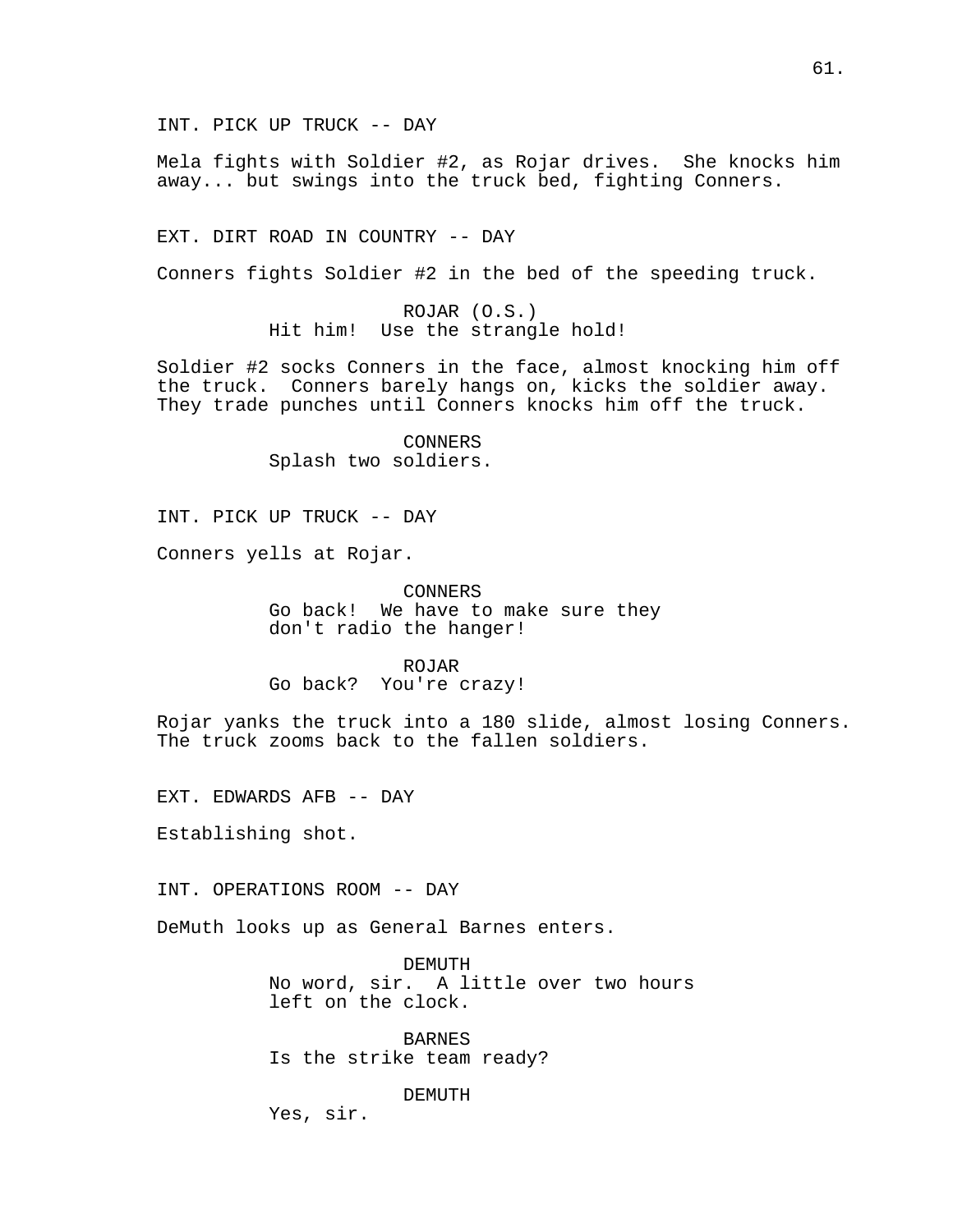DeMuth gestures through the window to Commander "Fox" HINKLE, a tough looking ACM pilot in his late forties. A cold stare and grey hair have earned him his nickname. Hinkle enters.

> DEMUTH Wing Commander Hinkle.

Hinkle salutes Barnes.

BARNES The President has approved a limited strike mission. (moves to map) Our target is here. We have approximate co-ordinates of an airfield, where our stolen Black Project plane is being held. Take out the airfield, the hanger, and any outbuildings in the vicinity.

Barnes looks into Hinkle's eyes. Dead serious.

BARNES

Burn it all. Nothing left standing, no one who saw the plane survives. Understand?

Hinkle nods, salutes, leaves.

DEMUTH Sir, if Conners and Jannick are in the area...

BARNES If they can get the Nova back within two hours, I'll call off the strike. If not...

Silence. DeMuth finally nods.

EXT. DIRT ROAD IN COUNTRY -- DAY

The ancient pick up truck is parked on a curve overlooking the airfield. A motorcycle is parked next to it. Rojar leans against the truck, eating melons.

Conners and Mela share a pair of binoculars, looking down at the airfield. Conners in soldier uniform.

> MELA The planes are out in the open.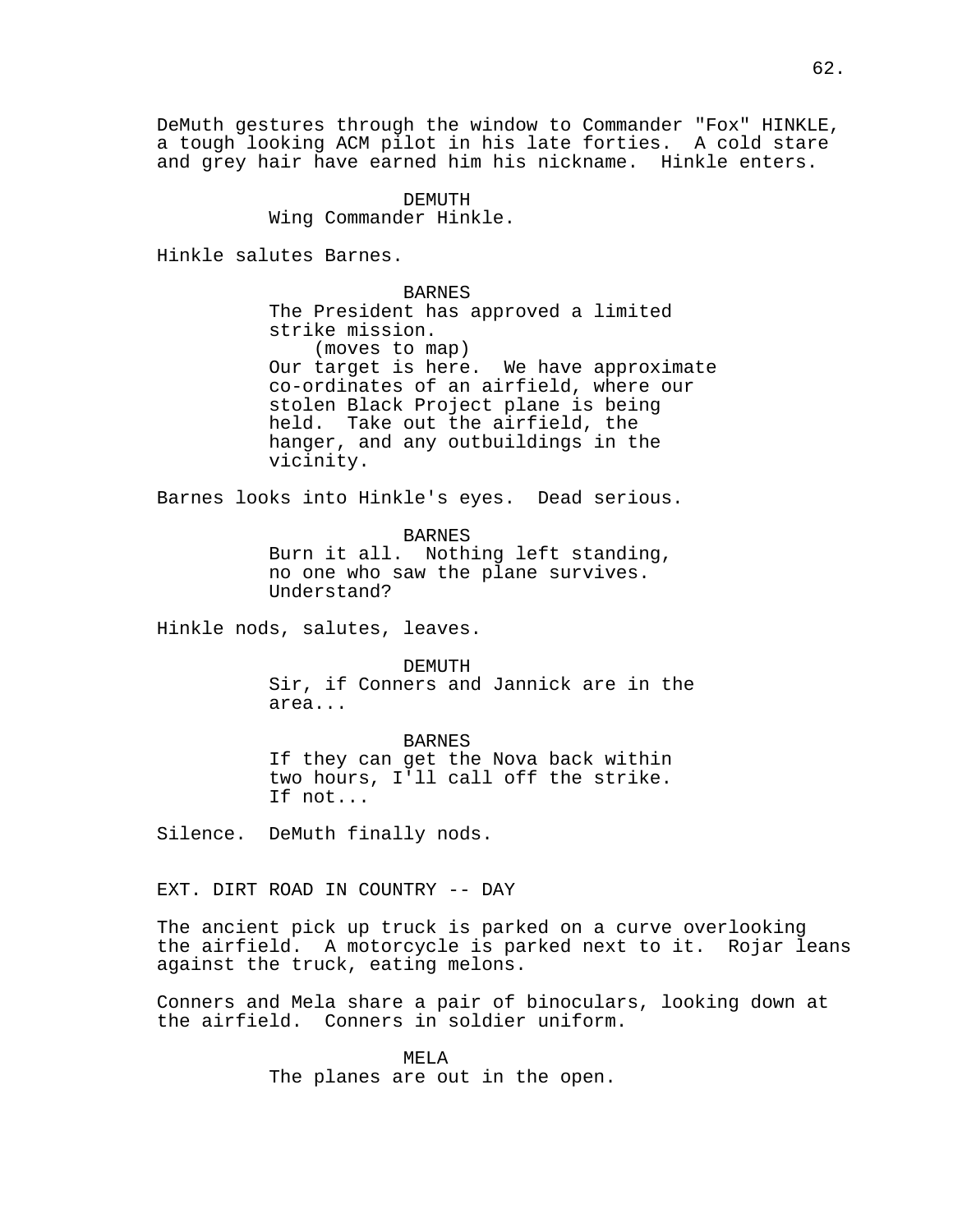CONNERS

They've probably got Jannick in that hanger.

MELA Do you need him to fly the other plane?

## CONNERS

No. The SR-71 is declassified. I can leave in behind. Let a surgical strike remove it before they find a way to use it. But the Nova...

MELA So why rescue this man? What is he to you? A friend?

CONNERS Definitely not a friend.

Mela studies him.

MELA

You don't like him, but you will risk yourself to rescue him?

## CONNERS

I may not like that man. I may even hate him. But he's my partner. I came here with him, and I'm going to leave here with him.

MELA Even if it kills you?

#### CONNERS

I have to do what's right, not what's best for me. If I spend too much time thinking of what's best for me, the world crumbles around me. I don't want to live in that world. (beat) I'd rather die doing what's right, than live doing what's wrong.

#### MELA

You are a good man. I wish there were more men like you in my country.

Conners moves to his feet, checks his guns, and gets ready for action. Mela follows him.

#### MELA

I want to help.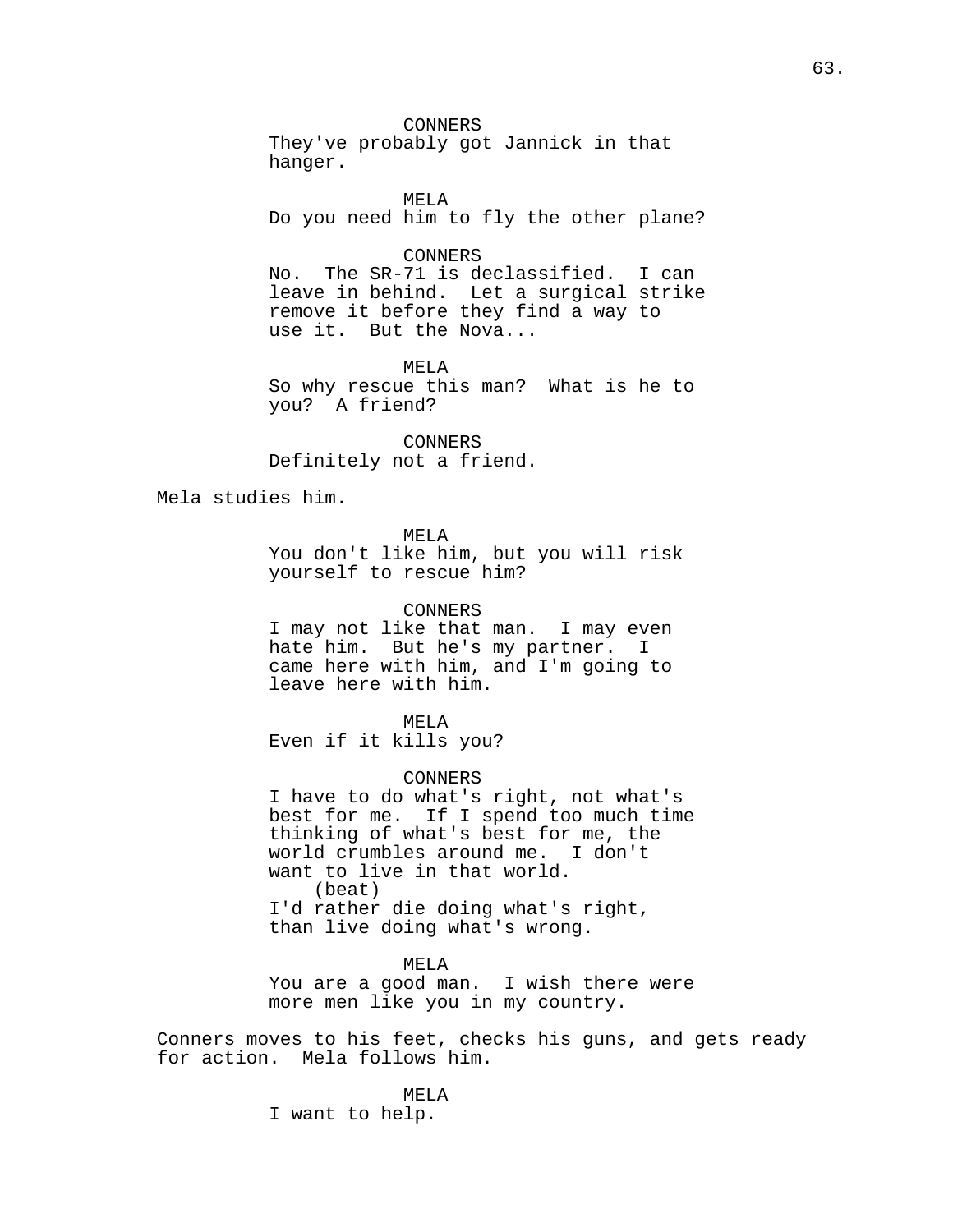CONNERS No. Your fight is here. Down there, that's my fight.

Mela gives him a brief kiss, then Conners hops on the stolen motorcycle and gets ready to rumble. He gives Rojar a wave, then zooms down the dirt road to the hanger and air field.

EXT. AERIAL FOOTAGE -- DAY

The squadron of fighters and bombers roar through the sky towards Northern Africa.

> PILOT #1 (V.O.) This is squadron leader. Our ETA to target is two hours and forty seven minutes. Orders are to toast the place. No survivors.

The squadron roars towards Libya, the hanger, and Conners.

EXT. AIRFIELD -- DAY

A SOLDIER on patrol hears a motorcycle and looks up. He readies his machinegun.

Relaxes when he sees the Soldier on the motorcycle zooming towards him, a hand raised in greeting.

The Soldier smiles, takes his hand off his gun and raises it in greeting to the cycle-soldier.

BANG! Conners shoots him as he zooms past on his way to the hanger.

INT. HANGER -- DAY

Conners zooms into the hanger on the cycle.

Over a dozen heavily armed SOLDIERS are caught off guard. By the time they notice Conners and raise their weapons, he's deep inside the hanger.

SOLDIER #1 raises his gun, firing a blast.

Conners picks him off with his machinegun as he zooms past, sees another Soldier raise his gun, and blasts him, too.

Conners roars through the warehouse on the motorcycle, exchanging gunfire with the SOLDIERS.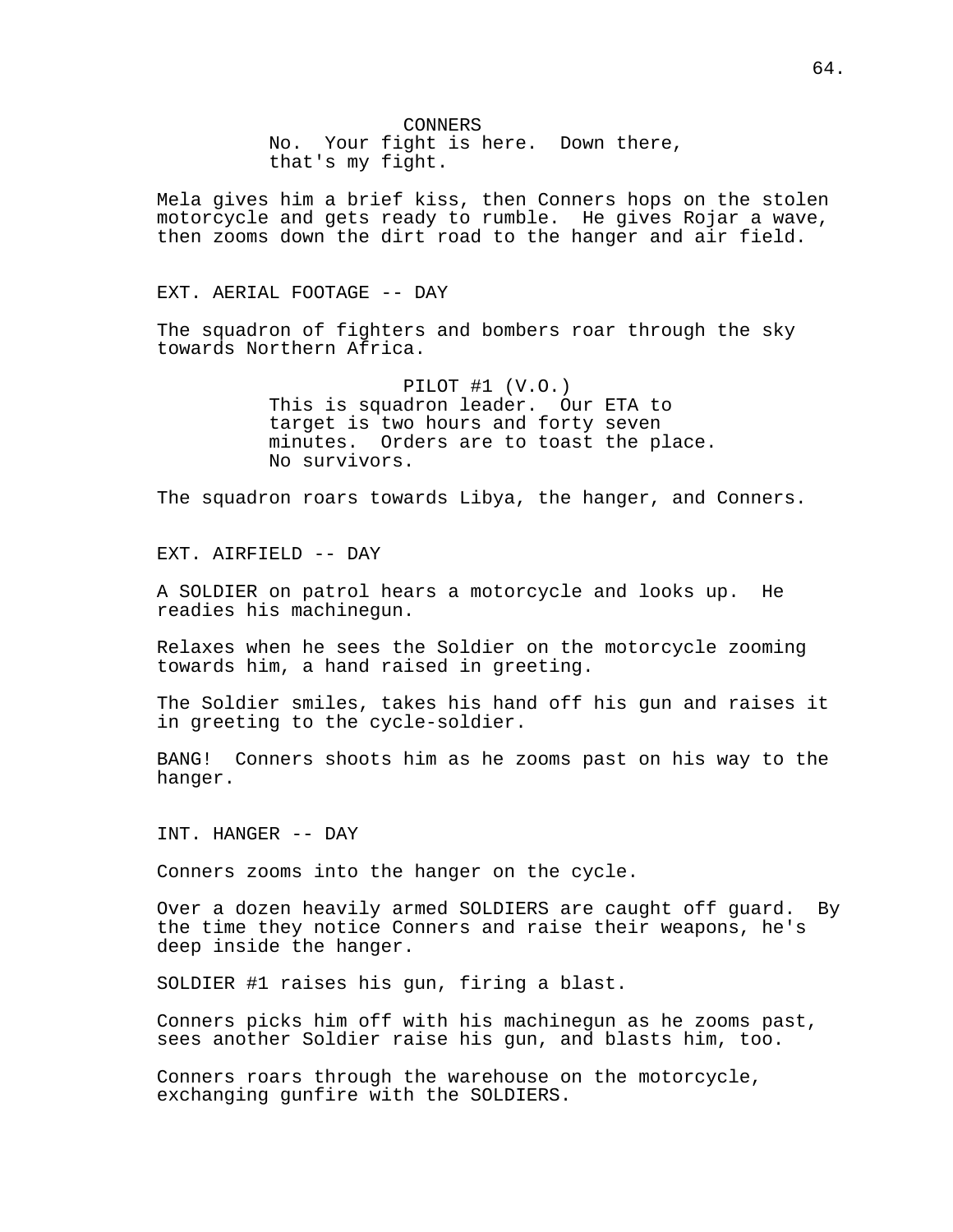Stone hears the shooting and turns to Elias.

STONE

Get him!

Elias grabs a machinegun, tosses another to a Soldier, and races to the other side of the hanger.

INT. HANGER -- DAY

Conners is being chased by gunfire. He turns and heads right at the shooting Soldier #11.

Soldier #11 stops shooting, turns and runs. He can't outrun the motorcycle. Conners hits him with his gun butt.

## ELIAS

Kill that man!

The Soldiers begin firing in unison at Conners.

Bullets spark around him. Conners skids into a 180 and blasts his machinegun at a pair of Soldiers. Taking them out.

Conners speeds at Soldier #12, but this guy doesn't run. He grabs a short piece of pipe and tries to knock Conners off the cycle as he passes. Conners ducks, skids around, and heads at him again. It's bull fighting.

After a few passes, Conners GRABS the pipe as he roars past, dragging Soldier #12 off his feet.

Now Conners uses the pipe to joust at other soldiers from the speeding motorcycle.

SOLDIER #13 raises his machinegun to blast Conners off his speeding cycle.

Conners uses the pipe as a clothesline and knocks the Soldier #13 to the floor. When Soldier #13 rolls and pops up with his gun... Conners blasts him with his machinegun.

Conners jousts and clotheslines several more Soldiers, before tossing the pipe aside. He has spotted Jannick in the corner of the Hanger, tied to a chair.

Now all he has to do is get past Elias and his army...

ELIAS and the SOLDIERS raise machine guns, ready to fire.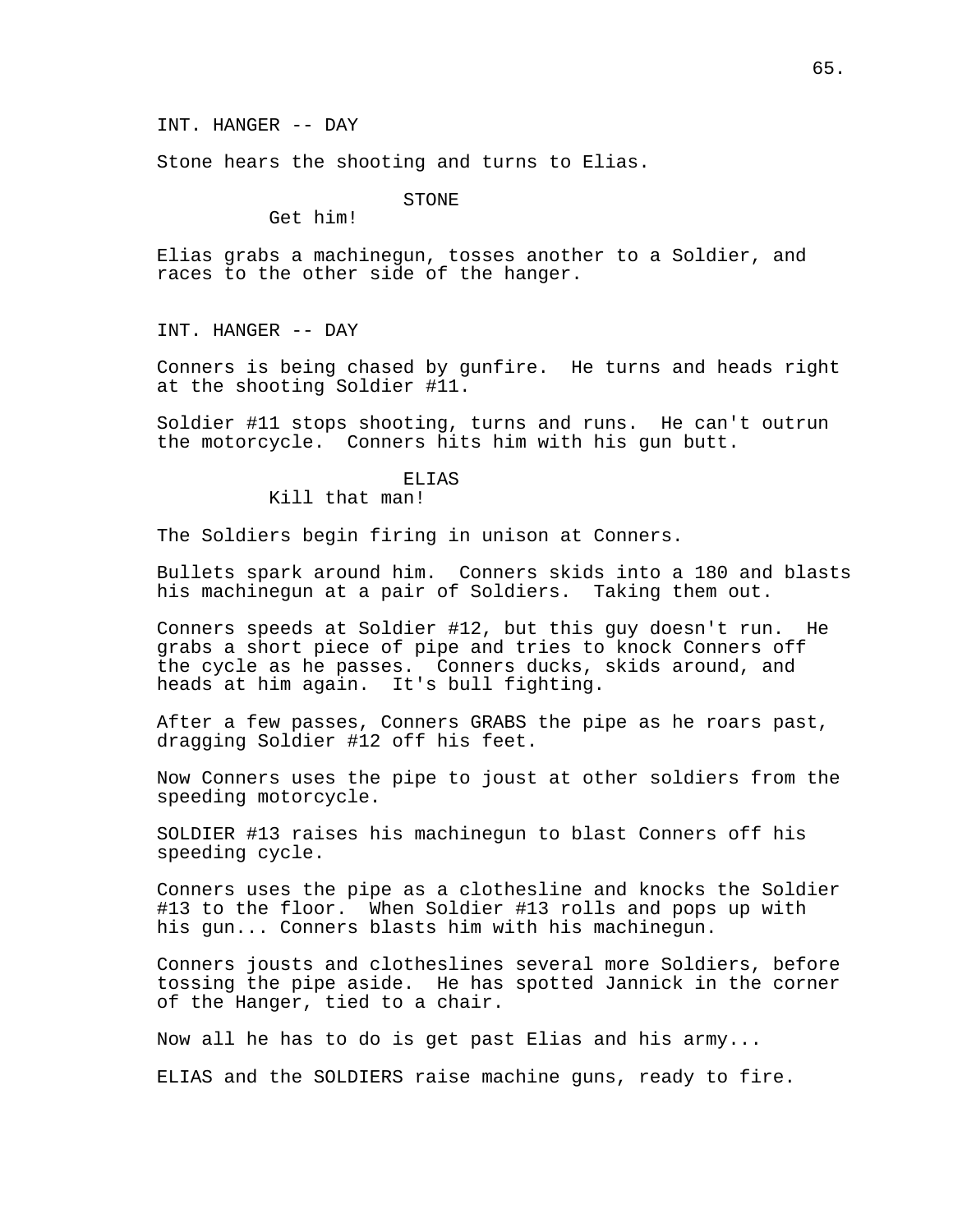Conners aims his machinegun and squeezes the trigger. Click. Out of shells!

Elias and the Soldiers open fire, splattering bullets all around Conners. There are too many of them for Conners to fight with his handguns.

Conners revvs the cycle and SPEEDS towards the Soldiers, leaning into a side-skid which bowls over a half dozen men like ten pins. The other Soldiers dive out of the way.

Conners draws both of his 45s and blasts away at Soldiers, while his cycle skids on its side, killing two of them.

When the cycle stops moving, Conners pops to his feet, spins and fires with the grace of a jungle cat, killing a pair of Soldiers behind him who were about to fire.

Elias takes cover behind some fuel drums, as Conners fires both guns, spinning right and left, climbing over a stack of crates in ballet-like moves.

INT. HANGER -- DAY

Jannick hears a noise from behind him. He tries to turn his head, but he's tied to the chair.

The figure creeping up behind him has a knife in his hand. The knife moves around Jannick, heading towards his chest.

Jannick settles his feet on the concrete, then spins himself around to face his assailant.

> CONNERS Watch it. I could of cut you.

### JANNICK

Conners.

Conners cuts the ropes binding Jannick to the chair. Jannick rubs his wrists and ankles to get the circulation back.

> JANNICK You didn't have to come back.

> > CONNERS

Yes I did.

JANNICK You should have just taken the plane and jammed.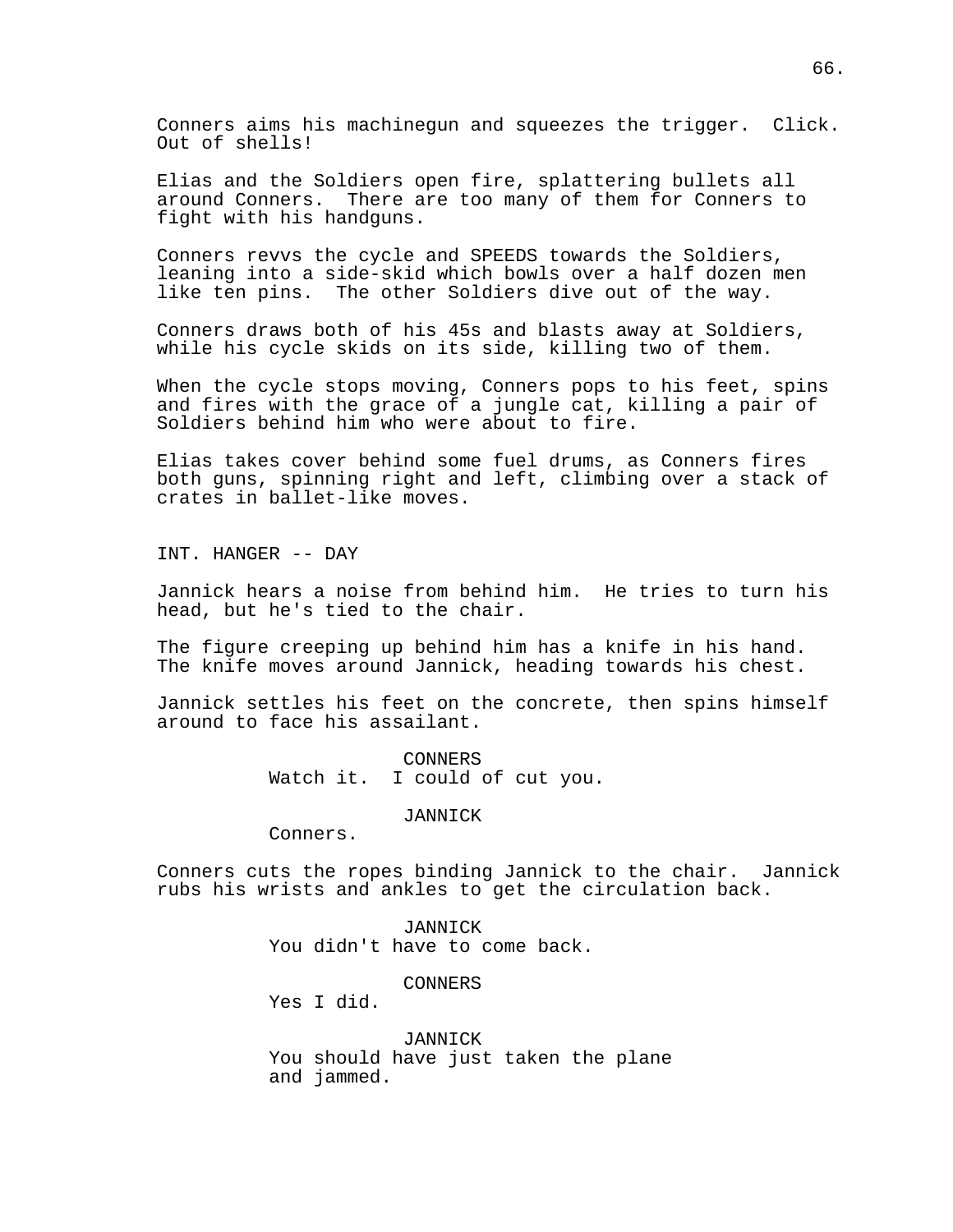CONNERS I couldn't leave you hanging. Your life is in my hands.

JANNICK I didn't tell them anything...

# CONNERS

I know. Here.

Conners hands him a soldier's machinegun.

CONNERS We're getting out of here... Can you fly?

#### JANNICK

Shit yes.

## CONNERS

Good. Because I need you. Getting out of here has a pucker factor of ten. I'm going to need coverfire, and that Blackbird's no UAV.

JANNICK

I'm your man.

Conners and Jannick shake hands... then all hell breaks loose!

Bullets begin tearing apart the corner of the hanger where Conners and Jannick hide.

## JANNICK

Here we go.

Jannick checks the action on his machinegun, and rolls out.

INT. HANGER -- DAY

Jannick fires his machinegun, aiming across the hanger at Soldier #1. Squeezing the trigger, he fires off a round.

Conners is right behind him, both 45s blazing. Spinning and firing gracefully.

The bullet slams into the crate to Soldier #1's right, sending sawdust into the air.

SOLDIER #1 counters by sending a stream of machine gun fire into the corner at Jannick and Conners.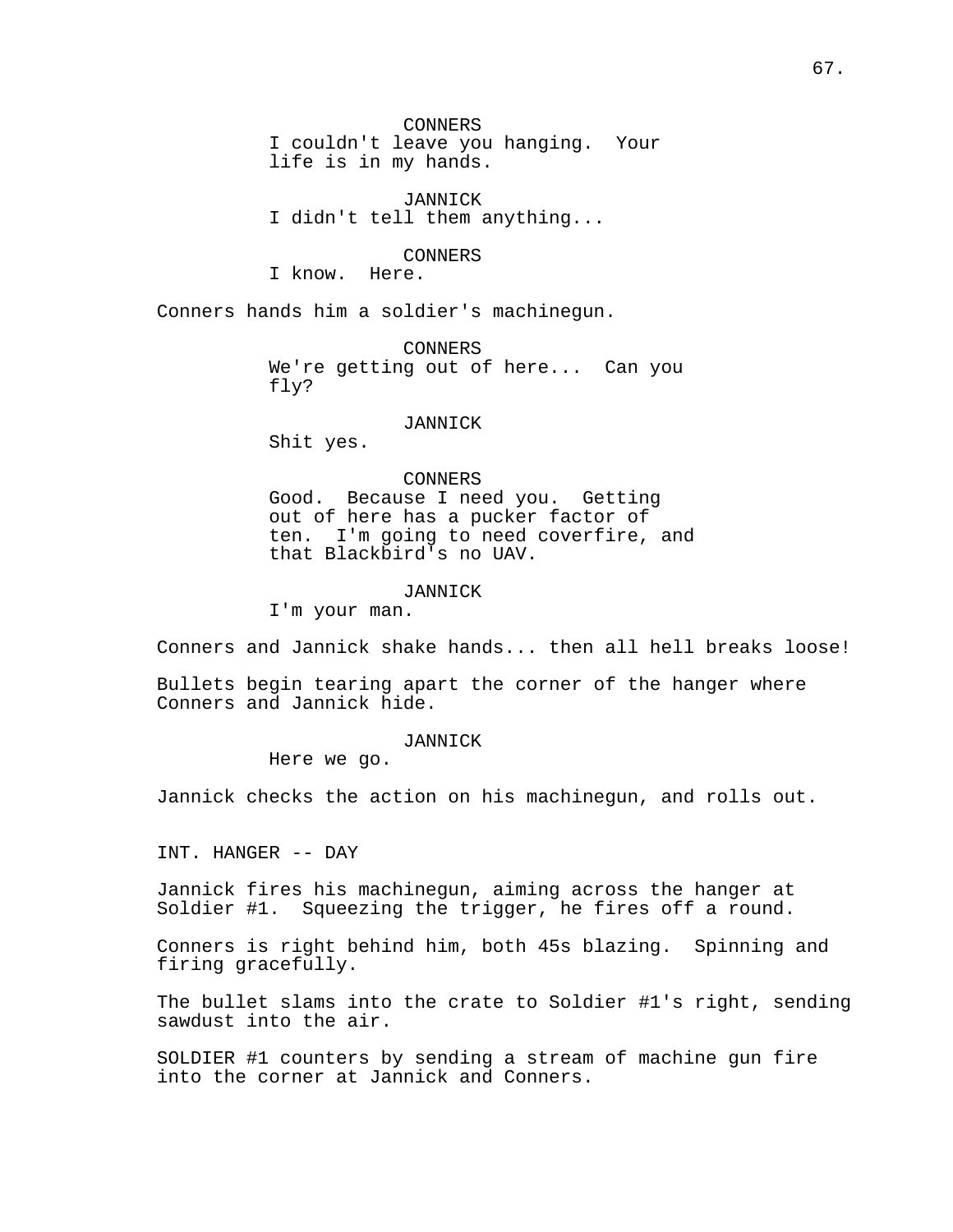## STONE Ratcher! The plane! Go! Go now!

STONE provides coverfire as Colonel Tom Ratcher runs behind a stack of crates... Heading towards the hanger doors.

Jannick aims directly at the crates and squeezes off a shot. The bullet blows a huge hole into the crate... But misses Ratcher.

Ratcher scrambles to the next stack of crates. Closer to the hanger doors, and the Nova with its biological payload.

Jet fuel + Ricochets = Pockets of fire erupting in the hanger, giving a weird smoky glow to the shoot out.

Soldier #1 begins scaling a stack of crates, Uzi slung over his shoulder. He stairsteps up the crates, climbing from one to another, until he is ten feet off the ground.

Conners hears a noise behind him, spins, and blasts a soldier off his feet into a stack of fuel cans, knocking them over.

SOLDIER #2 and Soldier #3 run at Jannick and Conners, firing off short bursts of machinegun fire.

Stone retains his position behind a stack of fuel barrels, next to Soldier #5 and #6.

### STONE

# Elias! Take them from behind!

Jannick aims his machinegun and squeezes off a burst.

Soldier #4 is hit in the neck, he screams, doesn't die.

Soldier #1 aims down at Conners and Jannick and squeezes the trigger of his machine gun.

Bullets spray the floor directly in front of Conners and Jannick, forcing them back towards the corner.

STONE, Soldier #5 and Soldier #6 provide cover fire as Ratcher runs towards the door.

Soldier #1 sprays a burst of fire, covering Soldier #2 and #3 who are only 40 feet from where Jannick has taken cover.

Conners sees two men running towards them and dives onto a rolling cart, firing both 45s as he glides across the floor.

Hitting both Soldiers. Rolling off the cart. Joining Jannick.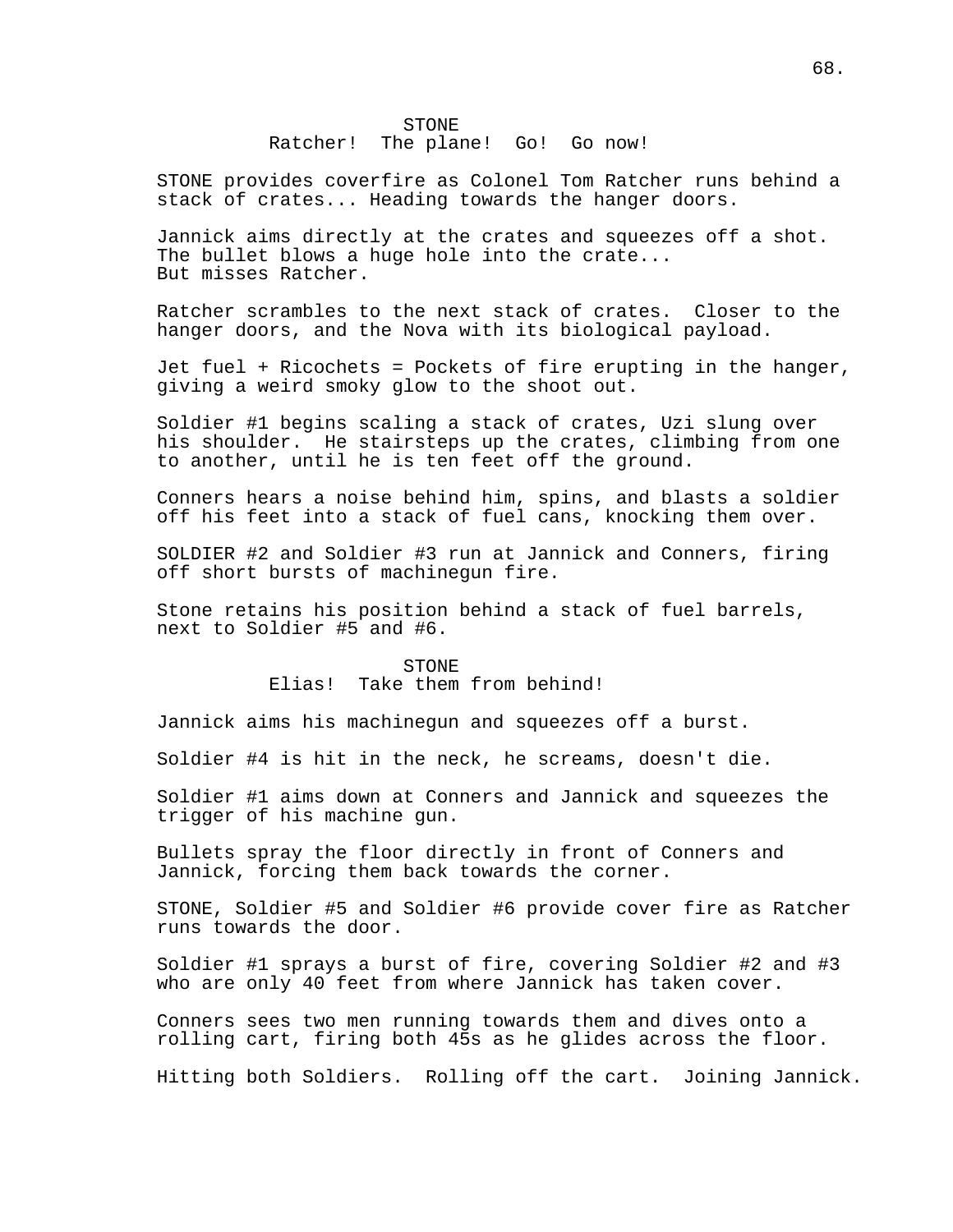SOLDIER #4 yelps and runs around like a spastic in the center of the Hanger, bullets flying right and left past his head.

## CONNERS Ratcher. Got him?

Conners nods to his left. Jannick returns the nod. They move into action, firing to keep Soldier #3 and Soldier #2 in place as they run around the perimeter of the Hanger.

RATCHER sees them running towards him and runs faster.

Soldier #1 aims down from his vantage point atop the stack of crates and shoots a stream of bullets.

SOLDIER #5, #6, and Elias chime in.

ELIAS Keep them from escaping! Don't let them out the doors!

Elias BLASTS his machinegun at them, sending a spray of hot lead spattering at...

Jannick and Conners run as fast as they can. Bullets kick up dust only inches behind them.

SOLDIER #3 and #2 get to the entrance of the Hanger and stop, raising their weapons at the running pair.

SOLDIER #1 increases the speed of his arc slightly, twisting the Uzi to the right.

One of the bullets from Elias's Uzi tags Jannick in the leg. His thigh is yanked out from under him and he crumbles in a heap on the ground.

> JANNICK I'm hit! I'm hit!

Conners goes back for him.

Soldier #1 takes careful aim at Jannick, pulls the trigger. Nothing happens. His clip is empty. He pulls another clip out of his pocket and reloads.

Conners grabs Jannick under the arms and hoists him to his feet, dragging him towards a stack of fuel cans.

Elias jumps out from behind his cover and sends a spray of machine gun fire in their direction.

Conners drags Jannick to a safe corner where they crouch down out of the line of fire.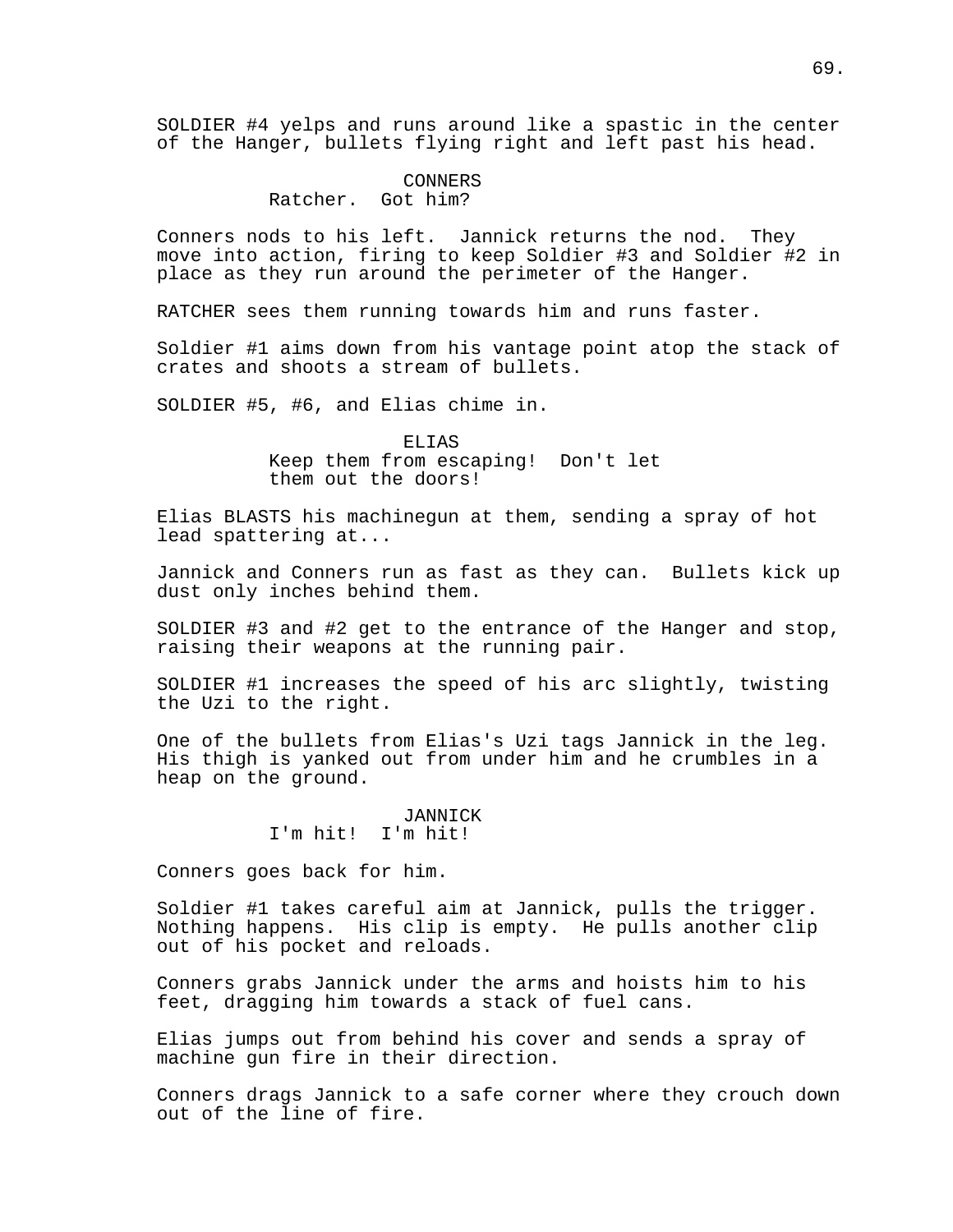Bullets whiz all around them, ricocheting off the walls, spaying them with dust.

> JANNICK Get out of here. I'll cover you.

CONNERS Bullshit. We got this far, Jannick. We're going all the way.

Jannick and Conners examine his wounded thigh.

A stream of bullets rip into the surrounding crates as Jannick looks at the torn flesh.

> CONNERS Missed the bone. You can walk.

Jannick uses part of his pant leg to bandage it.

For a moment, there is silence. No one is firing. The silence is deafening.

Conners takes a gizmo from his pocket and sticks it onto a console behind the chair.

JANNICK

What's that?

CONNERS

Slaver. (beat) So we can find this place with a sidewinder when we're out of here.

Soldier #1 drops to the ground and runs from fuel can stack to stack, around the Hanger towards Jannick and Conners. Soldier #1 silently moves behind them, gun ready.

Ratcher gets to the doors where Soldier #3 and #2 stand.

RATCHER Kill them! No one comes through this door alive. Understand?

Soldier #3 and #2 nod.

Jannick and Conners reload and blast away at Elias and the other Soldiers... unaware the Soldier #1 is behind them.

Stone looks from Soldier #8 to #9 and nods.

STONE Finish them.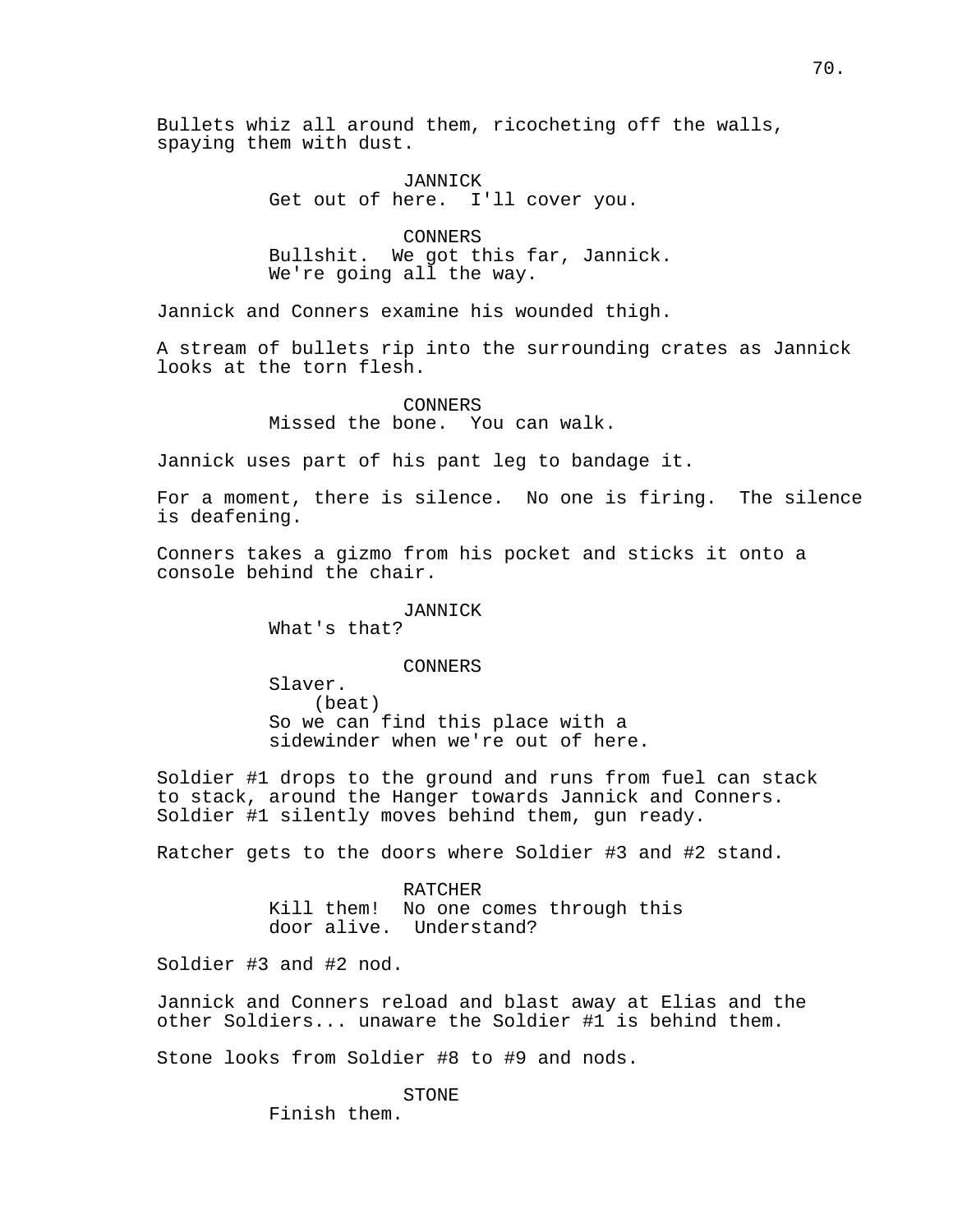The two soldiers raise, spraying fire at Jannick and Conners.

Bullets spatter and spark off the floor in front of them.

Conners hears a click and spins, firing at Soldier #1.

SOLDIER #1 goes down, dead.

SOLDIER #2 and #3 open fire, sending rounds whizzing. Bullets ricochet. Hitting a fuel can, sending an EXPLOSION OF FLAMES roaring into the air.

Conners sees Ratcher at the doors and fires off a shot.

CONNERS Ratcher is getting away.

Ratcher and Conners exchange shots, both missing each other.

Jannick fires off a round at Soldier #5, hitting him in the chest and spinning him around.

Conners turns back to the fuel cans, spotting a head and machine gun raising up. He fires, the head ducks back down.

Twisting quickly around the edge of the crate, Jannick aims his machinegun at Soldier #3 and pulls the trigger. Click. Click. Click.

Pulling behind a crate quickly, Jannick begins searching the soldier's fallen guns for a compatible clip.

> JANNICK Shit! One of these things has to match!

Then he spots a machinegun like his... Out in the open.

SOLDIER #6 charges through the Hanger, blasting away.

Conners raises his gun and fires each one, hitting Soldier #6 with both shots.

Jannick counts to ten, then rolls across the floor to the machinegun. Bullets follow him every inch of the way. When he gets to the machinegun, he scoops it up and fires at Soldier #7. Blasting him right off his feet.

Soldier #7 SLAMS into fuel cans, bowling them over.

Armed again, Jannick looks across at Conners and nods.

CONNERS

Let's do it.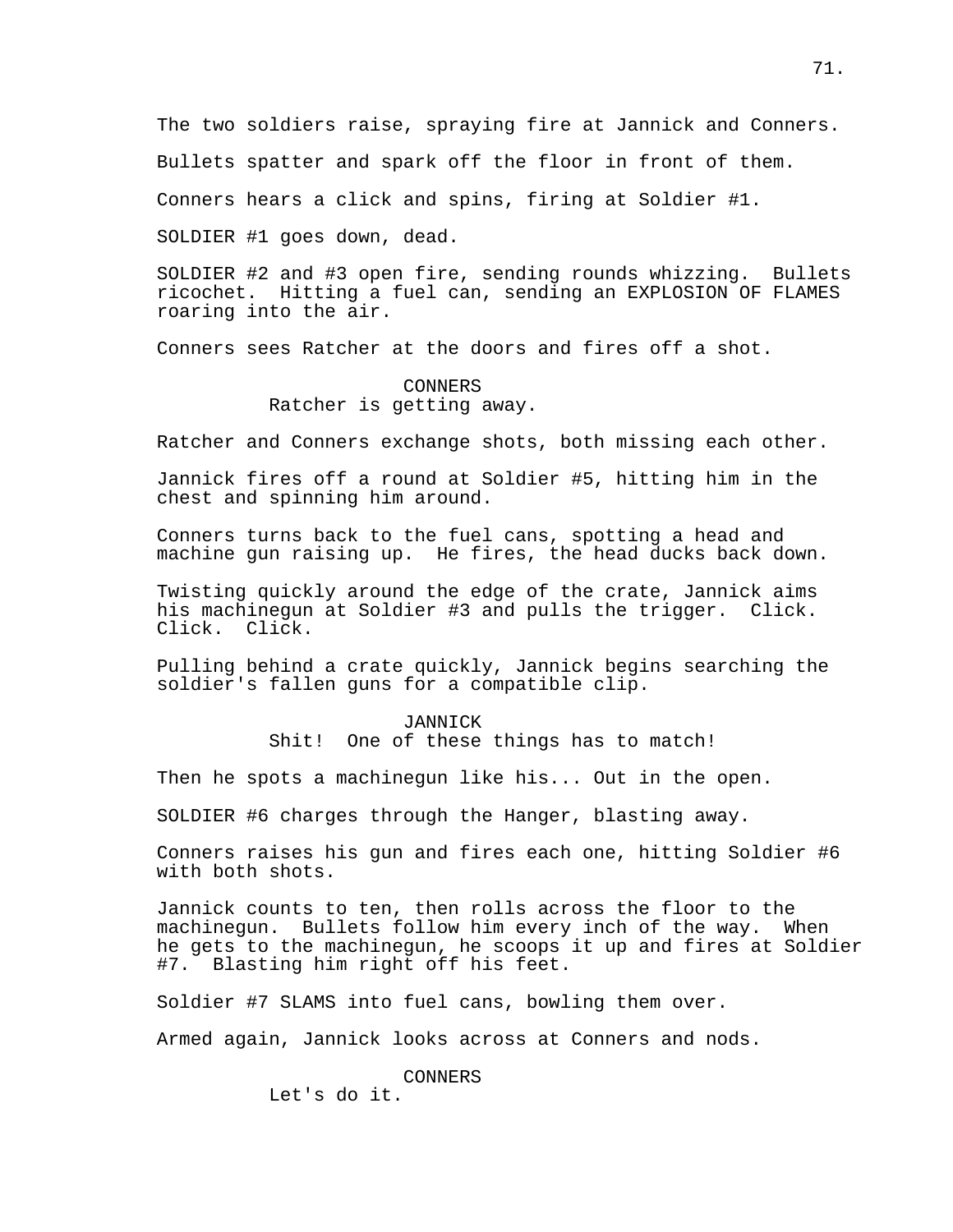Conners rolls out from behind his cover, pops to his feet, takes aim at Soldier #3 and squeezes off a shot which shatters the crate into fragments, but misses the gunman.

Soldier #3 sends a burst of machine gun fire down at Conners, pitting the ground only an inch away from him.

Jannick pops to his feet from behind the forklift, takes aim, and fires at Soldier #3 three times.

All three bullets hit him, and he spins around on the crates before falling to the ground below. He lands with a wicked sounding splat.

CONNERS

Thanks.

#### JANNICK

De nada.

Soldier #2 sees Jannick only a few feet away, and sights in on his head. Finger squeezing the trigger.

Conners twists quickly, aiming at Soldier #2 with both guns and firing as he dives to the floor.

Soldier #2 flies backwards with the force of the shots, landing on his butt before he can even squeeze the trigger.

Jannick smiles at Conners.

JANNICK

Thanks.

CONNERS

Owed you one.

Then Elias opens fire. The two duck down behind the forklift. Conners takes the last two clips from his pockets and reloads.

Conners looks from Elias and Soldier #8 to Stone and #9.

CONNERS Only four left.

JANNICK

Plus Ratcher.

Ratcher runs out the hanger doors. Heading to the Nova!

CONNERS Can you handle those two? (nods to Stone & #9)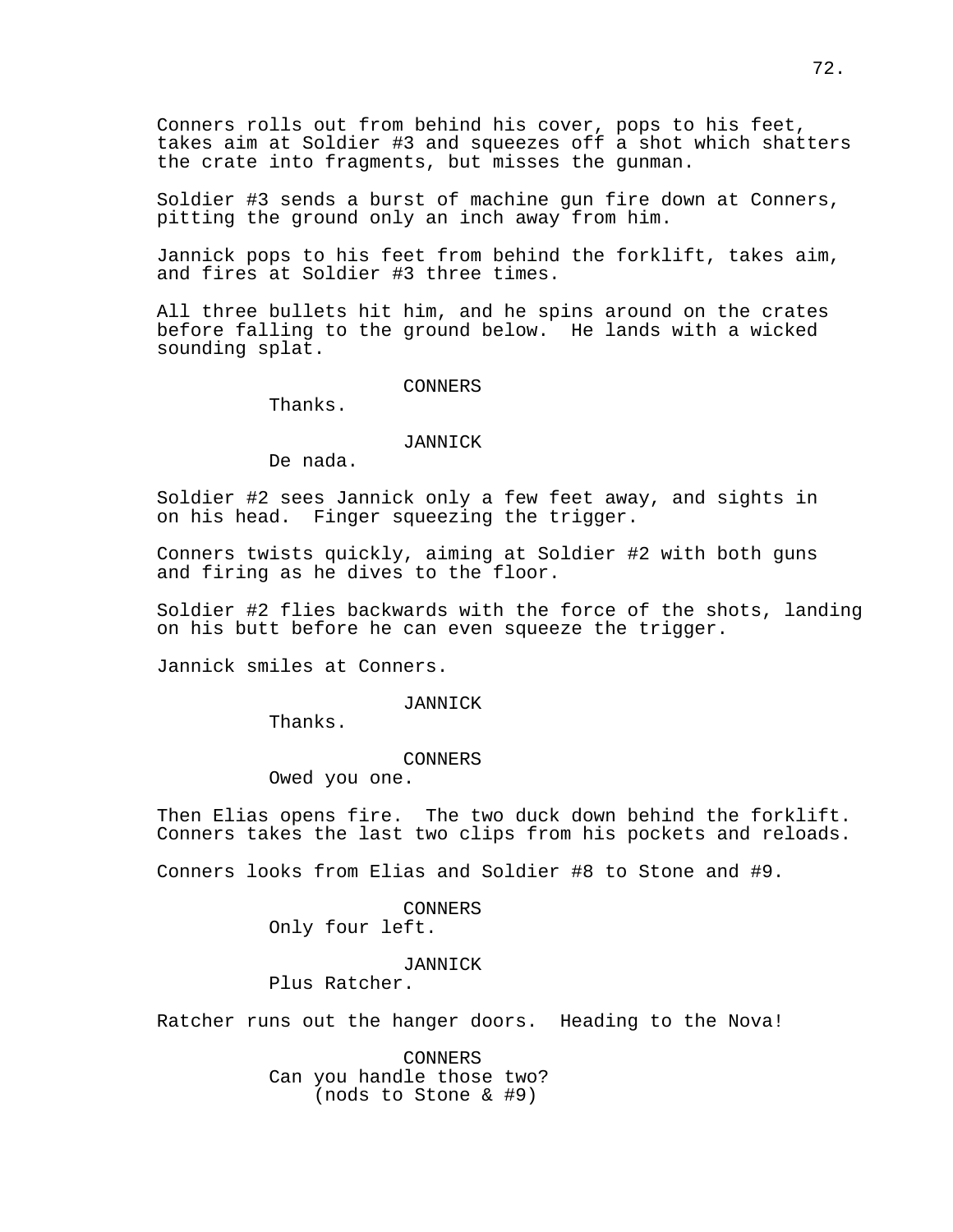No problem.

CONNERS Good. I'm going after Ratcher.

Jannick breaks away, going after Stone and Soldier #9.

Bullets chase him, kicking up dirt behind his feet and ricocheting off crates.

Halfway across the hanger, Soldier #9 swings out from behind a fuel can, aiming his machine gun at Jannick's head.

> STONE Are you ready to die?

EXT. AIRFIELD -- DAY

Ratcher grabs a flight suit and struggles into it.

INT. HANGER -- DAY

Conners makes a break for it, running behind a stack of cans. He blasts Soldier #8 along the way.

Elias jumps on the forklift and starts it up. He puts it into gear ands aims it at the stack of fuel barrels Conners hides behind.

Conners looks over the crates and sees the forklift SPEEDing at him. He fires both guns, bullets spark off the forklift.. But it keeps on coming!

Jannick looks at Soldier #9. He's as big as a house.

STONE Drop your gun, and maybe he'll let you live.

Jannick drops the gun, and holds up his hands.

Stone taps Jannick on the face before turning to Soldier #9.

STONE

Kill him.

Stone walks away.

Jannick looks down the gun barrel. He has passed through his fear, and seems confident.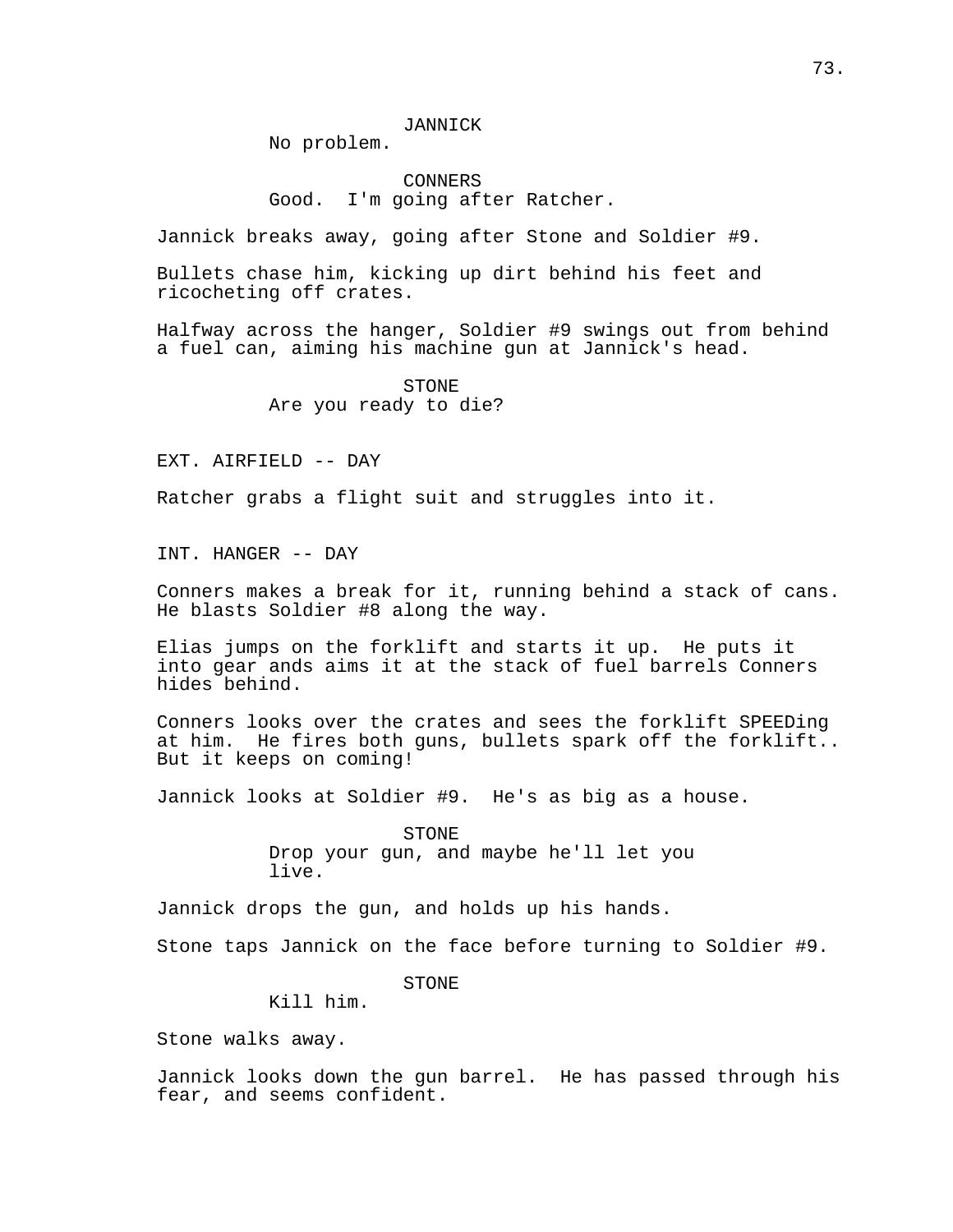## JANNICK

Stone.

Stone turns for a moment.

# JANNICK After I kill him, you're next.

Stone laughs and continues away.

Jannick spins around, knocking the gun up and grabbing Soldier #9's wrists. They struggle, the gun right between them.

BLAM! A bullet flies past Jannick's face, powder singing his hair.

Soldier #9 twists the gun around, muscling it so that it's aiming at Jannick's left eye. His trigger finger tightens.

Jannick pushes the gun barrel away from his face. The Soldier pushes it back, gets ready to fire at his eye.

THEY STRUGGLE the Uzi between them. Aiming from Jannick's face to Soldier #9's and back.

BLAM! Jannick drops to the floor, the bullet skims over his head. Twisting, he pulls the Soldier down and wrestles the gun from his hands.

BLAM! Jannick spins the gun into his palm and BLASTS Soldier #9 right off his feet, all in one clean move.

SOLDIER #9 SLAMS against the wall, and slides down it.

Jannick turns to see how Conners is doing with ELIAS. Behind him, Soldier #9 moves to his feet, dazed and angry.

CONNERS fires again at the speeding forklift. The bullet sparks, but doesn't slow it down.

# CONNERS

Yikes.

He dives out from behind the crates, just as the forklift hits them. Smashing them to saw dust.

Conners moves to his feet in time to see Elias make a U turn.

JANNICK hears a noise and turns to see Soldier #9 charging.

He steps away, like a matador, then jumps on the Soldier's back; one arm around his throat, the other gouging his eyes.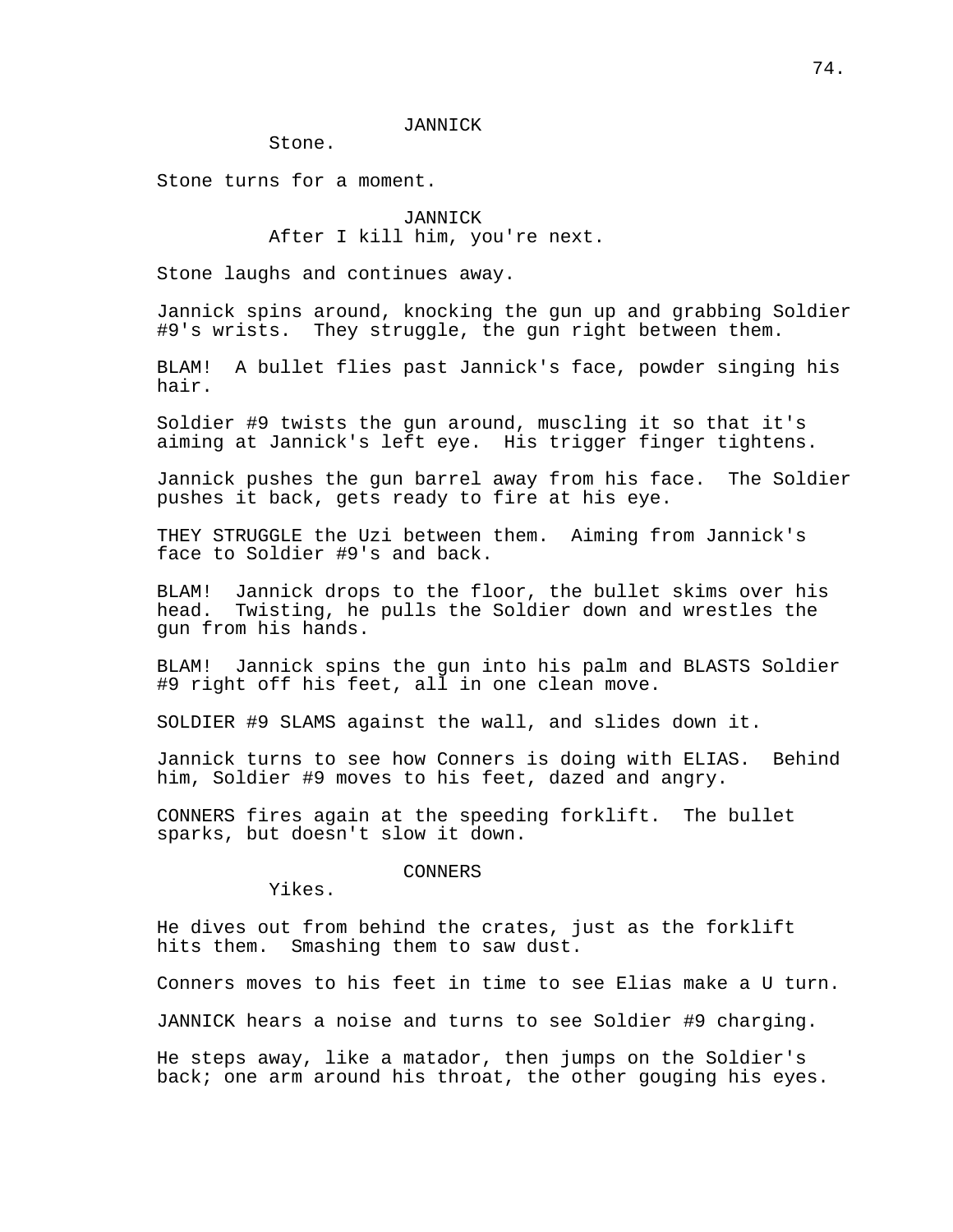Soldier #9 shakes his head so Jannick's fingers can't find purchase. One of his meaty hands reaches back, trying to pull him off, but Jannick is just outside of his reach.

Roaring, Soldier #9 slams his body backwards against the wall, smashing Jannick.

Jannick lets go and slides down the wall. Dazed. Soldier #9 laughs, and attacks.

CONNERS sees the forklift coming at him again. He runs behind a stack of 50 gallon fuel drums.

Elias corrects his aim, turning the forklift back at Conners.

Conners sees the forklift coming at him, and realizes there is no escape.

STONE jogs across the hanger to the communications panel, to call for reinforcements. Lifting the radio.

JANNICK looks up at Soldier #9 in time to see a fist flying through the air towards his face. Jannick moves his head and the fist slams into the wall only inches from his ear.

## JANNICK

You're gonna make me mad.

Jannick kicks up with both feet, slamming them into the giant's groin.

Soldier #9's face turns white, he pulls his fist away from the wall and takes a step backwards.

Jannick butts his head into Soldier #9's bloody chest.

Jannick bounces off. Soldier #9 reaches down for his neck, ready to strangle him.

Jannick gives him a right/left combination punch to the face, but he doesn't flinch. The hands grab his neck, fingers tightening on his throat.

THE FORKLIFT hits the stack of crates. Conners rolls out of the way at the last moment, the forklift WHIZZING past him.

Conners spins, aiming at Elias's unprotected back and fires four shots. Emptying his guns into him.

Elias falls off the forklift, dead.

JANNICK's face is turning blue. Soldier #9 tightens his hand on the pilot's neck, smiling the entire time.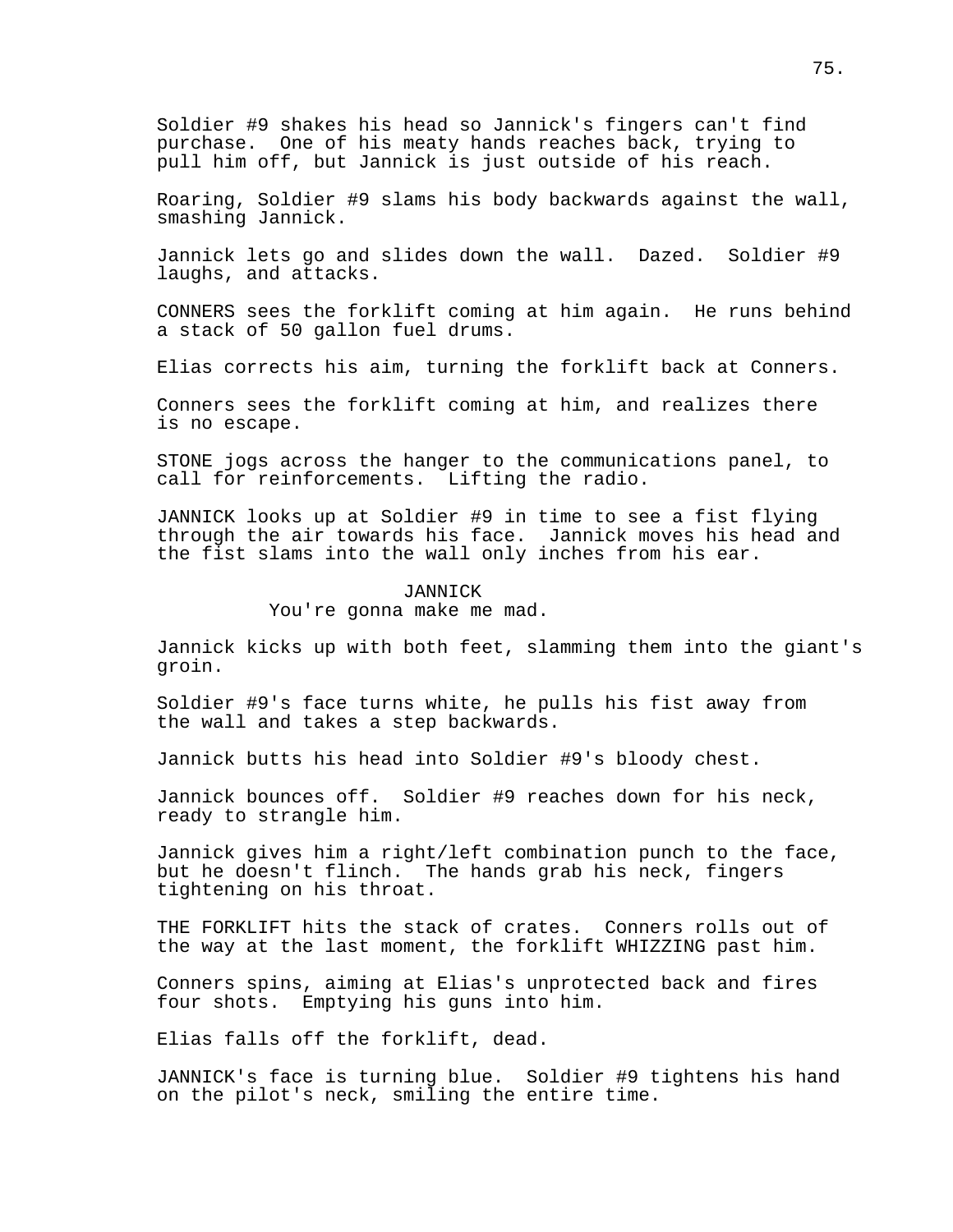Jannick sees the holstered pistol clipped to Soldier #9's belt. His blue face smiles.

BLAM! BLAM! BLAM!

Soldier #9 FLIES off of Jannick, skidding to the ground, dead. Jannick blows smoke off his gun and smiles at Conners.

BLAM! BLAM! BLAM!

Jannick is YANKED off his feet by the gunshots.

# CONNERS

No! No!

STONE laughs from the far corner of the hanger.

Conners fires a barrage at Stone, rolls across the hanger to where Jannick lays in a pool of blood.

Jannick is dying. Conners grabs his hand.

JANNICK Jesus. Hurts.

CONNERS Jannick. You're not a crashcup. Never were. I'm sorry.

Jannick smiles at Conners... then dies.

Conners moves to his feet, fires at Stone until his guns are empty. Stone goes down.

Then Conners goes out to get Ratcher.

EXT. AIRFIELD -- DAY

Ratcher is suited up, about the climb into the Nova, when Conners comes out of the Hanger holding a machinegun.

CONNERS

Ratcher!

Ratcher turns, sees Conners, and smiles.

RATCHER Vincent. So good to see you.

Conners doesn't want to shoot him. This man was like a father to him. He tries talking him into giving up.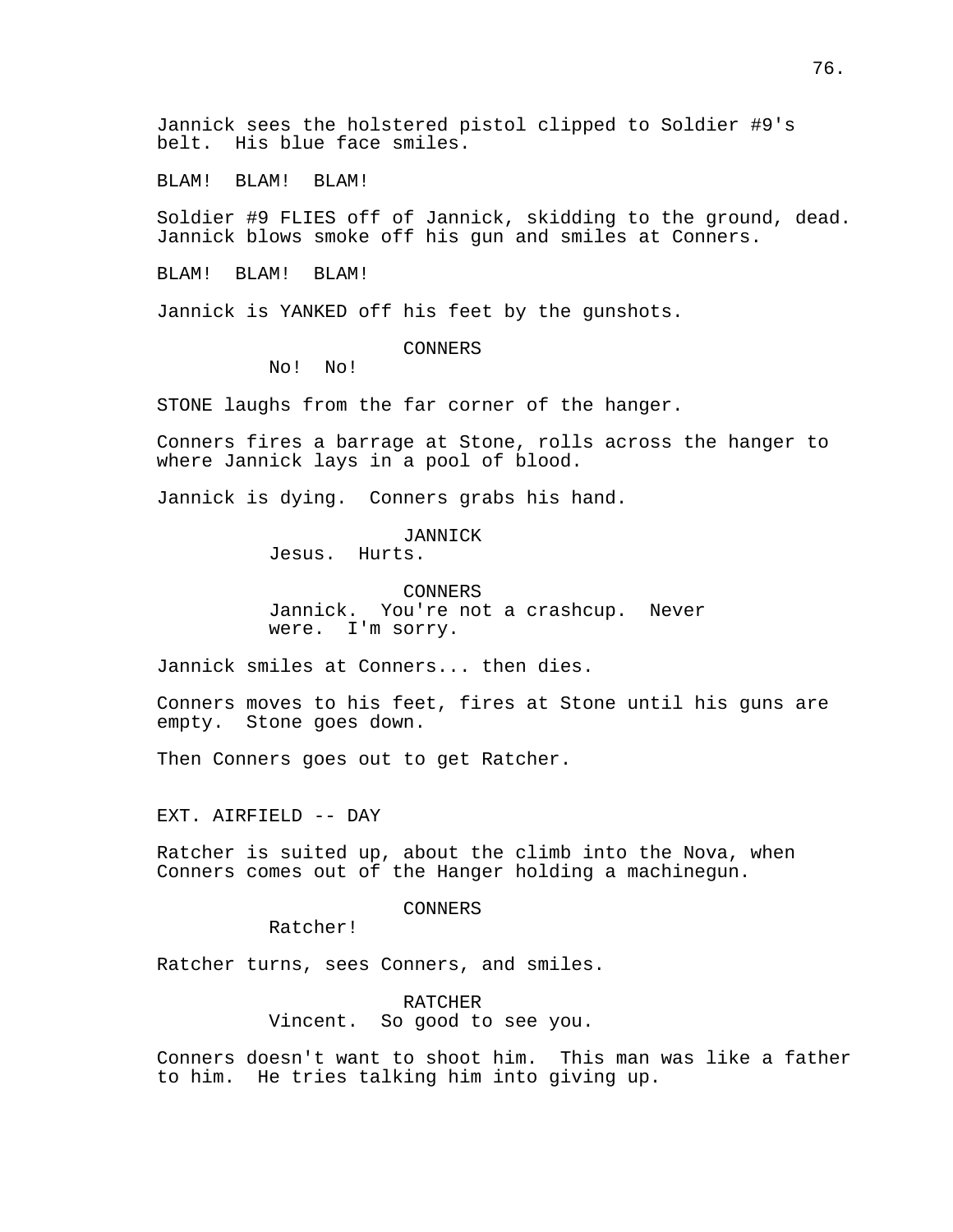CONNERS Tom.... What are you doing?

RATCHER Getting rich. Do you know how much I'm being paid for this?

CONNERS This is treason. Terrorism.

### RATCHER

Treason? Grow up, Vince. Open your eyes. You've been brain washed by those flag wavers at the Air Force.

Ratcher looks at him like a disappointed father.

### RATCHER

What is patriotism? Freedom? Free trade? Those are tools we use to colonize other countries. We move in our fast food, and strip them of their culture. Then threaten them with trade sanctions if they don't do our bidding at the UN.

#### CONNERS

Tom....

# RATCHER

Vincent, making money is the American way. I'm being patriotic. Stone outbid Uncle Sam. He wins.

Ratcher sees a machinegun sitting a few feet away, and tries to inch towards it as they talk.

#### CONNERS

That's not what America is. (beat) Defending the little guy. Doing what's right. Self sacrifice. Helping other people when they're in trouble.

## RATCHER

That's good. If you ever win the Miss America Pageant, that's the speech to give. But this isn't a beauty contest. This is the real world.

# CONNERS

If money is all America stands for now, then we've taken a wrong turn. It's time to change directions.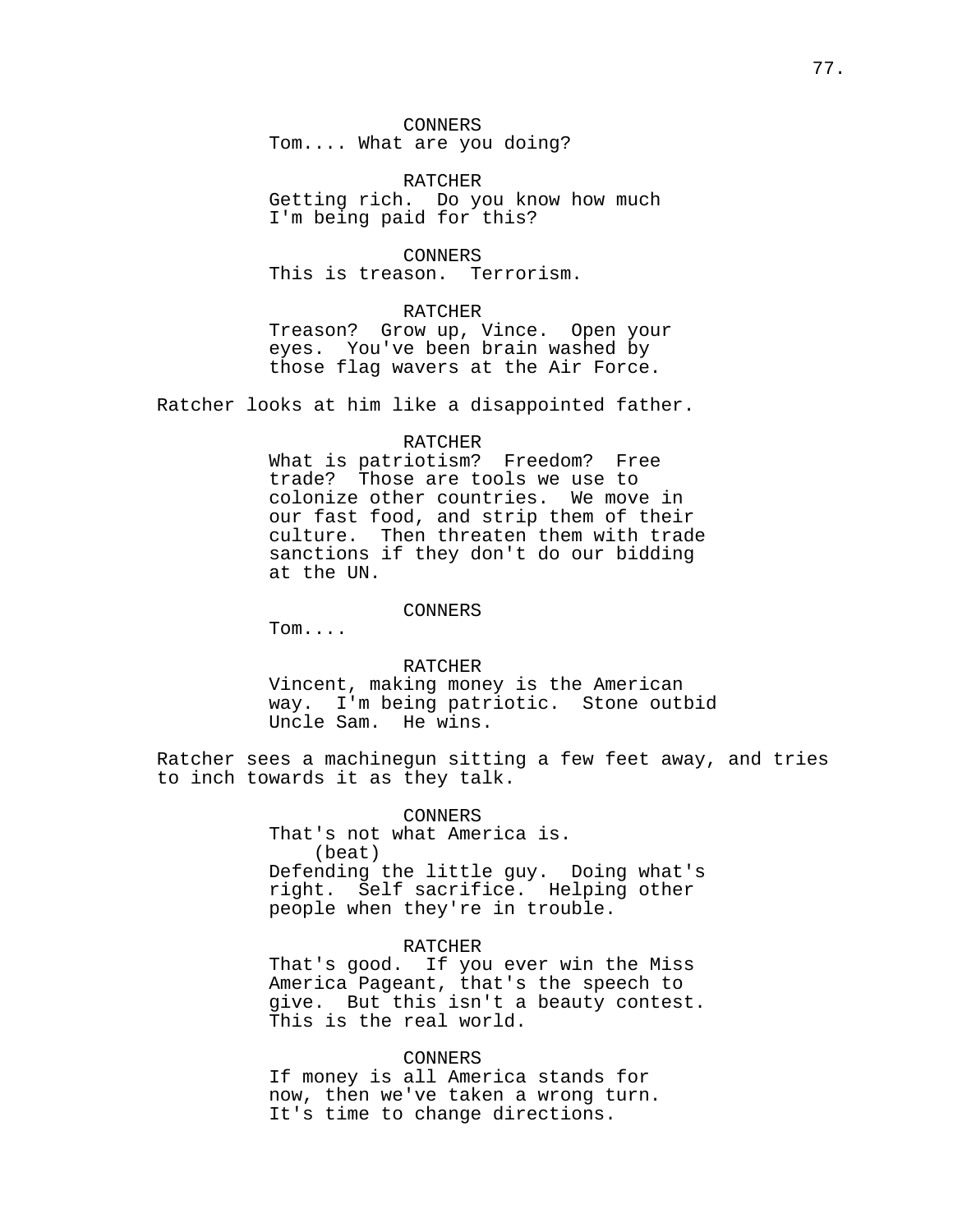#### RATCHER

Isn't it time you grew up? Stop dreaming and open your eyes?

Ratcher puts his hand on top of the machinegun casually.

Conners is in emotional distress: His mentor is scum.

Conners is confused: Is everything he believes in wrong?

# CONNERS

Tom.... I looked up to you.

# RATCHER

You and Jannick were like sons to me. Of course, you were always my favorite. Which is why your sacrifice will be particularly painful to me.

Ratcher flips the machinegun into his hands and opens fire.

Conners sees the move coming, and squeezes his trigger, sending a spray of gunfire at Ratcher.

Ratcher has to hit the dirt, rolling to take cover behind a stack of oil drums, as bullets chase him.

Conners keep firing as he runs to the Nova: fueled and ready. He tosses down his machinegun, and climbs to the cockpit.

INT. NOVA COCKPIT -- DAY

Conners puts on a helmet, hits the ignition, and preps for take off. We hear the Nova's jets ROAR to life.

EXT. AIRFIELD -- DAY

Ratcher comes out from the oil drums.

RATCHER

Shit.

He grabs his helmet and runs for the SR-71.

EXT. AIR FORCE BASE -- DAY

The Nova takes off, screaming into the sky.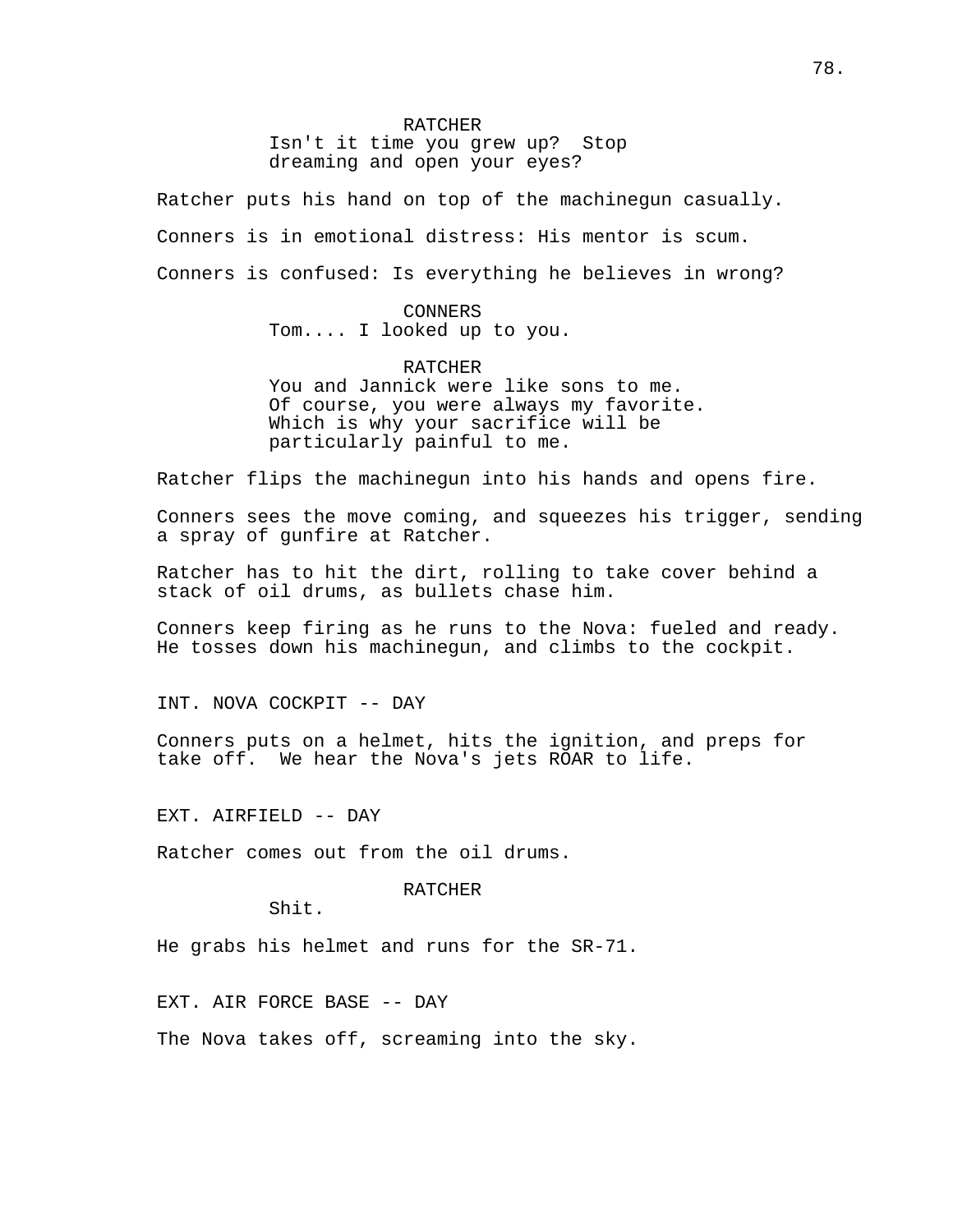INT. SR-71 COCKPIT -- DAY

Ratcher climbs into the cockpit. Noticing the photo of himself and Conners taped to the instrument panel, he tears it off, crumples it up, and tosses it out.

# EXT. AIRFIELD -- DAY

The crumpled photo lands near the SR-71's landing gear.

We hear the big jets roar to life, and the wheels run over the photo, smashing it even more.

EXT. AIR FORCE BASE -- DAY

The SR-71 Blackbird rockets down the runway and takes off, in hot pursuit of the Nova.

INT. HANGER -- DAY

Stone lays on the floor. His jacket punctured by bullets.

Suddenly, his eyes open. He sits up. He's ALIVE!

Stone moves to his feet, rips off the jacket exposing a bullet proof vest riddled with flattened lead.

### STONE

Thank God for Kevlar.

He brushes flattened bullets off the vest, then grabs a gun and jogs to the hanger doors.

EXT. AIRFIELD -- DAY

The planes are gone.

INT. HANGER -- DAY

Stone jogs back to the communications console, picks up the microphone, and signals the Libyan Air Force.

> STONE Attention Squadron Red. They've stolen the Nova fighter plane. Probably coming your way.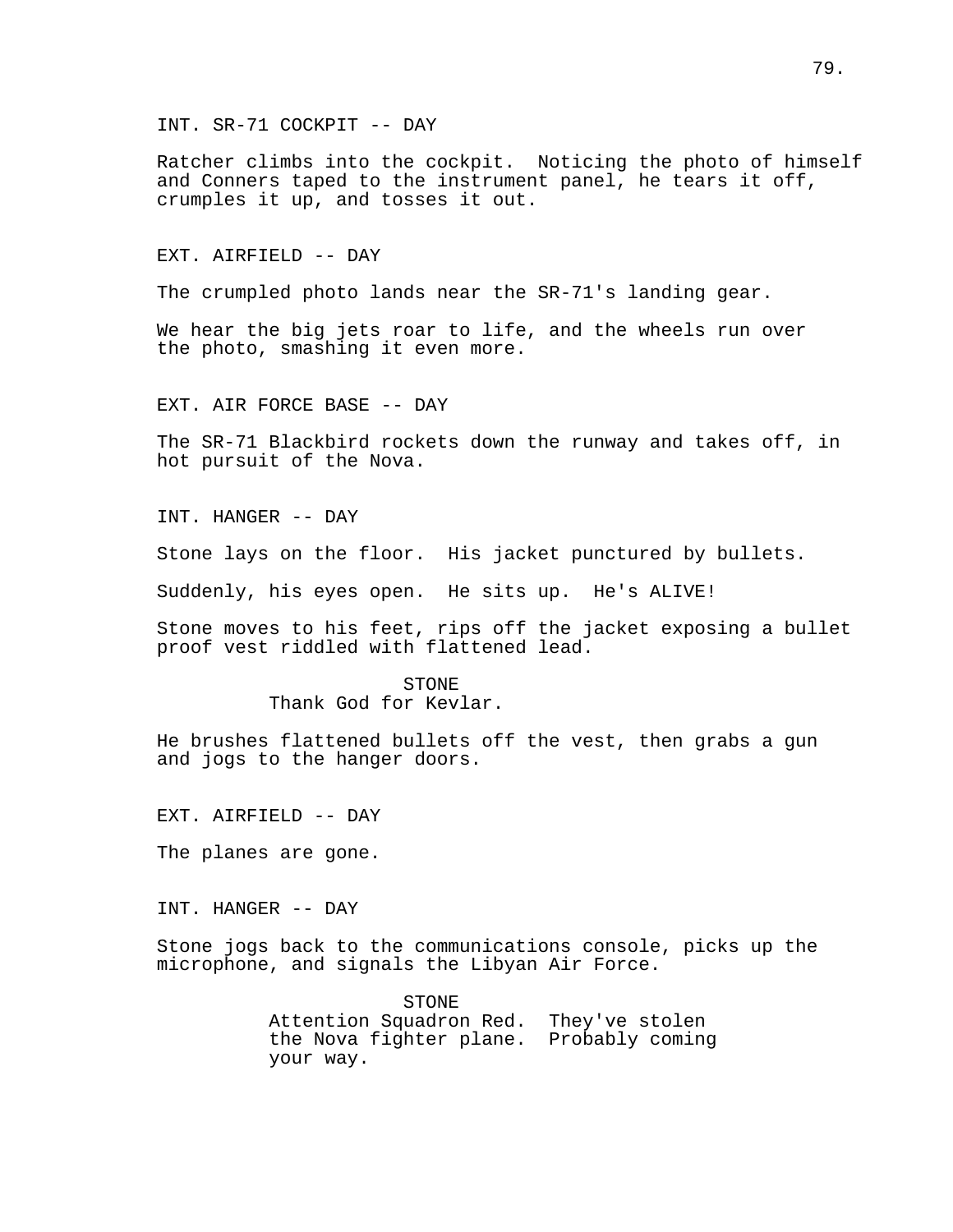A flock of Libyan MiG 27 Fighter Planes fly in formation.

PILOT #1 (V.O.) Red Squadron, copy.

INT. NOVA COCKPIT -- DAY

Conners hears Stone's voice on the headset.

STONE (V.O.) Shoot him down! Don't let him leave our air space!

Conners brings up a weapons menu, selects an AIM-9x sidewinder missile, places it on Slave Mode, and launches it.

> CONNERS Enjoy this lovely parting gift. Courtesy the United States Air Force.

EXT. AERIAL FOOTAGE -- DAY

The Sidewinder missile launches from the Nova, turning in the sky to seek the slaver gizmo in the Hanger.

INT. HANGER -- DAY

Stone smiles and hangs up the microphone... next to the slaver gizmo, which is now blinking with a small red LED.

Stone is too busy feeling good about himself to see it.

EXT. AERIAL FOOTAGE -- DAY

The Sidewinder missile zooms out of the sky towards the hanger. Homing in on the slaver gizmo.

EXT. HANGER -- DAY

The Sidewinder missile finds the hanger. Zooms inside.

INT. HANGER -- DAY

We zoom with the missile as it finds the slaver gizmo. Stone's mouth opens in a scream. The missile is coming RIGHT AT HIM!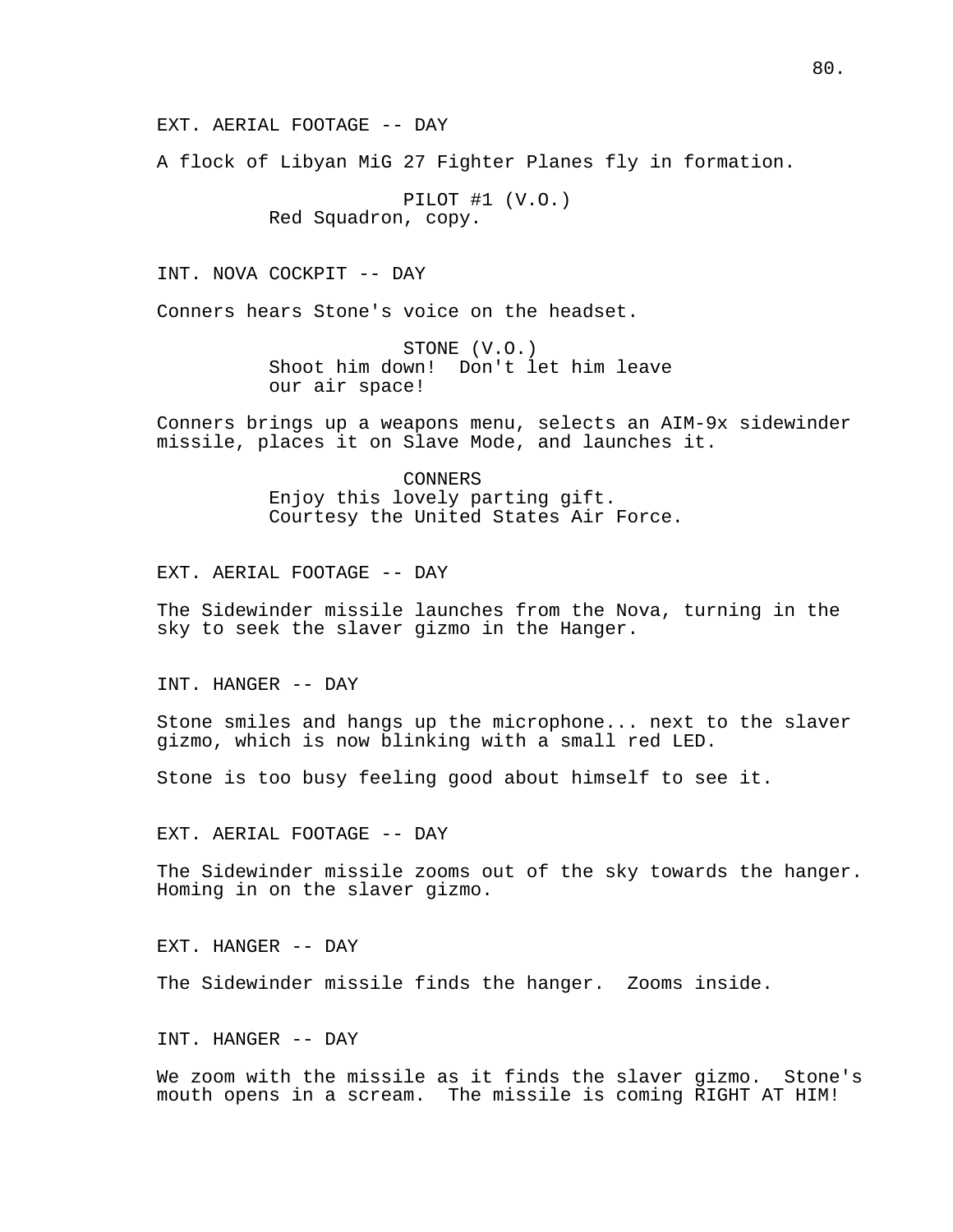EXT. DIRT ROAD IN COUNTRY -- DAY

Mela turns her eyes away from the binoculars, blinking away the flash: A bright fire ball with flying burning fuel cans.

She moves to her feet and tosses the binoculars aside.

MELA

Let's go.

Rojar looks up from his melon.

ROJAR

Where?

MELA To take back our village.

She grabs a machinegun from the pick up bed. Rojar tosses aside the remainder of his melon, and grabs a gun.

They climb into the truck, and it takes off down the road.

EXT. AERIAL FOOTAGE -- DAY

The Nova zooms past.

The SR-71 Blackbird zooms after it.

INT. NOVA COCKPIT -- DAY

Conners radios Edwards Air Force Base.

CONNERS Edwards, this is Black Thunder, Conners. Do you read?

INT. OPERATIONS ROOM -- DAY

Barnes picks up the microphone.

BARNES Barnes here.

CONNERS (V.O.) General. The good news is: I have to Nova.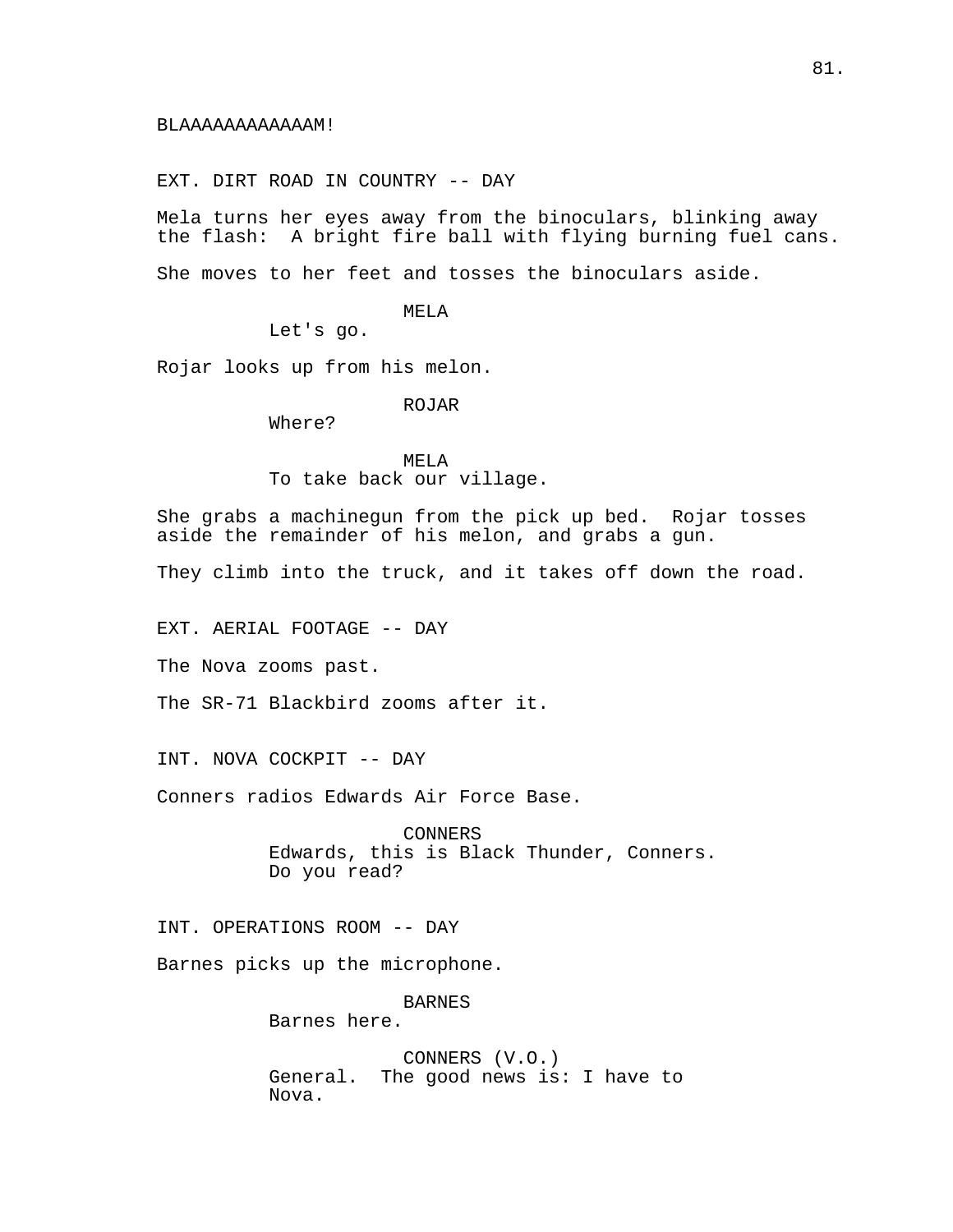INT. NOVA COCKPIT -- DAY

CONNERS I am at seventeen point oh four three degrees East, and the Tropic Of Cancer, headed north.

BARNES (V.O.) Copy that. The bad news?

CONNERS I'm carrying two big NBC bombs, and I'm not talking "Suddenly Susan" and "The Single Guy". Germ warfare. (beat) If I take a hit and go down, I may take an entire continent with me.

INT. OPERATIONS ROOM -- DAY

Barnes turns to DeMuth.

BARNES How soon 'till our planes get there?

DEMUTH Thirty minutes. But the Nova's faster. They may never catch up.

Barnes grabs the microphone.

INT. NOVA COCKPIT -- DAY

BARNES (V.O.) We have a squadron thirty minutes South of you...

CONNERS

Can't go South. I've got Ratcher in the SR-71 chasing me. Their entire Air Force to my North. I'm stuck in the middle. (beat) Get me a landing strip in Europe. I'll try to make it...

EXT. AERIAL FOOTAGE -- DAY

Zoom! The flock of MiGs roars at the Nova.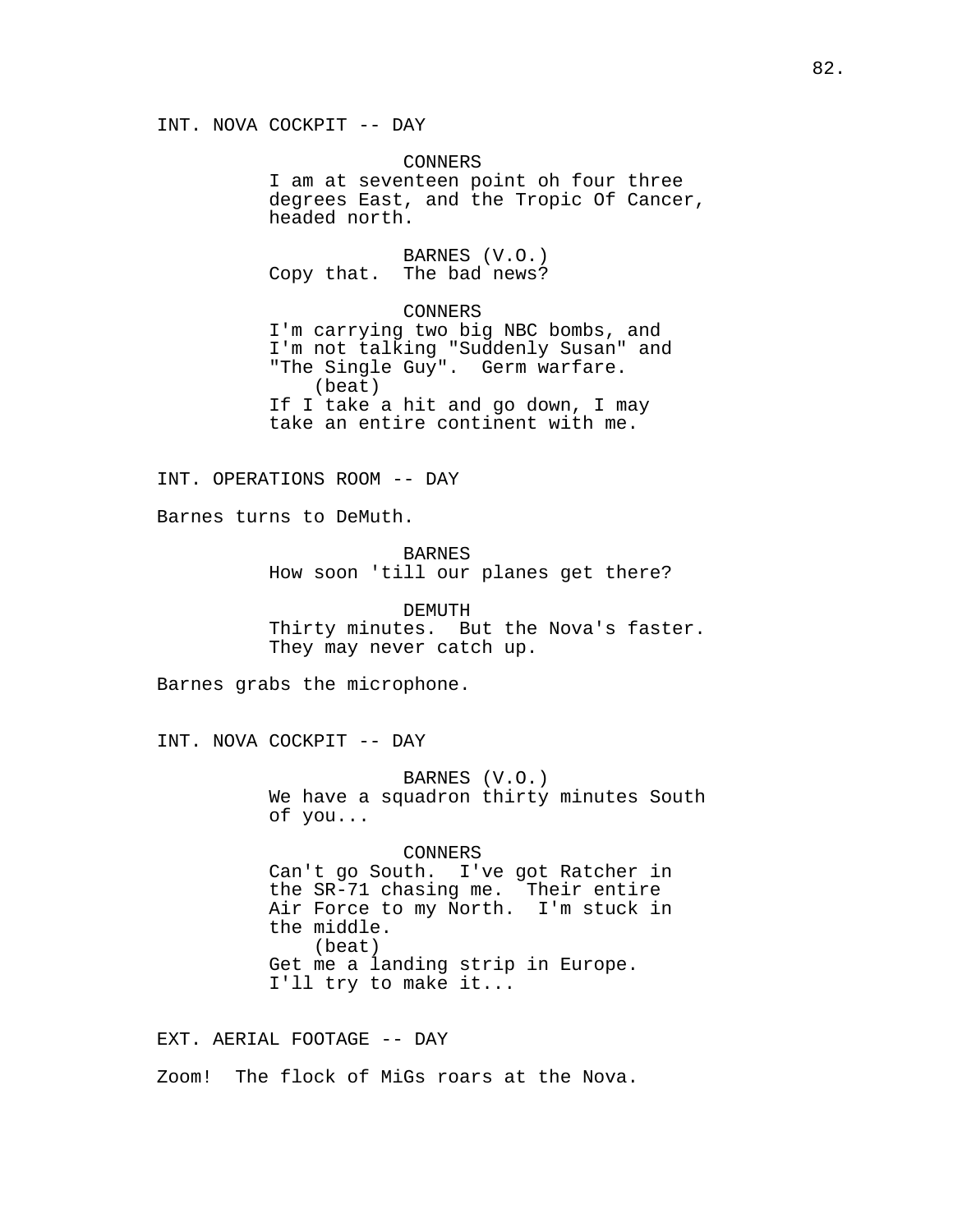CONNERS (V.O.) Gotta go. I'm flying right into a furball.

The Nova banks, and moves in to fight.

INT. NOVA COCKPIT -- DAY

Conners twist the wheel, banking to a more favorable aspect.

He selects missiles and gets ready for battle.

EXT. AERIAL FOOTAGE -- DAY

Banking and faking, the Nova zooms straight up at one of the MiG 27 Fighter planes.

> PILOT (V.O.) Commander! He has a lock on me!

INT. NOVA COCKPIT -- DAY

Conners targets the MiG 27 on his HUD, locks on, and presses the red launch button.

EXT. AERIAL FOOTAGE -- DAY

The Sidewinder missile zooms across the sky, BLASTING the MiG 27 Fighter plane into a million pieces.

INT. NOVA COCKPIT -- DAY

CONNERS Splash one MiG 27.

Then his RWR indicates he's in a MiG's gunsites.

CONNERS Shit. They've spiked me.

INT. MIG 27 STRIKE PLANE -- DAY

The PILOT locks on target and presses the fire button.

PILOT (V.O.) Go to hell, American.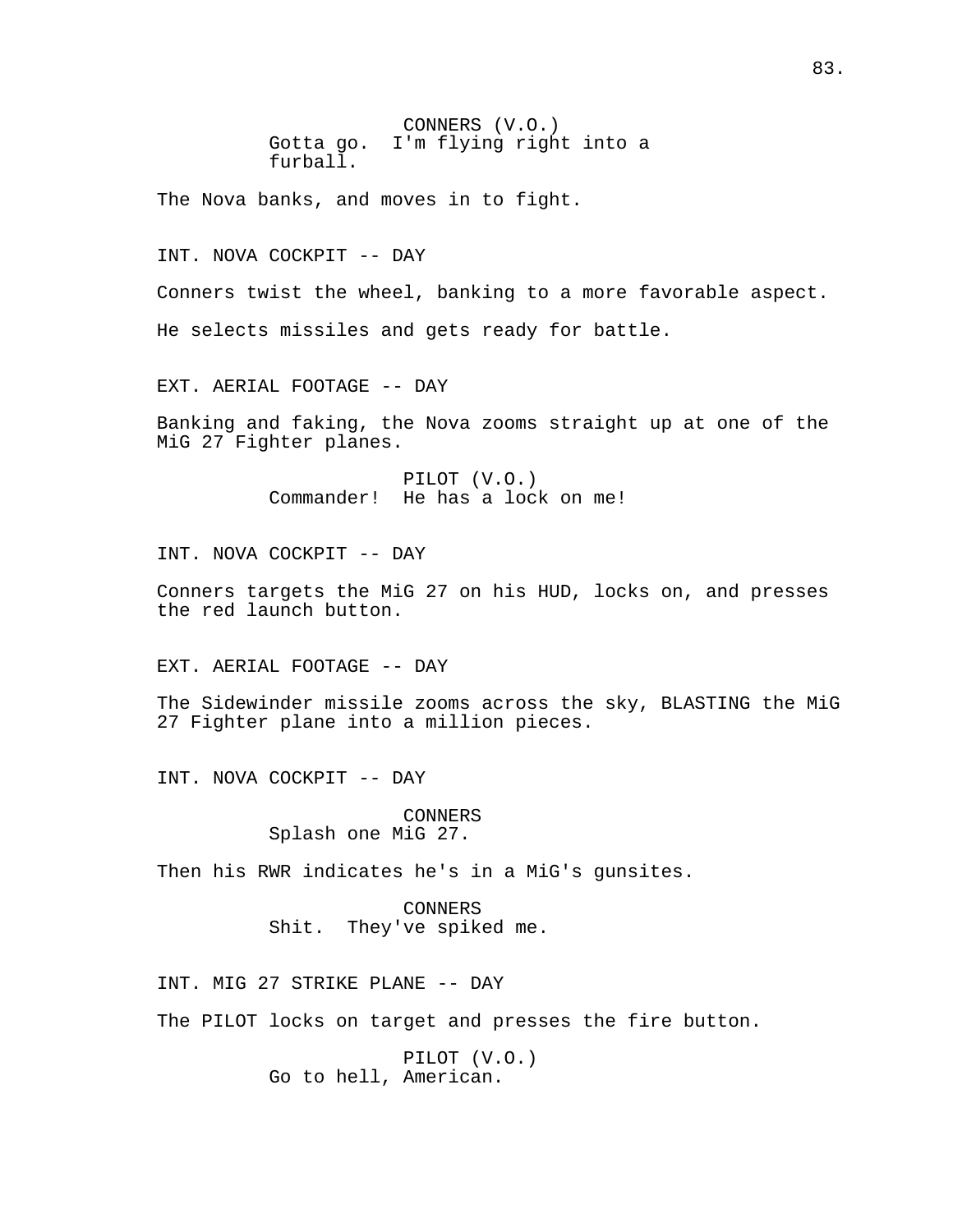The missile blasts through the sky at the Nova.

INT. NOVA COCKPIT -- DAY

Conners punches the chaff button.

CONNERS Popping chaff.

EXT. NOVA -- DAY

The "Chaff" fires away from the plane. A bundle of aluminum strips looking somewhat like a metal pom-pom, chaff is like countermeasures on a submarine.

EXT. AERIAL FOOTAGE -- DAY

The Nova makes a tight port roll zooms away.

The missile hits the chaff and EXPLODES in the sky a hundred feet from the Nova.

The Nova slices right, coming after the MiG 27.

INT. NOVA COCKPIT -- DAY

Conners gets the MiG centered on his HUD, and pets the pedal to the metal. Roaring straight at the plane.

EXT. AERIAL FOOTAGE -- DAY

The Nova ROARS right to left.

The MiG 27 flies left to right.

INT. MIG 27 STRIKE PLANE -- DAY

PILOT (V.O.) He's coming right at me!

EXT. AERIAL FOOTAGE -- DAY

The Nova roars right to left.... closer!

The MiG 27 roars left to right... closer!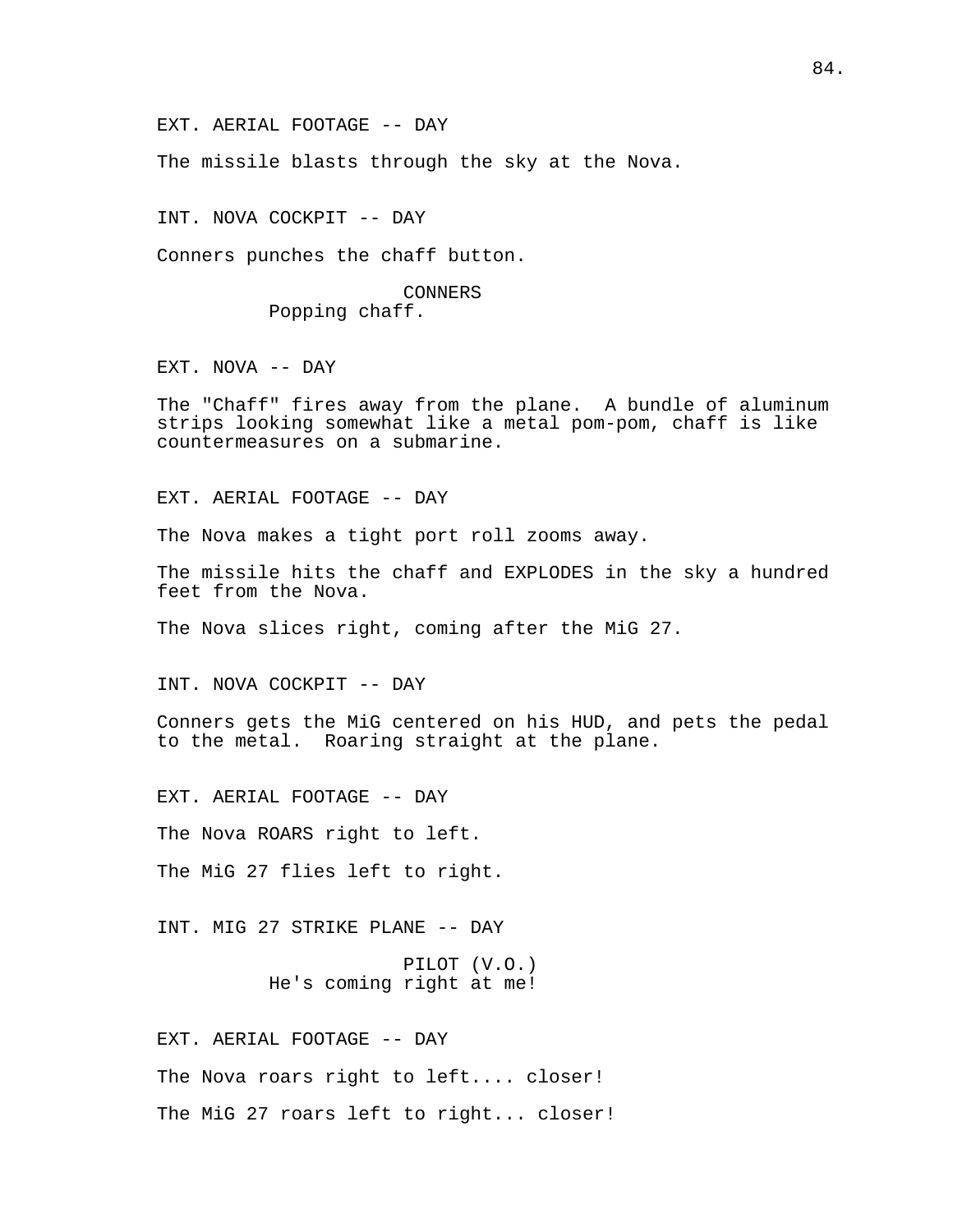It's an airborne game of "chicken".

INT. MIG 27 STRIKE PLANE -- DAY

The Pilot panics, pulls back on his stick, zooming up... Seeing the plane above him too late.

EXT. AERIAL FOOTAGE -- DAY The two MiG 27s slam into each other and explode.

INT. NOVA COCKPIT -- DAY

CONNERS Three down, two to go.

INT. MIG 27 STRIKE PLANE -- DAY

The MiG pilot swoops out of the sky, sighting in on the Nova.

PILOT #2 (V.O.) Target acquired. Firing missiles.

EXT. AERIAL FOOTAGE -- DAY

A pair of missile fire from the MiG, twisting after the Nova.

The Nova banks left.

The missiles follow.

INT. NOVA COCKPIT -- DAY

Conners works the stick, trying to evade the missiles which have locked on.

> CONNERS They're on me. They're on me.

EXT. AERIAL FOOTAGE -- DAY The Nova takes a hard right. The missiles follow.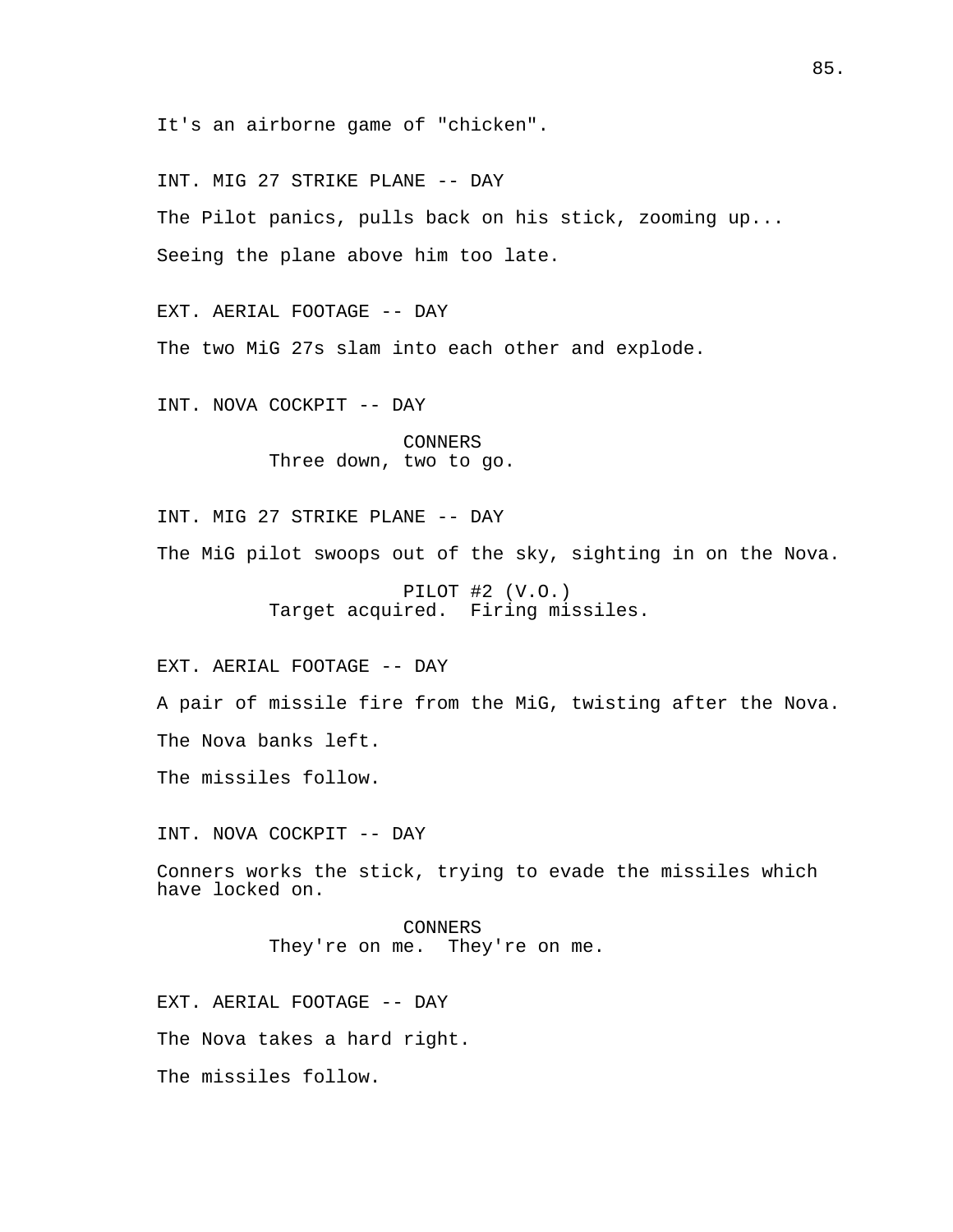INT. NOVA COCKPIT -- DAY

Conners pops chaff and throws the Nova into a spin.

EXT. NOVA -- DAY

Chaff pops.

EXT. AERIAL FOOTAGE -- DAY

The Nova "post holes": goes into a rapid spiraling descent. Zooming at high speed directly towards the ground.

The missile hits the chaff and explodes.

INT. NOVA COCKPIT -- DAY

Conners pulls out of the spin, heads straight up....

EXT. AERIAL FOOTAGE -- DAY

The Nova heads straight up: Right at the MiG soft white belly.

Firing a pair of sidewinders at the MiG. Blasting it.

INT. NOVA COCKPIT -- DAY

CONNERS One left. Come on down.

EXT. AERIAL FOOTAGE -- DAY

The last MiG 27 Strike plane slices out of the sky.

The Nova evades, banking hard left.

THE TWO PLANES engage in complicated air combat maneuvers, each trying for the advantage over the other.

INT. NOVA COCKPIT -- DAY

CONNERS This guy's good.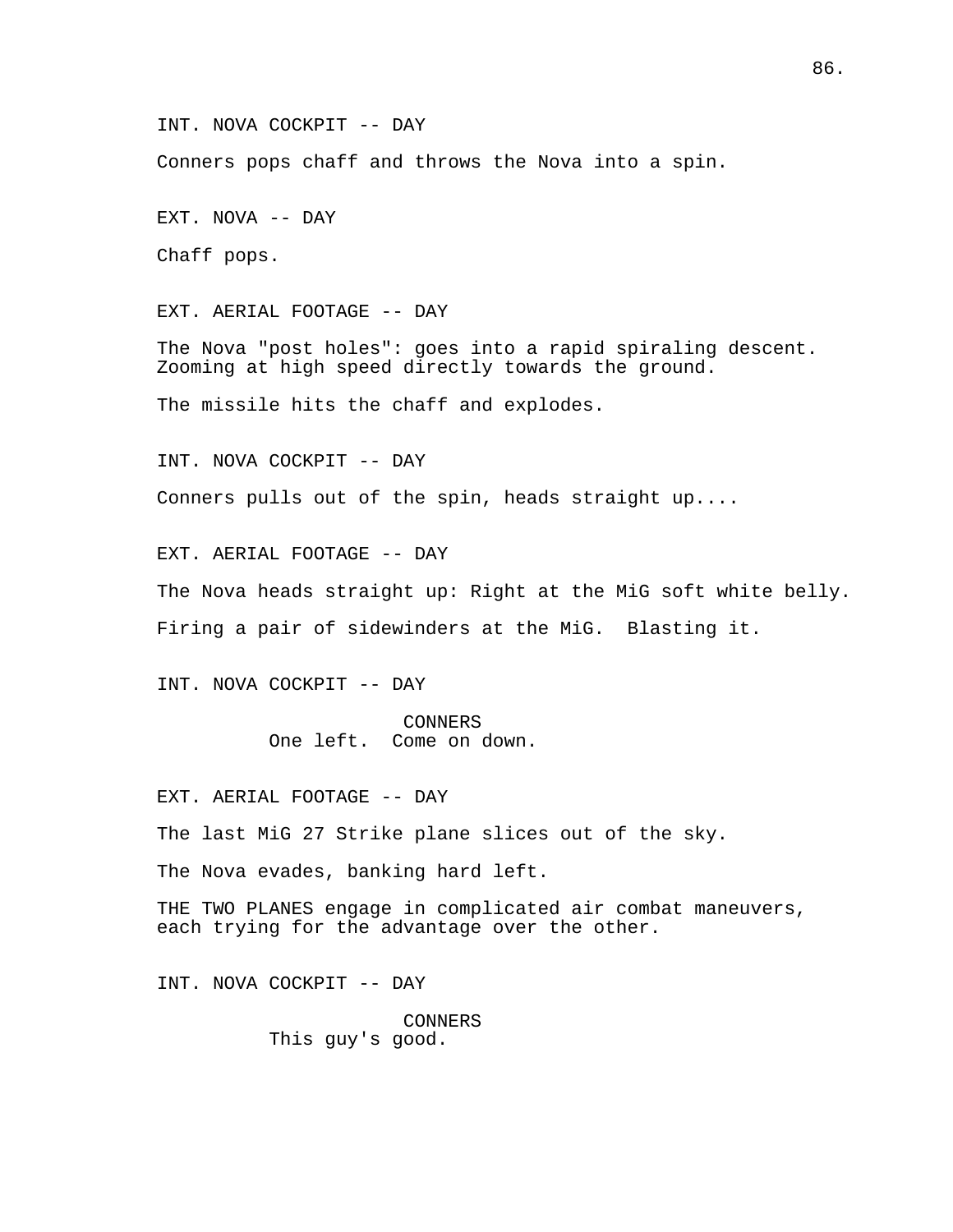EXT. AERIAL FOOTAGE -- DAY The MiG banks left, fakes, then slices towards the Nova. The Nova fakes, slices, evades. The MiG spins, comes up right behind the Nova. INT. MIG 27 STRIKE PLANE -- DAY The Nova pops into the MiG's target line. PILOT #1 (V.O.) I have you now. INT. NOVA COCKPIT -- DAY Warning from Conner's RWR of a target lock. EXT. AERIAL FOOTAGE -- DAY The MiG flies behind the Nova. INT. MIG 27 STRIKE PLANE -- DAY PILOT #1 (V.O.) Chaff won't work with a heat seeker. Take two, call me in hell. The MiG pilot fires a pair of heat seeking missiles. EXT. AERIAL FOOTAGE -- DAY A pair of heat seeking missiles zooms towards the Nova. INT. NOVA COCKPIT -- DAY Conners pops chaff, pulls back on the stick. EXT. AERIAL FOOTAGE -- DAY The Nova ascends rapidly. The two heat seeker missiles ignore the chaff and continue after the Nova.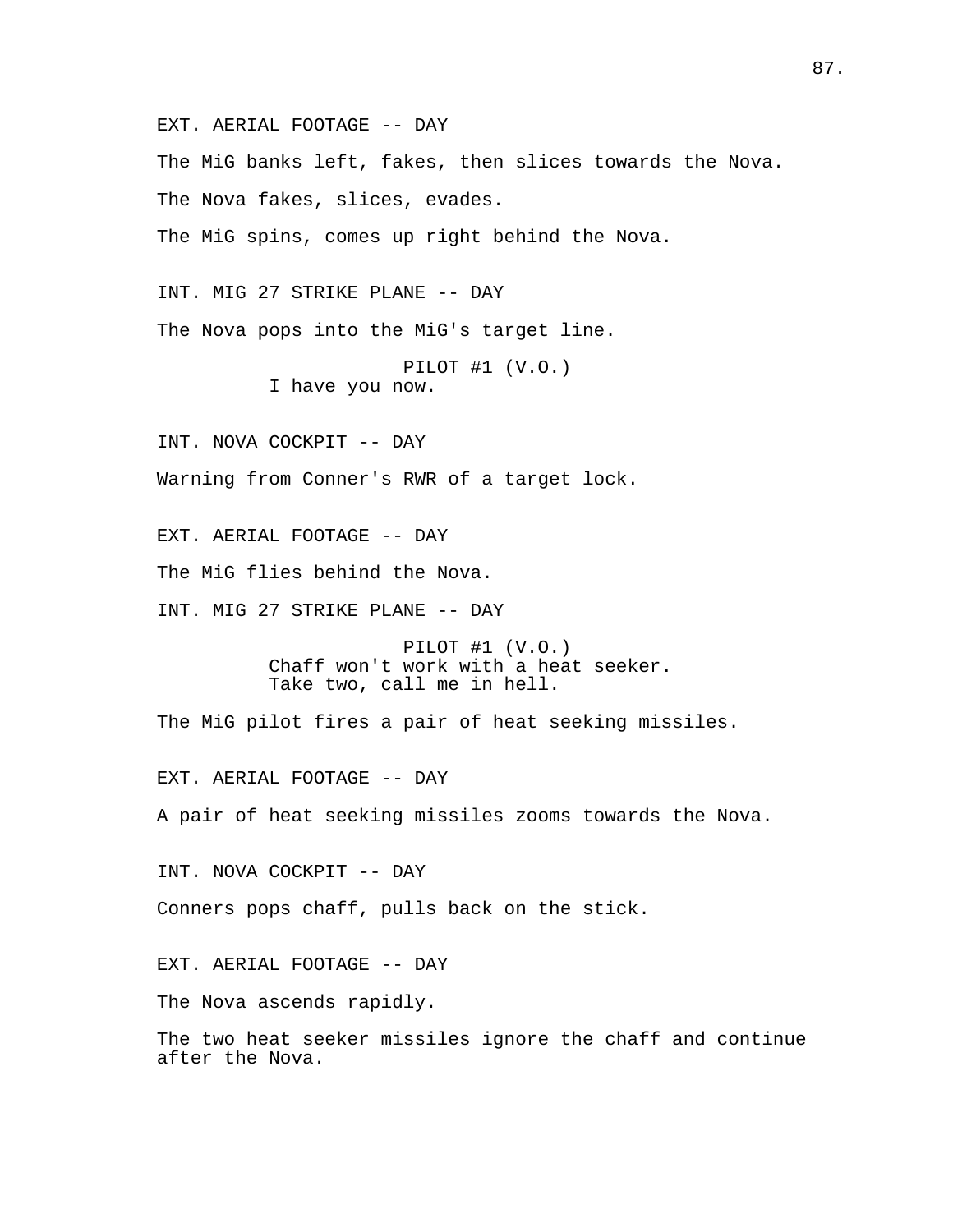INT. MIG 27 STRIKE PLANE -- DAY

The MiG pilot laughs.

EXT. AERIAL FOOTAGE -- DAY

The Nova does a high speed loop-the-loop.

The heat seeker missiles right on the Nova's tail!

INT. NOVA COCKPIT -- DAY

CONNERS When you're hot, you're hot.

He zooms right up to the MiG's tail, then veers away.

EXT. AERIAL FOOTAGE -- DAY

The Nova veers away from the MiG, slicing hard left.

The two heat seeker missiles have found a new heat source: The MiG's jet engines. They close in on the MiG.

INT. MIG 27 STRIKE PLANE -- DAY

PILOT #1 (V.O.) No! No!

EXT. AERIAL FOOTAGE -- DAY

The two heat seeking missiles find the two jet afterburners on the MiG 27 Strike plane.

#### BLAAAAAAAAAAAAAAAAAAAM!

The MiG 27 explodes in a giant fireball.

INT. NOVA COCKPIT -- DAY

CONNERS Splash one air force.

Conners radios Edwards AFB.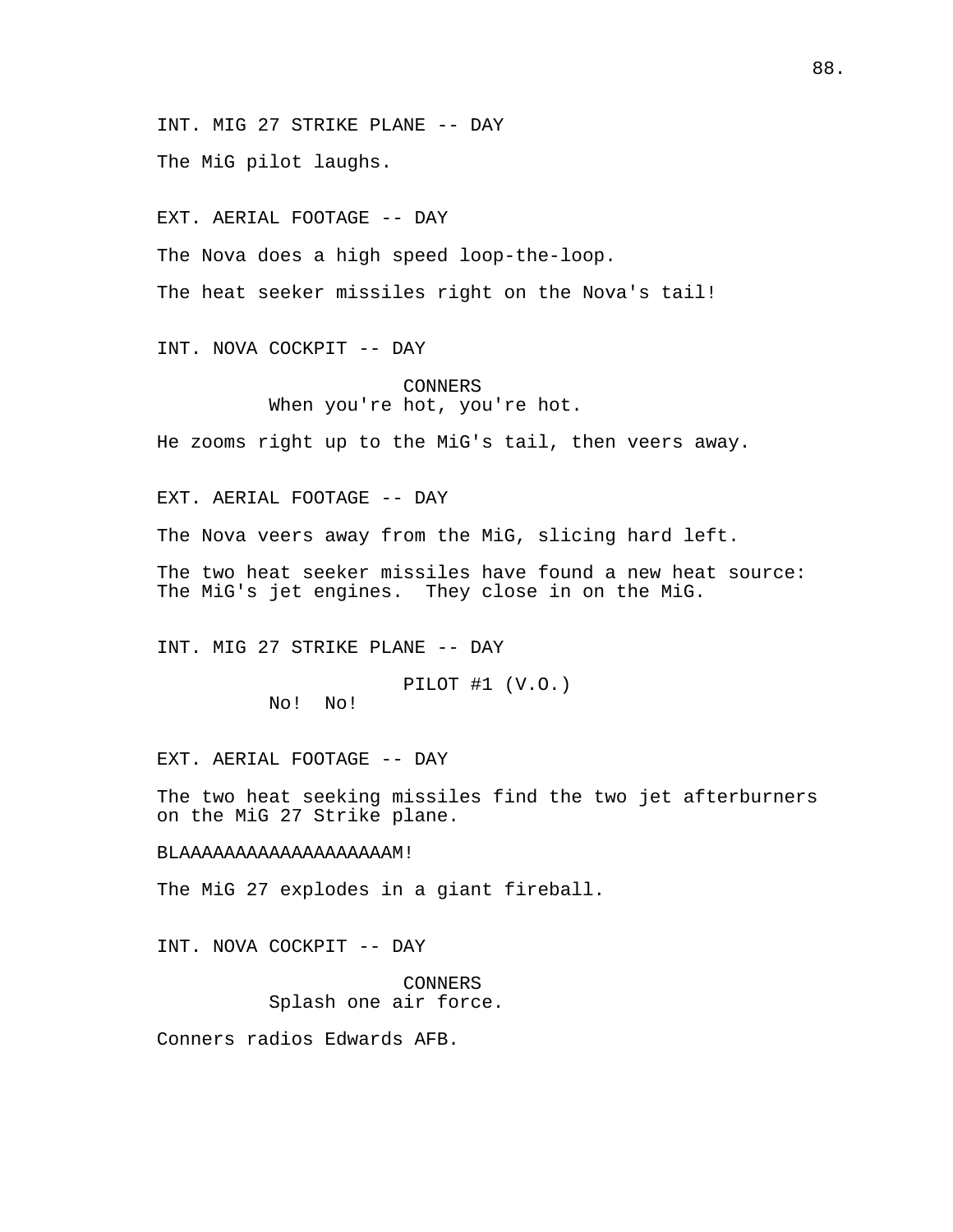INT. OPERATIONS ROOM -- DAY

CONNERS (V.O.) Edwards, Conners. Do you read? BARNES Barnes, here. We're still working on that air field. CONNERS (V.O.) I'll be over Europe in three minutes. (beat) No sign of Ratcher in the Blackbird. (beat)

Sir, I'm afraid he may be hanging back until I hit French air space.

BARNES Why would he do that?

CONNERS (V.O.) If he shoots me down over Europe, it's the same as dropping the bombs. (beat) What I'm saying, sir, is that we have a potential germ warfare disaster.

#### **BARNES**

Copy that. I'll get back to you.

General Barnes hangs up the mike and turns to DeMuth.

BARNES Get the President on the phone.

DeMuth nods.

EXT. WHITE HOUSE -- DAY

Conversation over a stock shot of the White House.

BARNES (V.O.) Mr. President, this is potential international disaster. If those bombs drop on France, millions fill die. And the disease will spread like wildfire.

PRESIDENT (V.O.) What do you suggest we do, General?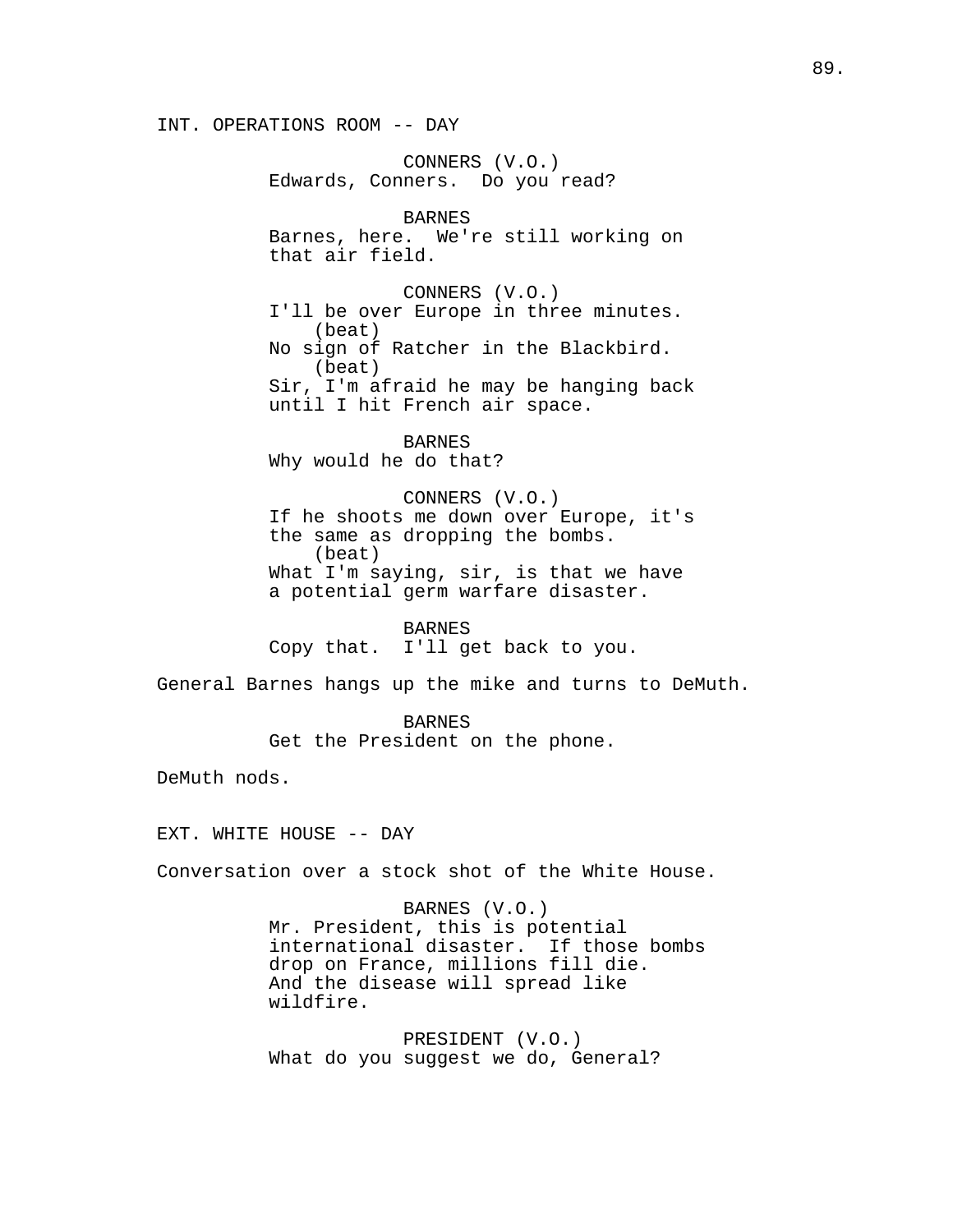BARNES (V.O.) Alert the heads of European government, and cancel all air flights into the United States until this is resolved. EXT. AERIAL FOOTAGE -- DAY The Nova zooms over the Mediterranean Sea. A few seconds later, the SR-71 Blackbird zooms past. INT. OPERATIONS ROOM -- DAY DeMuth shows General Barnes a visual display: A world map. DEMUTH If the Nova is shot down over Europe, the disease will spread like this... (beat) Twelve hours. France is red with disease. DEMUTH Twenty four hours. Europe and parts of Asia are red with disease. DEMUTH Thirty six hours. Parts of the USA are covered by red spots. DEMUTH Forty eight hours. The entire world map is bright red. Everyone on earth will be dead in 48 hours if the Nova is shot down. BARNES Why did we create this thing, if we can't control it or stop it? DEMUTH I don't know, sir. Barnes grabs the microphone.

> BARNES Conners, this is Edwards AFB.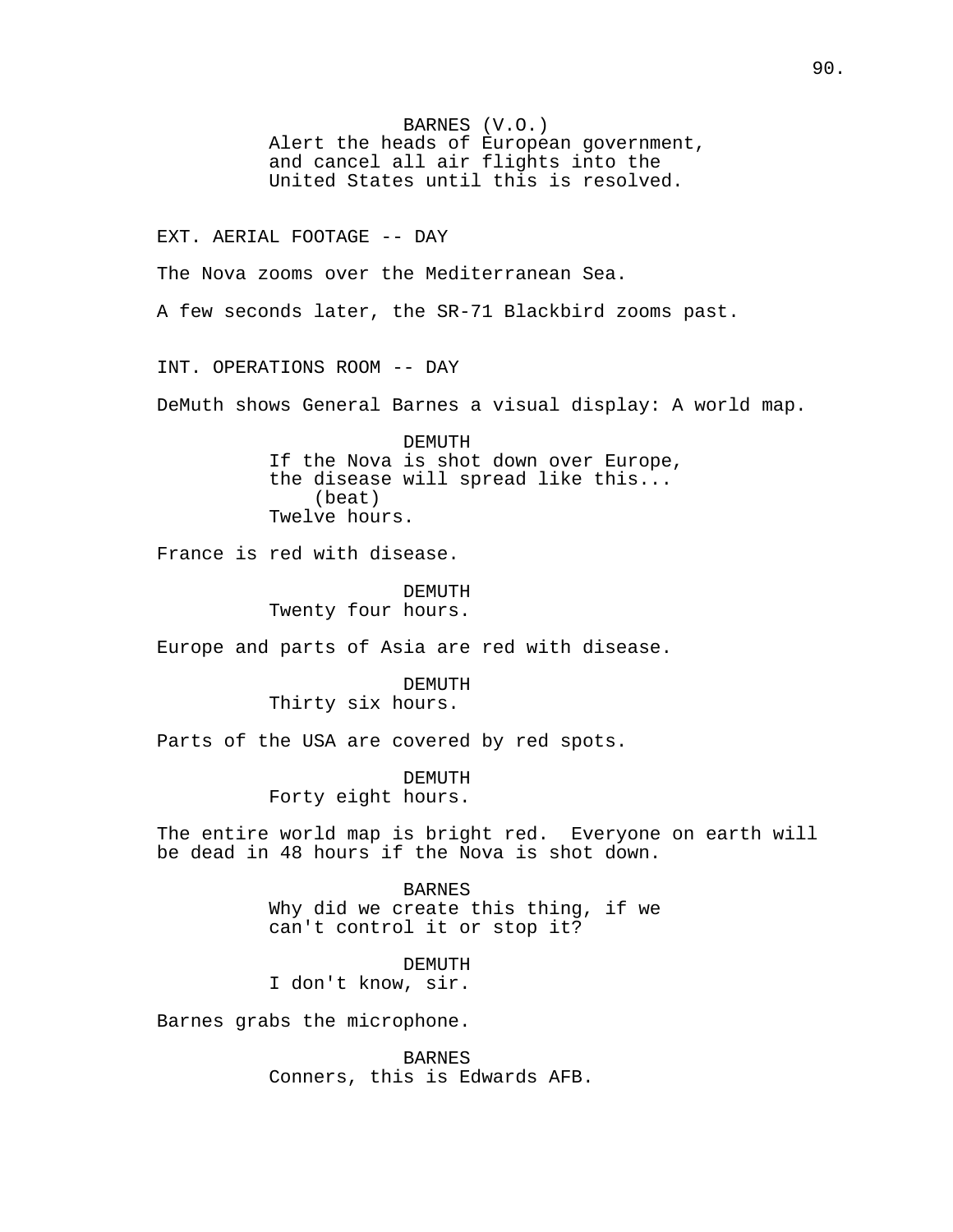The Nova zooms past.

INT. NOVA COCKPIT -- DAY

CONNERS Conners, I copy.

BARNES (V.O.) Vince, we have a....

The RWR begins blinking on the HUD.

CONNERS Sorry, sir. I have to cut you off. Ratcher's right on my tail.

EXT. AERIAL FOOTAGE -- DAY

The Nova zooms past, entering French Air Space.

Followed a second later by the SR-71 Blackbird.

EXT. FRENCH MILITARY BASE -- DAY

A French Military Base with radar tracking cones rotating.

INT. FRENCH MILITARY BASE -- DAY

A mustached French RADIO man speaks into a mike.

RADIO (V.O.) You are entering French air space. Please identify yourself. If you do not identify yourself, you will be shot down. Do you understand?

INT. NOVA COCKPIT -- DAY

Conners answers.

CONNERS I am an American Air Force pilot. Being chased by an unfriendly aircraft. Request...

ROOOOOOAR!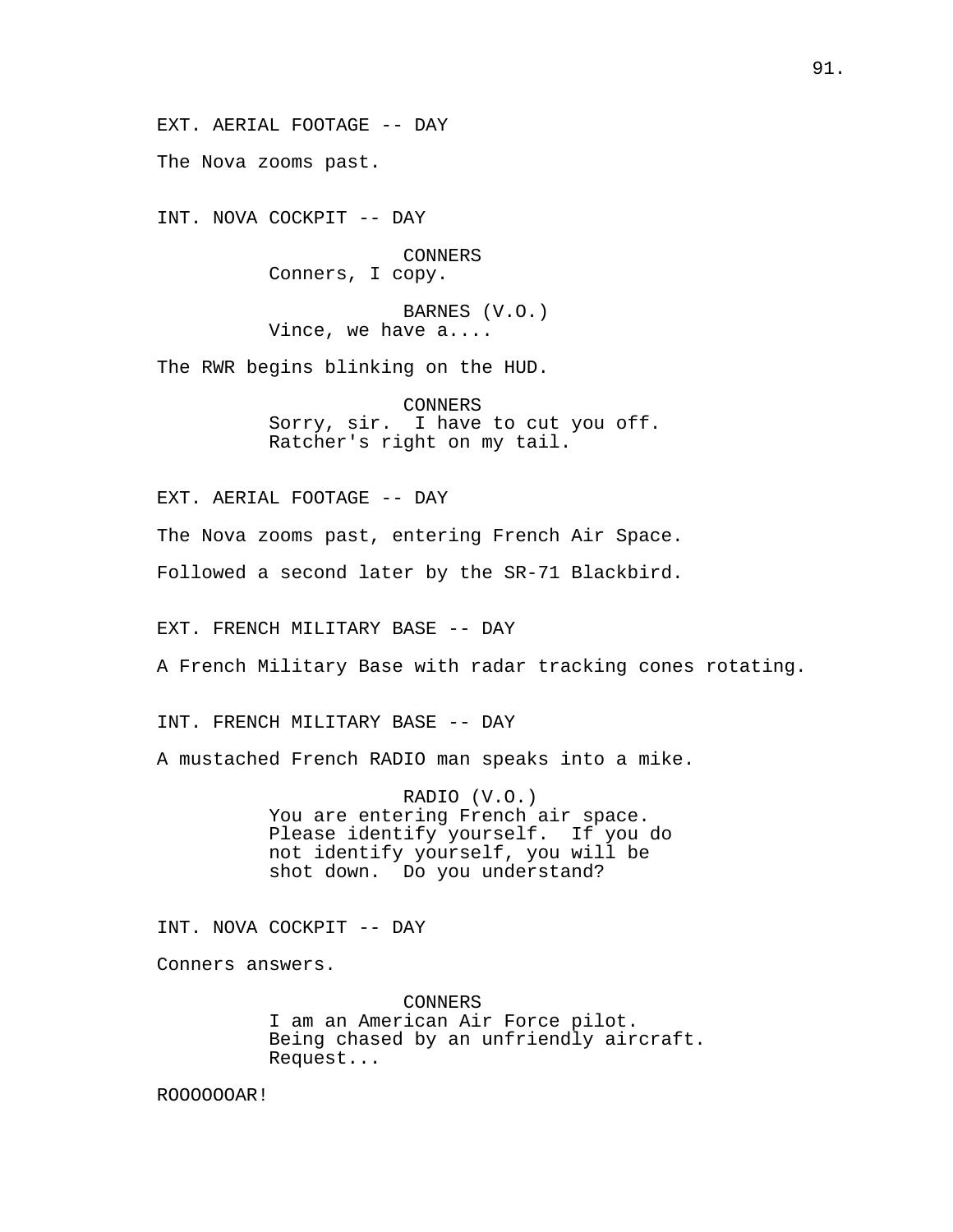The SR-71 Blackbird zooms past the Nova Stealth Fighter, almost knocking it out of the sky.

INT. FRENCH MILITARY BASE -- DAY

RADIO (V.O.) Hello? Hello? We have lost contact.

EXT. AERIAL FOOTAGE -- DAY

In the skies over Europe, the final battle is about to begin. The Blackbird banks left, coming around behind the Nova.

EXT. SR-71 BLACKBIRD -- DAY

The wing guns begin firing.

EXT. AERIAL FOOTAGE -- DAY

The Nova zips away, tracer bullets arcing past.

INT. SR-71 COCKPIT -- DAY

Ratcher mans the wing guns AND flies the plane.

RATCHER Might as well give up, Vincent. You know I'm the better pilot.

EXT. AERIAL FOOTAGE -- DAY

The Blackbird banks, zipping right behind the Nova again. There's no escaping this guy!

INT. SR-71 COCKPIT -- DAY

RATCHER I was the one who taught you air combat maneuvering, remember?

EXT. AERIAL FOOTAGE -- DAY The Nova fakes left, banks right, evading machine gun fire.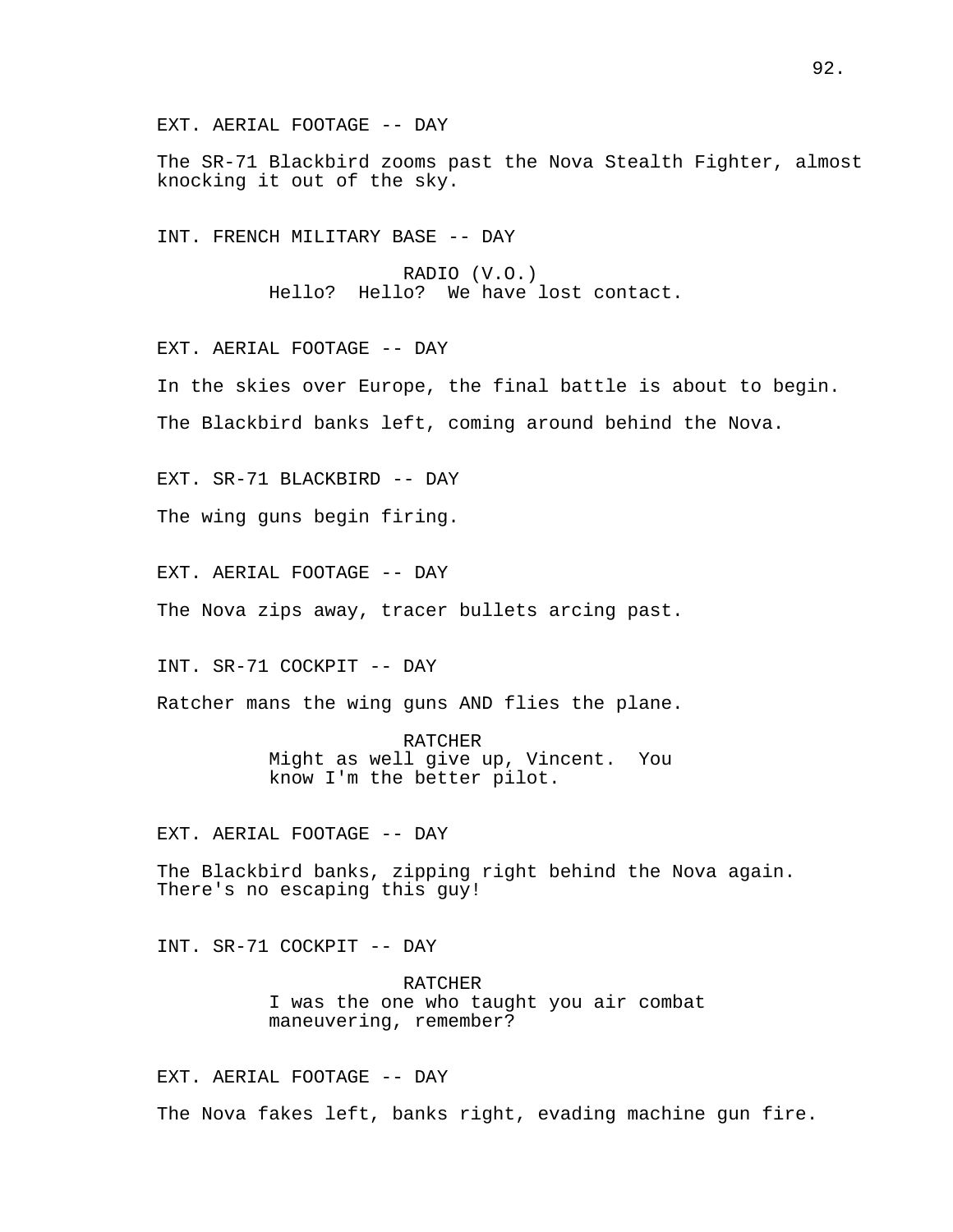INT. NOVA COCKPIT -- DAY

Conners works the stick, rocking the plane out of the machinegun's path.

> CONNERS I've picked up a few tricks since then. I think you'll like them.

EXT. AERIAL FOOTAGE -- DAY

The Nova hard lefts into a 180, spinning around to the Blackbird's flanks.

The Blackbird makes the EXACT SAME MOVE, coming up behind the Nova Stealth Fighter.

INT. SR-71 COCKPIT -- DAY

RATCHER Tricks, Vincent. That's all they are. I can even out fly you in this school bus.

Ratcher fires the wing guns.

EXT. SR-71 BLACKBIRD -- DAY

The wing guns fire.

EXT. AERIAL FOOTAGE -- DAY

The Nova makes a crazy, panic move, to evade the machinegun fire. Tracers blaze where the Nova once was.

> RATCHER (V.O.) That RAM skin on your wings is fragile stuff.

INT. SR-71 BLACKBIRD -- DAY

RATCHER One well placed hit might take the whole plane down... (beat) Take Europe down.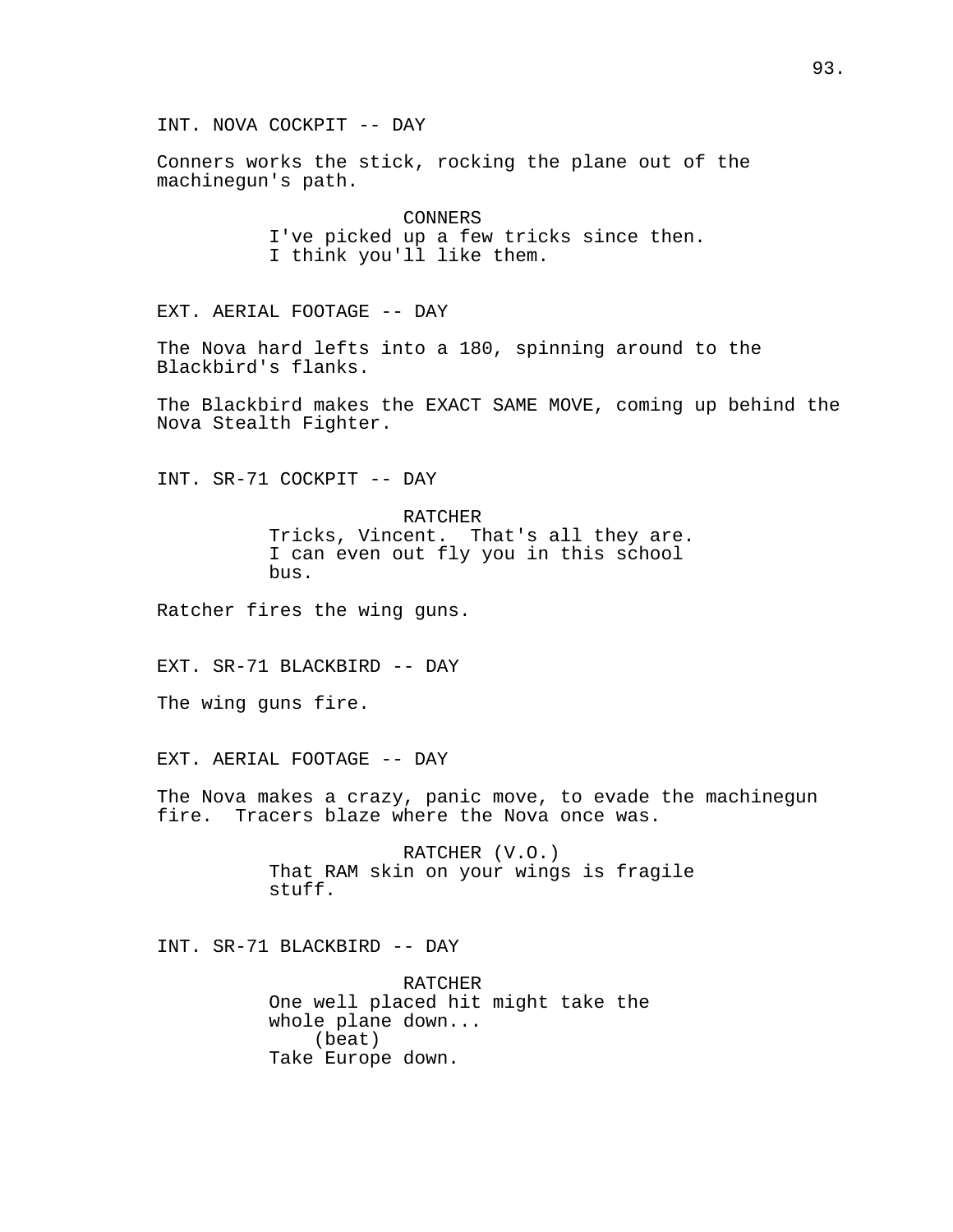INT. NOVA COCKPIT -- DAY

CONNERS Stone's dead, Tom. There's no one to pay you for this.

RATCHER (V.O.) I've already been paid.

EXT. AERIAL FOOTAGE -- DAY

The Nova makes an evasive move, spectacular areal acrobatics, losing the Blackbird.

INT. SR-71 COCKPIT -- DAY

RATCHER Drop the load, Vincent, and I'll let you live. We can be partners. Why fly against each other, when we can fly together?

EXT. AERIAL FOOTAGE -- DAY

The Blackbird finds the Nova in the clouds, riding his tail.

INT. NOVA COCKPIT -- DAY

CONNERS Kill millions of people? For what?

EXT. AERIAL FOOTAGE -- DAY

The Nova slices right, spins, fakes, and pops up next to the Blackbird: flying parallel.

The Blackbird pulls the same maneuver, popping up on the opposite side of the Nova.

It's an amazing display of areal combat maneuvers.

INT. SR-71 COCKPIT -- DAY

**RATCHER** Millions of dollars. (beat) What do you care about those people. (MORE)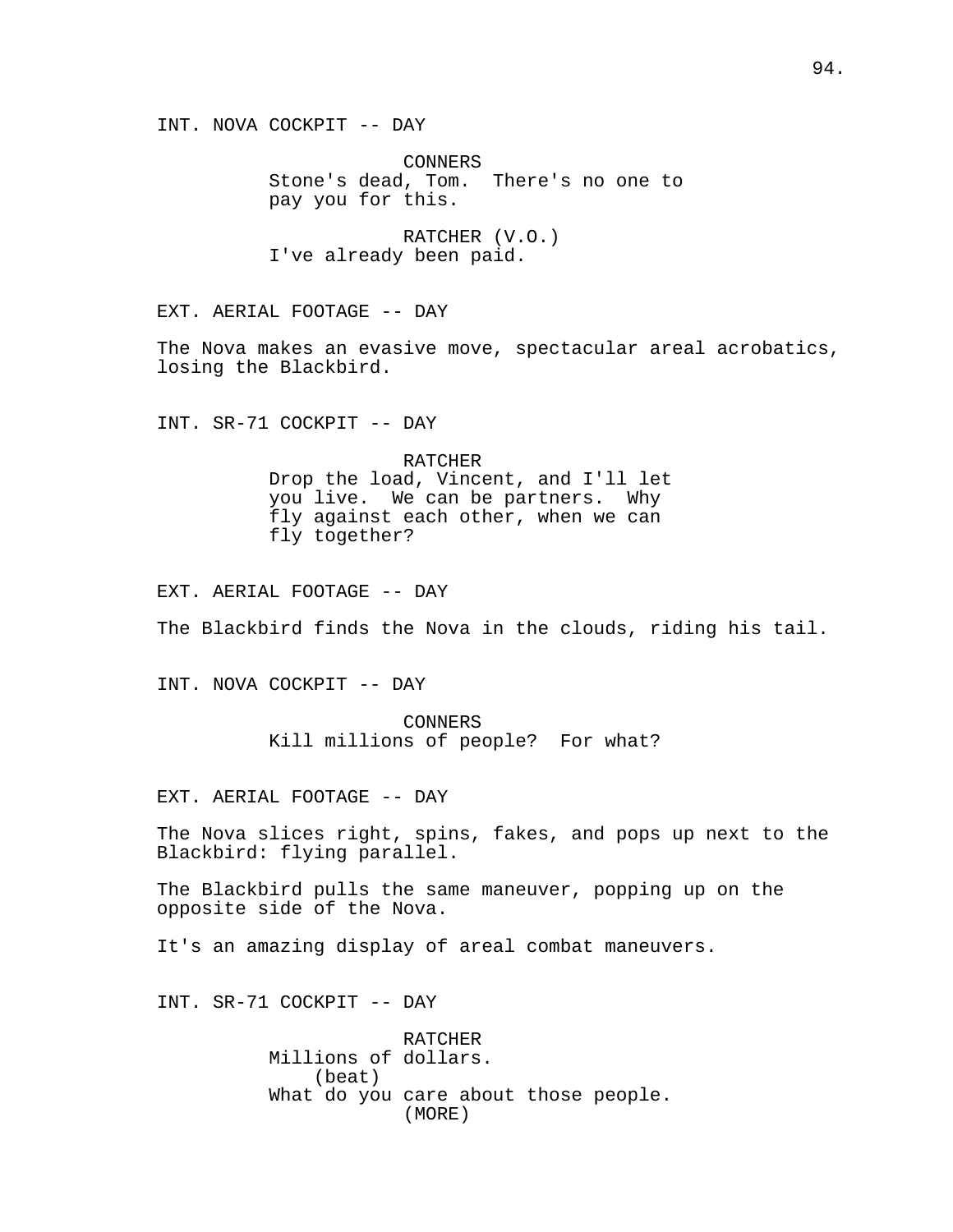RATCHER (CONT'D) From up here, they're nothing. So small, we can't even see them. If you could make a hundred dollars for every one who died...

INT. NOVA COCKPIT -- DAY

CONNERS Innocent people, Tom.

INT. SR-71 COCKPIT -- DAY

RATCHER It's France, Vincent. Fuck them.

INT. NOVA COCKPIT -- DAY

CONNERS Sorry, Tom. No deal.

INT. SR-71 COCKPIT -- DAY

RATCHER I'm the one who's sorry.

Ratcher works the joystick.

EXT. AERIAL FOOTAGE -- DAY

The Blackbird zooms around, rolling across the clouds, coming up directly behind the Nova.

It fires a Sidewinder missile at the Stealth fighter.

INT. NOVA COCKPIT -- DAY

The HUD blinks a warning that he's been targeted, and a missile is approaching.

Conners hits the chaff button, then loops the Nova into a posthole free-fall.

EXT. NOVA -- DAY

Chaff pops out, glittering.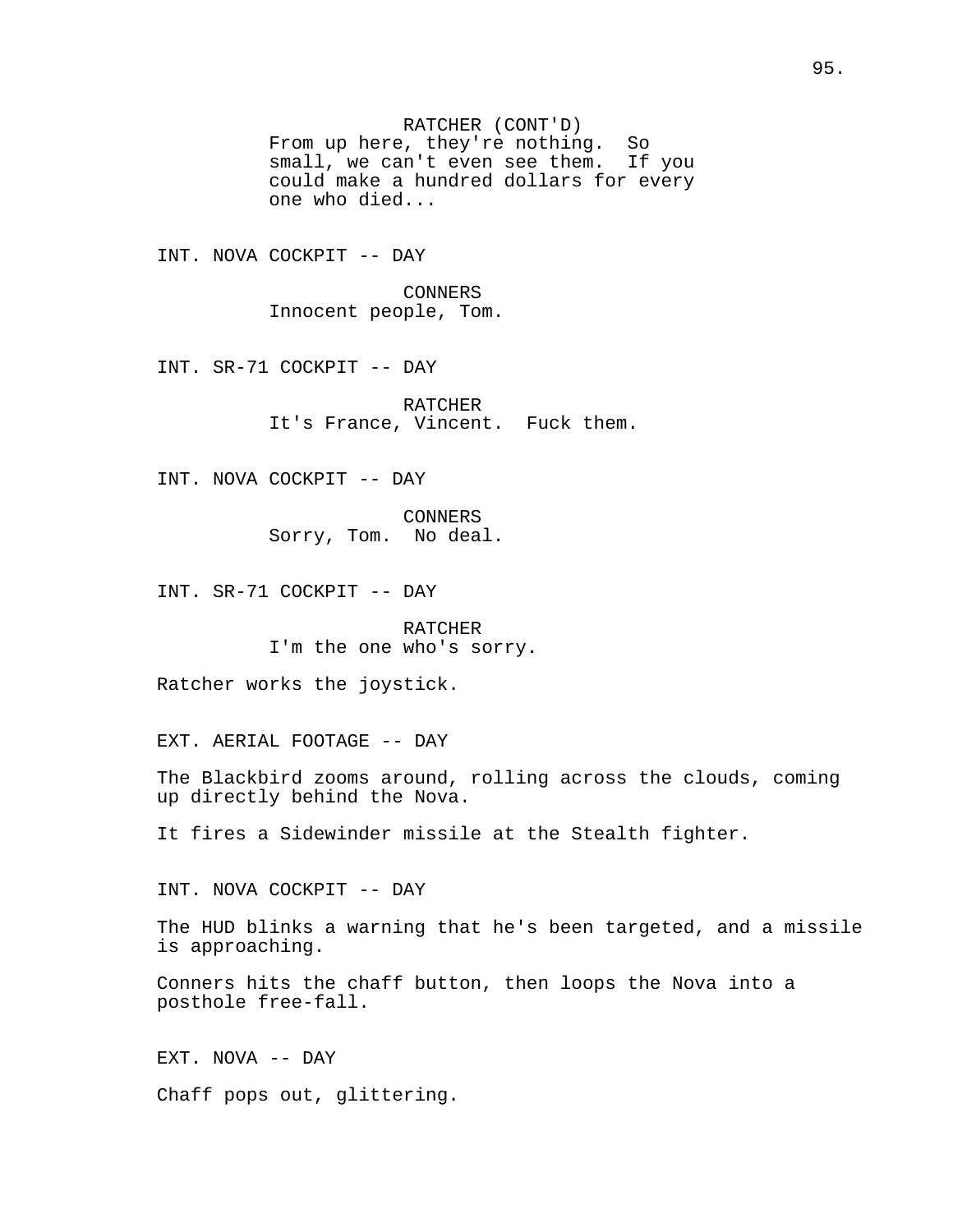The Nova spirals into a posthole fall, zooming towards the streets of Paris at high speed.

The Sidewinder hits the chaff and EXPLODES!

EXT. MONEY SHOT -- DAY

The Nova pulls out at the last minute, buzzing the Eiffel Tower so close that people on the street scream.

As the Nova begins climbing, the SR-71 RIPS through the sky next to the Eiffel Tower, chasing the Nova.

EXT. AERIAL FOOTAGE -- DAY

The Nova zips through the sky.

The Blackbird roars after it in hot pursuit.

INT. NOVA COCKPIT -- DAY

CONNERS You have to see me to hit me.

Conners waits until his HUD shows no sign of the Blackbird before hitting the "active stealth" button.

INT. SR-71 COCKPIT -- DAY

The Nova is a radar blip one moment, gone the next.

Ratcher checks his FLIR screen: Nothing. The plane has disappeared into thin air.

Ratcher laughs.

RATCHER I don't HAVE to see you, Vincent. I just have to predict where you'll go.

EXT. AERIAL FOOTAGE -- DAY

The Blackbird roars through the clouds: finding the Nova!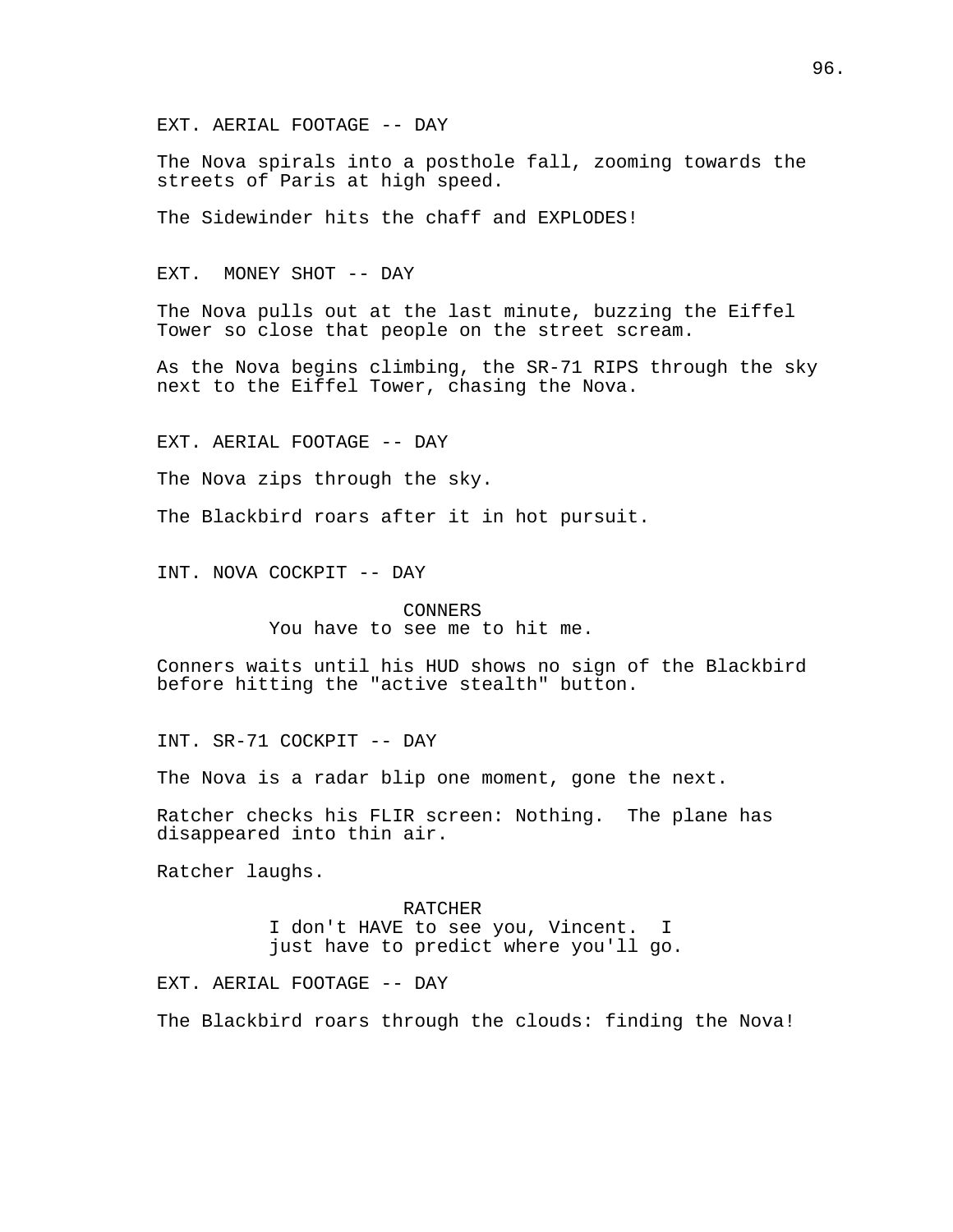INT. NOVA COCKPIT -- DAY

Conners breaks a sweat. His RWR indicator shows that Ratcher has a lock on him... even though he's "invisible".

INT. SR-71 COCKPIT -- DAY

Ratcher laughs, and launches two sidewinder missiles!

EXT. AERIAL FOOTAGE -- DAY

The two sidewinders zoom after the Nova.

INT. NOVA COCKPIT -- DAY

Conners twists the stick right, left....

EXT. AERIAL FOOTAGE -- DAY

The two sidewinders follow the Nova through the maneuvers.

INT. NOVA COCKPIT -- DAY

CONNERS Heat seekers.

Conners pulls back on the stick.

EXT. AERIAL FOOTAGE -- DAY

The Nova does an elegant loop-the-loop... the two sidewinders mimicking the acrobatics.

INT. NOVA COCKPIT -- DAY

Conners upside down.

EXT. AERIAL FOOTAGE -- DAY

The Nova pulls out of the loop-the-loop directly behind the Blackbird. The Nova zooms away, and the sidewinders lock on to the SR-71's after burners.

INT. SR-71 COCKPIT -- DAY

Ratcher laughs as the missile lock onto him.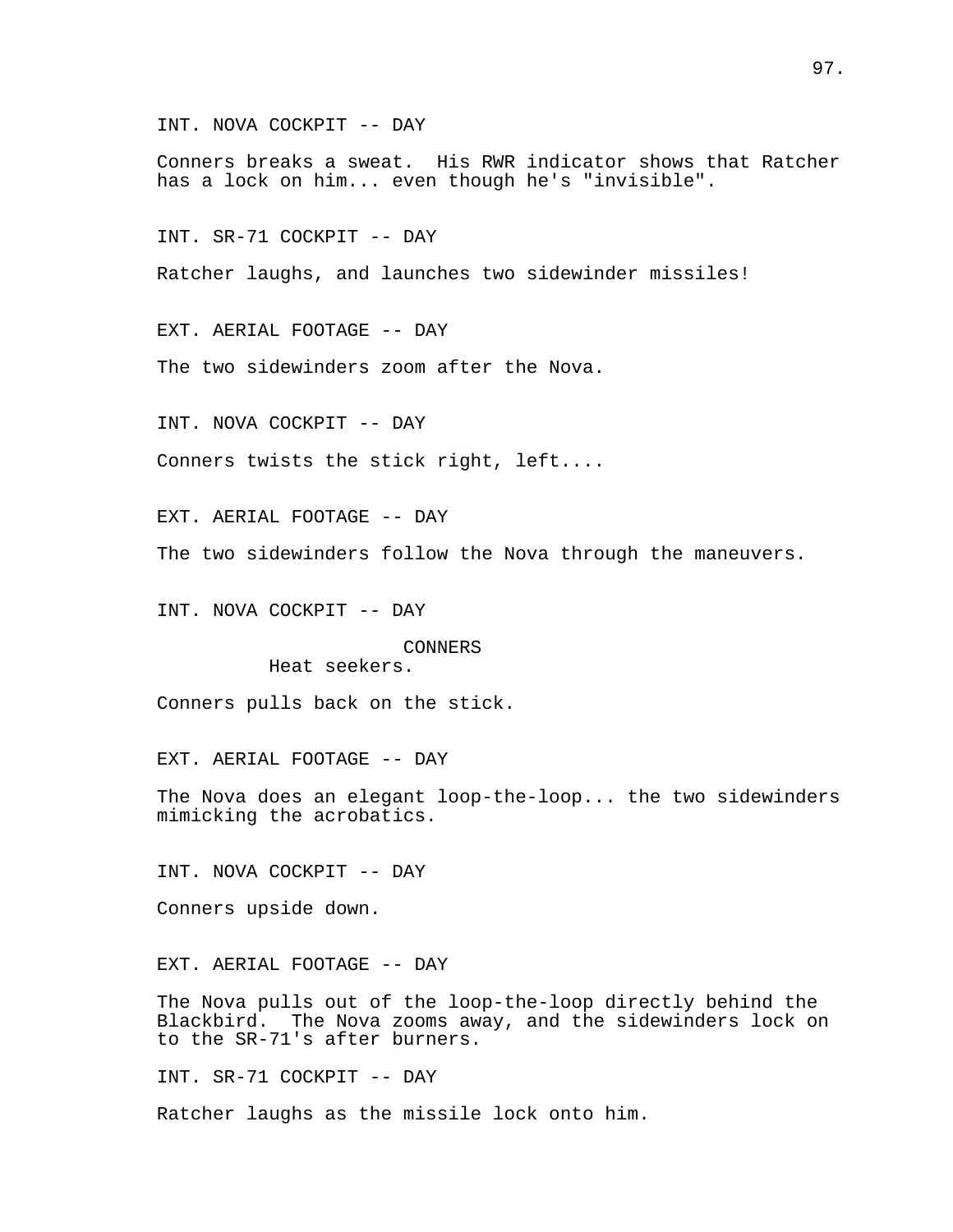The SR-71 roars out of there, speeding away from the sidewinders! Outrunning the missiles at Mach 3!

The two missiles run out of fuel, and falls to earth.

EXT. PARIS -- DAY

The missiles hit a stock footage building in Paris and blow it to pieces. BLAAAAAAAAAM!

EXT. AERIAL FOOTAGE -- DAY

The SR-71 banks, and comes back for Conners.

The Nova flies right to left.

The SR-71 flies left to right.

We're playing high speed "chicken" again.

INT. NOVA COCKPIT -- DAY

Conners HUD shows the SR-71 heading right for him.

Then his RWR shows a target lock.

INT. SR-71 COCKPIT -- DAY

Ratcher has the Nova targeted. His finger on the missile launch button.

> RATCHER My last missile, Vincent. But I'll share it with you.

He fires.

EXT. AERIAL FOOTAGE -- DAY

The sidewinder flies at the Nova.

INT. NOVA COCKPIT -- DAY

Conners locks on the incoming missile, fires one of his own.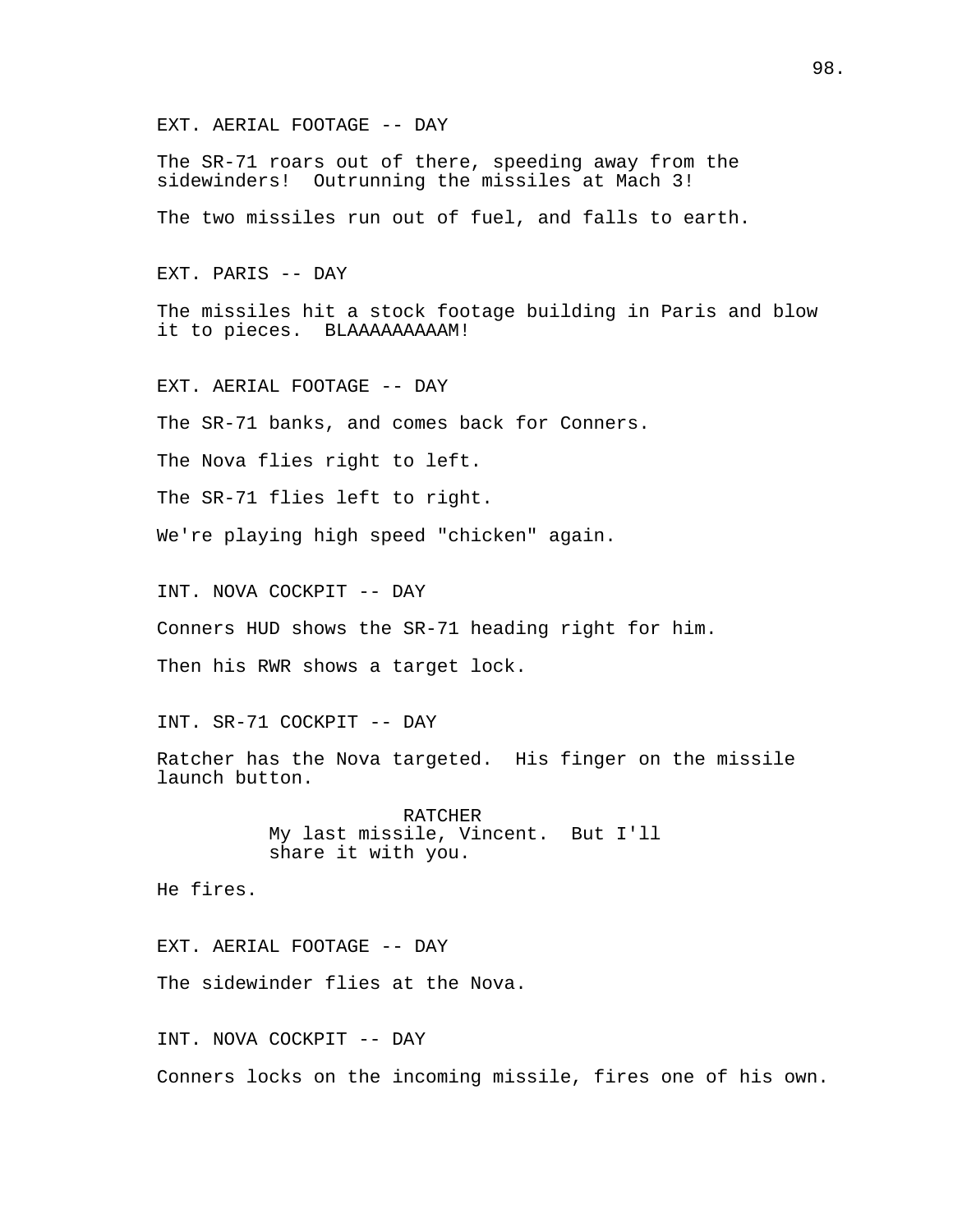The Nova's missile fires.

Both missiles meet in the middle and explode!

The Nova slices right, avoiding the explosion.

The SR-71 isn't so lucky: It hits the debris head on.

EXT. SR-71 BLACKBIRD -- DAY

A big chunk of debris gets sucked into the jet intake.

INT. SR-71 COCKPIT -- DAY

RATCHER

No! No!

EXT. AERIAL FOOTAGE -- DAY

The SR-71 Blackbird EXPLODES into a million pieces, raining fiery debris over Paris.

INT. NOVA COCKPIT -- DAY

Conners lets out his breath, relaxing.

# CONNERS

Sorry, Tom.

INT. OPERATIONS ROOM -- DAY

CONNERS (V.O.) This is Vince Conners in the Black Thunder.... Coming in.

General Barnes and everyone else in the operations room cheer.

EXT. AERIAL FOOTAGE -- DAY

The Nova banks gracefully, and heads back to Edwards.

EXT. AIR FORCE BASE -- DAY

The Nova Stealth Fighter lands at Edwards AFB.